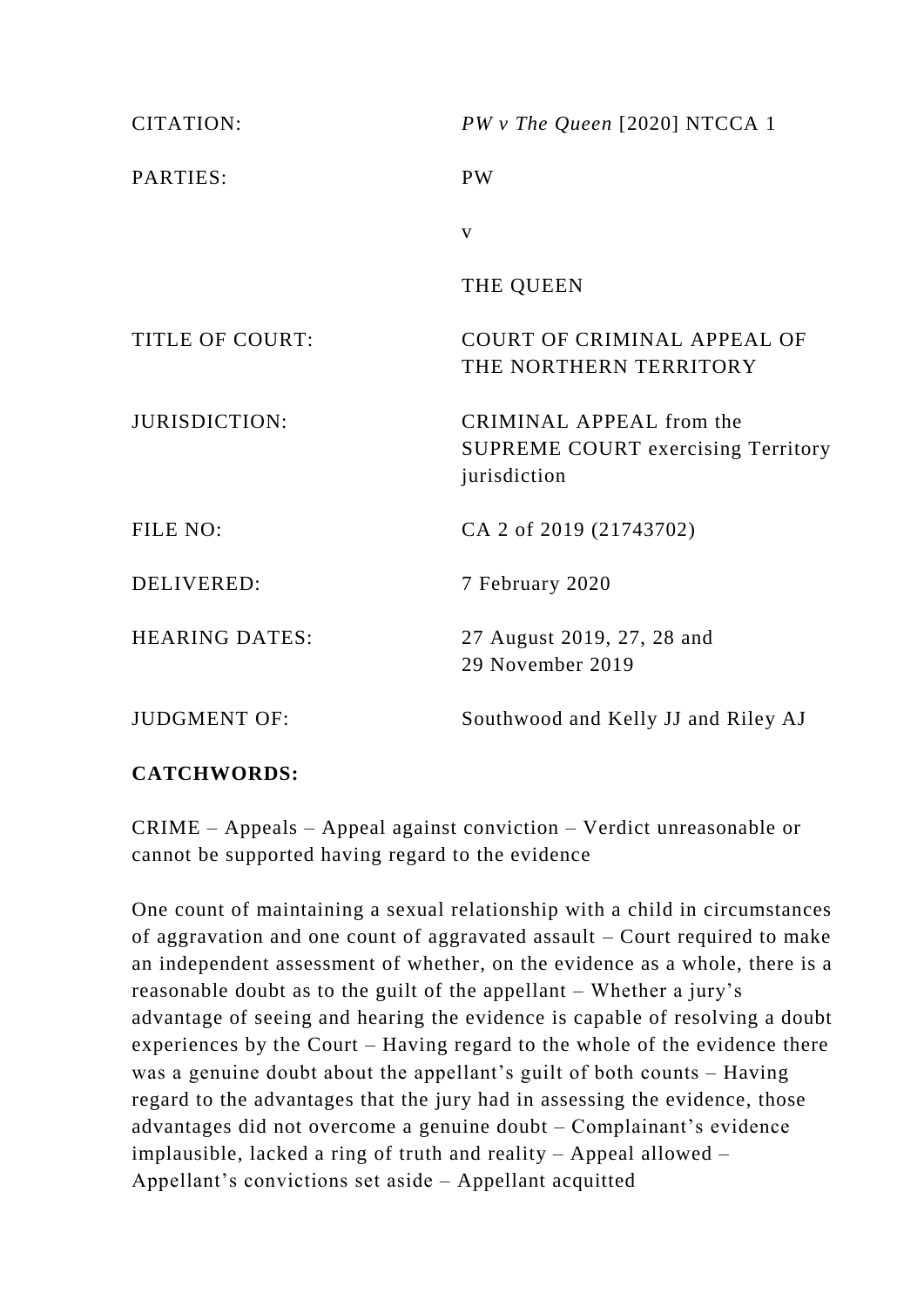CRIME – Appeals – Appeal against conviction – Evidence put before jury contrary to the ruling of the court which in the absence of expert evidence led to significant risk of impermissible inference that the conduct of the accused caused the deterioration in the complainant's behaviour and mental health over a period of six years which resulted in her involuntary hospitalisation – miscarriage of justice – Appeal allowed

CRIME – Adequacy direction to jury – jury not to embark on a course of reasoning that the complainant's deteriorating behaviour and mental health could be attributed to the sexual assaults alleged to have been committed by the appellant – unnecessary to decide

CRIME – Appeals – Appeal against conviction – Incompetence of counsel – Miscarriage of justice – Ground of appeal not necessary to consider

*Criminal Code 1983* (NT)

*R v Baden-Clay* (2016) 258 CLR 308; *De Silva v The Queen* [2019] HCA 48; *Kelly v The Queen* (2010) 27 NTLR 181; *Libke v The Queen* [2007] HCA 30; (2007) 230 CLR 559; *M v The Queen* [1994] HCA 63; (1994) 181 CLR 487; *Mahmood v Western Australia* [2008] HCA 1; (2008) 232 CLR 397; *Pell v The Queen* [2019] VSCA 186; *TKWJ v R* [2002] HCA 46; 212 CLR 124 – considered

## **REPRESENTATION:**

| Counsel:                          |                                  |
|-----------------------------------|----------------------------------|
| Appellant:                        | I Read SC                        |
| Respondent:                       | M Nathan SC                      |
| <i>Solicitors:</i>                |                                  |
| Appellant:                        | Northern Territory Legal Aid     |
|                                   | Commission                       |
| Respondent:                       | Office of the Director of Public |
|                                   | Prosecutions                     |
| Judgment category classification: | B                                |
| Number of pages:                  | 143                              |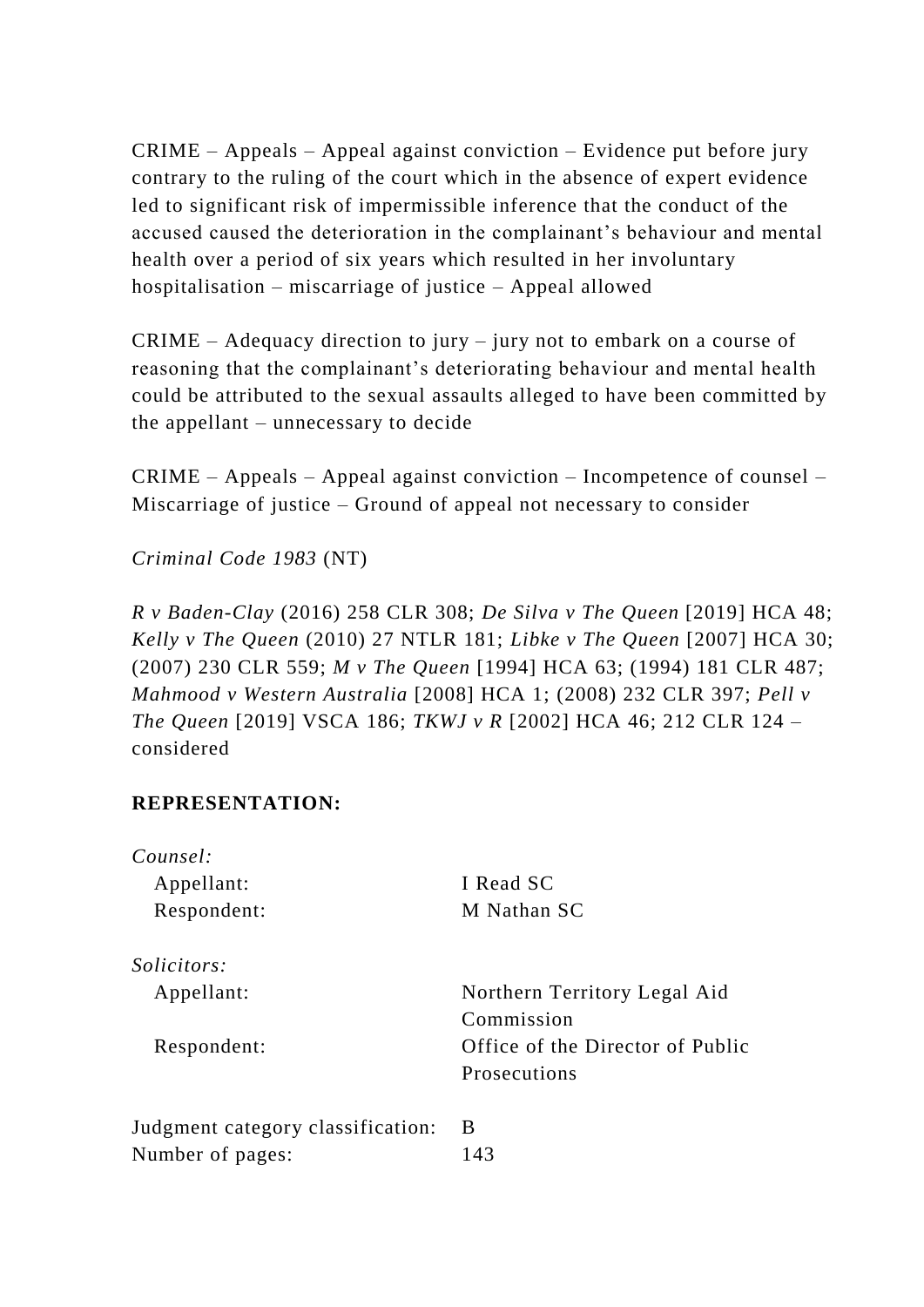## IN THE SUPREME COURT OF THE NORTHERN TERRITORY OF AUSTRALIA AT DARWIN

*PW v The Queen* [2020] NTCCA 1 No. CA 2 of 2019 (21743702)

BETWEEN:

**PW** Appellant

AND:

**THE QUEEN** Respondent

CORAM: SOUTHWOOD and KELLY JJ and RILEY AJ

REASONS FOR JUDGMENT

(Delivered 7 February 2020)

**Southwood J:**

#### **Introduction**

[1] On 19 September 2018 the appellant was found guilty by a jury of:

(i) contrary to s 131A of the *Criminal Code* (NT), maintaining a relationship of a sexual nature with a child under the age of 16 years with the circumstance of aggravation that during the course of the relationship the appellant had sexual intercourse with the child without consent; and (ii) of aggravated assault upon the same child.

[2] Subsections 131A(2), (3) and (5) of the *Criminal Code* state: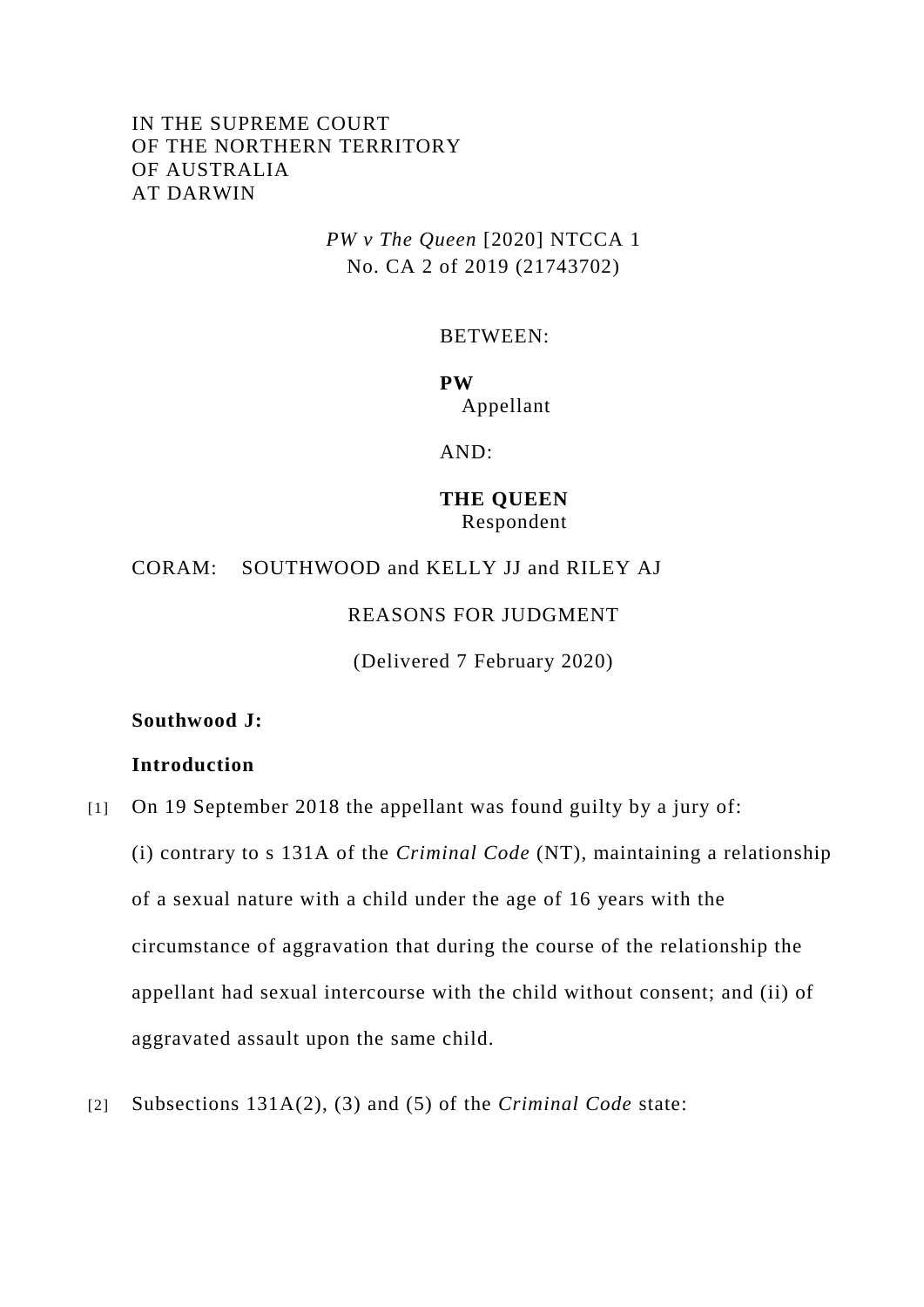- (2) Any adult who maintains a relationship of a sexual nature with a child under the age of 16 years is guilty of an offence....
- (3) A person shall not be convicted of an offence against this section unless it is shown that the offender, as an adult, has, during the period in which it is alleged that he maintained the relationship in issue with the child, done an act defined to constitute an offence of a sexual nature in relation to the child on 3 or more occasions, and any evidence of doing any such act shall be admissible and probative of the maintenance of the relationship notwithstanding that the evidence does not disclose the dates or the exact circumstances of those occasions.
- $(4)$  ...
- (5) If in the course of the relationship of a sexual nature the offender committed:
	- (a) an offence against section 192(8) or 192B; or
	- (b) an offence of a sexual nature for which the offender is liable to imprisonment for more than 20 years,

the offender is liable in respect of maintaining the relationship to imprisonment for life.

- [3] The *actus reus* of the offence under s 131A of the *Criminal Code* is the doing, as an adult, of an act which constitutes an offence of a sexual nature in relation to a child on three or more occasions. The word "occasions" in the phrase "three or more occasions" in s 131A contemplates at least three separate events or occurrences with a temporal separation or a separation in circumstances between the acts sufficient to warrant that description.<sup>1</sup>
- [4] As to count 1 on the indictment, the Crown case was that between 21 December 2009 and 6 January 2010 the appellant sexually assaulted the complainant on four occasions when she was nine years old while he and his family were visiting the complainant's family in Darwin. On the first

 $\overline{a}$ **1** *Kelly v The Queen* (2010) 27 NTLR 181.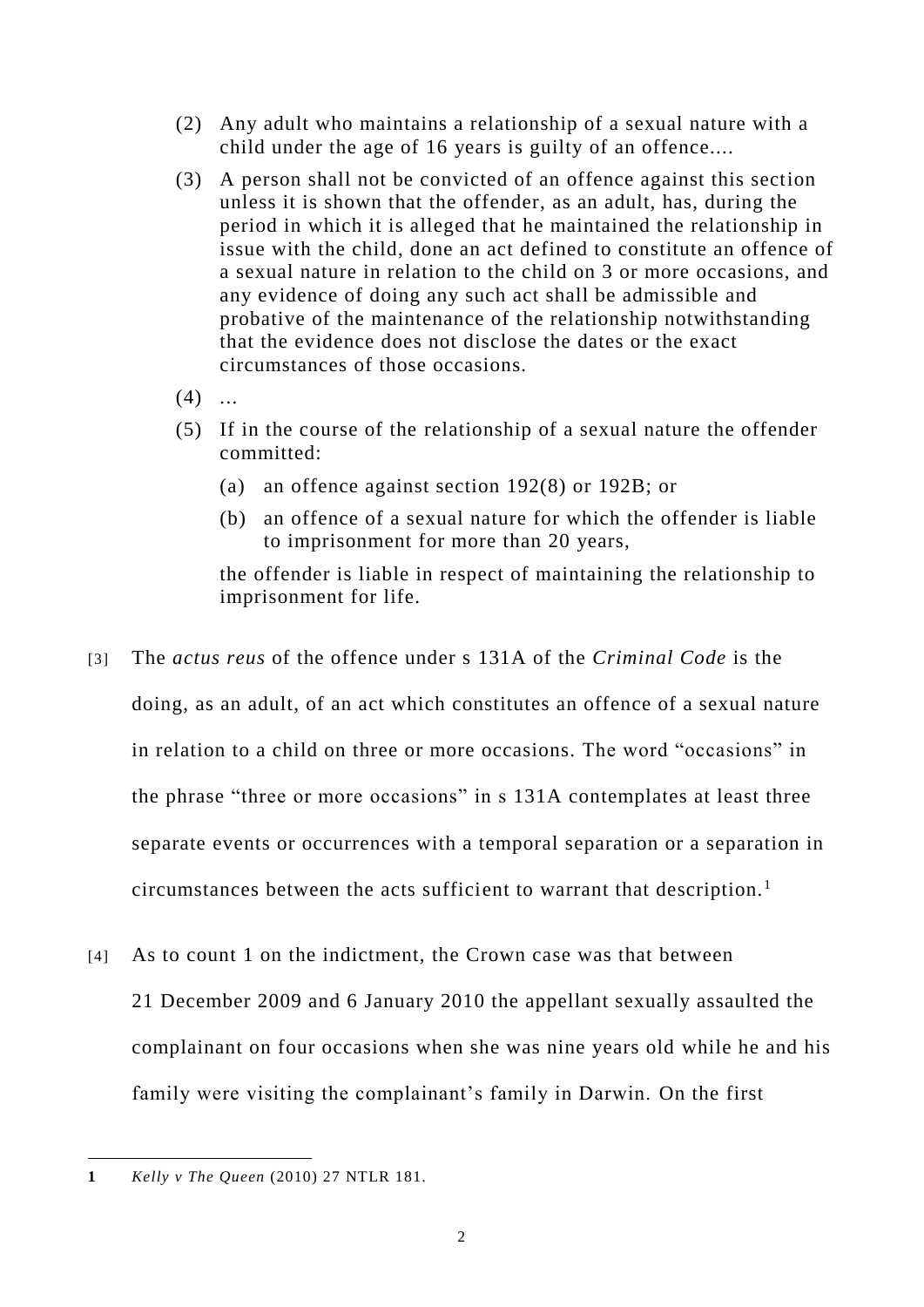occasion the Crown alleged that the appellant engaged in a single act of penile/vaginal sexual intercourse with the complainant without consent. On the second occasion the Crown also alleged that the appellant engaged in a single act of penile/vaginal sexual intercourse with the complainant without consent. On the third occasion the Crown alleged that the appellant engaged in one act of penile/vaginal sexual intercourse with the complainant without consent and one act of penile/oral sexual intercourse without consent. However, the complainant gave evidence that on the third occasion the appellant committed two acts of penile/vaginal sexual intercourse with her without consent and one act of penile/oral sexual intercourse with her without her consent. On the fourth occasion the Crown alleged that the appellant committed three acts of inserting an object into the complainant's vagina without her consent and committed one act of penile/oral sexual intercourse with her without her consent. To prove the appellant committed count 1 on the indictment it was only necessary for the Crown to prove that the appellant committed one act of sexual intercourse without consent on three of the four occasions on which the Crown relied. For example, if the jury was not satisfied that the Crown had proven the appellant committed any of the sexual assaults alleged to have been committed by him on the fourth occasion, but were satisfied beyond reasonable doubt that the appellant had committed the sexual assaults alleged to have been committed on the first, second and third occasions then the Crown would have proven count 1 on the indictment. It is of course unknown whether or not the jury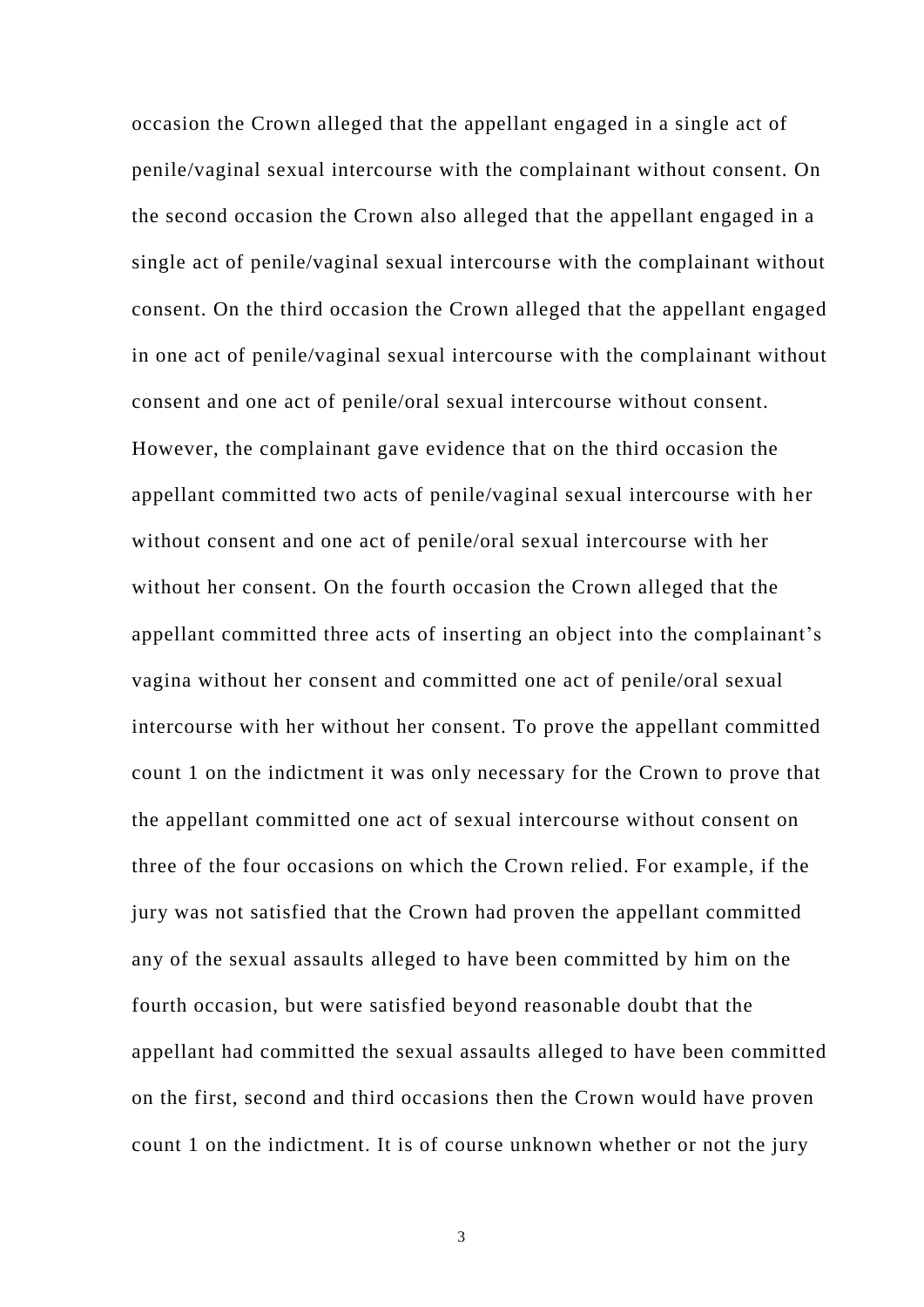found that the Crown had proven the four sexual assaults alleged to have been committed by the appellant on the fourth occasion. They may not have found any of the acts of sexual intercourse alleged to have been committed on the fourth occasion proven beyond reasonable doubt and still have found the appellant guilty of count 1.

- [5] As to count 2 on the indictment, the Crown alleged that on the first occasion the appellant sexually assaulted the complainant, the appellant also cut her with a knife on her arm.
- [6] The appellant is the complainant's uncle. His wife is the complainant's mother's sister. The complainant and her family lived in a large three story home in Durack. The third level was simply comprised of an attic. The Crown case was that all of the sexual assaults were committed in the complainant's home while all five adults and four children were in the home. The complainant's evidence was that the first three sexual assaults occurred within a period of four or five days in a guestroom on the ground floor in which the appellant was staying. She said the fourth sexual assault occurred in her bedroom on the first floor. The complainant's parents, sister, two cousins, and maternal grandmother also slept in various rooms on the first floor. The appellant and the complainant's aunt were having relationship problems and her aunt did not always sleep in the guestroom.
- [7] The Crown case was almost wholly based on the complainant's evidence. Her evidence was comprised of a recorded forensic interview which was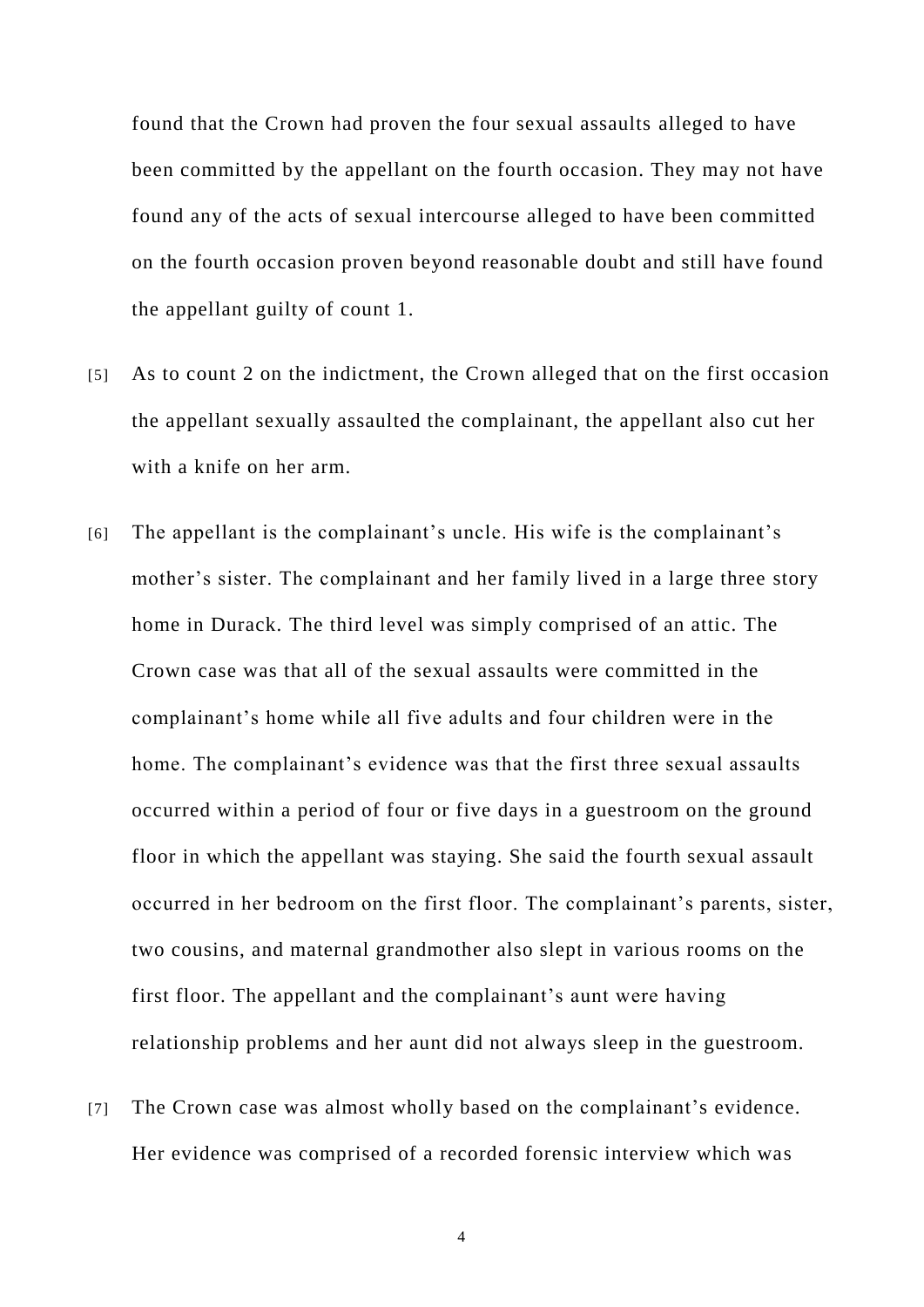conducted by the police on 25 August 2017 when she was 17 years old, and her evidence at a special hearing before the trial judge on 22 and 29 June 2018 when she was 18 years old (almost nine years after the sexual assaults were said to have occurred). The complainant was cross-examined at the special hearing. The complainant's evidence during the special hearing was also pre-recorded and played to the jury. The trial took place in September 2018.

[8] The appellant appealed against his convictions.<sup>2</sup> The main issue in the appeal was that raised by Ground  $1$  – whether the verdicts of the jury were unreasonable and could not be supported having regard to the evidence.<sup>3</sup> Having had regard to the whole of the evidence led at trial, I found myself in the position of having a genuine doubt as to the appellant's guilt of both counts. Having had regard to the advantages that the jury had in assessing the evidence at the trial, I also found that those advantages did not allay my doubts. In my opinion, upon the whole of the evidence, it was not open to the jury to be satisfied beyond reasonable doubt that the accused was guilty of either of the two counts. There was a significant possibility that an innocent person had been convicted.

 $\overline{a}$ 

**<sup>2</sup>** The grounds of appeal are set out at [91] and [92] of their Ho nours Kelly J's and Riley AJ's Reasons for Decision.

**<sup>3</sup>** *Criminal Code* (NT), s 411(1) – "unreasonable or cannot be supported having regard to the evidence".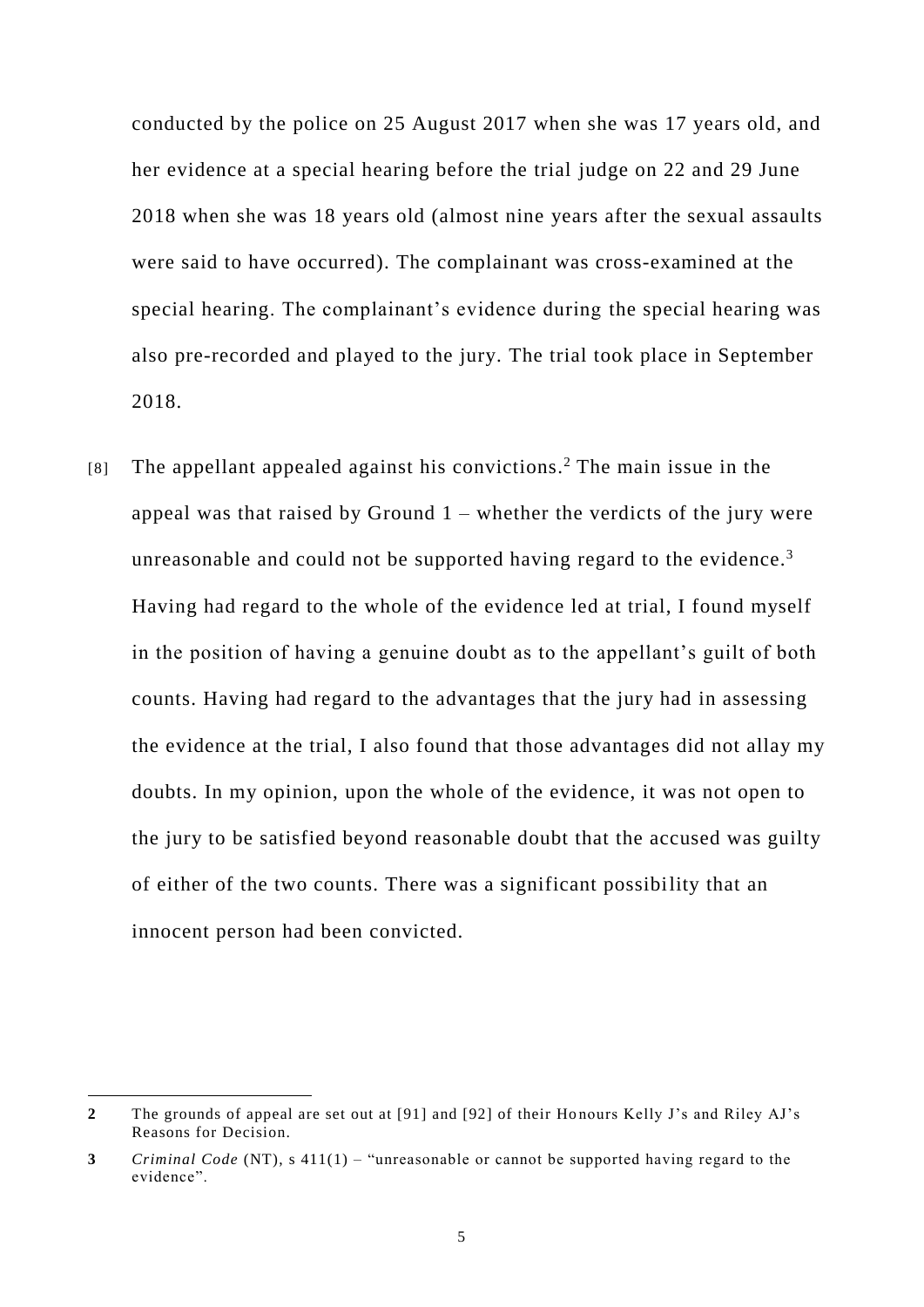- [9] The other members of the Court came to the same conclusions, and on 29 November 2019 we allowed the appeal on Ground 1 and made the following orders.
	- 1. The appellant's convictions for (i) maintaining a sexual relationship in aggravating circumstances contrary to s 131A of the *Criminal Code*, and (ii) aggravated assault are set aside.
	- 2. The appellant is acquitted of both counts.
- [10] When the Court allowed the appeal on 29 November 2019 I stated we would publish our Reasons for Decision in relation to count 1 and each of the other grounds of appeal later. Following are my Reasons for Decision.

## **Ground 1**

# **Legal principles**

- [11] The relevant legal principles applicable to Ground 1 of the appeal are well established. They were recently reviewed by Weinberg JA in *Pell v The Queen*. <sup>4</sup> They are as follows.
	- 1. The question the members of this Court must ask themselves is whether they think 'that upon the whole of the evidence it was open to the jury to be satisfied beyond reasonable doubt that the accused was guilty.'<sup>5</sup>

 $\overline{a}$ **4** [2019] VSCA 186 at [589] – [663].

**<sup>5</sup>** *M v The Queen* (1994) 181 CLR 487 at 493; *Pell v The Queen* [2019] VSCA 186 at [590].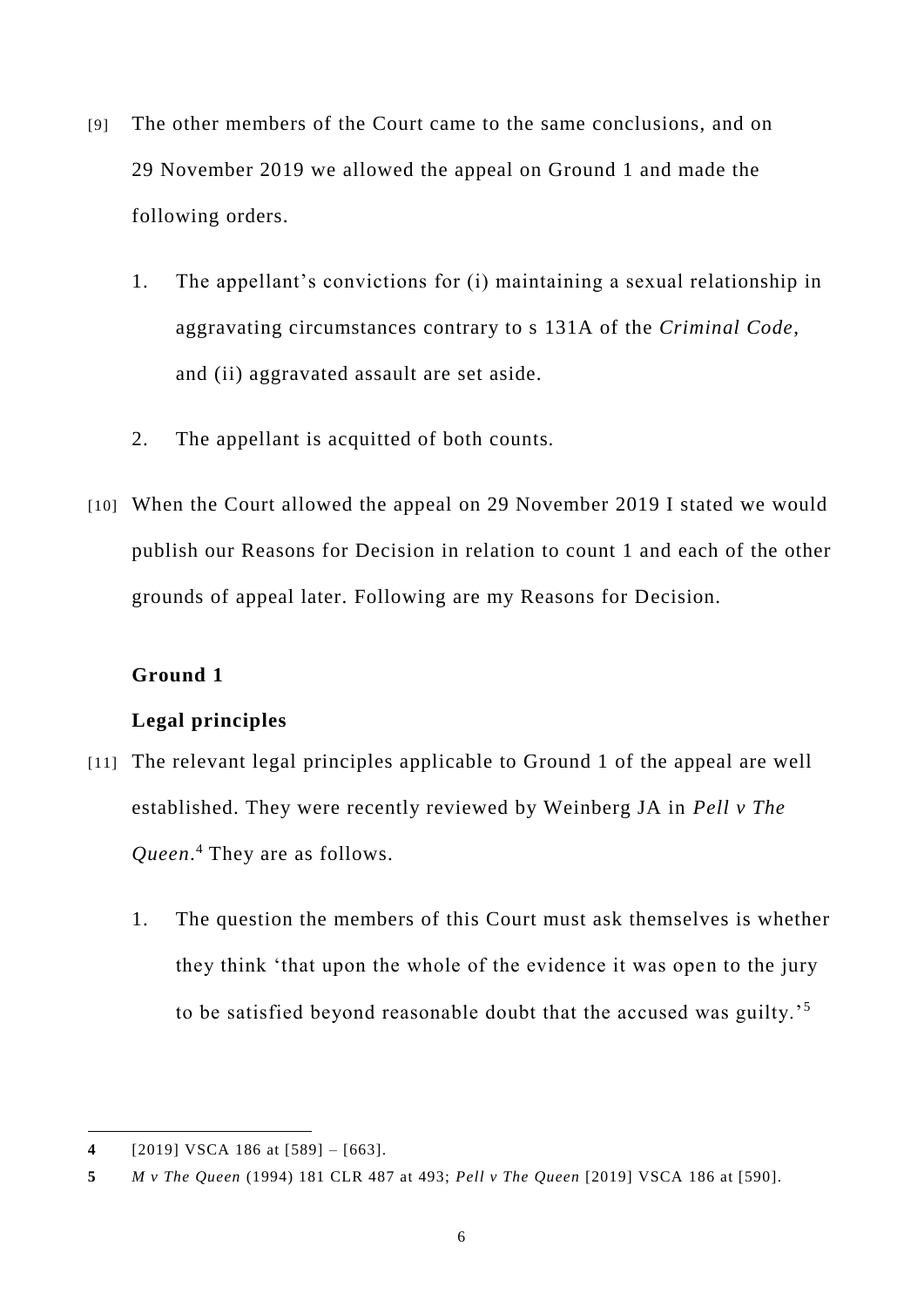- 2. The decision in *M v The Queen*<sup>6</sup> requires each member of this Court to make his or her 'independent assessment' of whether, on the evidence as a whole, there is a reasonable doubt as to the guilt of the appellant. In doing so the members of the Court must give full weight to the jury's advantage in having seen and heard the witnesses give their evidence.
- 3. As the joint judgment in *M* states:

In most cases a doubt experienced by an appellate court will be a doubt which a jury ought also to have experienced. It is only where a jury's advantage in seeing and hearing the evidence is capable of resolving a doubt experienced by a court of criminal appeal that the court may conclude that no miscarriage of justice occurred. That is to say, where the evidence lacks credibility for reasons which are not explained by the manner in which it was given, a reasonable doubt experienced by the court is a doubt which a reasonable jury ought to have experienced. *If the evidence, upon the record itself, contains discrepancies, displays inadequacies, is tainted or otherwise lacks probative force in such a way as to lead the court of criminal appeal to conclude that, even making full allowance for the advantages enjoyed by the jury, there is a significant possibility that an innocent person has been convicted, then the court is bound to act and to set aside a verdict based upon that evidence.*" 7

4. The High Court has made it abundantly clear, intermediate appellate courts will abrogate their statutory responsibility if they do not approach this ground of appeal strictly in accordance with the principles laid down in *M*.

 $\overline{a}$ **6** (1994) 181 CLR 487 at 492-4 ("M"); *R v Baden-Clay* (2016) 258 CLR 308, 329-30 [65] – [66]; *Pell v The Queen* [2019] VSCA 186 at [591].

**<sup>7</sup>** (1994) 181 CLR 487 at 494; *Pell v The Queen* [2019] VSCA 186 at [592].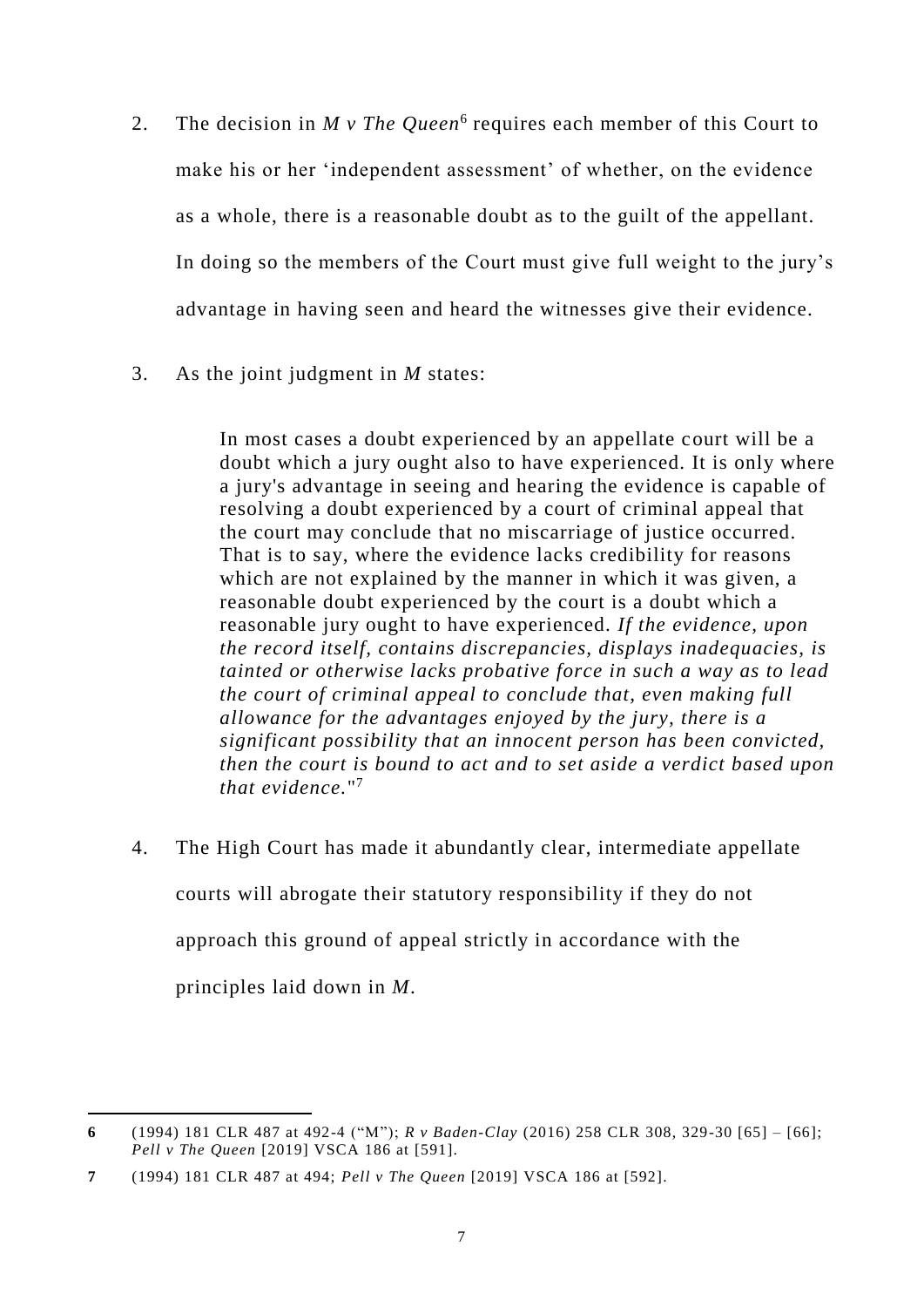- 5. *M* makes it clear that an intermediate appellate court will fail to discharge its duty according to law if it treats questions of credibility and reliability as being of no particular concern when dealing with the reasonableness and supportability of a conviction at trial.<sup>8</sup>
- 6. However, unlike the position in England, the legislation in all Australian jurisdictions does not empower an appellate court to set aside a verdict based upon any 'speculative or intuitive basis.'
- 7. Accordingly, the task of each of the members of this Court in dealing with Ground 1 was to carry out an independent assessment of the whole of the evidence. Having done so, each member of the Court must consider whether there is, in the mind of that particular judge, a reasonable doubt as to guilt. If such a doubt exists, it will ordinarily be a doubt that the jury ought to have had. In that event, a second question must be asked, namely, whether that 'doubt' persists notwithstanding the advantages over the appellate court that are normally ascribed to the jury.

#### **The assessment of the complainant's evidence**

[12] This was largely an oath against oath case. The appellant gave evidence during which he denied the charges against him; and there was not a great deal of evidence tendered by the Crown which was independent of the complainant's evidence. Even if the jury rejected the appellant's evidence, it

 $\overline{a}$ **8** *Pell v The Queen* [2019] VSCA 186 at [595].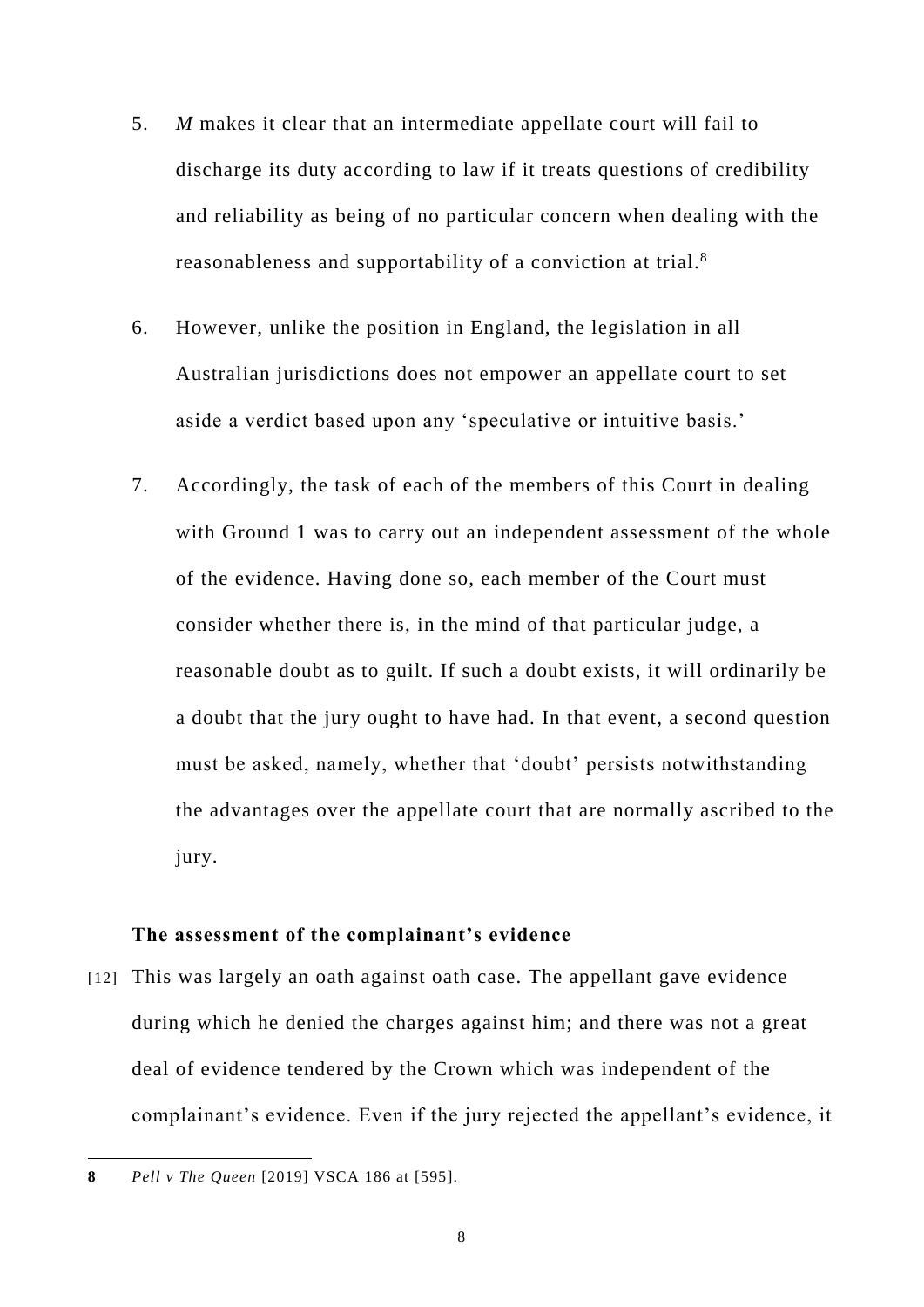remained for the jury to consider, on the basis of the complainant's evidence, and any other relevant evidence, whether the prosecution had proved the guilt of the accused beyond reasonable doubt.<sup>9</sup>

- [13] When making an assessment of a witness's evidence juries are frequently directed that they should have regard to the intrinsic likelihood of the witness's version of what is said to have occurred. The members of the jury are entitled to ask themselves: Does the witness's evidence have a ring of truth and reality about it? Was the witness straightforward and open or was the witness evasive or defensive? How did the witness's evidence stand the test of cross-examination? Has the witness's evidence been consistent overtime? Is what the witness said inherently probable or improbable? Has the witness admitted telling untruths or to giving incorrect or inaccurate testimony? Does the evidence of the witness contain internal conflicts or mistakes? Did the witness lapse into vagueness or other aberrations? Were there unexpected omissions in the evidence? Was there a weakness in the extent or lack of detail of the evidence? Does the witness's evidence convey a sufficient sense of reality about what is said to have occurred? Does the witness's evidence make sense? Juries are also directed to use their common sense and life experience.
- [14] In my opinion, the complainant's evidence contains significant discrepancies and inadequacies and lacked probative force. It was not persuasive. It did

 $\overline{a}$ **9** *De Silva v The Queen* [2019] HCA 48 at [12].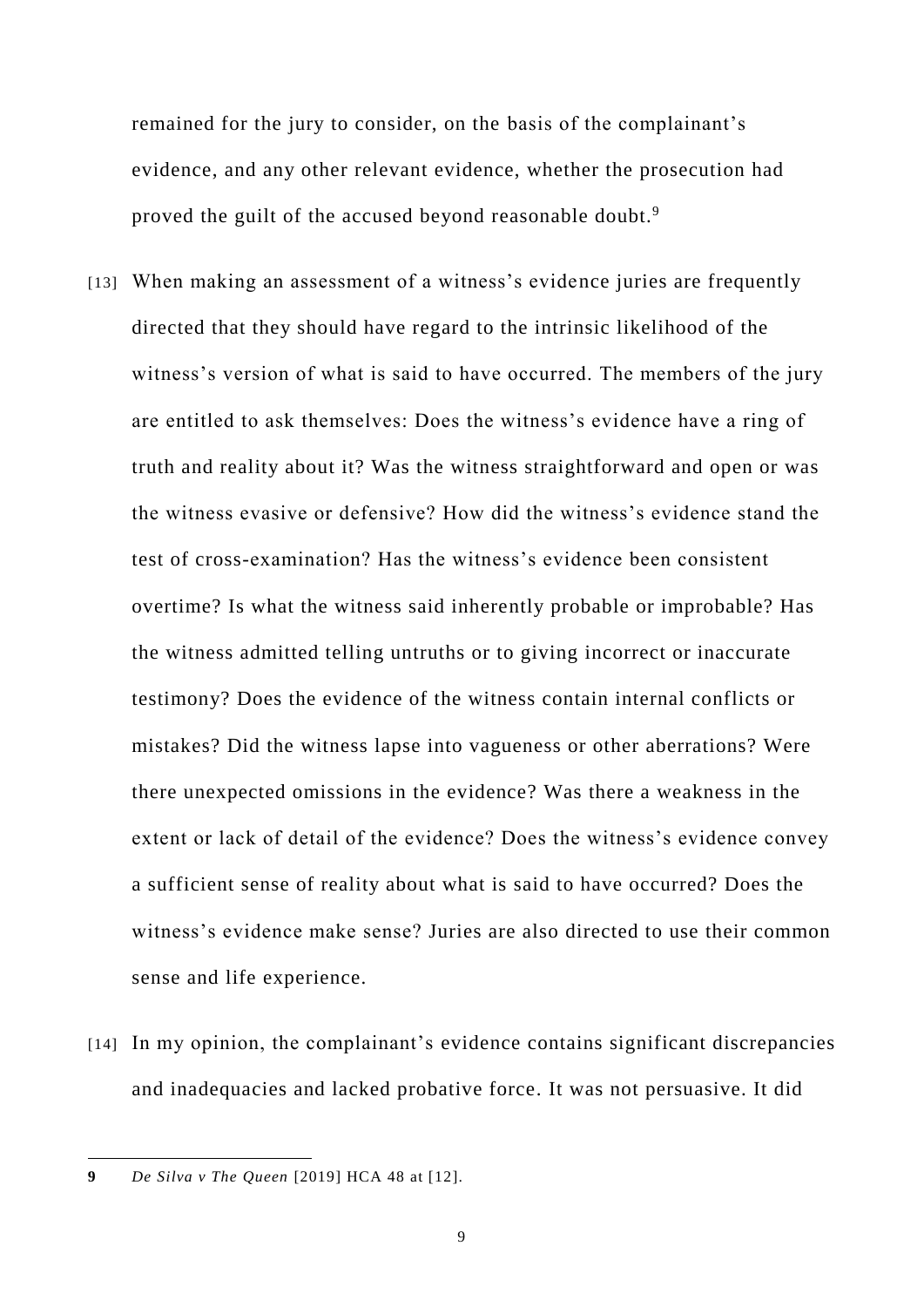not convey a sufficient sense of reality about what she said occurred. Much of her evidence is implausible, intrinsically unlikely, illogical and incongruous. Her evidence changed considerably overtime, and during the course of both her forensic interview and the special hearing. Her explanations for the changes in her evidence lacked credibility.

[15] I found there were discrepancies and inadequacies in the complainant's evidence about each of the four occasions she claims that she was sexually assaulted. I have set out my analysis of the discrepancies and inadequacies in her evidence in roughly chronological order below. Some of the inadequacies and discrepancies in her evidence are much more significant than others. For example, the complainant's evidence about being cut with a knife on the first occasion, her evidence about the third and fourth occasions on which she claims she was sexually assaulted, and her evidence about a letter she wrote to her mother all beggar belief. In addition, in 2012 she engaged in an exchange of friendly texts with the appellant in a manner that was thoroughly inconsistent with her claims that she had been violently sexually assaulted by the appellant on four separate occasions when she was nine years old and was terrified of him. Finally, it is highly improbable that the appellant could have violently sexually assaulted the complainant on four separate occasions in the circumstances described by the complainant and not have been discovered by someone else in the house. My grave doubts about the veracity of the complainant's evidence about each occasion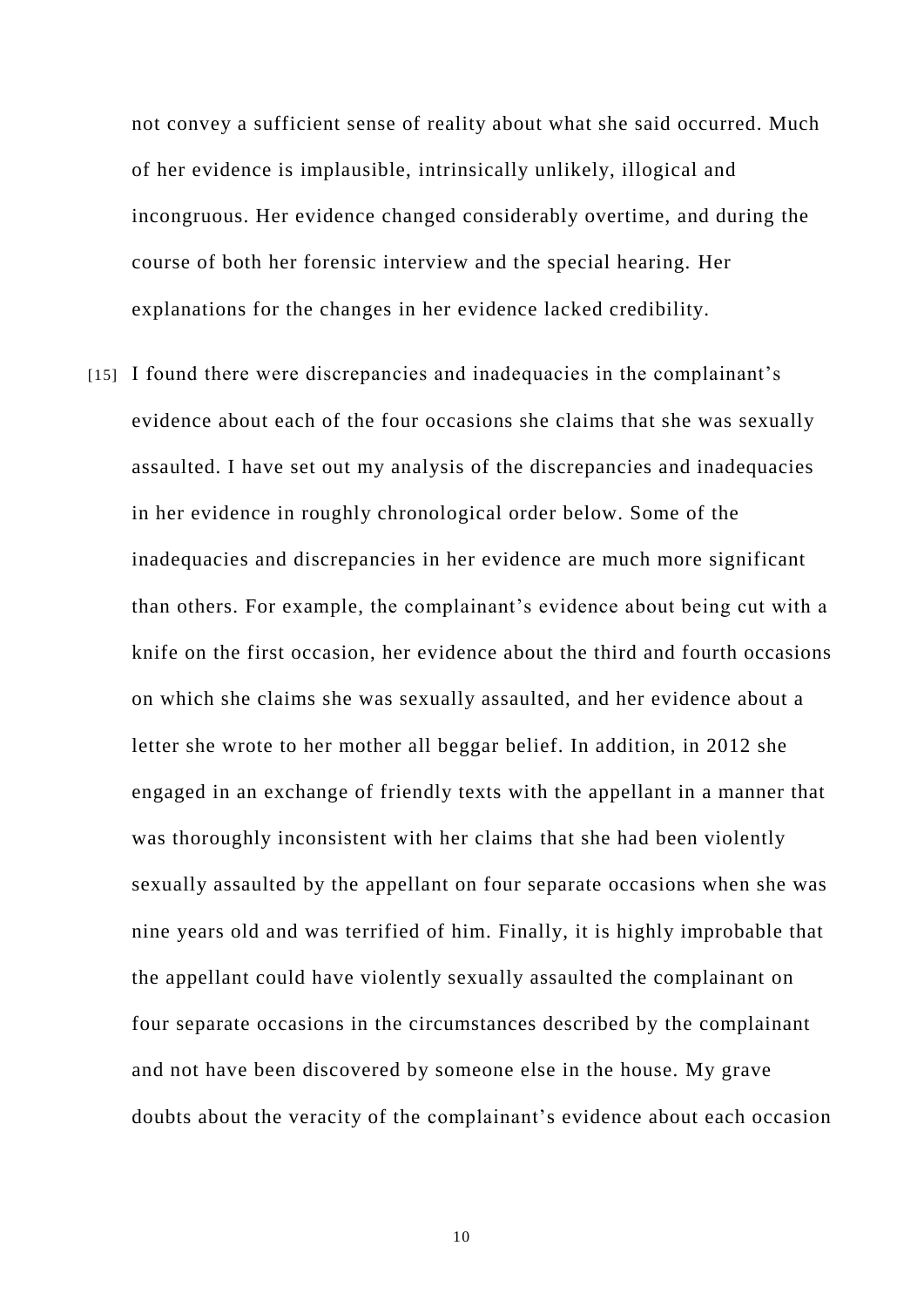arise from the sum total of all the discrepancies and inadequacies that I have discussed below.

#### **First occasion**

[16] The first sexual assault and the aggravated assault on the complainant was said to have occurred about two or three days before Christmas Day 2009. All five adults and four children were at home. Everyone had gone to bed. It was quiet. The complainant had gone to bed in her bedroom on the first floor of the house earlier than the others but had stayed up until 12 am or later watching a movie on her iPad. After the movie ended she went to the bathroom on the first floor to have a shower or a bath. The complainant's evidence-in-chief about the first occasion can be summarised as follows. When she came out of the bathroom she had only a towel around her and the appellant was sitting at the top of the stairs to the ground floor of the house. He asked the complainant to come with him down to the guestroom on the ground floor to catch a frog. He said they had to be quick. After they went into the guestroom the appellant told the complainant that before they caught the frog her father had asked him to check if she had washed herself properly. He told her to sit on the bed in the guestroom and the appellant put his hand under the towel and touched her on her thighs before inserting one of his fingers into her vagina. When the appellant did this the complainant said she "yelled out" and said, "It hurts". The appellant then grabbed a pocket knife he had on his key chain from a bedside table, held it against her shoulder and cut her. The cut bled and it hurt. He said that if the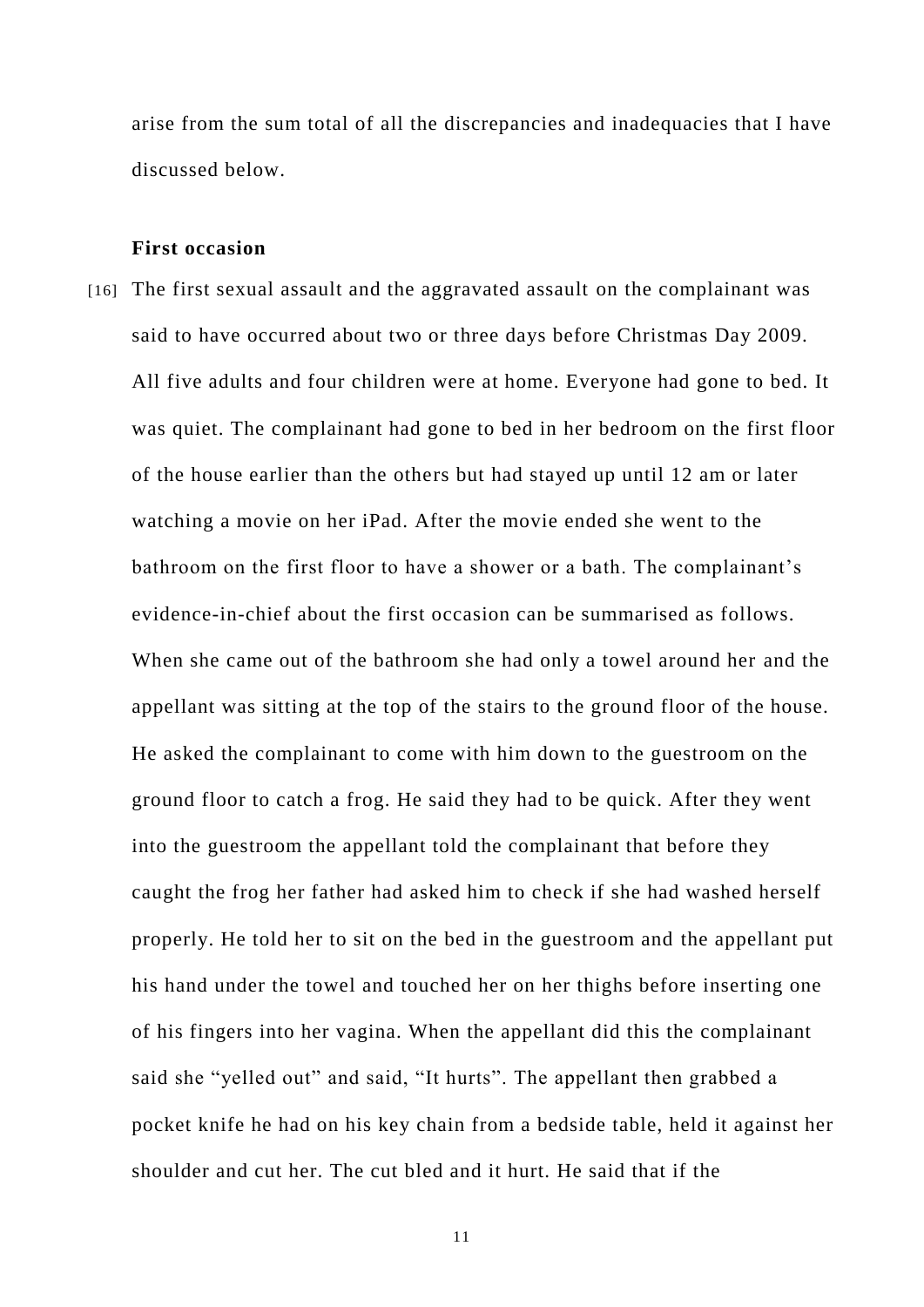complainant made another noise he would cut her again and would kill her mother, father and sister. After he cut her, the appellant pushed the complainant backwards on the bed so that she was on her back. He took the towel off her, he was touching himself and he asked her if she wanted to touch him. She said no and he said that she was not old enough to appreciate it anyway. He moved between her legs and inserted his penis in her vagina. He had fast and rough penile/vaginal sexual intercourse with her. He got faster and then he stopped and his whole body "sort of shook". After the appellant had finished, he pulled his penis out of the complainant's vagina and said that he had to get her cleaned up. Once again he said that if she made any noise he would kill everyone. The appellant tried to get her to walk but she couldn't. She was too sore and she was bleeding. He put an arm under her arms and took her upstairs and into the bathroom on the first level of the house. He made her sit on the drain in the floor. She later gave evidence that the drain was not even a metre in front of the bathroom door. She was dizzy and vomiting. The appellant went and got a jug of hot water and "he had this thing on the drain and he poured it between [her] legs and said it would stop any infection". The appellant held his "hands" between the complainant's legs to stop the bleeding and then he washed everything off her. "He washed inside and outside and then he picked me up and I don't remember anything else. I woke up the next morning and I was back in my room." She spent the next day "just watching television because it hurt a lot".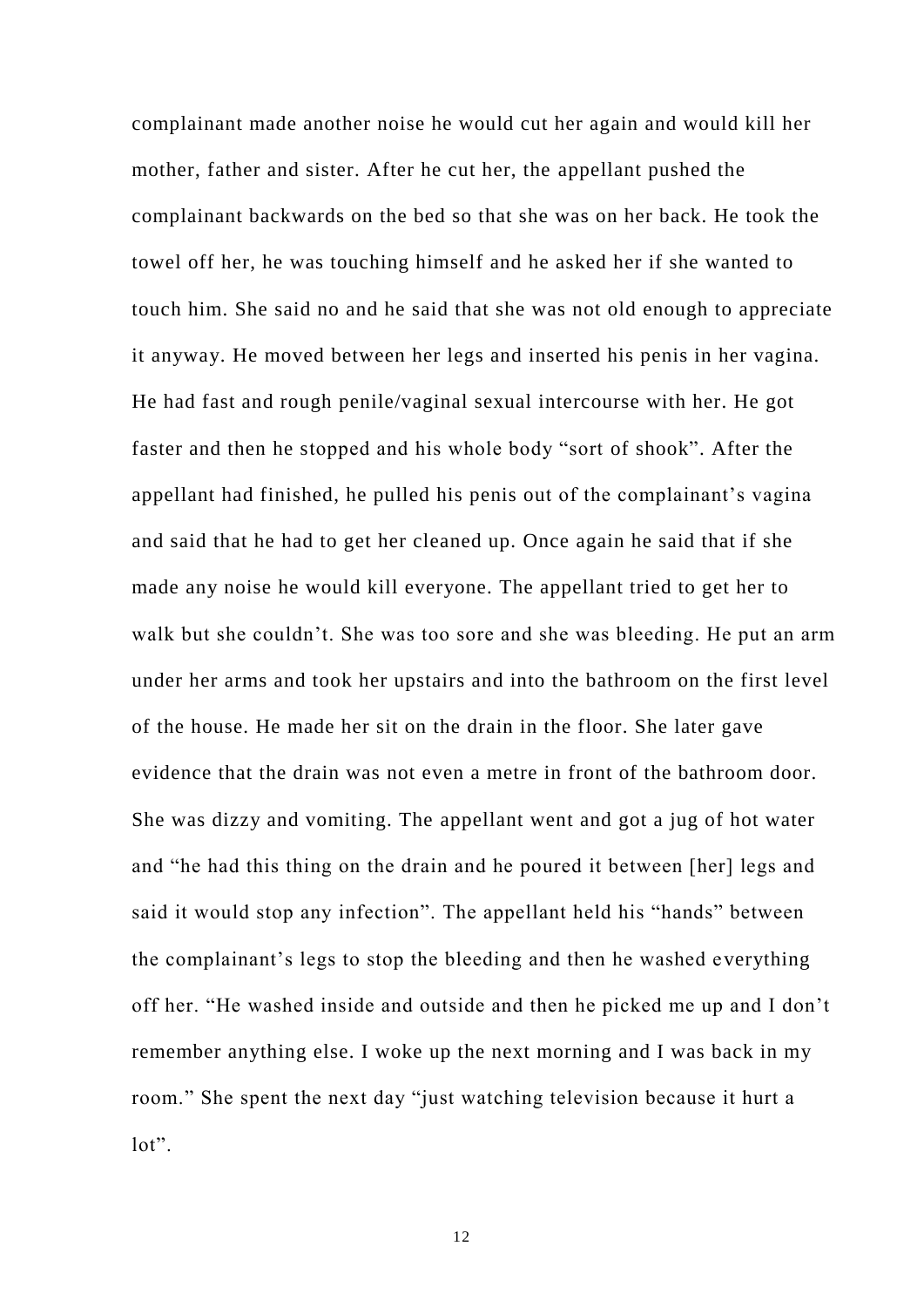[17] During her forensic interview the complainant further clarified her evidence about the first occasion as follows.

> He had me with his right hand and he reached across himself with his left and grabbed [the knife] off the bedside table and then he held it in his left hand while he had me in his right and he held it against my shoulder *and when I yelled* he cut me and said that if I made another noise he would do it again and he'd kill my family.

No, I didn't make another noise.

*He cut me straight across my shoulder. It bled. It hurt*.

[18] There were also the following exchanges between the police and the complainant during her forensic interview. The first exchange was when the police were asking the complainant questions about the second occasion she was sexually assaulted. The second exchange was when the police were asking the complainant about where she was bleeding on the first occasion she was sexually assaulted.

| Police:      | And tell me exactly what he did with that knife on<br>the second occasion?                                                             |
|--------------|----------------------------------------------------------------------------------------------------------------------------------------|
| Complainant: | He held it next to me, he had an $arm - a$ hand on<br>each shoulder and he just had it there against me but<br>$not$ – not cutting me. |
| Police:      | When you say against you, against what part of you?                                                                                    |
| Complainant: | Against the top of my arm where he cut me the last<br>time.                                                                            |
| []           |                                                                                                                                        |
| Police:      | And then when you were telling me about that time,<br>you told me that you were bleeding, can you tell me<br>where you were bleeding?  |
| Complainant: | I didn't know if it was inside or outside my vagina.                                                                                   |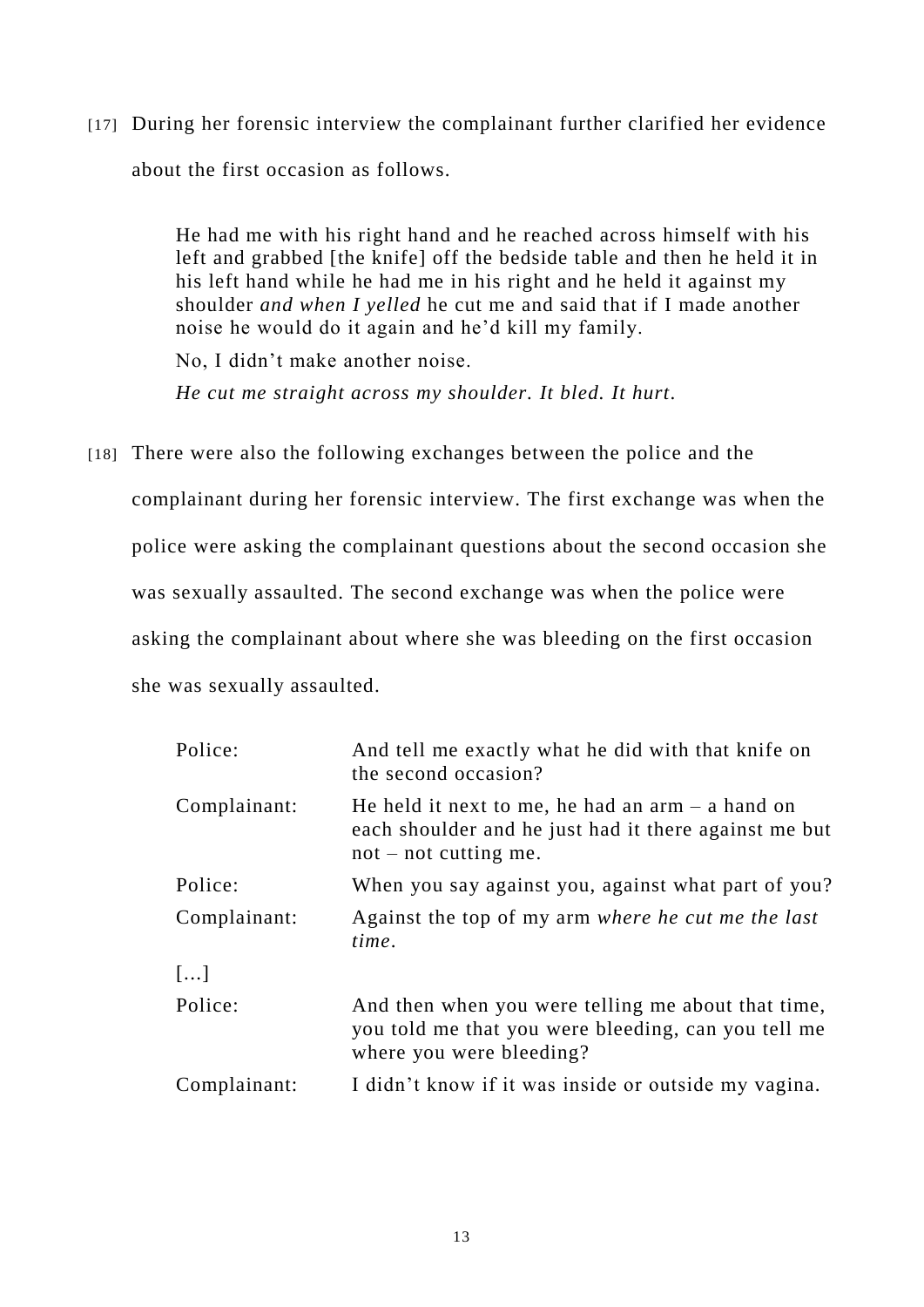- [19] It is important to note that during her forensic interview the complainant did not qualify in any way how loudly she yelled when the appellant inserted his finger in her vagina. Nor did she qualify the nature of the cut to her arm nor the extent to which the cut bled. Nor did she qualify the extent to which she was bleeding from her vagina.
- [20] I had the following concerns about the complainant's evidence of the first occasion she claims she was sexually assaulted.
	- 1. The complainant's statement during her forensic interview, that she couldn't remember anything from when the appellant picked her up in the bathroom and when she "woke up in the morning she was back in her own bed", has the hall marks of a nightmare or a fantasy. This impression is reinforced by the complainant's evidence about the many versions of events she described in the letters she says she wrote about being sexually assaulted which are discussed at [28] to [36] below. For example, during the complainant's cross-examination about the number of times she stated that the appellant cut her in the letter addressed to her mother (which she admitted was untrue), there was the following exchange between defence counsel and the complainant.

Counsel: Why did you write in the letter he "cut me more"? Complainant: I don't know, it just came out. I don't even remember writing half of this. I was just panicking and I know that when I panic things change, things get messed around in my head. All the different events mould into one. *I have nightmares of different things. It's all a mess*.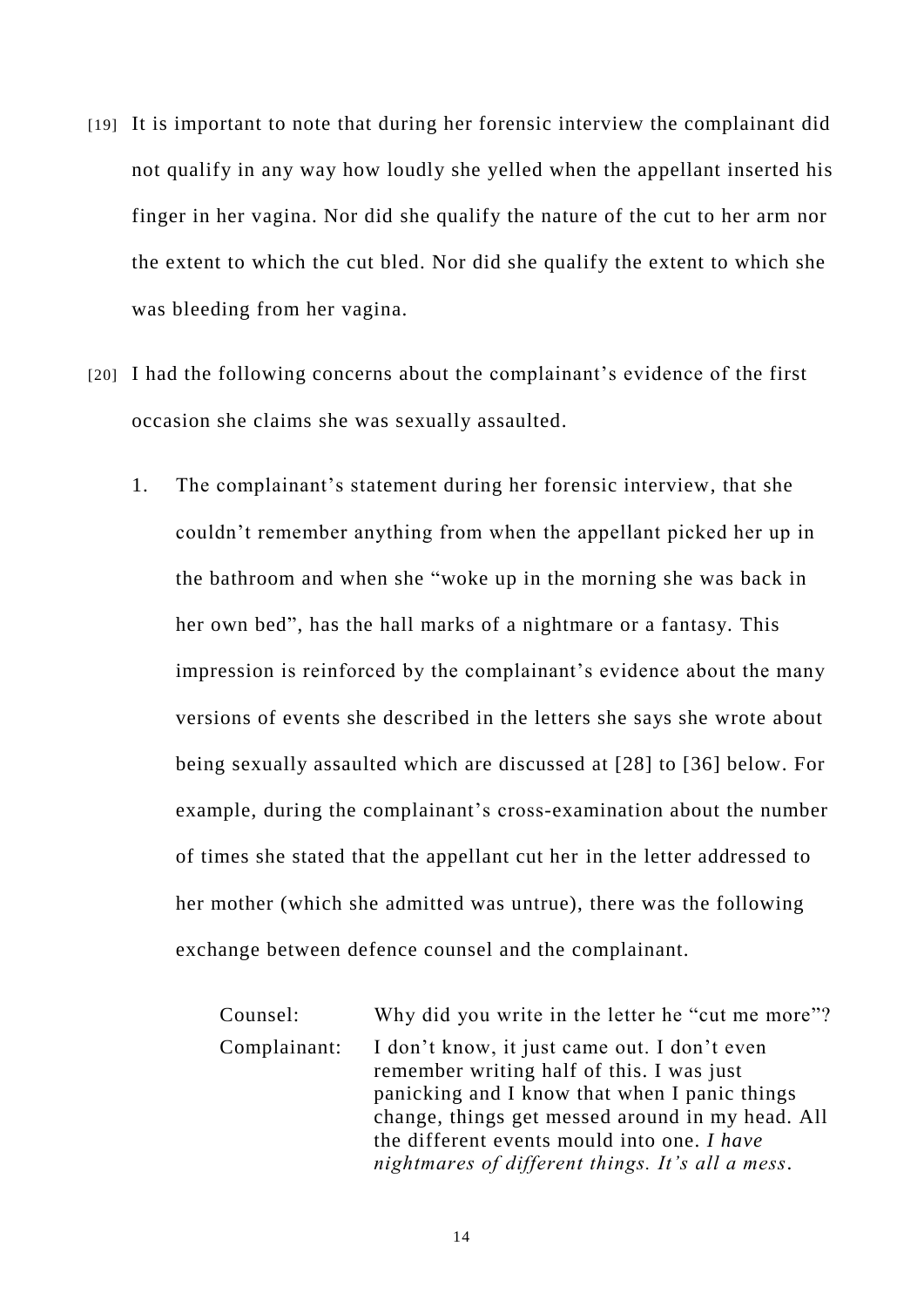She also gave evidence that the letters she wrote were just stories.

2. No evidence was led from the complainant, or anyone else, that the appellant ever engaged in any prior grooming of the complainant, or behaved inappropriately towards her, or even showed any particular interest in her in the past. Nor was there any evidence as to how the appellant knew the complainant was in the upstairs bathroom and came to be sitting on the step at the top of the stairs waiting for her to come out. The complainant's decision to go to the bathroom at this very late time of night seems to have been a completely isolated and random decision. There was no evidence that she regularly used the bathroom at this time. It was out of the ordinary. Her mother gave evidence that it would be unusual for someone to be having a shower at 1 am. There was no evidence that the appellant was nearby when the complainant went from her bedroom to the upstairs bathroom. The guestroom is under the stairs so the appellant could not have seen the complainant go into the upstairs bathroom if he had retired to the downstairs guestroom for the night. Nor can the upstairs bathroom door be seen from the dining room or the upstairs veranda. Yet, in circumstances where the appellant's wife could have walked into the guestroom at any time, the complainant's evidence is that the appellant just happened to be sitting at the top of the stairs at or after midnight, after everyone had gone to bed, waiting for the complainant to come out of the bathroom so he could take her to the guestroom and violently sexually assault her. The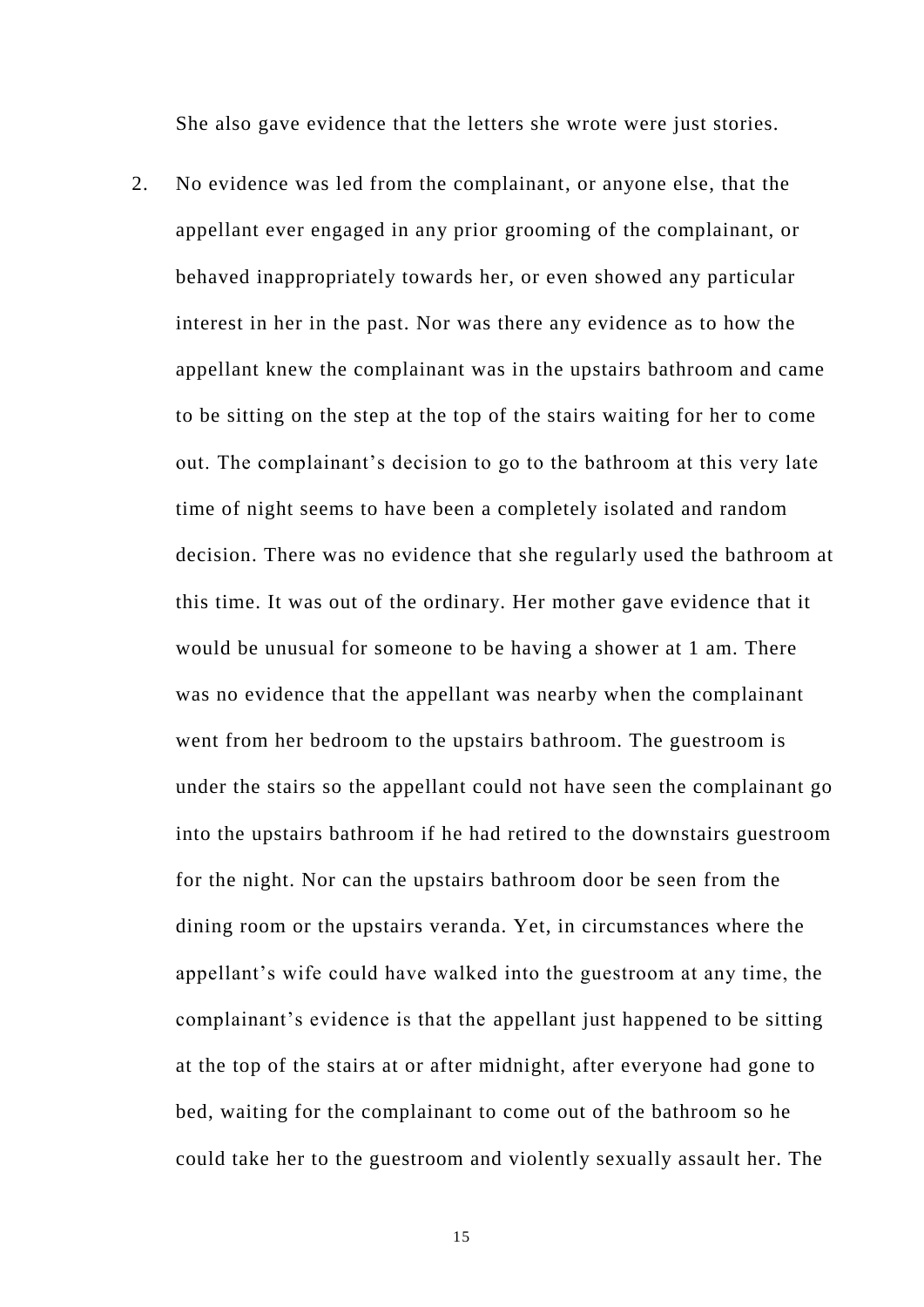violent sexual assault occurs completely randomly in extremely risky circumstances that are utterly devoid of any context. The complainant's evidence lacks the ring of reality.

- 3. The complainant's evidence about the extent she bled from her vagina changes overtime. It is significantly inconsistent and evasive. Her evidence about this topic was as follows.
	- During her forensic interview she stated the following.

He tried to get me to walk but I couldn't. I was too sore and *I was bleeding* and he – he had an arm under my arms and he took me upstairs and back into the bathroom and he made me sit on the drain on the floor and I was dizzy and I was vomiting and he went and got a jug of hot water and he had this thing on the drain and he poured it between my legs and said that it would stop any infection *and he held his hands between my legs to stop it bleeding* and then washed – washed everything off me.

| Police:      | And when you were telling me about that<br>time, you were bleeding. Can you tell me<br>where you were bleeding? |
|--------------|-----------------------------------------------------------------------------------------------------------------|
| Complainant: | I didn't know if it was inside or outside my<br>vagina.                                                         |

 During her cross-examination the complainant gave the following evidence about this topic.

> Counsel: Now, what about any bleeding from your vagina area, KLR. Was there bleeding from your vagina area? Complainant: Yes, I saw it on the bathroom floor when he put water on me. Counsel: Did you see it on the bedding? Complainant: No, my hips were off the edge of the bed.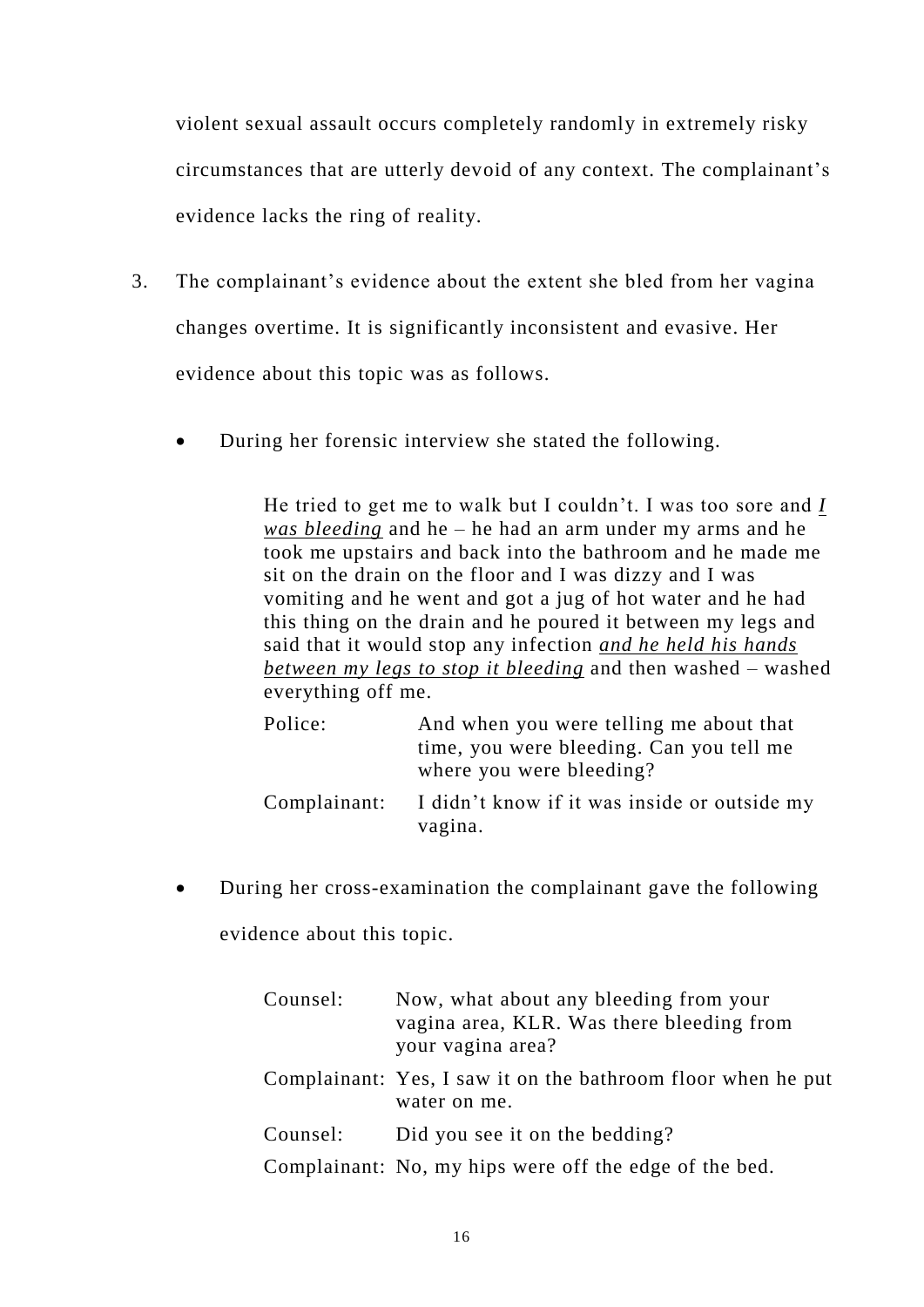[This statement is inconsistent with the complainant's evidence during her forensic interview that she was seated on the edge of the bed and "he pushed me backwards on the bed so I was on my back and he took the towel off me". The effect of that evidence is that her hips must have been on the bed when the appellant engaged in sexual intercourse with her on the first occasion. It is also difficult to understand how an adult male could have fast and rough sexual intercourse with a nine year old child, who was not consenting, if her hips were off the bed unless he was holding her hips in some way, and this was not the complainant's evidence.]

| Counsel:     | Did you see [blood] on the tiled floor below the<br>edge of the bed?               |
|--------------|------------------------------------------------------------------------------------|
| Complainant: | No.                                                                                |
| Counsel:     | Can you comment, please KLR, how much<br>blood was coming from your vagina area?   |
| Complainant: | <u>It was just enough to smear the outside</u> . It<br>wasn't dripping or gushing. |

[This evidence is inconsistent with the complainant's evidence in her forensic interview about how much she was bleeding. If her hips were off the edge of the bed and the complainant was bleeding in the manner she described in her forensic interview, it follows that it would be more than likely that some of the complainant's blood dripped onto the tiles on the floor in the guestroom. In order to evade any suggestion that if she had been sexually assaulted, and was bleeding in the manner she described in her forensic interview, there would be real evidence of her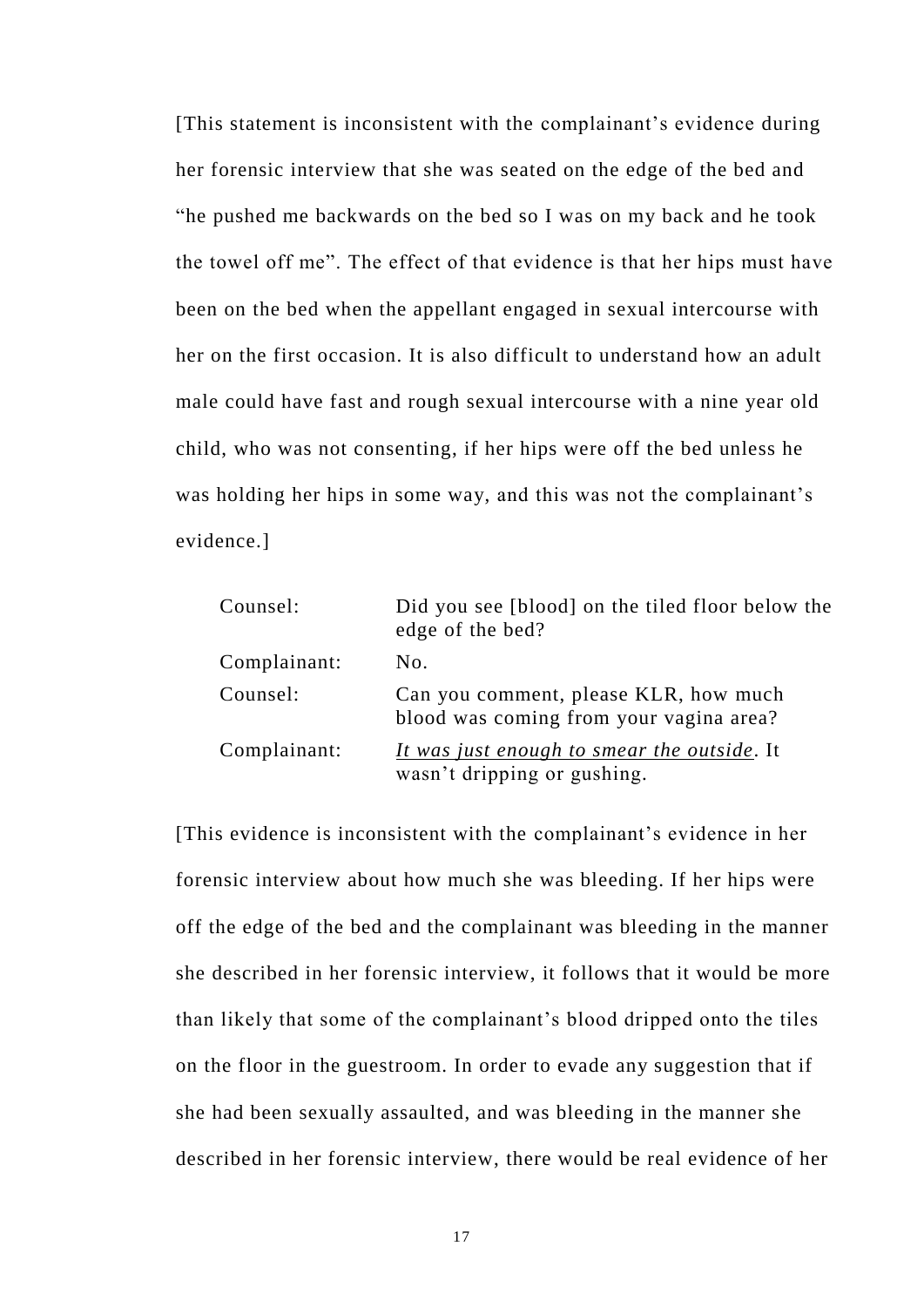bleeding the complainant changes her evidence to  $-$  my hips were off the bed, and to – there was only just enough blood to smear the outside of her vagina. Whether such evidence would have been discovered is beside the point. It is the degree to which the complainant changes her evidence to explain why there would not be any evidence of her bleeding which damages her credibility.]

4. While offenders do make irrational and impulsive decisions, and sexual desire provides a very strong motive for sexual predators to assume great risk, the complainant's evidence that the appellant took her to the upstairs bathroom to wash her does not make any sense at all. The complainant also gave evidence to the effect that the appellant did not want to be caught – he cut her with a knife to ensure that she did not yell out. Yet, according to the complainant, the appellant not only takes a great risk of being caught by taking her from the landing at the top of the stairs on the first floor, while she is only wrapped in a towel, and engaging in violent sexual intercourse with her in the guestroom, but rather than wash her in the guestroom ensuite, he takes her upstairs while she is bleeding from her vagina and washes her in the upstairs bathroom where she not only continues to bleed from her vagina but also vomits. This is an extremely risky and illogical thing to have done. The risk of discovery was significantly increased for no apparent reason. The upstairs bathroom was used by all of the other children and the appellant's wife's mother. Given the guestroom had an ensuite in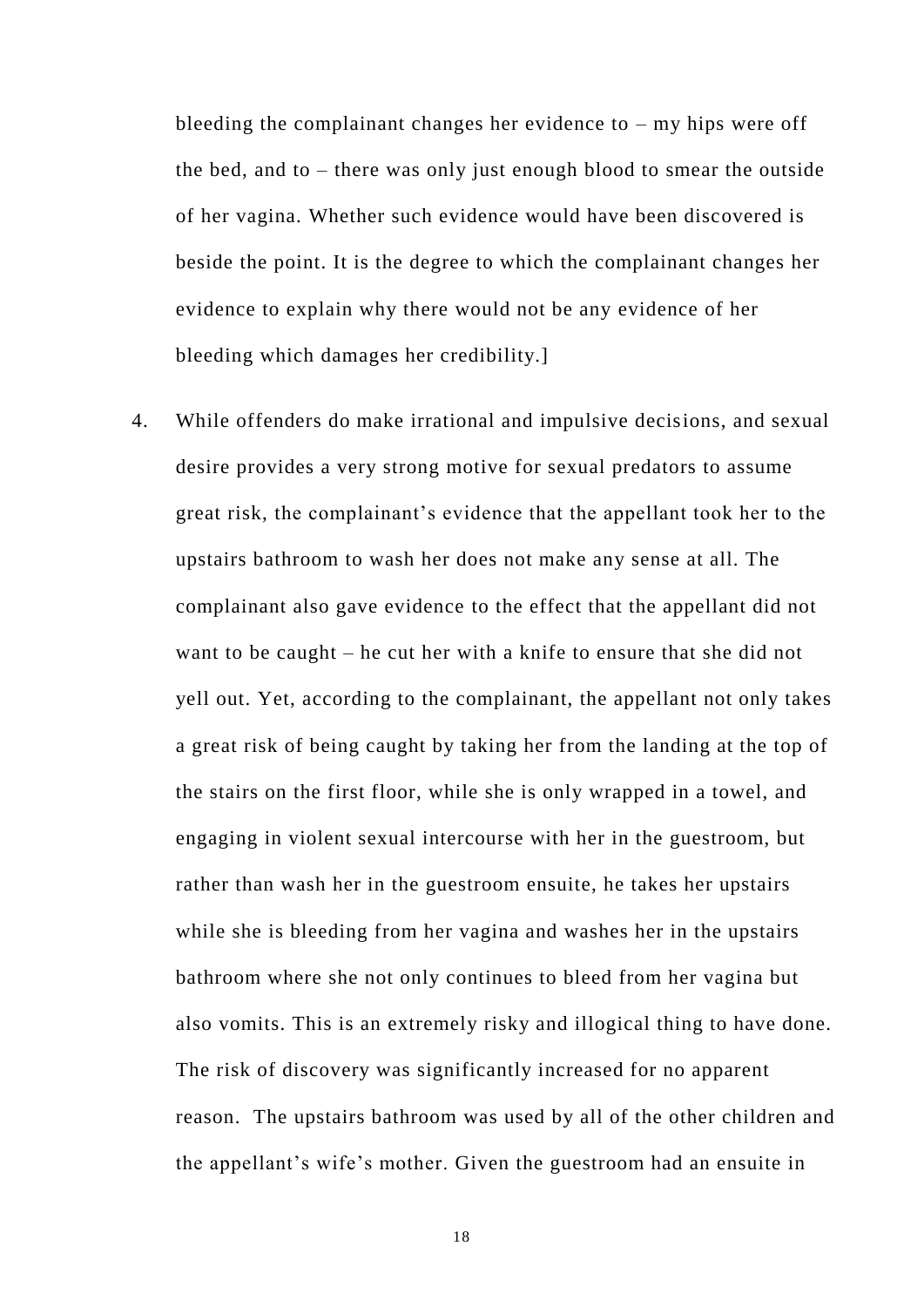which the complainant says the appellant washed her on the second and third occasions she says he sexually assaulted her, the natural and obvious thing for the appellant to have done was to wash the complainant in the guestroom ensuite and then take her directly to her bedroom. The implausibility of this evidence is supported by the fact that there was no evidence about how the vomit was cleaned up. Nor was there any evidence that anyone saw blood on the stairs or noticed the smell of vomit in the upstairs bathroom the next morning. The complainant's mother gave evidence that at no stage did she see any blood on any bedding. Nor did she notice any blood in the guestroom or splattered on the stairs. Nor did she see any blood or vomit on the floor in the upstairs bathroom. Nor did the complainant's father see any such blood.

5. The complainant's evidence that the appellant deliberately cut her with a knife to ensure that she did not yell again, which constitutes the Crown case about count 2 on the indictment, is irrational. It did not make any sense for the appellant to deliberately cut the complainant with a knife if he wanted her to remain silent so he could not be discovered. Cutting someone with a knife will ordinarily cause a person to involuntarily cry out in pain and creates a further risk of discovery. Depending on the nature of the cut, a cut of itself could also draw attention to the fact that the complainant had been harmed or interfered with. A cut that caused anything other than a minor scratch was highly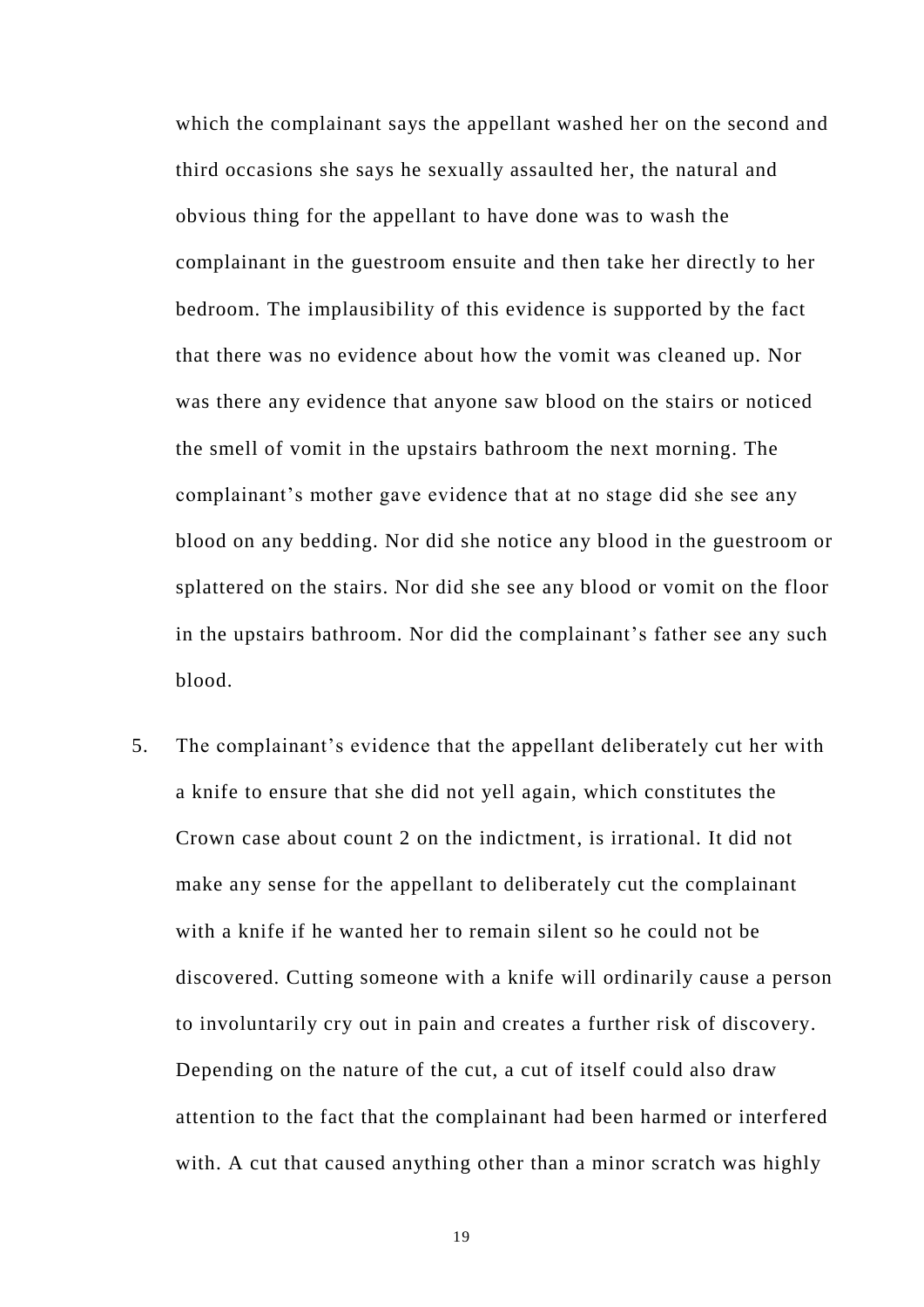likely to be noticed by other members of the household as it was likely to require treatment of some kind, at the very least the application of a band aid. The complainant's suggestion that the appellant reached across his body with his left hand and picked up what seems to have been described as a Swiss Army knife (which would ordinarily have its blades folded in and closed), while he held the complainant who was seated on the bed with his right hand, and cut her, to an extent no greater than a thin paper cut is bizarre. Further, during the complainant's cross-examination, it emerged that despite what she told the police, she did not yell at all. She "gasped" or "squeaked" or said "ow". She said she used the wrong word when she said "yell". If the complainant did not yell, then there is a further reason for the appellant not to cut her with the knife as there was in fact no risk of the appellant being discovered as a result of her calling out and the complainant did not need to be silenced in such a violent manner or at all.

6. There are a number of additional problems with the complainant's evidence about the appellant cutting her with a knife. Most significantly her evidence about being cut with a knife was inconsistent and changed over time. Despite telling the police that the appellant cut her straight across her shoulder with the knife and that it bled and hurt, at the end of her evidence on this topic it appears that the appellant barely cut her. All the cut left was a thin line which the complainant could just see in the mirror, and the appellant cut her at the back of her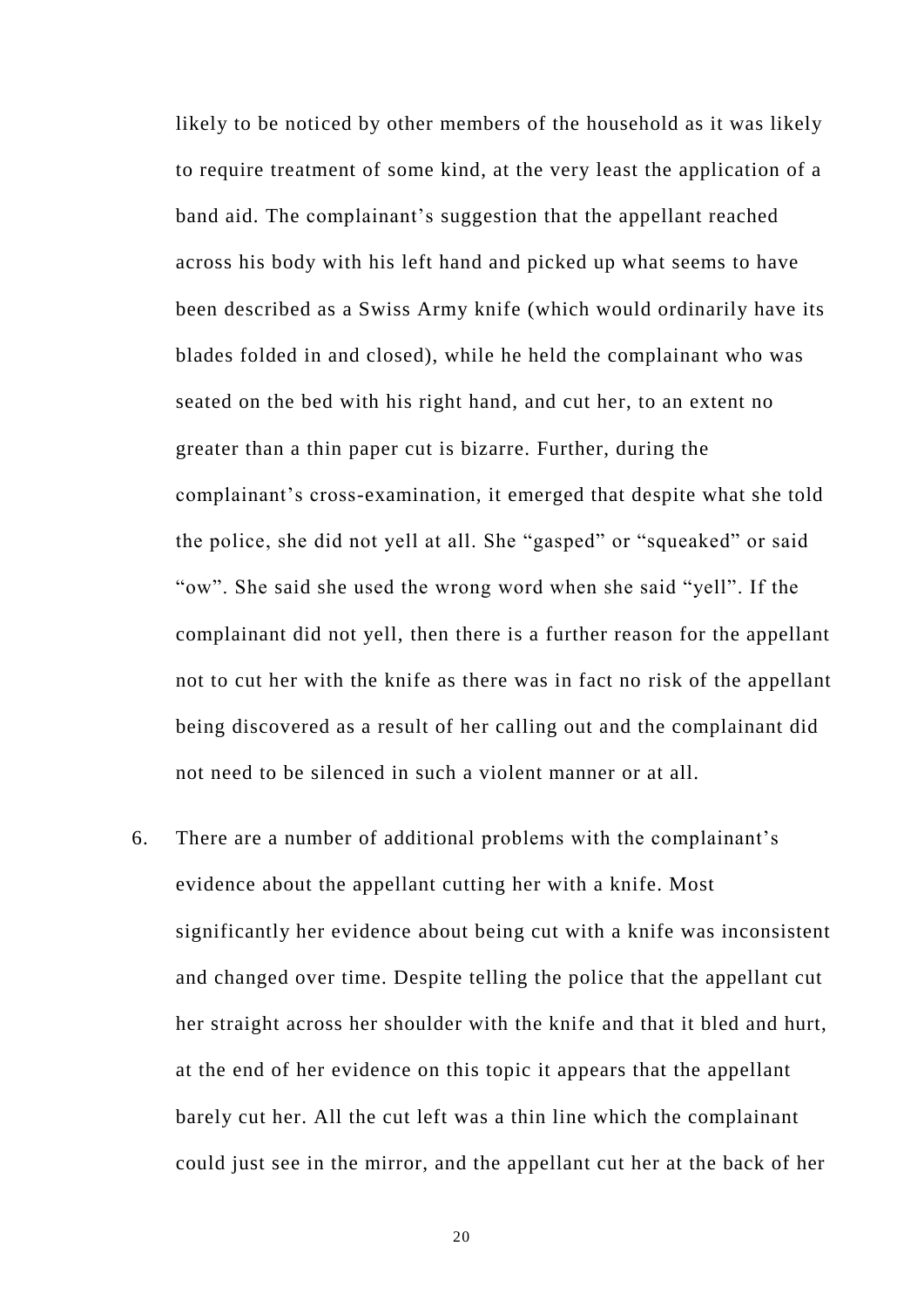shoulder on her shoulder blade, not the top of her shoulder or arm. During her cross-examination, the complainant said that if it had happened now she would not pay much attention to it. If there had been a more significant cut on her arm the chances are that it would have been noticed by other members of the household and the sexual assaults may not have continued. The complainant's evidence changed as follows.

• In the letter the complainant wrote to her mother before these matters were raised with the police the complainant stated the following.

> [...] he had *a little knife* and he *cut my arm* and said that if I made a noise he would cut me again and kill everyone.

He told me to come back again and I had to so I went back two more times and they were the same *except he cut me more*…

During her forensic interview the complainant gave the following

evidence about being cut with the knife.

[...] he grabbed the pocket knife off his key chain from off the bedside table and *held it against my shoulder and he cut me*…

It was I think a pocket knife with all the different fold out tools on it and it was like maroon or red and it was on a key chain…

[The part he used] was straight on one side and curved on the other and it was like a knife basically and it was smooth edged.

He had me with his right hand and he reached across himself with his left and grabbed it off the bedside table and then he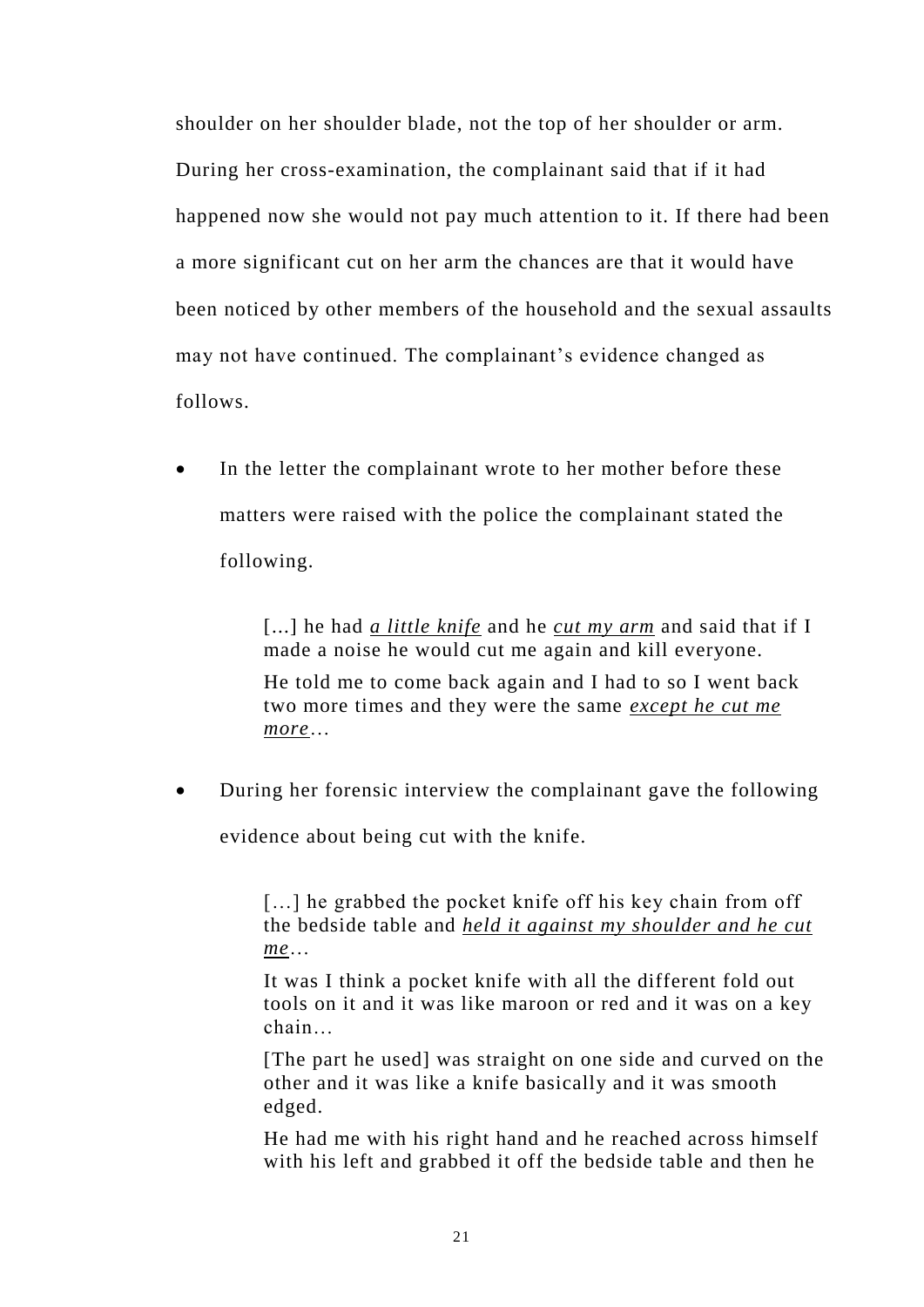held it in his left hand while he had me in his right and *he held it against my shoulder and when I yelled he cut me*…

[At no stage did the complainant give evidence about how the appellant managed to unfold a blade of the knife with one hand.]

*He cut me straight across my shoulder*. *It bled*. *It hurt*.

There is also the complainant's evidence at [17] above to the effect that the appellant cut her *at the top of her arm* and the evidence at p 26 below.

 During her cross-examination the complainant gave the following evidence about being cut with the knife.

| Counsel:     | And you say that, whilst in that room, he<br>produced the knife. Is that right?                                                                                                                                                                                   |
|--------------|-------------------------------------------------------------------------------------------------------------------------------------------------------------------------------------------------------------------------------------------------------------------|
| Complainant: | Yes.                                                                                                                                                                                                                                                              |
| Counsel:     | And what do you say the colour of the<br>knife was, KLR?                                                                                                                                                                                                          |
| Complainant: | It was maroon.                                                                                                                                                                                                                                                    |
| Counsel:     | Did you describe it to the detective as a<br>pocket knife?                                                                                                                                                                                                        |
| Complainant: | Yes.                                                                                                                                                                                                                                                              |
| Counsel:     | And what do you say that he did with the<br>knife, KLR?                                                                                                                                                                                                           |
| Complainant: | He took it off the bedside table. It was on<br>the table closest to the door. He grabbed it<br>and after touching me, <i>he pushed me back</i><br><b>down on the bed</b> and held it against my<br>shoulder and said that, if I made a noise,<br>he would use it. |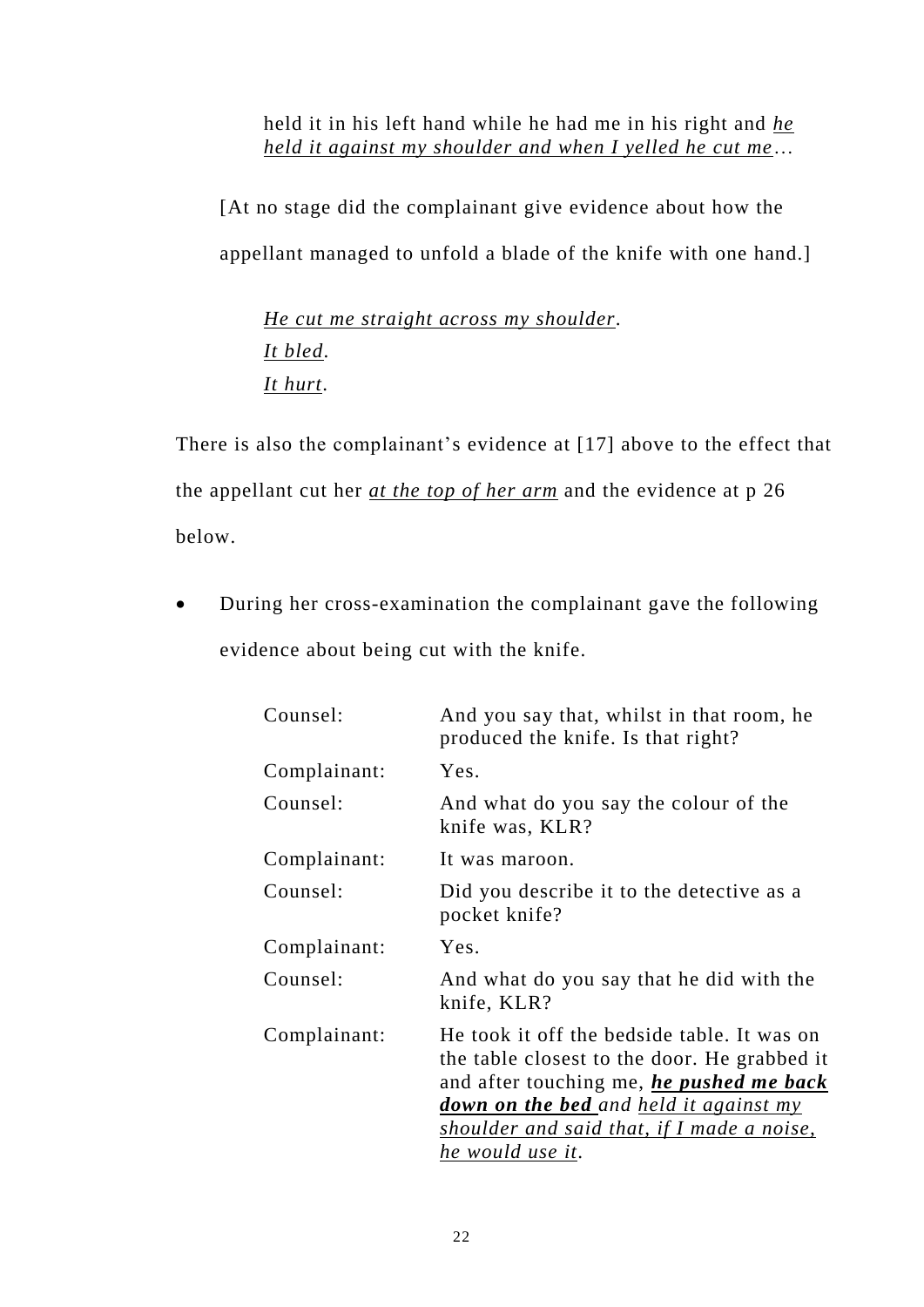| Counsel:     | Alright?                                                                                                                                                                                                              |
|--------------|-----------------------------------------------------------------------------------------------------------------------------------------------------------------------------------------------------------------------|
| Complainant: | $\left[\ldots\right]$ and he used it.                                                                                                                                                                                 |
| []           |                                                                                                                                                                                                                       |
| Counsel:     | And you say he used the knife to cut you,<br>according to you, KLR, where did he cut<br>you?                                                                                                                          |
| Complainant: | It was just behind my shoulder.                                                                                                                                                                                       |
| Counsel:     | Now, just again, for the purposes of the<br>transcript, I'm just going to describe your<br>action there. You used your right arm to<br>show the left shoulder blade behind your<br><i>shoulder</i> . Is that correct? |
| Complainant: | Yes.                                                                                                                                                                                                                  |
| Counsel:     | Did he cut deeply?                                                                                                                                                                                                    |
| Complainant: | No.                                                                                                                                                                                                                   |
| Counsel:     | Did it bleed, KLR?                                                                                                                                                                                                    |
| Complainant: | <u>A little bit. It was - if it happened now I</u><br>wouldn't have paid much attention to it,<br><u>but at the time, I was young and it hurt.</u>                                                                    |
| Counsel:     | How do you know that it bled?                                                                                                                                                                                         |
| Complainant: | <b>Because, I could see it and I could put my</b><br><u>hand on it and I could see the blood.</u>                                                                                                                     |
| Counsel:     | <u>Is that what you did, put your hand on the</u><br><u>cut and you could see blood on your hand?</u>                                                                                                                 |
| Complainant: | I had both hands like this, I was trying to<br>get away.                                                                                                                                                              |
| Counsel:     | I'm just going to describe again, KLR,<br>your action there for the purposes of the<br>transcript, you crossed your arms and<br>hands over your chest and shoulder area. Is<br>that accurate?                         |
| Complainant: | Yes. Until he put my arms back again.                                                                                                                                                                                 |

[At no stage during her evidence-in-chief did the complainant say she held her hands in the manner she described, nor did she say she tried to get away.]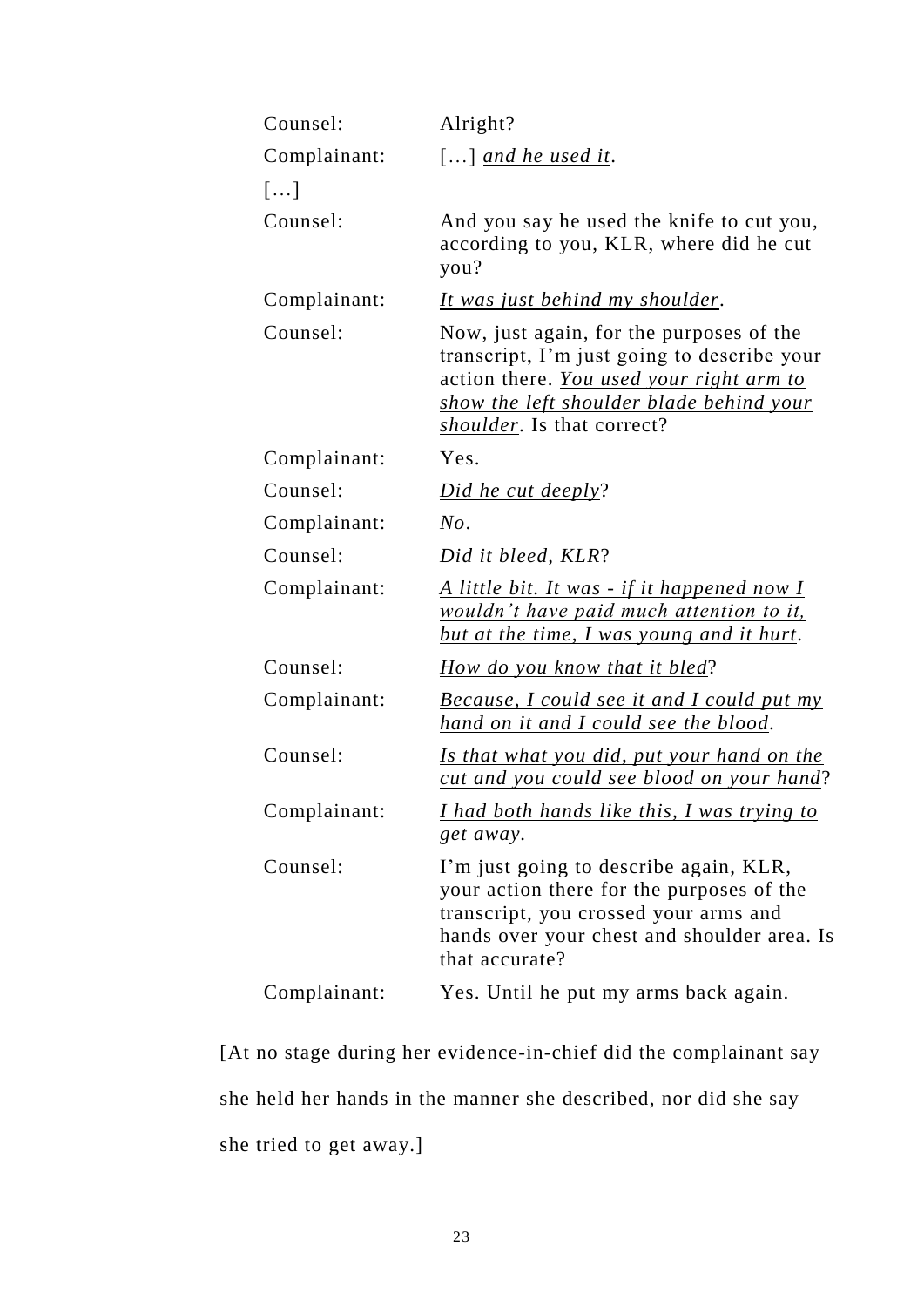| Counsel:     | <u>Well, just in relation to the question of the</u><br>cut, you were saying that the cut was to<br>the rear shoulder portion of your left<br>shoulder. Correct? |
|--------------|------------------------------------------------------------------------------------------------------------------------------------------------------------------|
| Complainant: | Yes.                                                                                                                                                             |
| Counsel:     | And you are saying that the cut was not<br>deep, but when you touched the cut you<br>could see blood. Is that correct?                                           |
| Complainant: | Yes.                                                                                                                                                             |
| Counsel:     | And were you aware of blood dripping, or<br>dropping onto the sheets on that bed?                                                                                |
| Complainant: | No. I wouldn't have bled enough. [There]<br>was no such qualification during her<br>forensic interview.]                                                         |
| Counsel:     | When you say that he cut you, was it<br>painful?                                                                                                                 |
| Complainant: | Yes.                                                                                                                                                             |

[Her evidence about this changed later in her cross-examination, as

follows.]

| Counsel:     | I asked you earlier about the cut and about<br>whether or not you saw any blood on the<br>bedsheets. Do you remember that<br>question? And I understand that you don't<br>recall seeing any blood on the bedsheets<br>from the cut. Is that right? |
|--------------|----------------------------------------------------------------------------------------------------------------------------------------------------------------------------------------------------------------------------------------------------|
| Complainant: | Yes, they were dark, but you could $-$ there<br>wasn't enough there for it to be obvious to<br>someone. There was enough that I knew it<br>was mine and I knew where it had come<br>from.                                                          |
| Counsel:     | So, you knew $-$ sorry, KLR, I interrupted<br>you. Please finish?                                                                                                                                                                                  |
| Complainant: | After a while it just blended in, once it<br>soaked in.                                                                                                                                                                                            |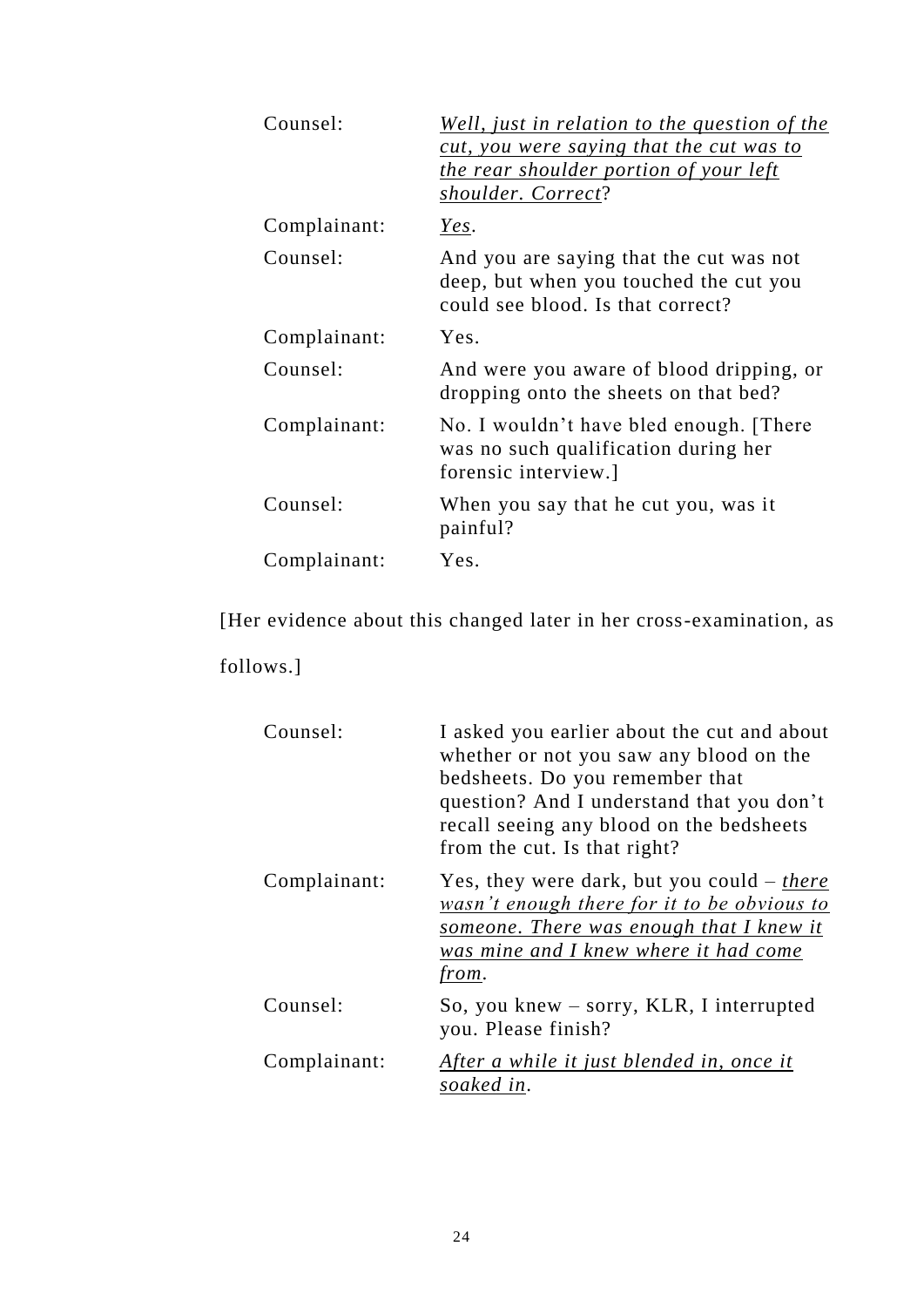[The last answer is contradicted by what the complainant states in

subpar 9 below.]

| []           |                                                                                                                                                                                                                                                                                                              |
|--------------|--------------------------------------------------------------------------------------------------------------------------------------------------------------------------------------------------------------------------------------------------------------------------------------------------------------|
| Counsel:     | And, do you recall telling the police that<br>according to yourself, PW said, "If you<br>make another noise" - sorry. May I<br>withdraw that question, KLR? After taking<br>the pocketknife, you said that PW held that<br>knife to your shoulder and cut you. Do you<br>remember saying that to the police? |
| Complainant: | I remember him pushing me back and then<br>losing the knife and saying if I made<br>another noise he would cut me again.                                                                                                                                                                                     |
| []           |                                                                                                                                                                                                                                                                                                              |
| Counsel:     | <u>Now before the lunchbreak you pointed to</u><br>the left shoulder blade of yourself as the<br><u>area in which PW cut you, so that's the</u><br>shoulder blade toward your back. Do you<br><u>agree that that's where you pointed to</u><br>before lunch today?                                           |
| Complainant: | Yes.                                                                                                                                                                                                                                                                                                         |
| Counsel:     | And how specific $-$ how certain are you<br>please KLR that that was the area that he<br>cut you, that was the area of your                                                                                                                                                                                  |
| Complainant: | that was definitely the area but I'm not<br>100% on which side.                                                                                                                                                                                                                                              |
| Counsel:     | All right. Was it $-\text{was the cut to your}$<br>arm?                                                                                                                                                                                                                                                      |
| Complainant: | It was to the back of my shoulder, the top<br>of my arm.                                                                                                                                                                                                                                                     |
| Counsel:     | <b>Okay.</b> Have you ever said something<br>different to the cut being to the top or rear<br>of your shoulder?                                                                                                                                                                                              |
| Complainant: | <u>Not that I can recall.</u>                                                                                                                                                                                                                                                                                |
| Counsel:     | Have you ever pointed to a different part<br>of your body, where you say the cut<br><i>occurred?</i>                                                                                                                                                                                                         |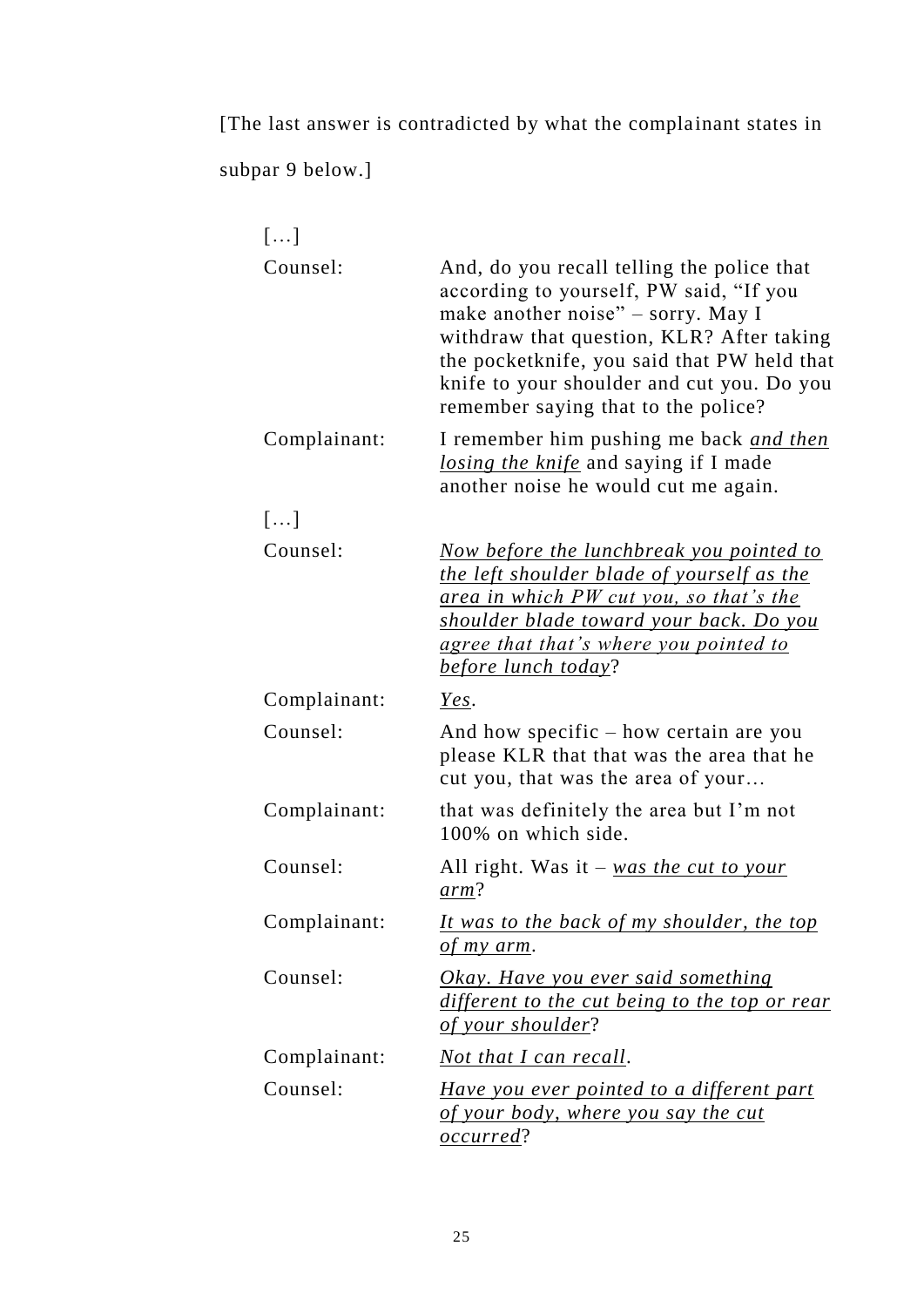| Complainant: | <u>I can't think, maybe. If I did it half-</u><br><u>heartedly in the statement. I don't know.</u>                                                                                                                       |
|--------------|--------------------------------------------------------------------------------------------------------------------------------------------------------------------------------------------------------------------------|
| Counsel:     | <u>Well may I ask it like this KLR, did you not</u><br>in your interview with the police, point to<br><u>the top of your arm where your upper arm</u><br>is?                                                             |
| Complainant: | I didn't realise that I was meant to be<br>pointing to the exact space where I was<br><u>cut. During the time of the statement, I</u><br><u>wasn't asked to show where, it was just a</u><br><u>general indication</u> . |
| []           |                                                                                                                                                                                                                          |
| Counsel:     | Did you KLR, ever inspect the cut in the<br>mirror afterwards?                                                                                                                                                           |
| Complainant: | Yes, once.                                                                                                                                                                                                               |
| Counsel:     | <u>And can you give us an indication of how</u><br>long the cut was, if you can say in<br>centimetres or how you prefer?                                                                                                 |
| Complainant: | <u>About 7 centimetres, and just thin like a</u><br>paper cut.                                                                                                                                                           |
| Counsel:     | Can I just clarify I heard you correctly, did<br>you say 7 centimetres and thin line, a<br>paper cut?                                                                                                                    |
| Complainant: | Yeah.                                                                                                                                                                                                                    |
| Counsel:     | Okay?                                                                                                                                                                                                                    |
| Complainant: | <u>Maybe a little shorter, I don't know but it</u><br>was thin.                                                                                                                                                          |
| Counsel:     | <u>So when you looked at it in the mirror,</u><br><u>obviously you saw it so it was visible to</u><br><u>you, yes</u> ?                                                                                                  |
| Complainant: | <u>Yes, just</u> .                                                                                                                                                                                                       |
| Counsel:     | When you say, "just" what you mean by<br>"just"?                                                                                                                                                                         |
| Complainant: | It's a difficult angle and <i>it was thin by the</i><br><u>time I wiped the blood off and pull the</u><br><u>scab off it – it was just like a line</u> .                                                                 |
| Counsel:     | Did you look at the cut $-$ when you say it<br>was a difficult angle KLR, are you saying<br>to actually turn your head to look at it, to<br>actually see it in the mirror?                                               |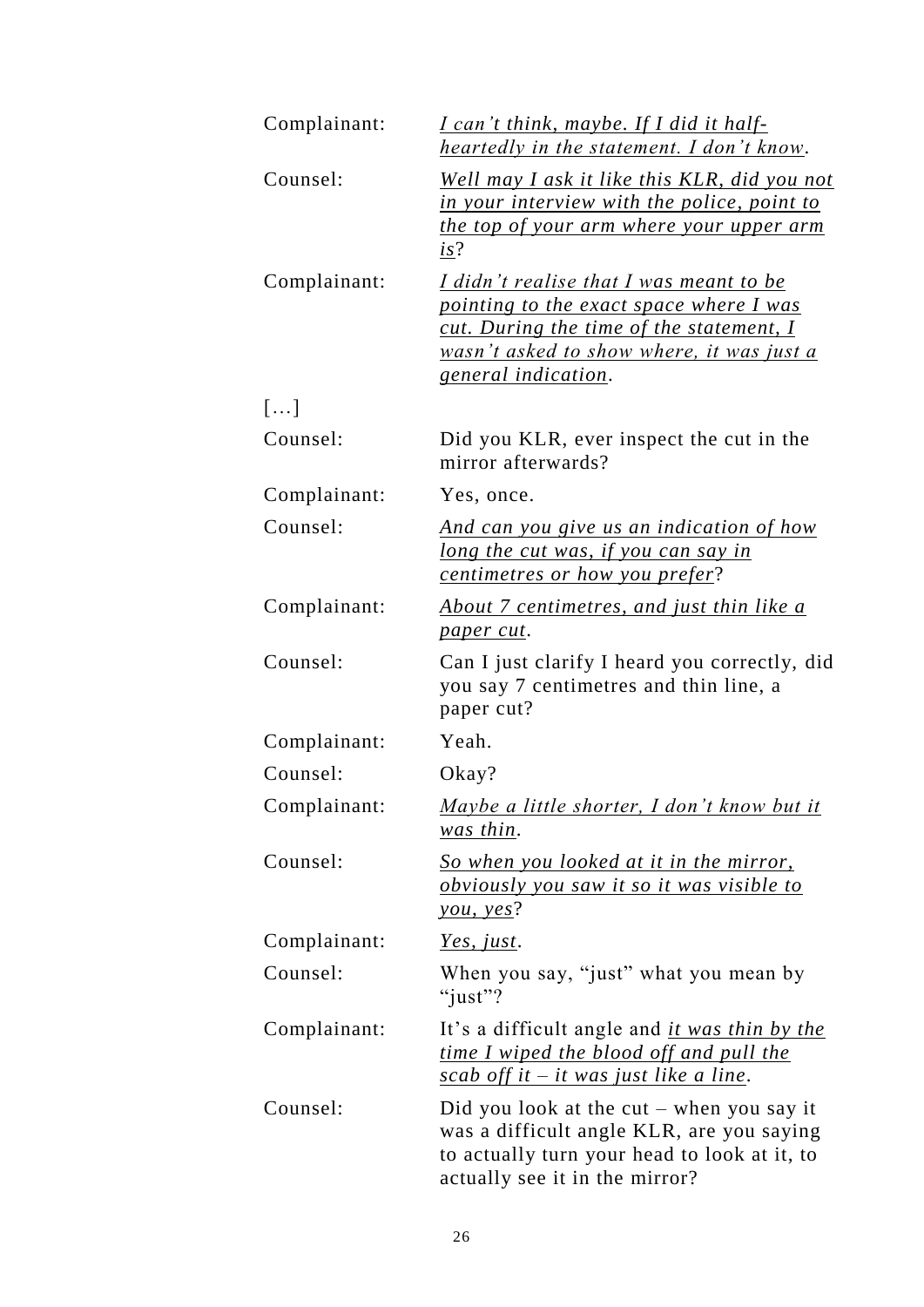| Complainant: | Yes.                                                                                                                      |
|--------------|---------------------------------------------------------------------------------------------------------------------------|
| Counsel:     | And when did you look at the cut, was it<br>later on that night or was it on a later day<br>and if a later day, what day? |
| Complainant: | It would have been the next day.                                                                                          |

- 7. The inconsistency in the complainant's evidence about the level of noise she made when the appellant inserted his finger into her vagina (a 'yell' became a 'squeak') is also a significant discrepancy in her evidence. There was no explanation which made any sense, nor any apparent reason for the change in the complainant's evidence, unless it was to evade any suggestion that it was likely she would have been heard and the appellant caught out engaging in sexual intercourse with her. The complainant's evidence about this topic was as follows.
	- During her forensic interview the complainant stated the following.

He put his finger inside me and I said – *I yelled out* and said, "it hurts"...

 During her cross-examination the complainant gave the following evidence,

| Complainant: | I said, "Stop, it hurts." And I yelled out, it<br>was more of a squeak, I guess.                                         |
|--------------|--------------------------------------------------------------------------------------------------------------------------|
| Counsel:     | When you say, "More of a squeak", can<br>you repeat the sound now, what you made?                                        |
| Complainant: | No, I don't remember the noise I made<br>when $-$ all I know is that obviously it<br>wasn't loud enough to alert anyone. |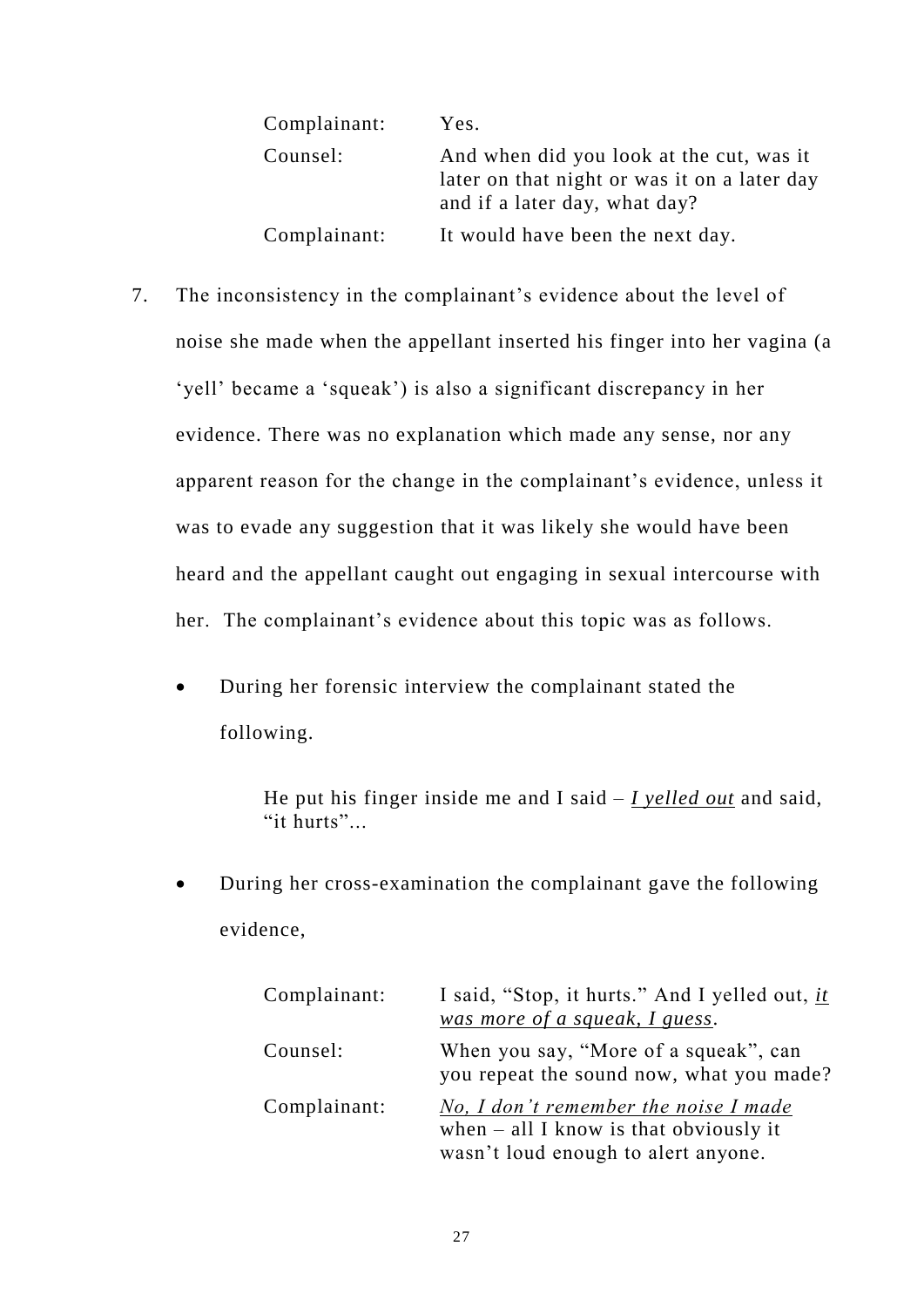| Counsel:     | <u>Well, you said "yell" didn't you, to start</u><br>with? Just before you said "squeak"?                                                                                                                                                                                                         |
|--------------|---------------------------------------------------------------------------------------------------------------------------------------------------------------------------------------------------------------------------------------------------------------------------------------------------|
| Complainant: | <u>I don't know, I used that word to say that</u><br><u>I'd made a noise that wasn't a word.</u>                                                                                                                                                                                                  |
| Counsel:     | Okay. What do you define as a yell, KLR?                                                                                                                                                                                                                                                          |
| Complainant: | Like a gasp, or an "ow", like a noise, I<br><u>don't know</u> .                                                                                                                                                                                                                                   |
| []           |                                                                                                                                                                                                                                                                                                   |
| Counsel:     | And, can I be very specific please, KLR,<br>what was the sequence of events when you<br>are told to sit on the bed? Could you take<br>it part by part, step-by-step, please?                                                                                                                      |
| Complainant: | We went down to the room to look for the<br>frog we walked in and he shut the door and<br>he turned and he said, "Before we look for<br>it, I just need to quickly check that you've<br>washed yourself." He said that dad asked<br>him to check. And he said, "Just sit down."<br>So I sat down. |
| Counsel:     | Can I ask at this point, KLR, whereabouts<br>on the bed did you sit down? And, if it<br>assists to refer to photograph number two,<br>please?                                                                                                                                                     |
| Complainant: | I sat down on the side of the bed closest to<br>the door. On the edge.                                                                                                                                                                                                                            |
| Counsel:     | On the edge, and what happened then?                                                                                                                                                                                                                                                              |
| Complainant: | He put his hand up under the towel and he<br>put one hand on one thigh on the inside<br>and then on the other.                                                                                                                                                                                    |
| Counsel:     | Yes. But was he saying anything at that<br>stage?                                                                                                                                                                                                                                                 |
| Complainant: | No.                                                                                                                                                                                                                                                                                               |
| Counsel:     | And, then is your evidence that after he<br>did that to your thigh that he put his finger<br>inside your vagina?                                                                                                                                                                                  |
| Complainant: | Yes.                                                                                                                                                                                                                                                                                              |
| Counsel:     | <u>And it is at that point you say you yelled?</u>                                                                                                                                                                                                                                                |
| Complainant: | I said that it hurt.                                                                                                                                                                                                                                                                              |
| Counsel:     | <u>Did you yell?</u>                                                                                                                                                                                                                                                                              |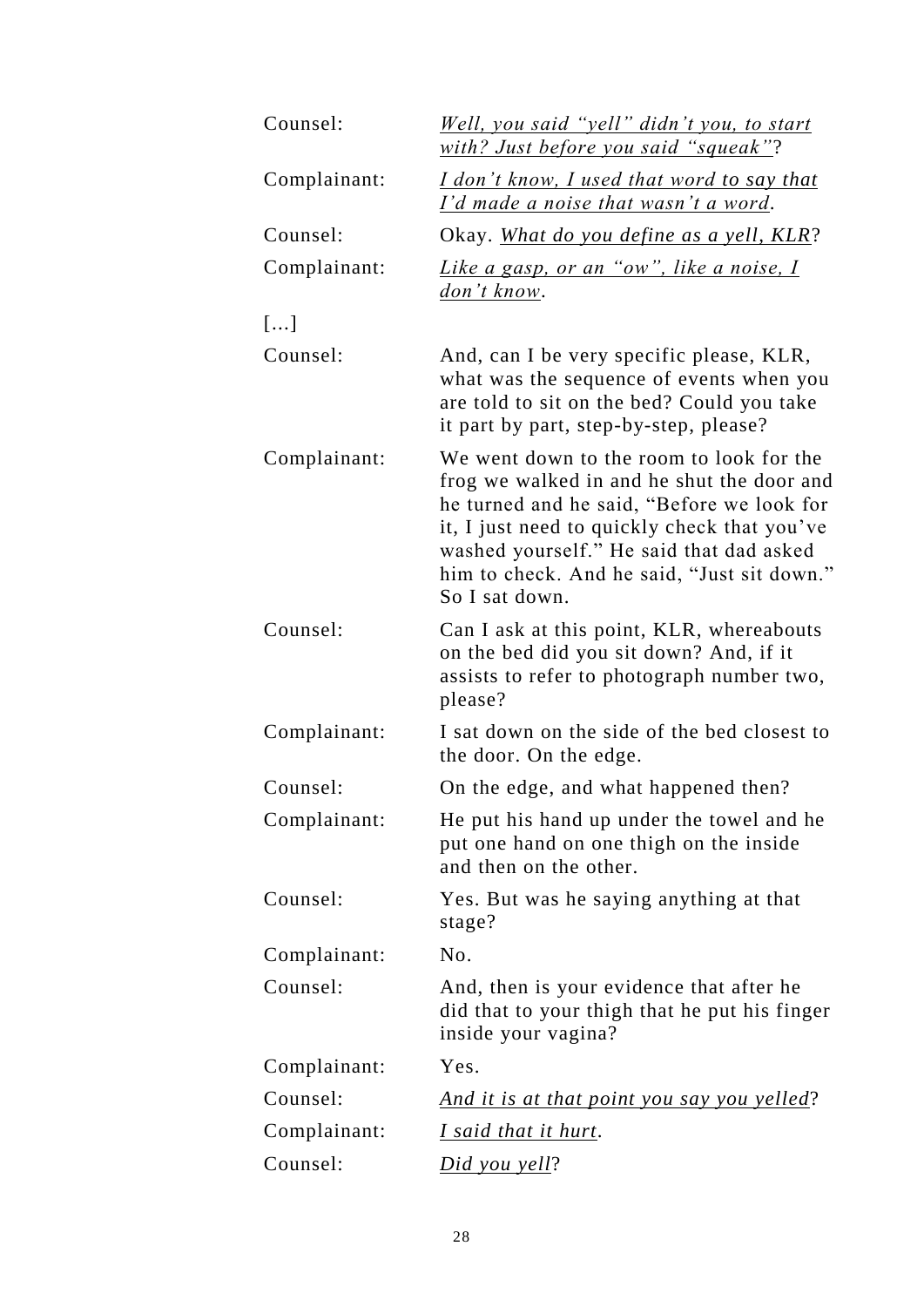| Complainant: | <u>Yes. I made a noise. It wasn't loud.</u>                                                                                                                                                                                                                                 |
|--------------|-----------------------------------------------------------------------------------------------------------------------------------------------------------------------------------------------------------------------------------------------------------------------------|
| Counsel:     | <b>Can I ask you what your definition, KLR,</b><br>of a yell is?                                                                                                                                                                                                            |
| Complainant: | <u>It's not, like a yell or a scream, I've used</u><br><u>the wrong word. It was just a – gasp or a –</u><br><u>I don't know</u> .                                                                                                                                          |
| []           |                                                                                                                                                                                                                                                                             |
| Counsel:     | How many times did you make a gasp or a<br>- I'm going to use the word "gasp" KLR.<br>How many times did you make a gasp<br>during this portion of the incident that we<br>are discussing?                                                                                  |
| Complainant: | I'm not sure. I wasn't counting.                                                                                                                                                                                                                                            |
| Counsel:     | But you also say, didn't you, in your<br>evidence that as well as PW saying if you<br>make another noise he would do it again,<br>in other words he will cut you again and<br>he'll "kill my mum and my dad and my<br>sister" that's what you told the police<br>wasn't it? |
| Complainant: | Yes.                                                                                                                                                                                                                                                                        |
| Counsel:     | Did you yell loudly at any time?                                                                                                                                                                                                                                            |
| Complainant: | No I never screamed or yelled loudly.                                                                                                                                                                                                                                       |
| Counsel:     | What about when he cut you?                                                                                                                                                                                                                                                 |
| Complainant: | It was a gasp, I've told you.                                                                                                                                                                                                                                               |
| Counsel:     | Was the cut painful, KLR?                                                                                                                                                                                                                                                   |
| Complainant: | Yes.                                                                                                                                                                                                                                                                        |
| Counsel:     | And was it very painful or a little bit<br>painful or extremely?                                                                                                                                                                                                            |
| Complainant: | It was very painful.                                                                                                                                                                                                                                                        |

[The last answer contradicts the complainant's earlier answer that

if it happened now she would not pay much attention to it.]

| Counsel:     | Did you yell out KLR?                     |
|--------------|-------------------------------------------|
| Complainant: | No, because I was too scared and if I had |
|              | have yelled out then no one would have    |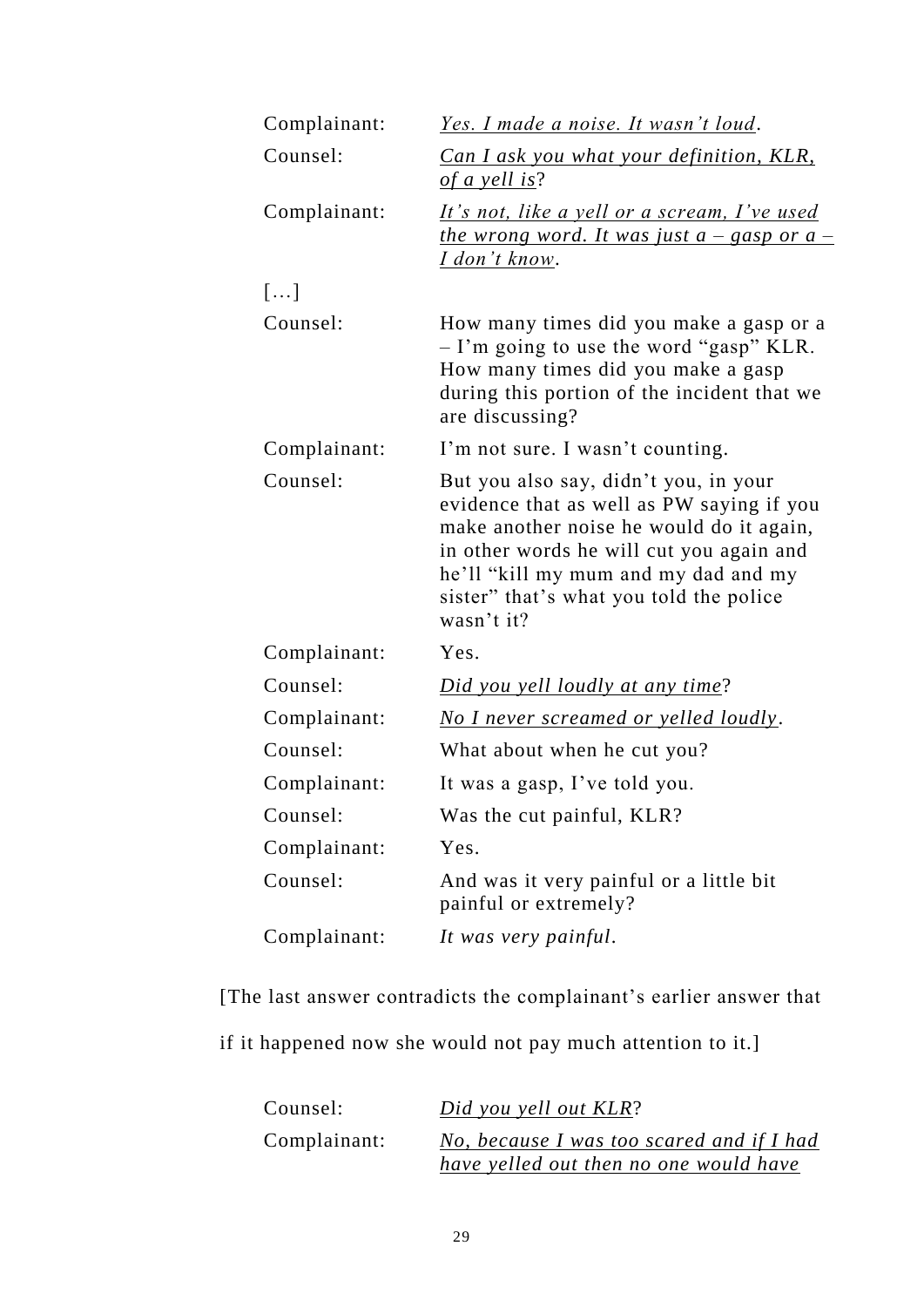## *heard (sic) and maybe someone would have come and got me*.

8. Significantly, during her cross-examination the complainant admitted she wrongly stated in the letter she initially claimed she wrote to her mother that the appellant cut her more on the second and third occasion he sexually assaulted her. There was the following exchange between defence counsel and the complainant.

| Counsel:     | So when you made this considered decision to<br>rewrite the letter you were thinking clearly,<br>weren't you?                                                                                                          |
|--------------|------------------------------------------------------------------------------------------------------------------------------------------------------------------------------------------------------------------------|
| Complainant: | N <sub>0</sub> .                                                                                                                                                                                                       |
| Counsel:     | It was a clear decision because you wanted to<br>have something that people would believe in<br>you, correct, according to you?                                                                                        |
| Complainant: | It was a panic written piece of paper that was<br>not going to go anywhere. Yes I wrote it,<br>because I didn't think people would believe me.<br>But I thought 100 other things as well, while I<br>was writing this. |
| Counsel:     | You gave very clear evidence to the police that<br>only on one occasion, according to you, PW cut<br>you with a knife. You said that happened only<br>once. Correct?                                                   |
| Complainant: | And it did.                                                                                                                                                                                                            |
| Counsel:     | If we look towards the bottom of that letter,<br>about five lines up. Do you agree that you<br>wrote, according to you, in 2013?                                                                                       |
| Complainant: | Yes. I know that's wrong. It's been wrong since<br>I first wrote it.                                                                                                                                                   |
| Counsel:     | Let me finish the question, KLR, I have $-$ "I<br>went back two more times and they were the<br>same except he cut me more." Do you agree<br>that's what you wrote in 2013?                                            |
| Complainant: | Yes.                                                                                                                                                                                                                   |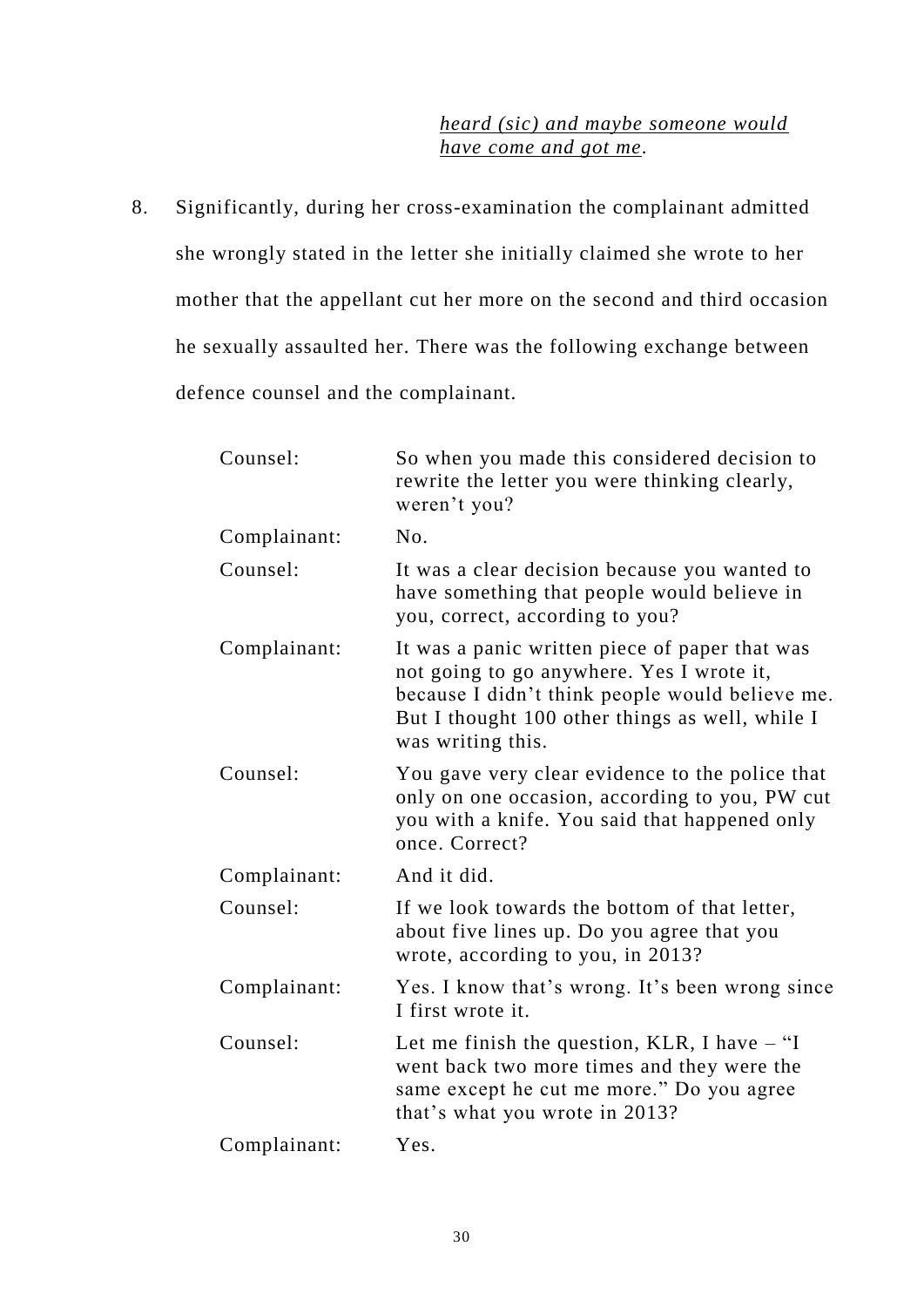| Counsel:     | And you're talking about those two occasions,<br>you're talking about. You're talking about two<br>subsequent occasions according to you of being<br>sexually assaulted, aren't you?                                                                                                              |
|--------------|---------------------------------------------------------------------------------------------------------------------------------------------------------------------------------------------------------------------------------------------------------------------------------------------------|
| Complainant: | Yes.                                                                                                                                                                                                                                                                                              |
| Counsel:     | And "he cut me more" is what you said. And in<br>your evidence to the police you said that he<br>didn't cut you subsequently?                                                                                                                                                                     |
| Complainant: | He didn't. I said that there are a lot of<br>inconsistencies in this note.                                                                                                                                                                                                                        |
| []           |                                                                                                                                                                                                                                                                                                   |
| Counsel:     | Why did you write in the letter that "he cut me<br>more"?                                                                                                                                                                                                                                         |
| Complainant: | I don't know, it just came out. I don't even<br>remember writing half of this. I was just<br>panicking and I know that when I panic things<br>change, things get messed around in my head.<br>All the different events mould into one. I have<br>nightmares of different things. It's all a mess. |

[If her statement in her letter about being cut more on the second and third occasions was false, there must be a real doubt about the veracity of the complainant's statement that the appellant cut her with a knife on the first occasion she claims he sexually assaulted her.]

9. There was also the following very telling exchange between defence counsel and the complainant.

| Counsel:     | He never cut you at all, did he KLR?                                                                                                            |
|--------------|-------------------------------------------------------------------------------------------------------------------------------------------------|
| Complainant: | He did.                                                                                                                                         |
| Counsel:     | And the reason you told the police that he only<br>cut you once is because you realised that people<br>would have noticed cuts on you, correct? |
| Complainant: | No.                                                                                                                                             |
| Counsel:     | People would have noticed blood on the<br>bedding wouldn't they, if you'd been cut?                                                             |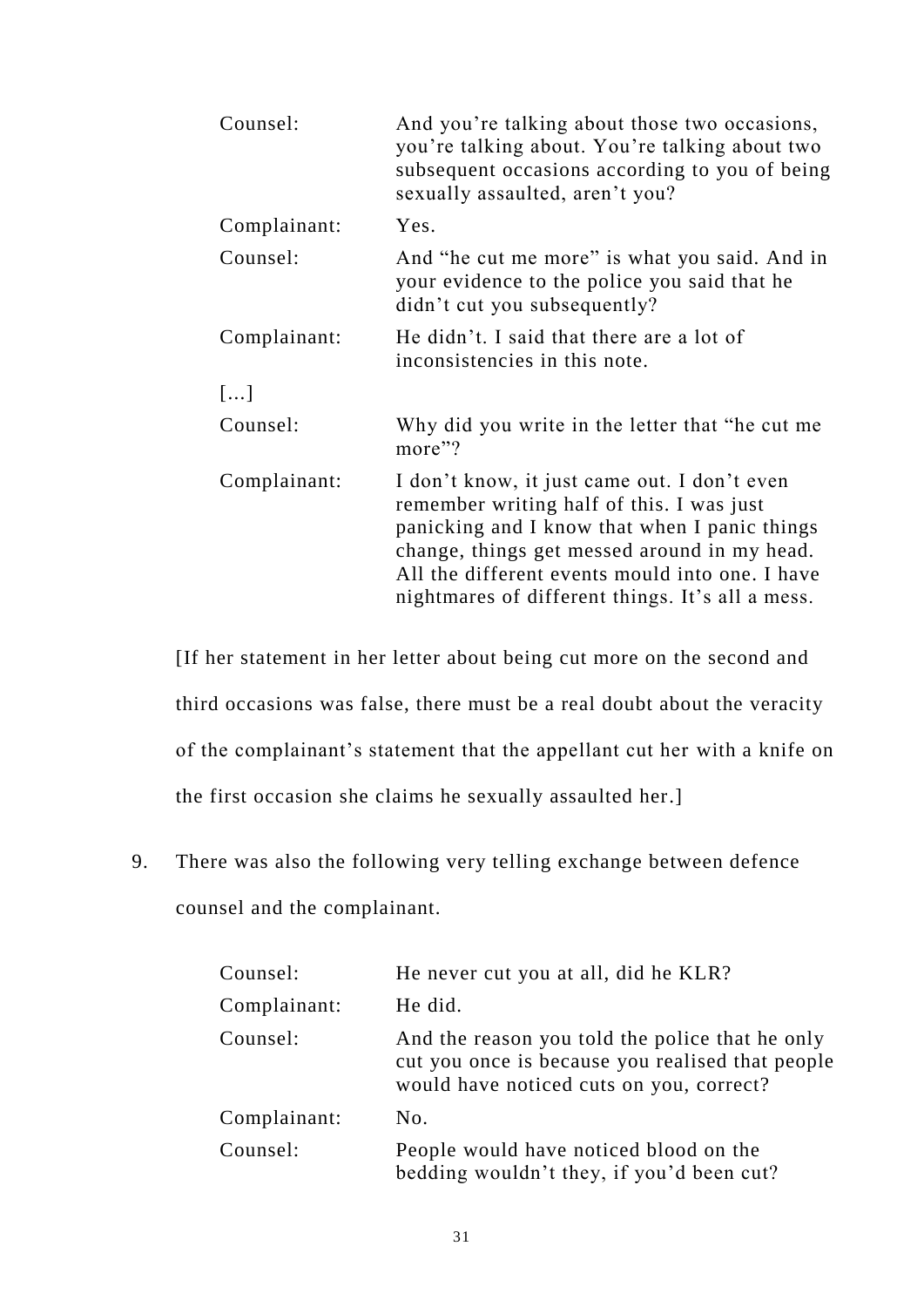### Complainant: *They would have noticed blood on the bedding if I'd been cut once as well*.

[In the above exchange, the complainant is being questioned about: (i) the fact that she has changed her story about the number of times she claims she had been cut by the appellant; and (ii) the reason she changed her story was that she knew if she did not change her story about the number of times she was cut with a knife she would be caught out deliberately maintaining a false statement. In essence, it is put to her by defence counsel that the reason she changed her story is that she understood that if the appellant had cut her a number of times his acts would most definitely have been discovered, and no one had noticed she had been cut at all. Her ironic answer to the challenge to her credit is, in effect, to suggest if that was the case, why persist with her story about being cut at all. The problem with the complainant's answers is that she also changed or qualified her evidence about the extent to which she was cut. Her evidence became she could only just see the cut in the mirror, it was a line.]

10. If the complainant's evidence about count 2 on the indictment cannot be accepted then her evidence about the first occasion when she says she was sexually assaulted also becomes unreliable, as the assault with the knife is an integral part of what she says happened on the first occasion.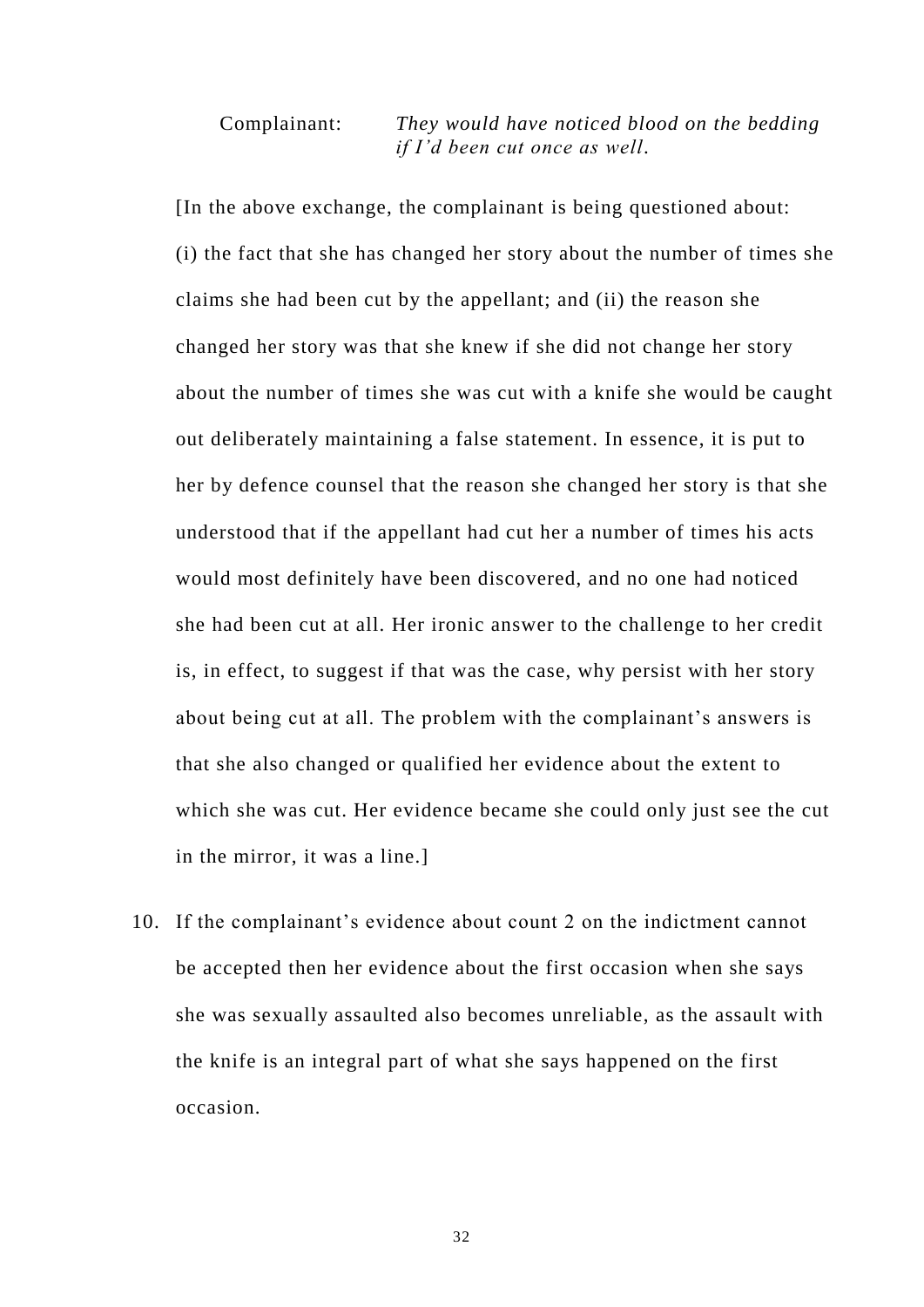11. While it is now well understood that victims of violent sexual assaults react differently to the trauma they suffer and there is a wide range of victim reactions to such assaults; and children have different levels of resilience, comprehension and mechanisms of coping, the complainant's behaviour following the first occasion she claims she was sexually assaulted is inconsistent with her evidence that she was terrified of the appellant. She said she watched television the next day because she was sore, not because she was terrified of the appellant or trying to keep away from him. During her cross-examination she also gave evidence that she attended all Christmas meals with her family and the appellant's family, opened her presents and played with her new toys, attended her sister's birthday on 23 December 2009, and did not miss a single family trip. There was the following exchange between defence counsel and the complainant.

| Counsel:     | And you say that PW committed these violent<br>acts upon you. So you were terrified of him,<br>you say?                   |
|--------------|---------------------------------------------------------------------------------------------------------------------------|
| Complainant: | Yes.                                                                                                                      |
| Counsel:     | Did you seek to spend all your time in the<br>company of an adult while he was staying there<br>after the first incident? |
| Complainant: | I don't remember.                                                                                                         |
| Counsel:     | Well, you didn't did you? Because according to<br>you, you would sometimes spend time on your<br>own. Correct?            |
| Complainant: | Yes.                                                                                                                      |
| Counsel:     | You said you were on your own in the library,<br>when this second incident happened to you?                               |
| Complainant: | Yes.                                                                                                                      |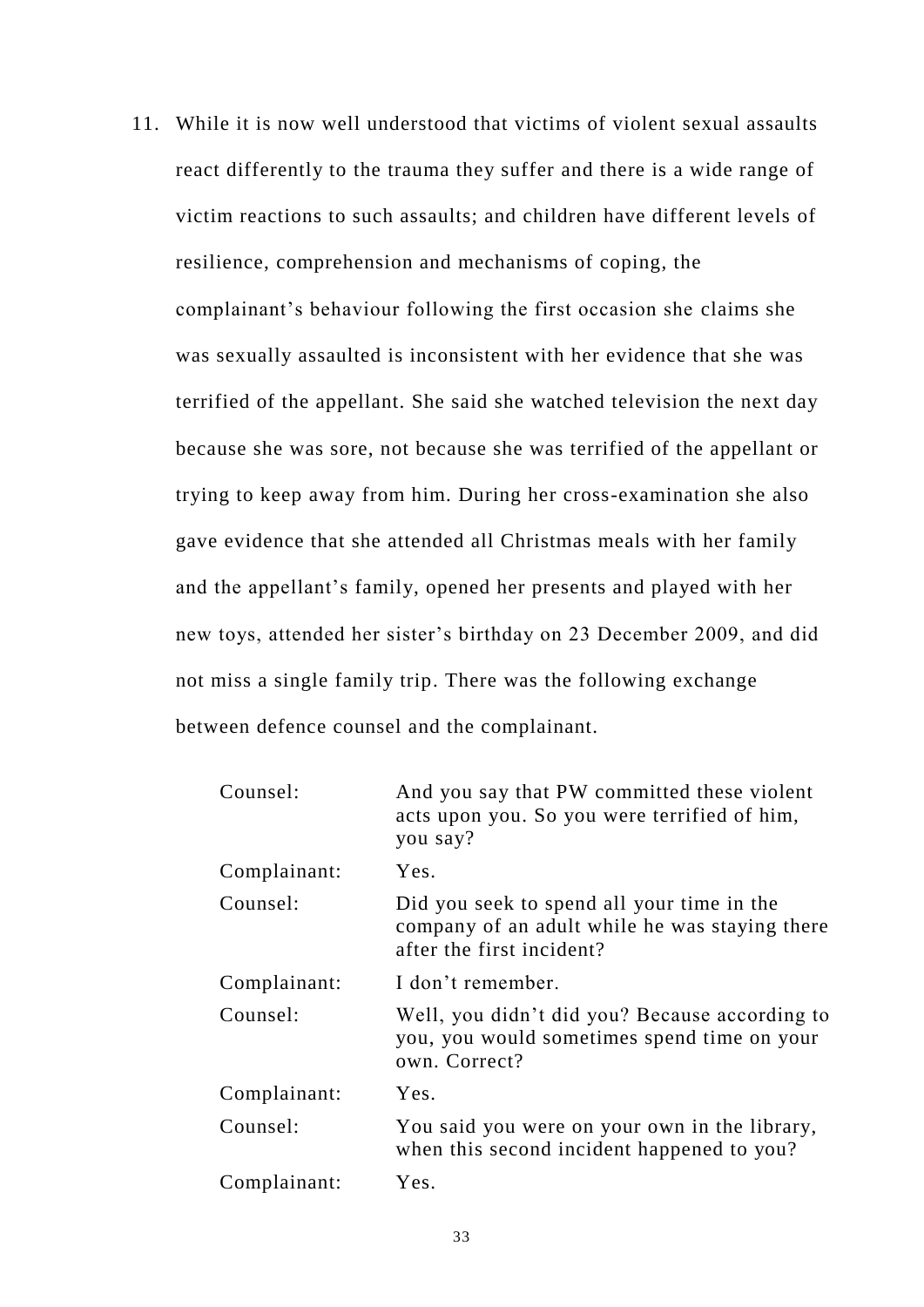| Counsel:     | Why, after the first incident KLR, did you not<br>seek the company of an adult for protection at<br>all times?                                  |
|--------------|-------------------------------------------------------------------------------------------------------------------------------------------------|
| Complainant: | Do you think I had any faith left in adults after<br>that?                                                                                      |
| Counsel:     | Well, can you answer the question? Wasn't<br>your grandmother a protector for you?                                                              |
| Complainant: | I suppose, yes.                                                                                                                                 |
| Counsel:     | Why didn't you seek the protection of your<br>grandmother? Why didn't you stay at her side<br>at all times, after you say this happened to you? |
| Complainant: | Because it wouldn't have made any difference.                                                                                                   |
| Counsel:     | Why do you say that it would have made no<br>difference?                                                                                        |
| Complainant: | Because there is always night-time and there's<br>times when people fall asleep and I can't be<br>with them every waking minute.                |
| Counsel:     | You could sleep with your grandmother in the<br>study, couldn't you?                                                                            |
| Complainant: | Yes, I could have.                                                                                                                              |
| Counsel:     | Why did you not do that, KLR?                                                                                                                   |
| Complainant: | I don't remember.                                                                                                                               |

[It is significant that the complainant did not say, in response to the above questions, that she reacted in the way she did because she was in a state of shock and did not know what to do, or she felt responsible and thought she would be blamed, or she thought she would not be believed, or she could not comprehend the violence she had been subjected to, or she thought that if she stayed near the adults the adults may be harmed. The inconsistency in her behaviour, which was explored in the above cross-examination, is reinforced by the friendly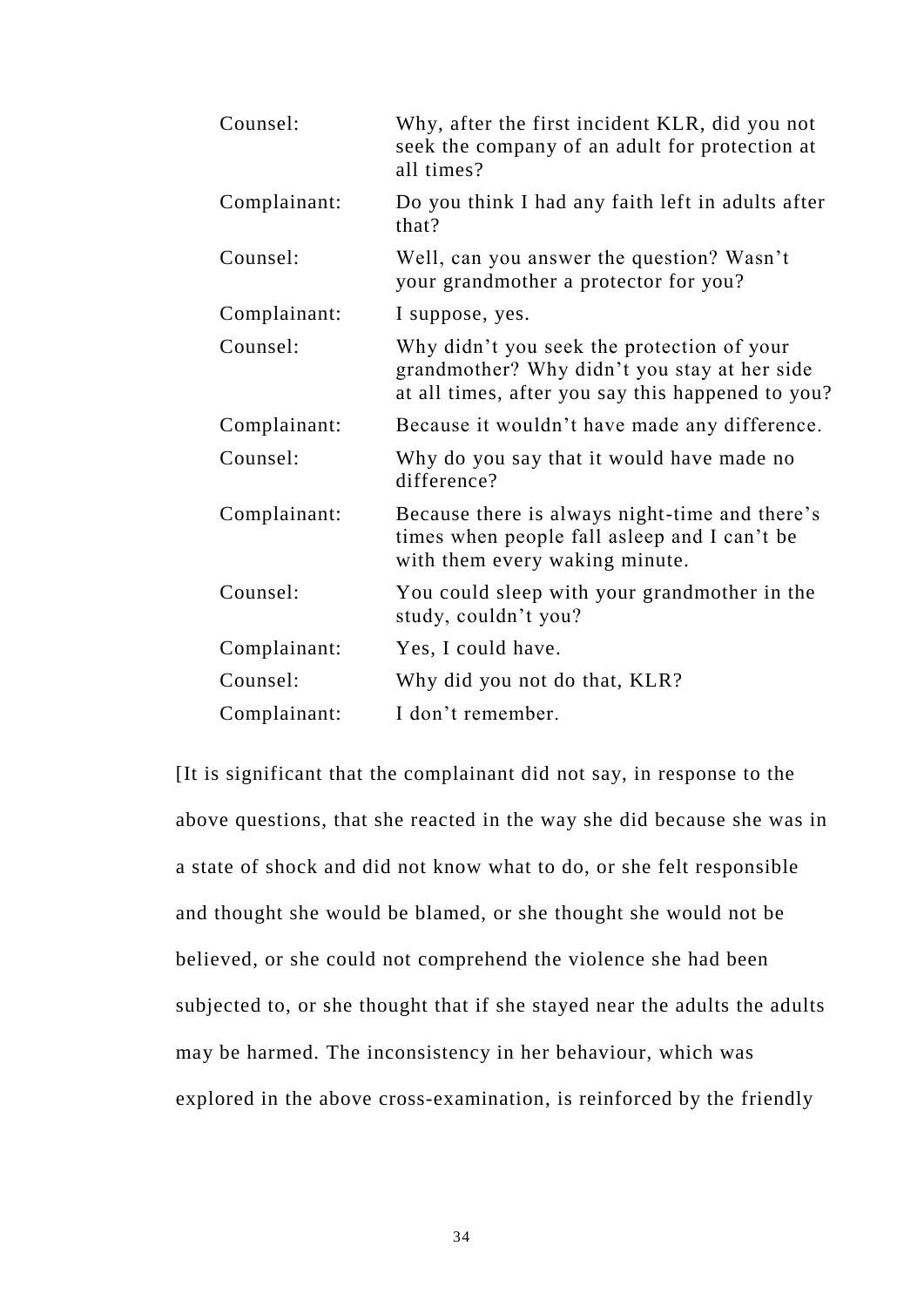exchange of texts messages she had with the appellant in 2012 which is discussed at [40] to [44] below.

### **Second occasion**

[21] The complainant's evidence-in-chief about the second occasion on which she says she was sexually assaulted may be summarised as follows. It must have been Christmas Eve or Christmas Day. It was a couple of days after the first occasion. Everyone was out on the balcony and in the dining room. The music was really loud. The television was on and everyone was talking. It was late at night after 11 pm. The complainant's mother, grandmother and her aunt were out on the balcony on the same level of the house. The other children were playing tip outside. The complainant was in the upstairs library which was the room in which some of the children including the appellant's children and their grandmother slept. She was watching television. The appellant came into the library and told the complainant to stand up. She got up and he grabbed her shoulder and her hair at the same time and said "Don't make a noise". She did not. The appellant took her downstairs to the guestroom. He stood her in front of the bed in the guestroom so that her back was facing him. She had a denim skirt on. He pulled it up around her hips and pulled her underwear down. The appellant "took off" his pants and made the complainant lie back on the bed. This time he had one of the kitchen knives. He started touching himself (masturbating) and touching the complainant again. He put more fingers in her vagina. He stood between her legs which were hanging off the edge of the bed. The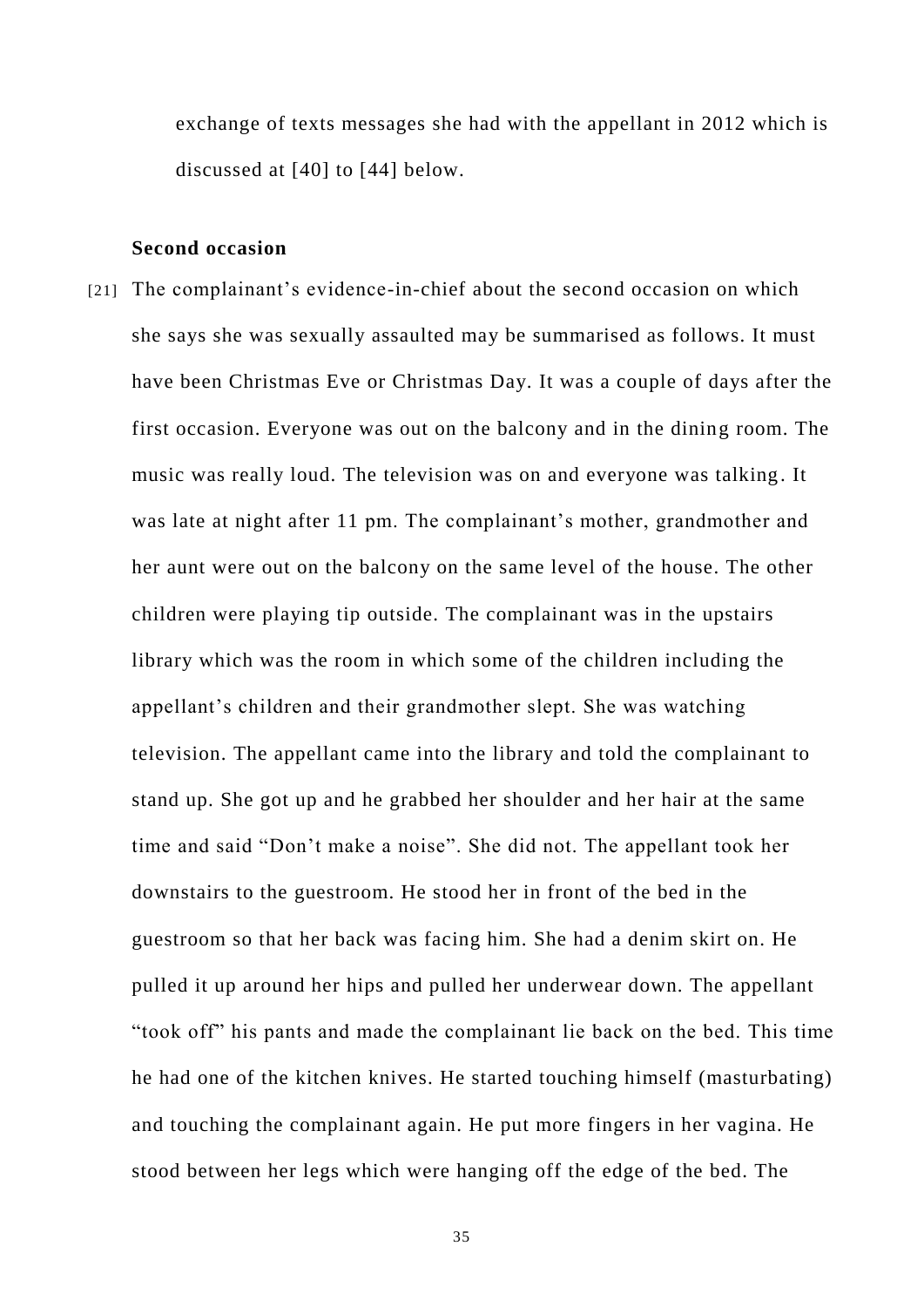complainant was sitting up and the appellant put a hand on the back of her head and pushed her face between his legs. He was standing up and she was sitting on the bed. He "rubbed her face in it" and then pushed her back on the bed and "he [moved] up between her legs again". He put his penis in her vagina and had sexual intercourse with her. He went faster and faster and then took his penis out of her vagina and kept rubbing himself. The complainant said "he finished himself off on [her] face." Instead of stopping and shaking while his penis was in her vagina he pulled his penis out and rubbed himself. He kept rubbing and then the appellant's body started shaking and fluid came out of him onto her face. The appellant said, words to the effect of "That's all you are good for" and he said the complainant did well. The appellant then took the complainant into the guestroom ensuite. He made her sit on the drain again and he wiped everything off. He then took the complainant upstairs to her bedroom. The appellant said that she was his Christmas present and he was hers. He told the complainant to remember what would happen if she said anything and then he left her in her bedroom. She got changed and got into bed. She left the lights on so she could see if he came into her room again. The complainant just lay in her bed and eventually went to sleep.

[22] During her forensic interview the complainant's evidence about the second occasion was further clarified as follows.

> Police: And when you spoke about the second time you spoke about a knife. Can you describe for me that knife?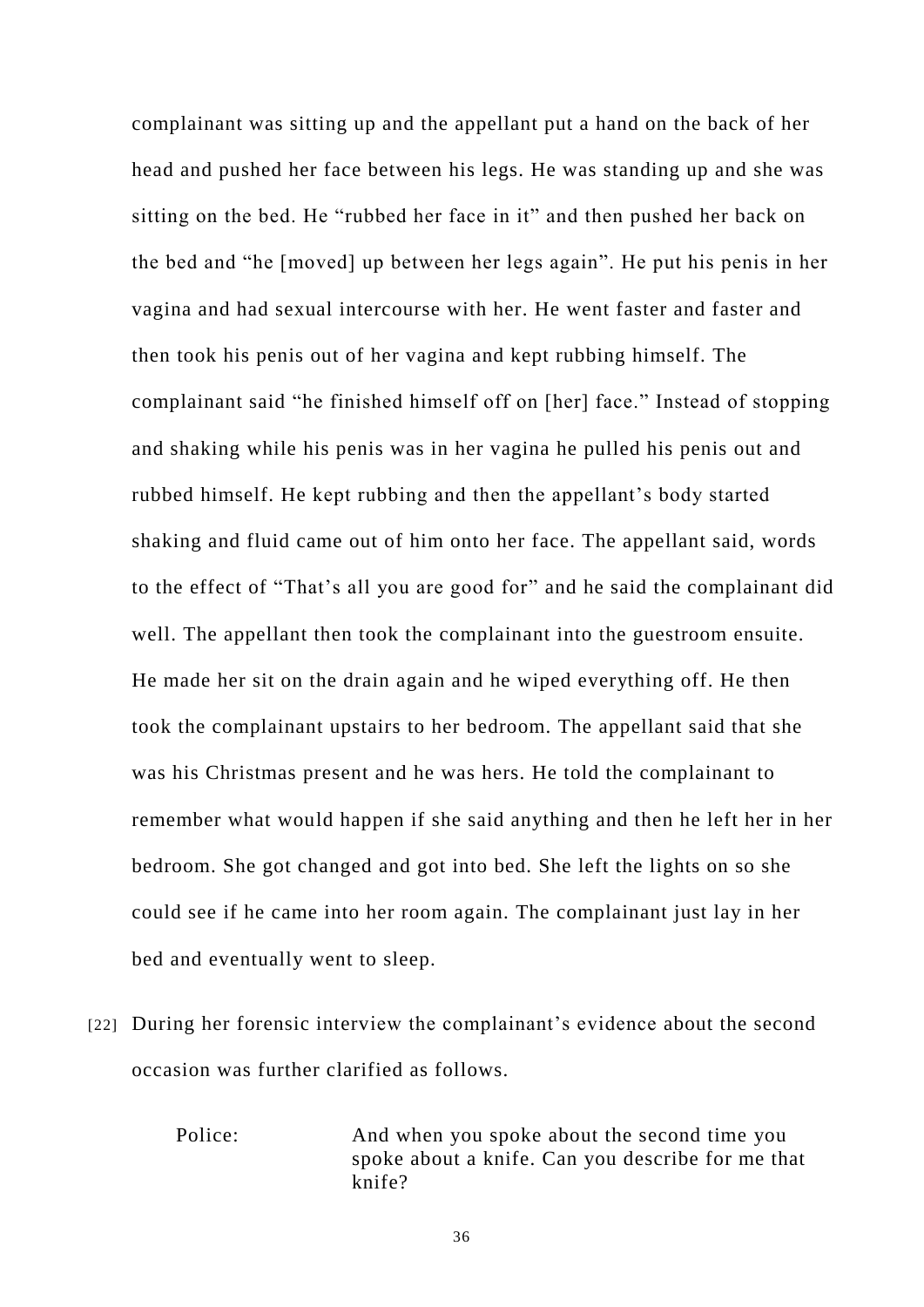| Complainant: | Um, it was one of the black handled ones. Mum had<br>a big knife set in the kitchen and she'd just replaced<br>it with a new one and he'd taken one of the old ones<br>and it had black handles and silver dots on it and a<br>silver blade. |
|--------------|----------------------------------------------------------------------------------------------------------------------------------------------------------------------------------------------------------------------------------------------|
| Police:      | And how big was it?                                                                                                                                                                                                                          |
| Complainant: | It was about as long as my hand.                                                                                                                                                                                                             |
| Police:      | Which part?                                                                                                                                                                                                                                  |
| Complainant: | The blade.                                                                                                                                                                                                                                   |
| Police:      | And tell me exactly what he did with that knife on<br>the second time?                                                                                                                                                                       |
| Complainant: | He held it next to me, he had an $arm - a$ hand on<br>each shoulder and he just had it there against me but<br>$not - not cutting me.$                                                                                                       |
| Police:      | When you say against you, against what part of you?                                                                                                                                                                                          |
| Complainant: | Against the top of my arm where he cut me last<br>time.                                                                                                                                                                                      |
| Police:      | How did you feel about the knife being near you?                                                                                                                                                                                             |
| Complainant: | I didn't know if he would cut me or not so I kept my<br>mouth shut.                                                                                                                                                                          |
| []           |                                                                                                                                                                                                                                              |
| Police:      | Okay. Now KRL, you talked about – you said 'he<br>rubbed my face in it' can you explain to me what<br>you mean by that?                                                                                                                      |
| Complainant: | It was the whole area, I don't know how to describe<br>it.                                                                                                                                                                                   |
| Police:      | Which area?                                                                                                                                                                                                                                  |
| Complainant: | Around his penis.                                                                                                                                                                                                                            |
| []           |                                                                                                                                                                                                                                              |
| Complainant: | On top of skin.                                                                                                                                                                                                                              |

- [23] I had the following concerns about the complainant's evidence of the second occasion she claims she was sexually assaulted.
	- 1. The timing of the sexual assault on the second occasion was extreme ly risky. It was improbable that the appellant could have sexually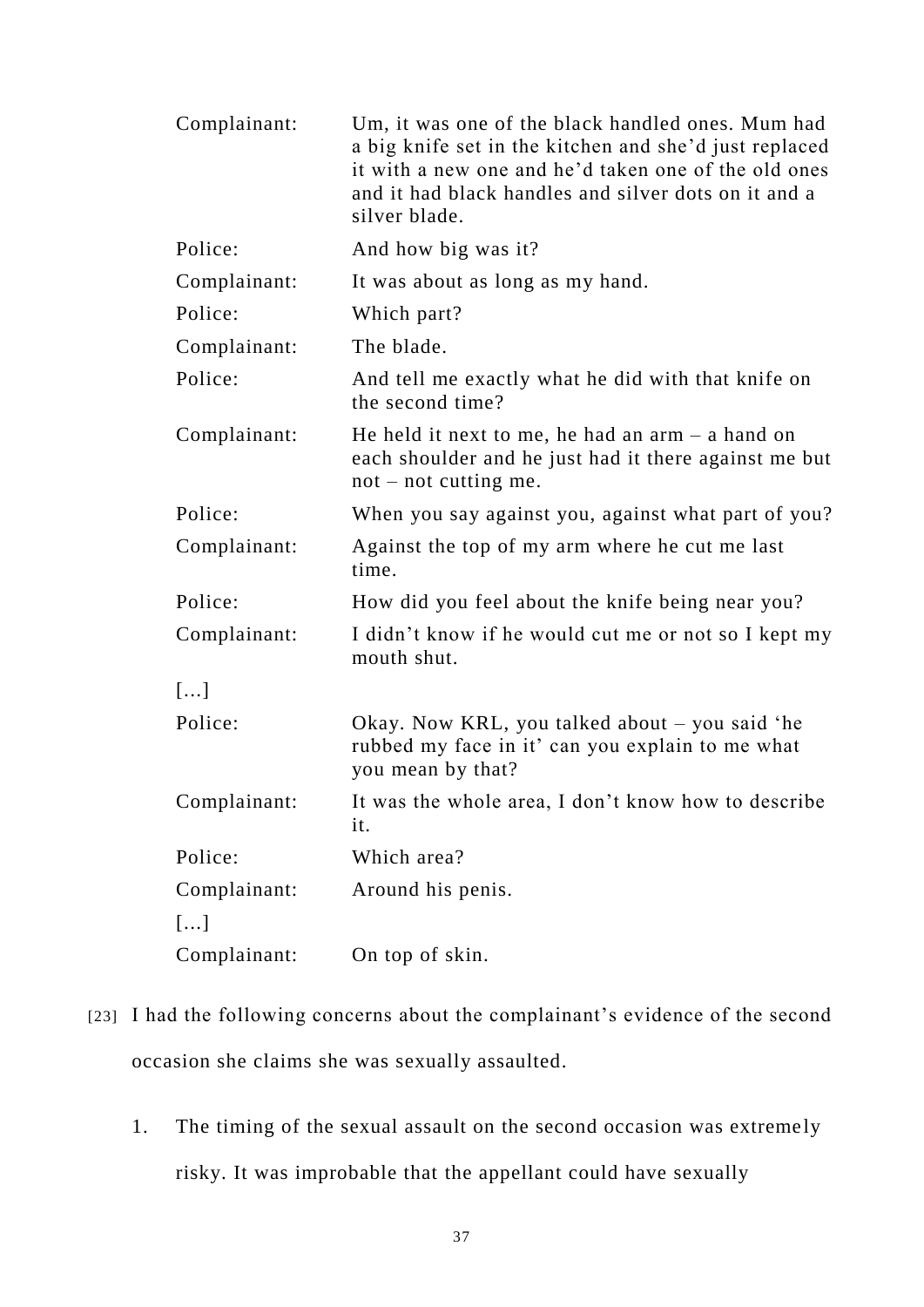assaulted the complainant on that occasion without being caught. Everyone, including the younger children, was still up. It was after 11 pm and must have been close to the time when the children would be put to bed. As the other children were playing outside, there was a high probability when they came into the house they would walk past the guestroom and up the stairs. The complainant says nothing about when the children or the other adults went to bed, which must have been sometime during or after the time when she said the second sexual assault occurred. Nor does she say how those matters were dealt with by the appellant. When children of relatively young ages are put to bed it is very common for all children to be accounted for. It is likely that enquiries would have been made about the whereabouts of the complainant at the time the other children were put to bed.

- 2. There was the introduction of a 20 cm long, or thereabouts, black handled kitchen knife. The complainant's evidence about this was unreliable for the following reasons.
	- There is no mention of the use of a different knife in the complainant's letter to her mother.
	- According to the complainant, the appellant already had a pocket knife. There was no need for him to obtain another knife.
	- The complainant's evidence during her cross-examination was that she first noticed the kitchen knife in the appellant's hand when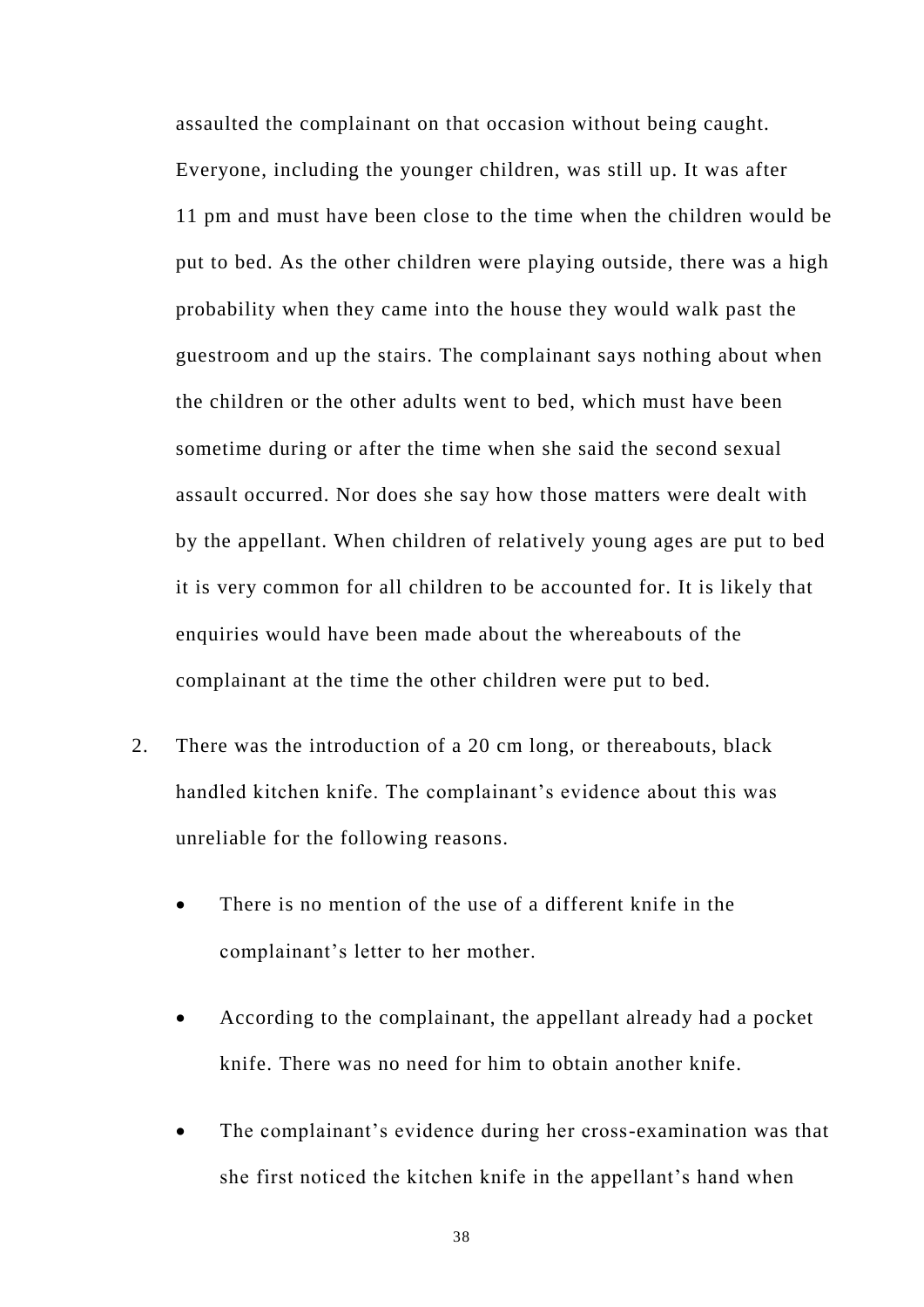they were going into the guestroom. It was not already in the guestroom and the complainant did not give evidence that she saw the appellant pick up the knife in the guestroom. On the complainant's evidence there is a fair inference that the appellant had the knife in his hand when he went into the library and took her down stairs. To take the complainant downstairs at knife point was an extremely risky and improbable thing to do as everyone was still up and the children were playing outside. On the complainant's evidence, there was the possibility that a child could have run upstairs or into the library at any time.

 There was a risk that the complainant's mother could have noticed the knife was missing from the kitchen as the appellant had the knife for a number of days. According to the complainant, he had the same knife on the third occasion. The appellant tries to evade any suggestion that her mother would have noticed the knife was missing by giving evidence about the provenance of the knife. She stated that it was an old kitchen knife and her mother had a new set of knives which she now used. By implication she is also suggesting that the appellant has thought things through to such an extent. He has picked a knife that her mother would not realise was missing. This evidence lacks the ring of reality. It is implausible that the appellant would have used such a knife when he already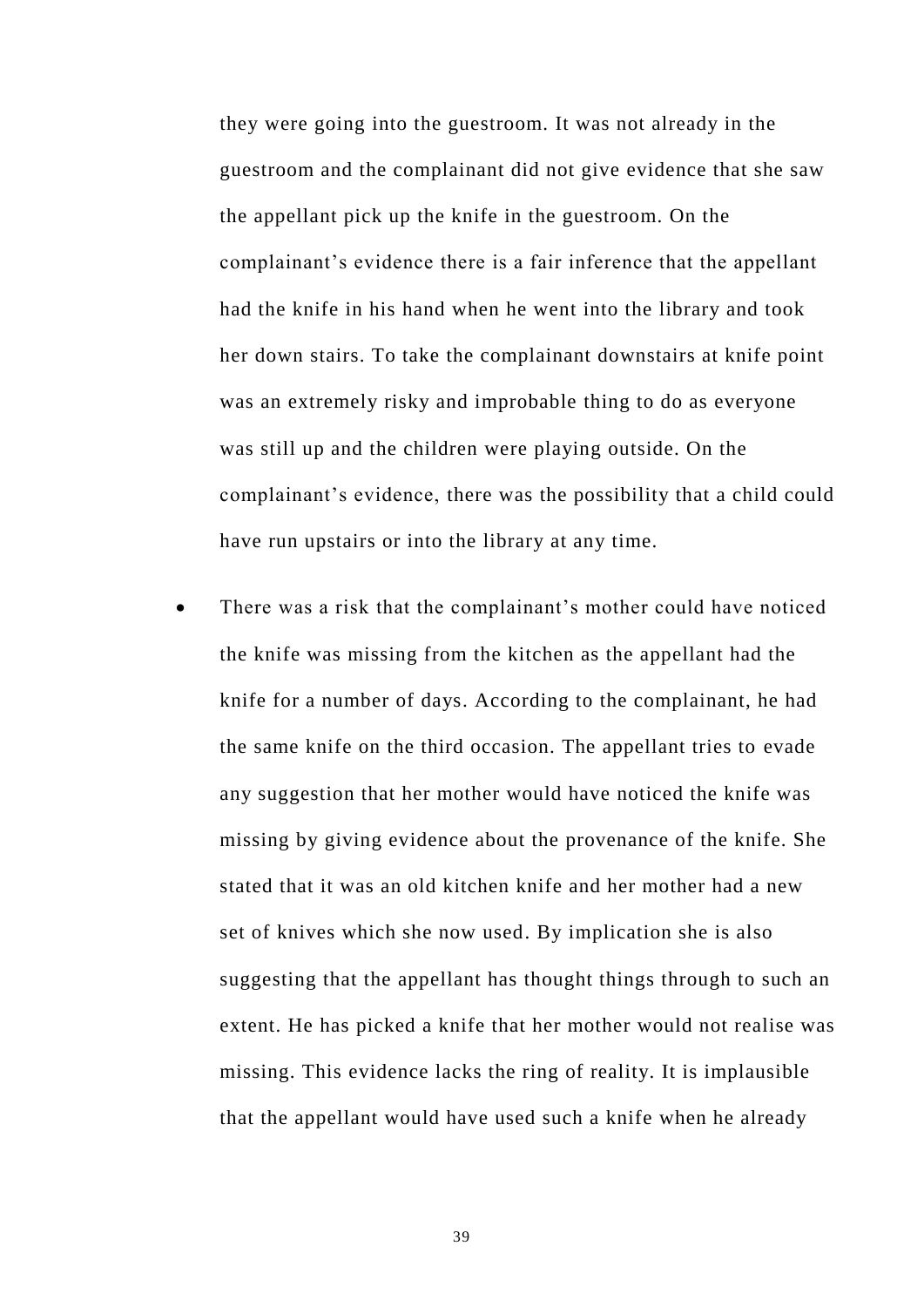had a knife and, on the complainant's evidence, had used it successfully to maintain her silence.

3. There was the following exchange between defence counsel and the complainant during cross-examination about the kitchen knife.

| Counsel:     | And you told the police on the second incident<br>that there was a knife, do you recall that?                                                                           |
|--------------|-------------------------------------------------------------------------------------------------------------------------------------------------------------------------|
| Complainant: | Yes.                                                                                                                                                                    |
| Counsel:     | And you say that that knife had a black handle?                                                                                                                         |
| Complainant: | Yes.                                                                                                                                                                    |
| Counsel:     | And you $-$ how long in total do you say that<br>that knife was, I mean – when I say in total<br>KLR including the handle and the blade. Can<br>you say in centimetres? |
| Complainant: | Maybe 20.                                                                                                                                                               |
| Counsel:     | Okay. And where did he $-$ could you see where<br>PW - according to you, did you see where he<br>took the knife from?                                                   |
| Complainant: | No I didn't see him take it but I knew where it<br>was from.                                                                                                            |
| []           |                                                                                                                                                                         |
| Counsel:     | Did he have the knife with him in the library<br>upstairs?                                                                                                              |
| Complainant: | I didn't notice it. He could have had it.                                                                                                                               |
| Counsel:     | When did you first notice it?                                                                                                                                           |
| Complainant: | When he had it in his hand downstairs.                                                                                                                                  |
| Counsel:     | Was that in the guest bedroom or before one<br>got to the guest bedroom whilst downstairs?                                                                              |
| Complainant: | <i>It was as we were going in</i> , it was towards the<br>start.                                                                                                        |
| Counsel:     | Sorry, towards the start?                                                                                                                                               |
| Complainant: | Towards the start of being in the room.                                                                                                                                 |
| Counsel:     | Okay?                                                                                                                                                                   |
| Complainant: | Towards the start of the event.                                                                                                                                         |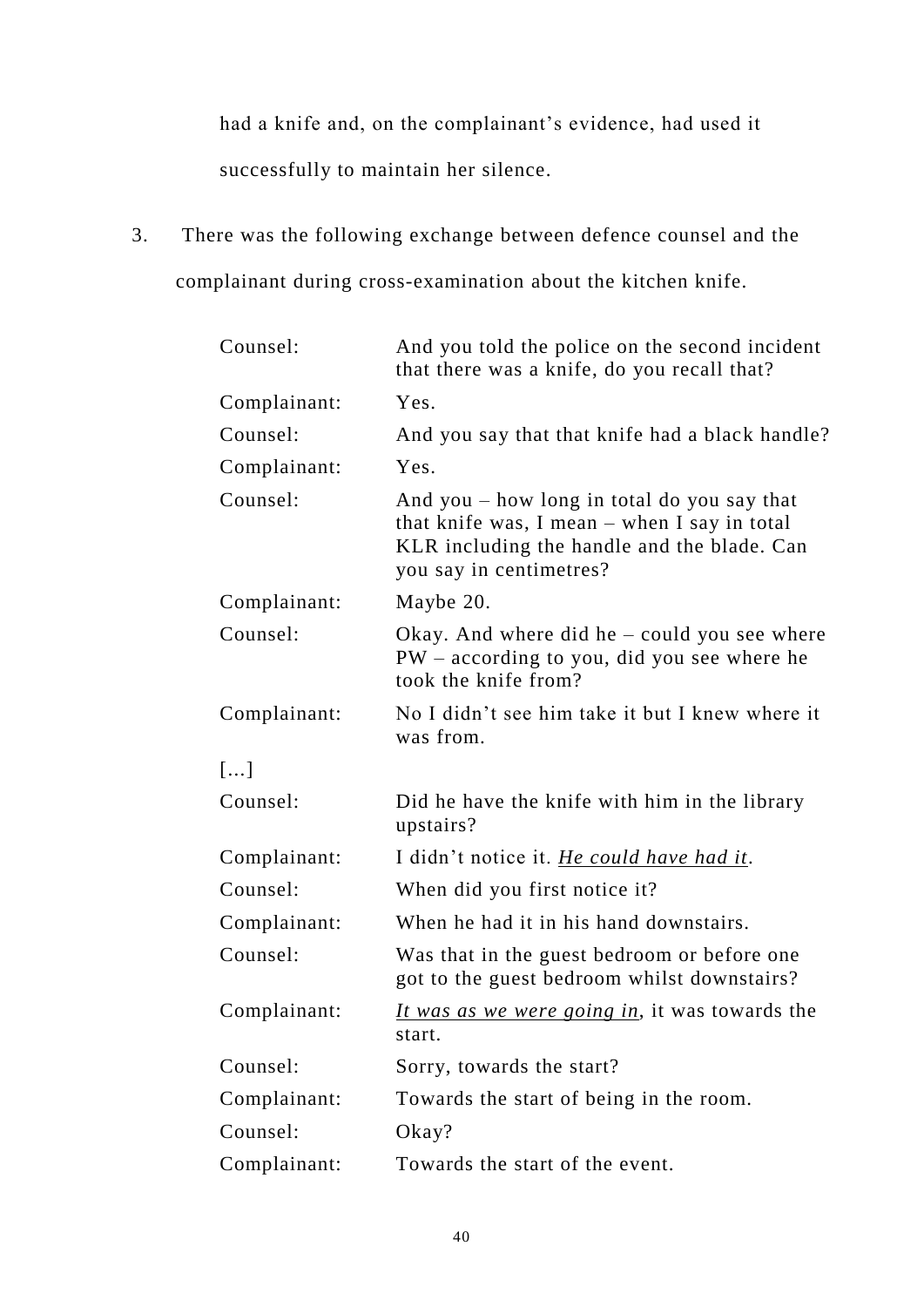Counsel: Okay. *And did he have the knife in his hand*? Complainant: *Yes*.

- 4. The complainant's evidence that the appellant made her sit on the drain in the guestroom ensuite does not make sense. The logical thing to have done was to wash the complainant in the shower in the guestroom ensuite. However, this evidence is consistent with the complainant's desire to punish herself which she said she expressed in the various letters and notes she wrote.
- 5. Some of the complainant's answers during her cross-examination about the second occasion are significantly inconsistent with her evidence during her forensic interview. For example, there was the following exchange between defence counsel and the complainant.

| Counsel:     | Just going back to the library, or your<br>grandmother's room that you described in<br>photograph number 4, you were watching<br>television in that room you say, when PW<br>approached you. Is that accurate? |
|--------------|----------------------------------------------------------------------------------------------------------------------------------------------------------------------------------------------------------------|
| Complainant: | Yes.                                                                                                                                                                                                           |
| Counsel:     | And, what did he do when he approached you,<br>KLR?                                                                                                                                                            |
| Complainant: | He just came in the door and he told me to<br>come downstairs again, or I'd know what would<br>happen if I didn't.                                                                                             |
| Counsel:     | Did he physically take hold of you in any way?                                                                                                                                                                 |
| Complainant: | I don't remember. I know I didn't fight. I didn't<br>try to run. I didn't do anything. I just went.                                                                                                            |
| Counsel:     | So, you don't remember whether there was any<br>physical contact from PW at that point?                                                                                                                        |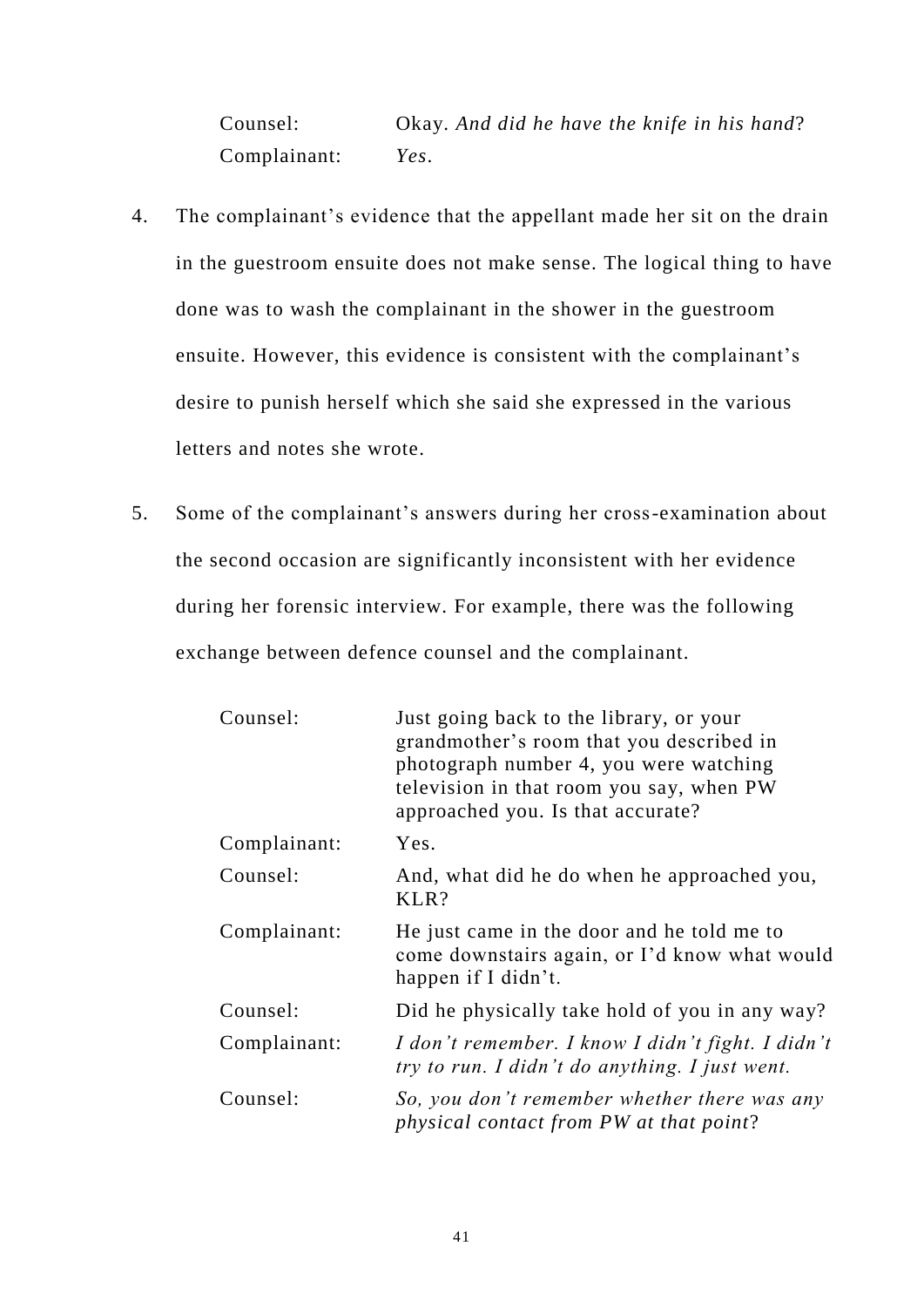Complainant: *No. He could have had his hand on my back. I don't know. All I know is, I just walked down there*.

This evidence contrasts with the complainant's evidence-in-chief which was:

I was in the library all the other kids were downstairs playing tip outside and he came into the library and he said, "Stand up." And I got up and *he grabbed my shoulder and my hair at the same time* and said, "Don't make a noise." So I didn't and he took me downstairs…

[The inconsistency in the complainant's evidence is made more telling by the fact that when speaking about the third occasion during her forensic interview, the complainant stated, "I was in my bedroom and he came in *and he grabbed me by the shoulder and my hair again*".]

# **Third occasion**

[24] The complainant's evidence about the third occasion she said she was sexually assaulted was as follows. It happened two days after the second occasion. The complainant was in her bedroom. The appellant came in and grabbed her by the shoulder and her hair again and took her downstairs to the guestroom. He made the complainant take her clothes off and he took his clothes off. The appellant pushed the complainant back onto the bed like usual. Then he pushed her back further so that her head "was hanging off the edge on the other side of the bed". He "flipped" her over so she was on her stomach. He moved her legs outwards and he rubbed himself while he was touching her. He ran his hand*s* all over her and then between her legs and he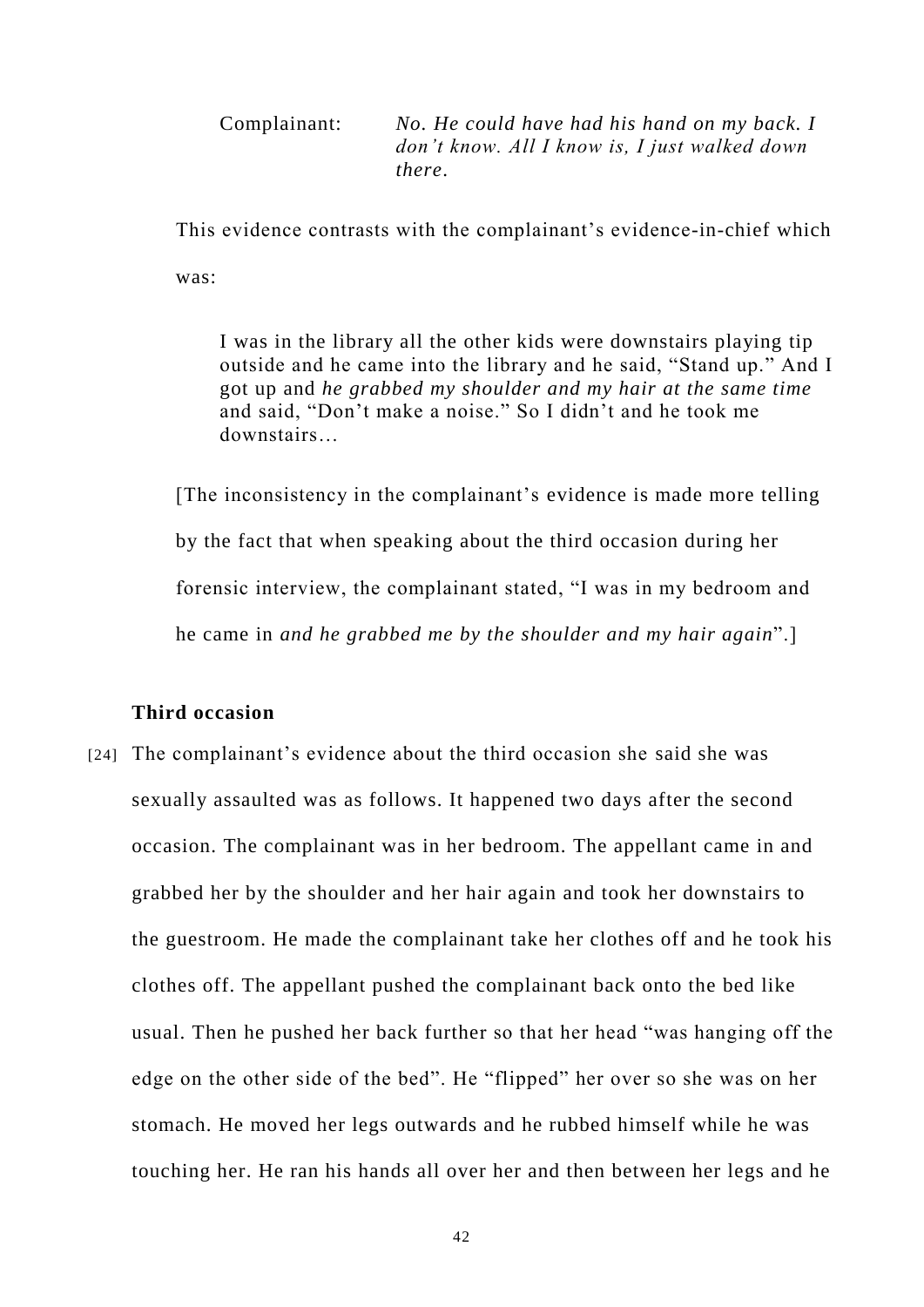put fingers inside her vagina. He knelt on the bed behind her and put his penis inside her vagina again. The appellant did that for a while and then he flipped the complainant over on her back. He inserted his penis into her vagina again while he had her knees bent upwards. The appellant pulled his penis out of her vagina and he started rubbing himself. "*This time he had the knife near my shoulder like usual* and he moved it up near my neck" and he told the complainant to open her mouth. "He put his penis in my mouth and held me like that to make me hold it open. His fluid came out of his penis again and I couldn't breathe because he had it in my mouth and every time I coughed he laughed." The appellant once again cleaned her up in the guestroom ensuite and took the complainant back upstairs.

- [25] I had the following concerns about the complainant's evidence about the third occasion.
	- 1. The description of the sexual assaults the complainant describes on the third occasion does not have the ring of reality. Her description of the sexual assaults is highly choreographed – "he pushed me back so that my head was hanging off the edge of the bed", "he flipped me over so I was on my stomach and he moved my legs outward", "he knelt on the bed behind me and put himself inside me again", "he flipped me over on my back", "he had my knees bent upward then he was between my legs", "I couldn't breathe because he had it in my mouth". The complainant's description of these acts is not childlike. It does not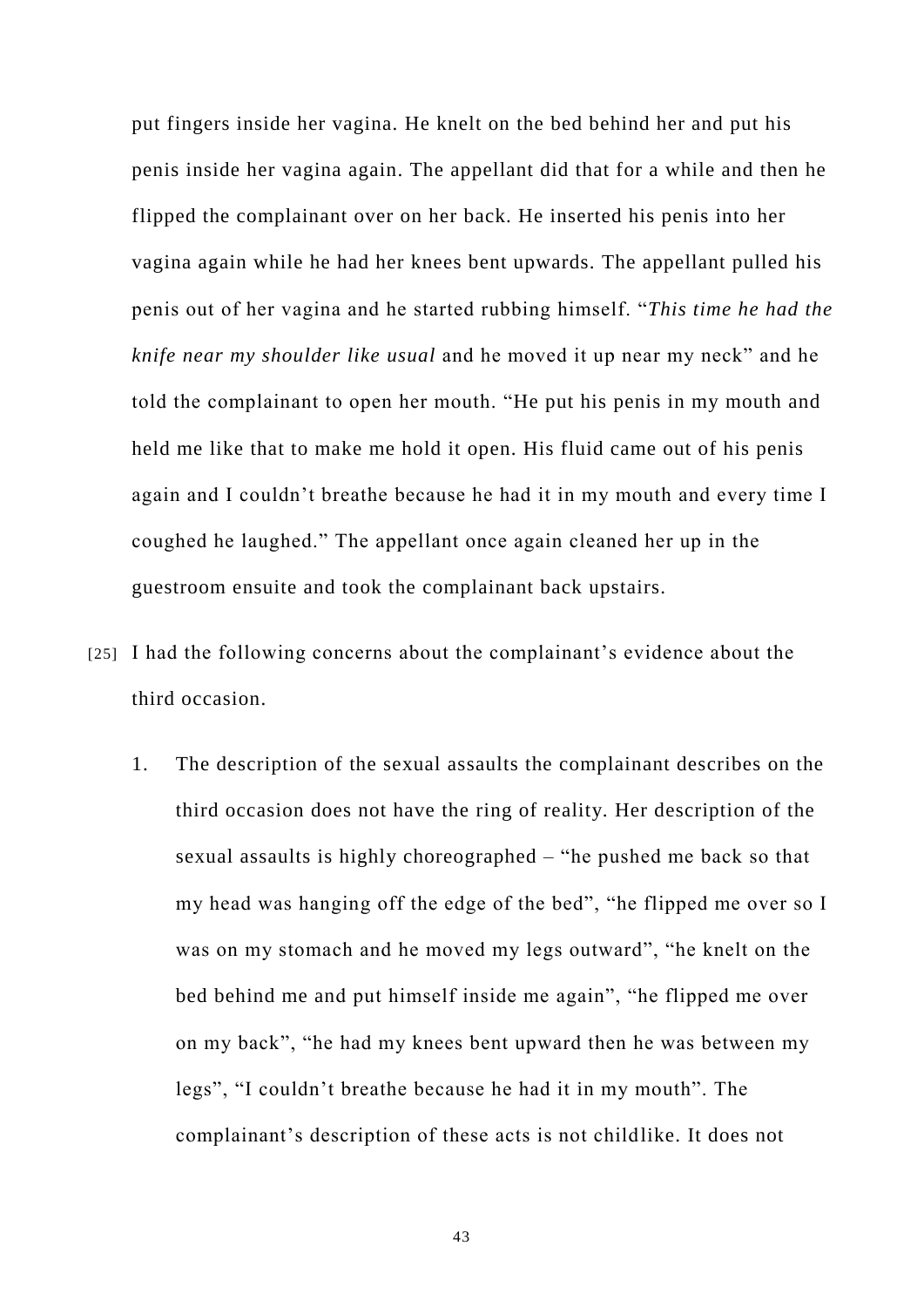describe the manner in which an adult is likely to have engaged in sexual intercourse with a nine year old child.

- 2. The complainant's description of the appellant inserting his penis into her mouth is lacking in important detail. On one view of her evidence, she is still lying on her back when the appellant inserted his penis in her mouth while at the same time holding the knife near her neck. Her description of these actions is implausible.
- 3. There is an internal conflict in the complainant's evidence about the appellant's possession of the knife. Her evidence is incongruous. She only mentions the appellant's use of the knife after she described the appellant having penile/vaginal sexual intercourse with her for the second time during the third occasion. The knife is an afterthought. Before the complainant gives evidence about the knife in her forensic interview, she told the police that: (i) the appellant grabbed her by the shoulders and the hair; (ii) pushed her back on the bed so that her head was hanging off the edge on the other side of the bed; (iii) moved her legs outwards; (iv) ran his *hands* all over her; (iv) flipped her over so that she was on her stomach; (v) flipped her over onto her back; and (vi) bent her knees upwards. All of those actions are likely to require the use of two hands. It is only after she gave that evidence that the complainant told the police the following.

Police: I think – well you told me that "he was inside me again and he had his (sic) knees up",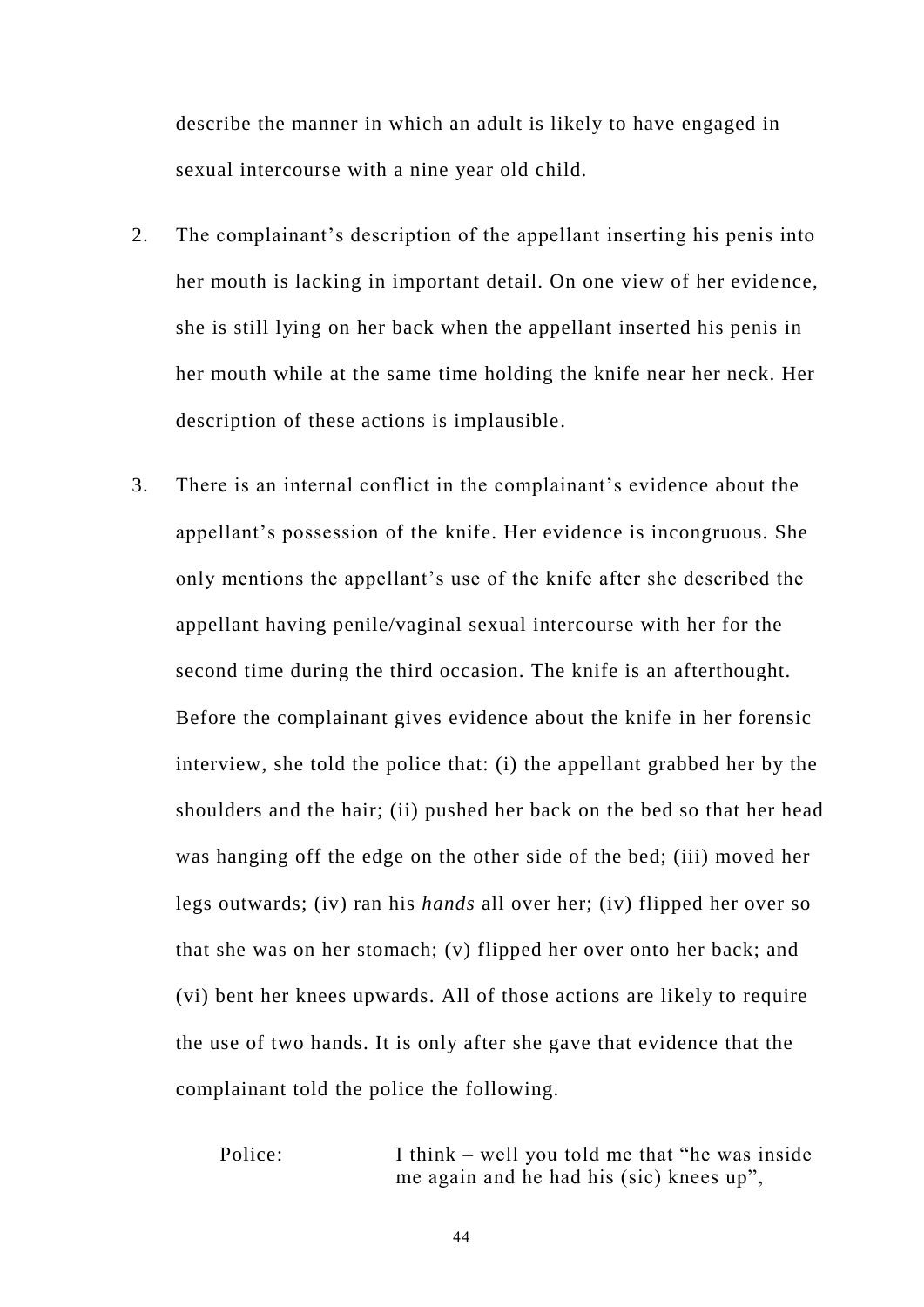|              | perhaps we –what was the next thing that<br>happened after that – sorry had your knees up.                                                                                                   |
|--------------|----------------------------------------------------------------------------------------------------------------------------------------------------------------------------------------------|
| Complainant: | Um, he pulled himself out again just like the<br>last time and this time he had the knife near my<br>shoulder like usual and he moved it up near my<br>neck and he told me to open my mouth. |
| Police:      | And what happened then?                                                                                                                                                                      |
| Complainant: | He put his penis in my mouth and held me like<br>that to make me hold it open.                                                                                                               |
| Police:      | Describe that knife.                                                                                                                                                                         |
| Complainant: | It was the same kitchen knife that he used the<br>second time.                                                                                                                               |
| Police:      | And you said he had the knife near your<br>shoulder, what do you mean?                                                                                                                       |
| Complainant: | The same way as before, he had it up against<br>me but he wasn't using it.                                                                                                                   |
| []           |                                                                                                                                                                                              |
| Police:      | Tell me about moving it up to your neck.                                                                                                                                                     |
| Complainant: | <i>He just slid it up</i> and told me to open my mouth<br>and hold it open then he had the flat part of the<br>blade just pressed against my neck.                                           |

[As I understand the above evidence, the complainant never moves off her back while the appellant engages in fellatio with her while at the same time holding the knife against her neck. The evidence does not make sense.]

## **Fourth occasion**

[26] As to the fourth occasion, the complainant gave the following evidence. The fourth occasion occurred on the last night the appellant was in Darwin. The complainant was in her bedroom and the appellant came upstairs into her room. She was sitting up in bed on the pillow with her back towards the bed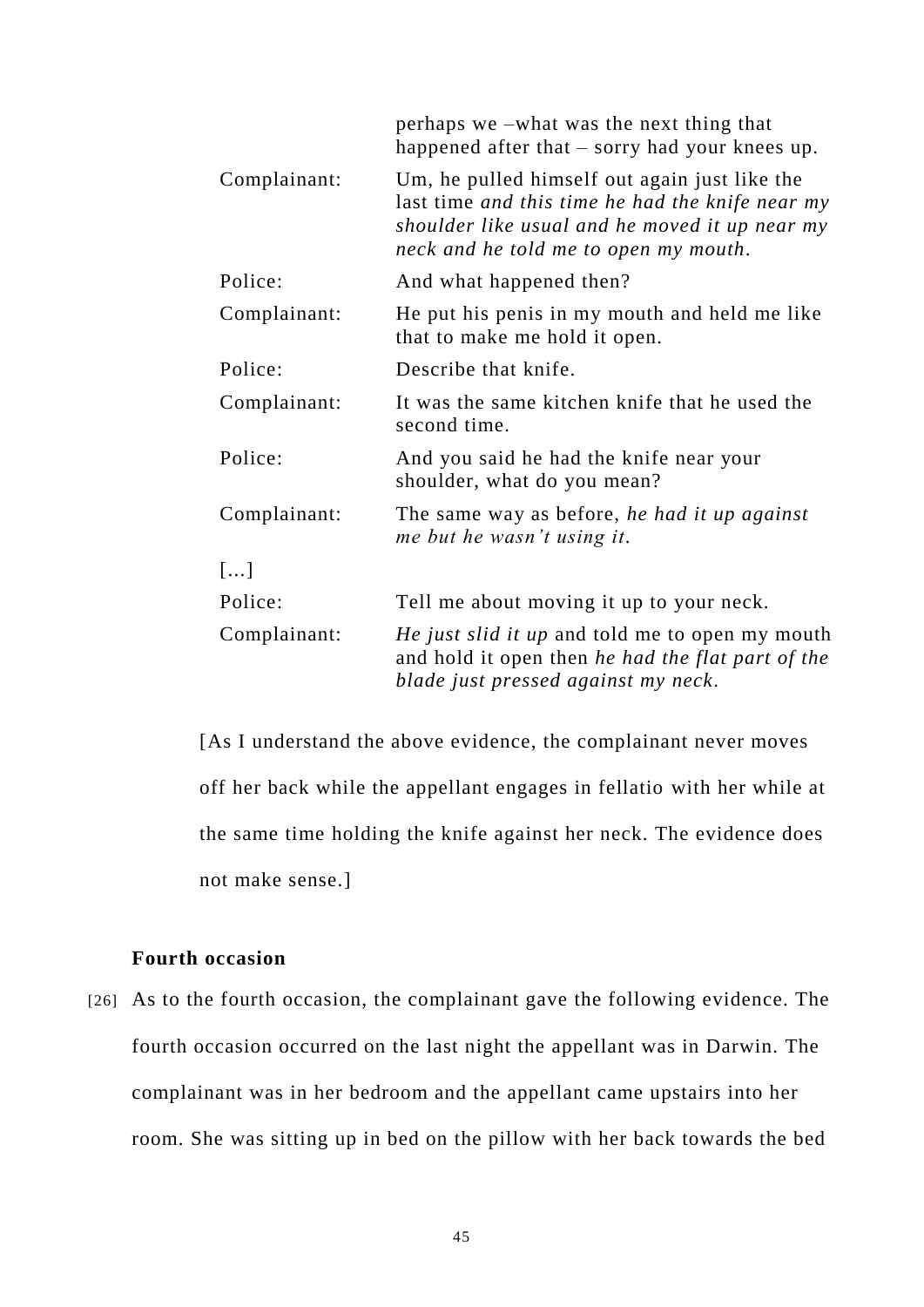head. After the appellant entered her room he turned and quietly shut the door. The appellant said, "Sorry I am late." He sat down on her bed in front of her and unzipped his pants and took his penis out and started masturbating with one hand. He placed his other hand underneath the complainant's nightie and ran his hand all over her. The appellant told the complainant that she needed to pick a few things and he said, "We'll do three." He told her to stand up. She did not do so and the appellant grabbed her by the back of the neck and made her stand up. He pushed her along and made her walk. The complainant picked up three things, a bottle of nail polish, an air conditioner remote, and a disposable plastic water bottle. When she picked up the water bottle the appellant said. "I don't know if that will fit but we will give it a go." The appellant went back to her bed and said he would "warm himself up". He took his pants off and sat down on the bed with the complainant. He pulled her underwear down and touched her while he touched himself. He told her to sit in front of him with her legs open. He "grabbed" the bottle of nail polish, held it by the handle, and stuck the rest of the bottle in her vagina. He moved it around and in and out. While he was doing this with one hand, he was "getting off" with his other hand. He then took the nail polish bottle out of her vagina and "grabbed" the air conditioner remote and "stuck it" in her vagina. He moved the remote faster and faster, in and out, and up and down. While he was doing that the complainant felt a sharp pain and the appellant started laughing. The back of the compartment where the batteries are inserted in the remote had come off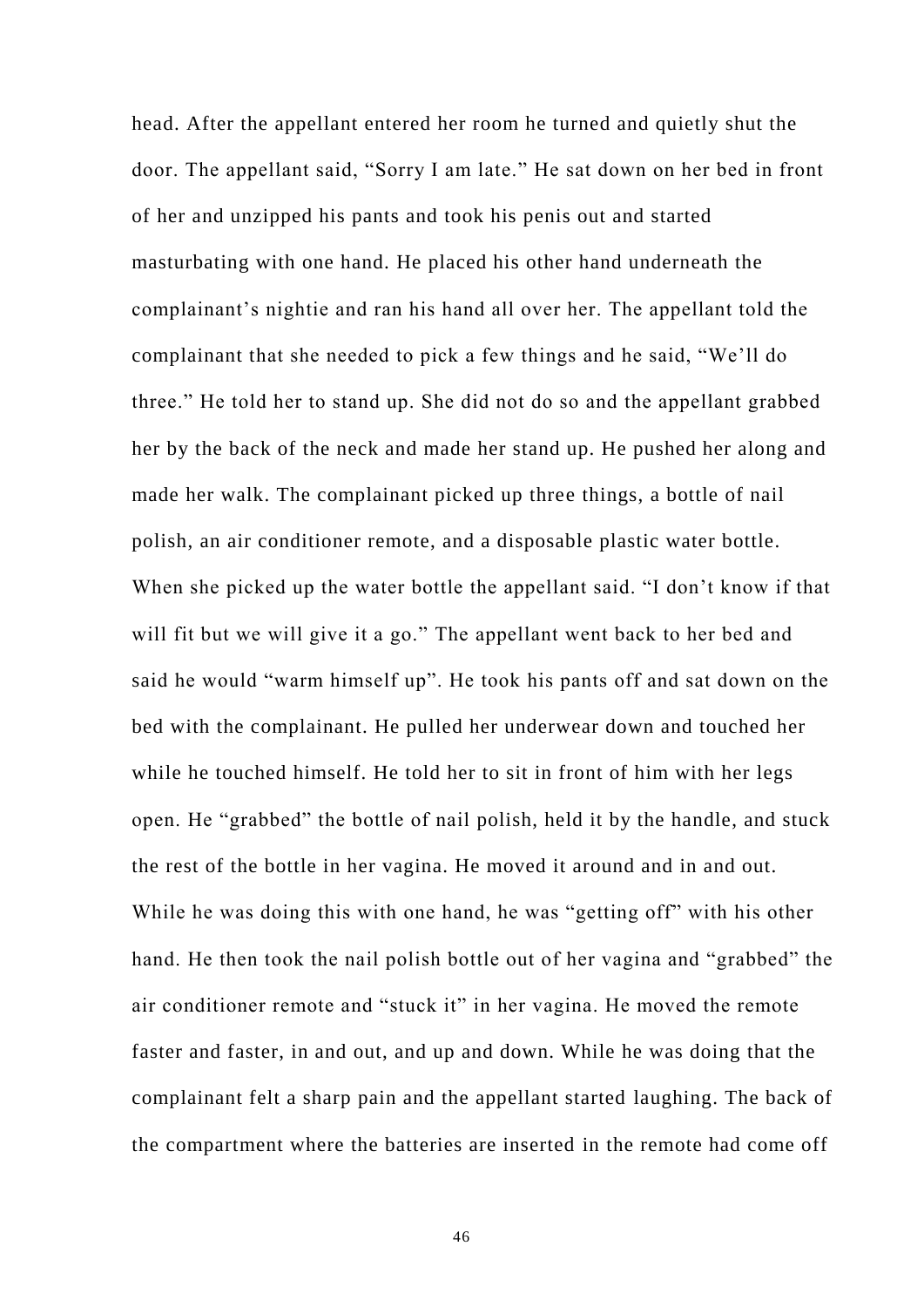inside her vagina. The appellant took the remote out, and stuck his fingers in her vagina and pulled the remaining piece out. He laughed the whole time. The appellant then held the water bottle so that the top of the bottle was facing the complainant. He tried to push it in her vagina but it wouldn't go in and it hurt. He told her to be quiet and said, "You know what will happen if you make a noise" but he didn't have a knife this time. He kept pushing the bottle into her vagina and eventually he got some of it in. He twisted the bottle and pushed it in and out. He kept touching himself while he was doing that. He then pulled the bottle out and rubbed himself really fast. He told the complainant to open her mouth. She shook her head and said, "No." The appellant grabbed her hair and "reefed [her] head around and kept shaking [her]". He kept "ripping" her head around. The complainant then opened her mouth. She was so scared she "wet herself". He watched this happen. The appellant rubbed his penis faster and faster and he "finished off" in her mouth. He ejaculated. The appellant then sat there for a bit rubbing her leg and said, "You really were a good girl." He stood up and put his pants back on. He put his hand on her head again, moved her head around and told her, "Remember what will happen if you say anything. I'll kill your mum, your dad and your sister and you." The appellant told her that she did not have to tell her parents that she wet her bed and then he left. The complainant got a towel and put it over the bed and laid down. She was in too much pain. The pain was in her stomach and between her legs. She eventually went to sleep, but it was not until the early hours of the morning.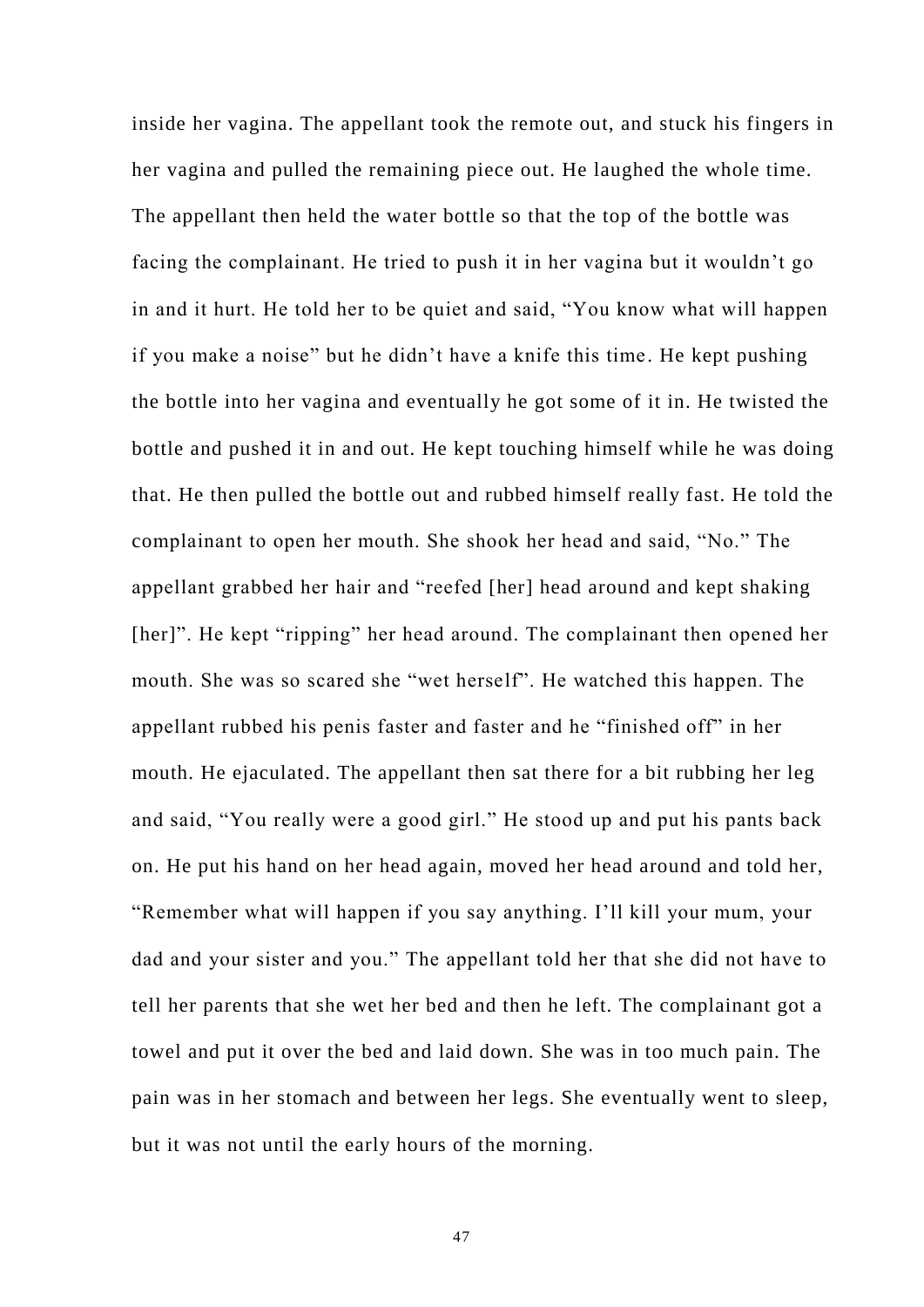- [27] I had the following concerns about the complainant's evidence of the fourth occasion.
	- 1. The evidence is lacking in significant detail. The complainant was small for her age when she was nine years old. Her mother gave evidence that "both girls were quite small". The Crown led no evidence about the size of the three objects which are said to have been inserted in the complainant's vagina. A photograph, which was in evidence, of the first floor veranda taken from inside the dining room shows what looks like two air conditioner remotes on the inside of an external wall of the room. They are quite large remotes. It is unknown whether the remote in the complainant's bedroom was of a similar size or not. Without evidence about the size of the three objects a doubt remains as to whether it would have been possible to insert the three objects into the complainant's vagina without causing her significant injuries.
	- 2. The Crown was in a position to obtain evidence about the size of the air conditioner remote in the complainant's bedroom from the complainant's parents, and the size of the water bottle, and could have obtained expert evidence about whether such objects could be inserted in the vagina of the complainant, who was nine years old, without causing her significant injuries. Such evidence was potentially of assistance to the defence case. The appellant was at a significant disadvantage because of the amount of time which elapsed between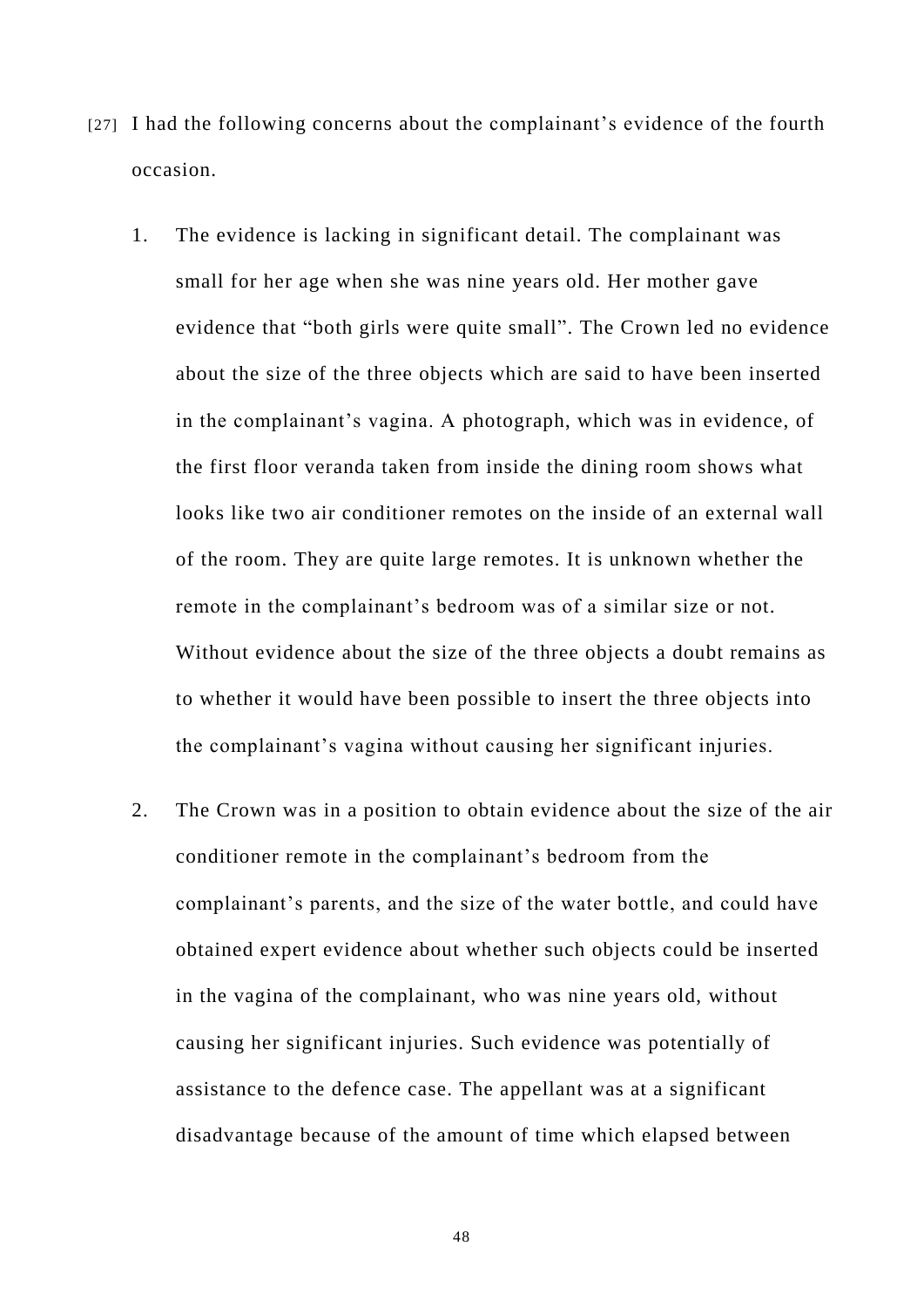January 2010 and the complainant raising these matters with the authorities for the second time.

3. The occasion once again involved a great risk of discovery and for no apparent reason the appellant is said to have changed his *modus operandi*. The sexual assaults occur in the complainant's bedroom not the guestroom. There is some evidence to suggest that at this time the appellant's wife may have been sleeping with the other children in the library which was close to the complainant's bedroom, and at no stage did the complainant say that the appellant was whispering when he spoke to her or that he suppressed his laughter. The appellant's wife gave the following evidence.

> Once my mum left to go home, I actually stayed in the study [the library] with B and S slept with them it was only on the last night that we were there I stayed up until quite late in the morning again before going downstairs.

Given her evidence, that she avoided sleeping in the same room as the appellant, her evidence that she did not sleep in the library and slept in the guestroom on the last night she was in Darwin beggars belief. A fair inference is that someone has told her about the complainant's evidence of the fourth occasion, and the appellant's wife tailored her evidence to fit in with the complainant's evidence that the fourth occasion the complainant was sexually assaulted occurred on the last night the appellant was in Darwin. Someone has "let the rabbit run".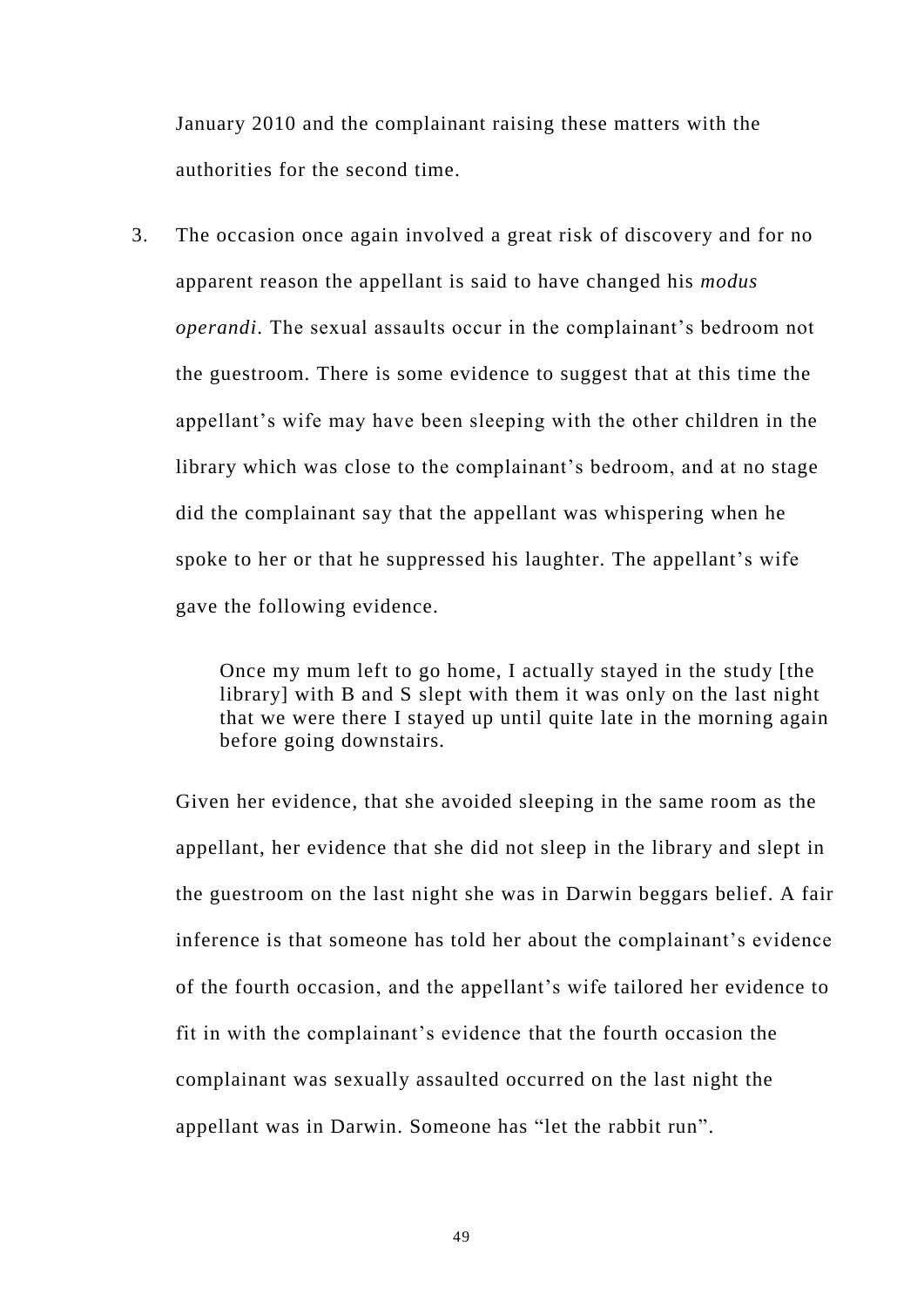4. There is no evidence about what the complainant did with her wet bedsheet the next day or whether anyone noticed that she had wet her bed on any occasion during the period of time that the appellant was in Darwin. The complainant's mother did the complainant's laundry. She said that the complainant would have been incapable of doing her own laundry. The Crown did not ask the complainant's mother if the complainant had wet her bed over the Christmas/New Year period in 2009/2010.

#### **The complainant's letter to her mother**

- [28] The complainant gave evidence that after the third occasion she was sexually assaulted by the appellant and before the fourth occasion, when she was nine years old, she wrote a letter to her mother about what she claims the appellant did to her on the first three occasions he sexually assaulted her. She says she tore up the letter and rewrote it in 2013 when she was 12 or 13 years of age. The "rewritten letter" ("the letter") was tendered in evidence during the complainant's evidence-in-chief. How the letter was admissible in the Crown case is unclear to me. The letter was: (i) a prior inconsistent statement made by the complainant; (ii) second hand hearsay evidence; and (iii) according to the complainant, not an accurate copy of the original letter she wrote to her mother. The letter was wrong in a number of places.
- [29] The letter states as follows.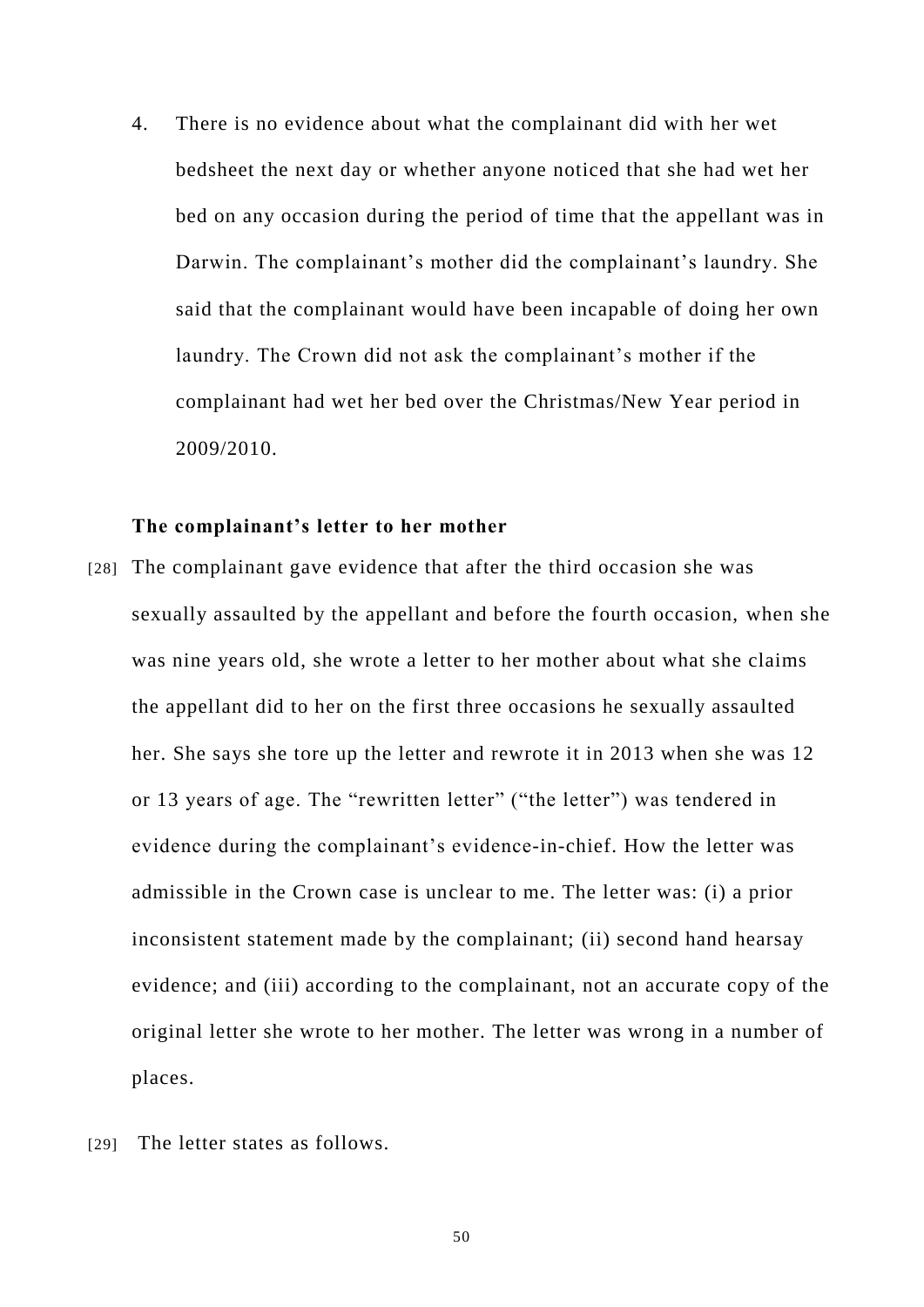#### To mum

Please don't tell uncel (sic) [PW] (sic) I told you this because he said he would make everyone die. when (sic) it was tuseday (sic) it was late at nighttime (sic) *and I came out of the bedroom* and uncel (sic) [PW] said I had to quickly come down stairs *to see something*. I only had a towel on. I went down to his room and *Aunty Relle was gone* and he told me to sit on his bed and *he sat on the ground* and said that *mum* asked him to check I had washed myself properly. He put his hand under the towel and rubbed my rude parts. Then he stuck his finger inside my rude parts. I told him to stop because it hurt me and he had a little knife and he cut my arm and said that if I made a noise he would cut me again and kill everyone. Then he pushed my arms backwards and put his rude part inside my rude part and pushed in and out real hard. It hurt so much but I couldn't make any noise or move and then he took it out and I was *bleeding in my rude part* and my arm and he said that it was our secret. *I wen* (sic) *back to my room and cryed* (sic) *all night*. *He told me to come back again* and I had to so I went back two more times and they were the same *except he cut me more* and said that f-wording was the only thing I was good for and that if I stayed still it wouldn't hurt as much *but I tried really hard to hit him* and he just smiled please don't tell anyone from [KLR].

- [30] Despite the complainant's evidence that she rewrote the letter in 2013 after she tore up the original letter, she did not write an addendum to the letter about the fourth occasion on which she claims she was sexually assaulted. Nor did she give evidence that she wrote about the fourth occasion in any of the many letters and notes she claims to have written about being sexually assaulted.
- [31] The letter, and the complainant's evidence about the letter, adversely affected her credibility to a significant degree and, along with the other matters I have referred to, caused me to have very considerable doubts about the truth of the whole of her evidence.
- [32] First, there are the following prior inconsistencies in the letter.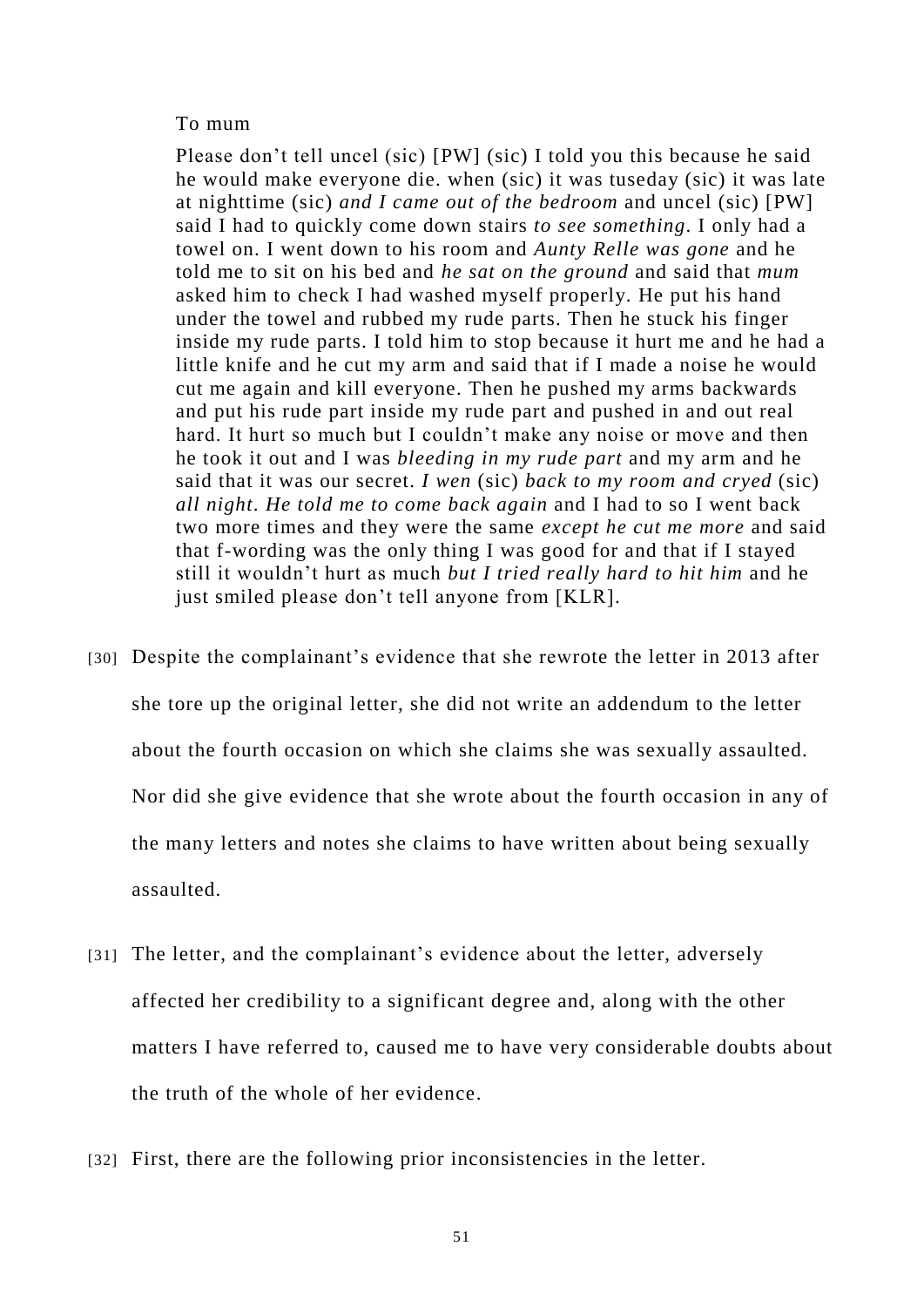- 1. The letter states that the complainant's uncle spoke to her when she came out of her bedroom not the bathroom.
- 2. There is no mention of a frog in the guestroom in the letter.
- 3. The complainant states in the letter that the appellant said that her mother asked him to check if the complainant had washed herself properly. Whereas in her evidence the complainant said the appellant told her that her father had asked him to check.
- 4. The letter states the complainant went back to her bedroom by herself. There is no mention of the appellant assisting her upstairs and washing her in the upstairs bathroom.
- 5. The complainant says in the letter she cried all night after she was sexually assaulted. Whereas her evidence was that she could not remember anything that happened after the appellant picked her up in the upstairs bathroom after he washed her.
- 6. She states in the letter that she went back to the guestroom to be sexually assaulted on two more occasions because the appellant told her to. There is no mention of the appellant coming and getting her from upstairs on those occasions and taking her to the guestroom.
- 7. She states in the letter that the appellant cut her more on the second and third occasions he sexually assaulted her. Whereas the complainant gave evidence that the appellant only cut her once.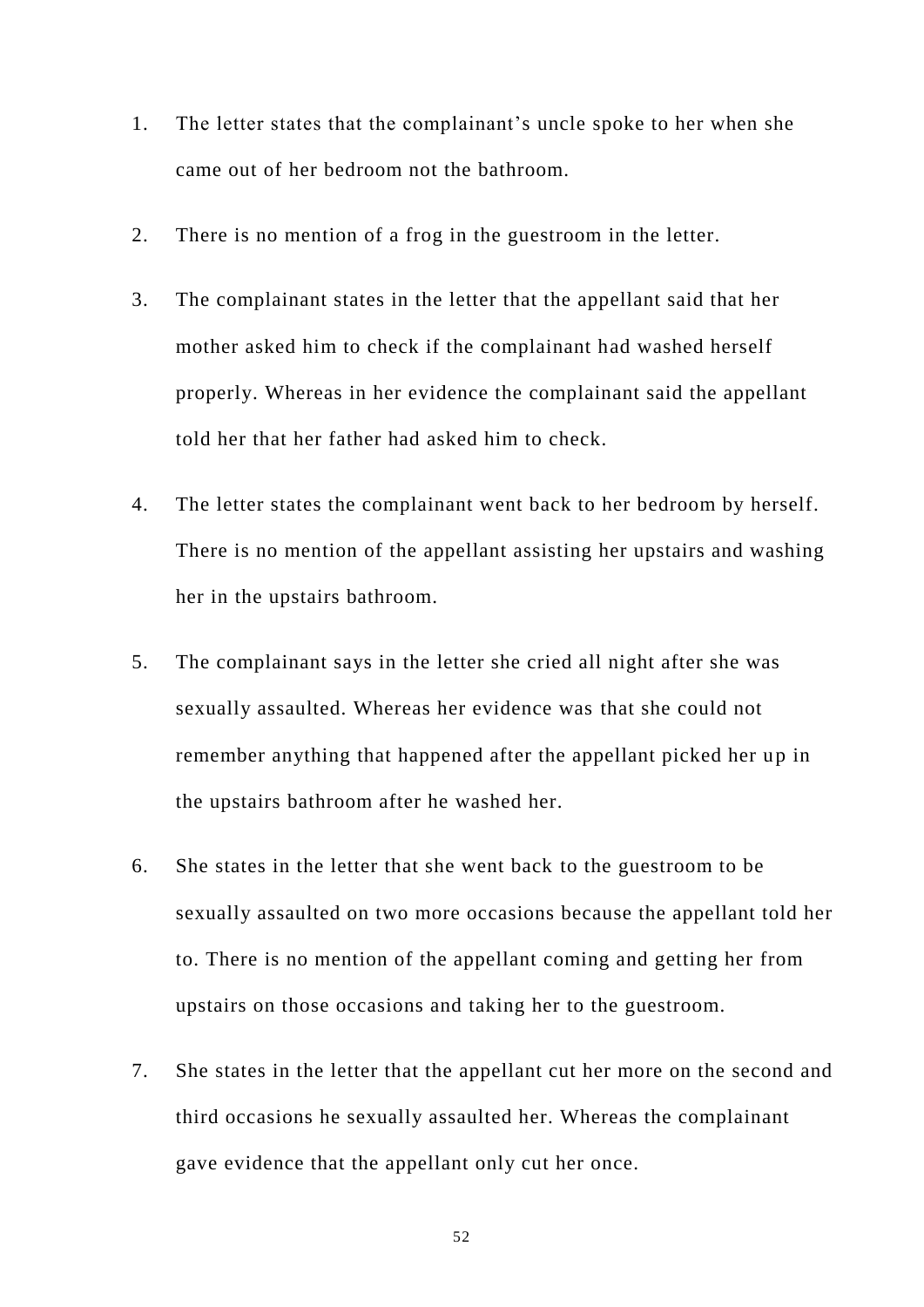- 8. In the letter the complainant only describes three acts of penile/vaginal sexual intercourse without consent and no acts of penile/oral sexual intercourse and no sexual assaults committed by the appellant inserting objects into her vagina. Whereas the Crown charged eight acts of sexual intercourse without consent on the indictment including two acts of penile/oral sexual intercourse and three acts of sexual intercourse through the insertion of objects into the complainant's vagina; and the complainant gave evidence about nine acts of sexual intercourse without consent including four acts of penile/vaginal sexual intercourse, two acts of penile oral sexual intercourse and three acts of sexual intercourse through the insertion of objects into the complainant's vagina.
- 9. The complainant states in the letter that she tried really hard to hit the appellant. She said nothing to this effect in her evidence-in-chief. She once again changed her evidence during her cross-examination during which she stated that she struggled with the appellant.
- [33] Second, the complainant's story about the letter changes constantly throughout her evidence. Her evidence about the letter goes through the following discrete phases:
	- 1. Initially, during her forensic interview, the complainant gave evidence to the effect that the original letter still existed and had not been torn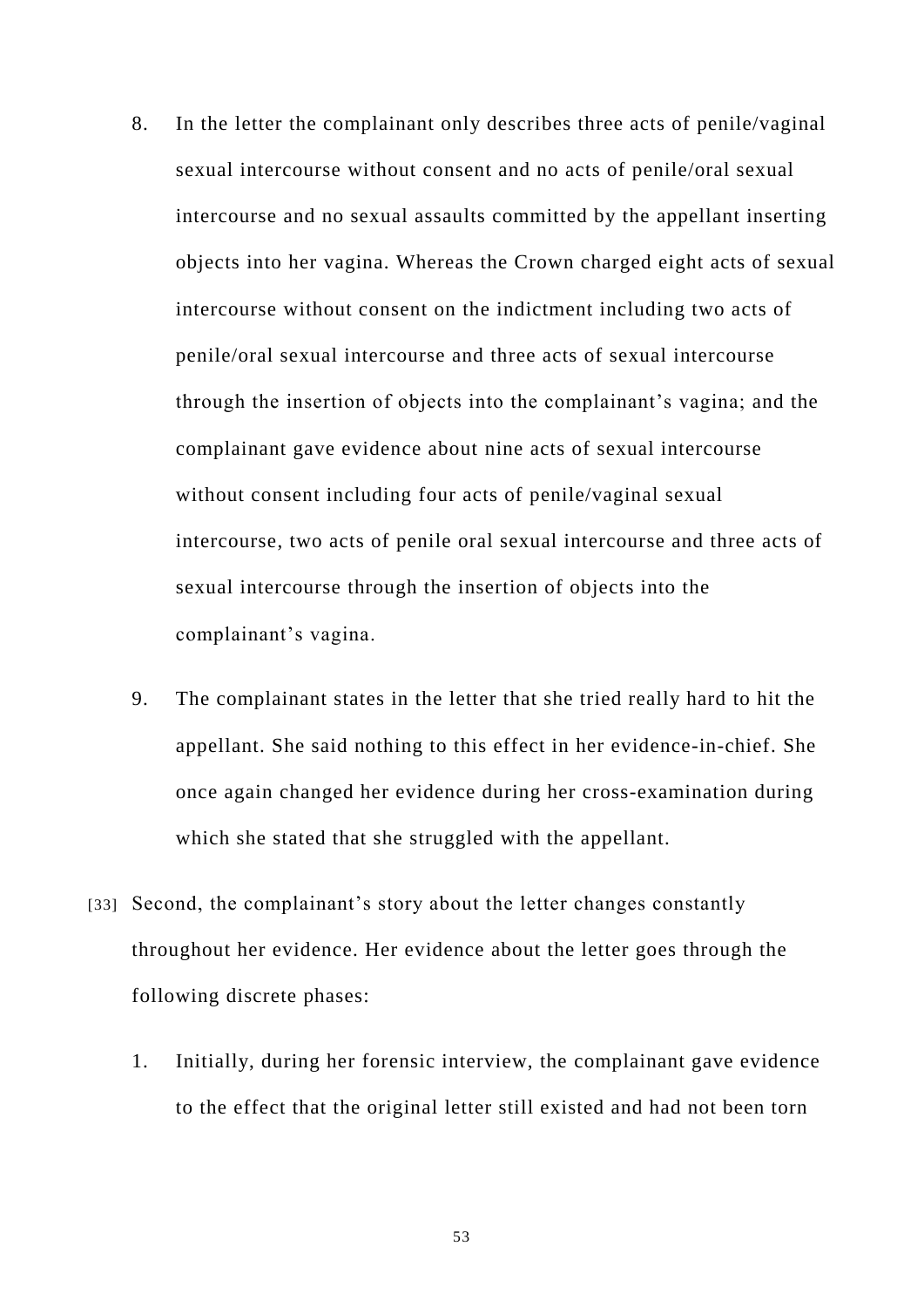up. She kept the letter as proof of what the appellant did to her. There was the following exchange between the police and the complainant.

| Police:      | Did you write a note once?                                                                                                                                                                                                                 |
|--------------|--------------------------------------------------------------------------------------------------------------------------------------------------------------------------------------------------------------------------------------------|
| Complainant: | Yes.                                                                                                                                                                                                                                       |
| Police:      | Tell me about writing that note.                                                                                                                                                                                                           |
| Complainant: | I wrote it after the third attack. I wrote it to<br>mum telling her what had happened and I was<br>going to give it to her once he left but after the<br>fourth one he just scared me that much I<br>couldn't give it to her so I kept it. |
| Police:      | And what happened to that note?                                                                                                                                                                                                            |
| Complainant: | I tried to get rid of it and couldn't.                                                                                                                                                                                                     |
| Police:      | And where is that note now?                                                                                                                                                                                                                |
| Complainant: | Mum has it.                                                                                                                                                                                                                                |

[She does not say that she tore up the note and rewrote it.]

2. However, after a two minute break in her forensic interview, which was described as a "monitor break", the complainant told the police that the letter had been torn up and rewritten in 2013. However, she tells them that she rewrote the letter "word for word". She gave similar evidence during her evidence-in-chief at the special hearing. She said she was able to rewrite the letter because she had an image of the original letter on her old iPod. She rewrote the letter because she realised she had made a mistake and without the letter she had no proof of what had happened to her. During the first and second phases of the plaintiff's evidence about the letter, the purpose of both the original letter and the rewritten letter was to prove what the accused had done to her. There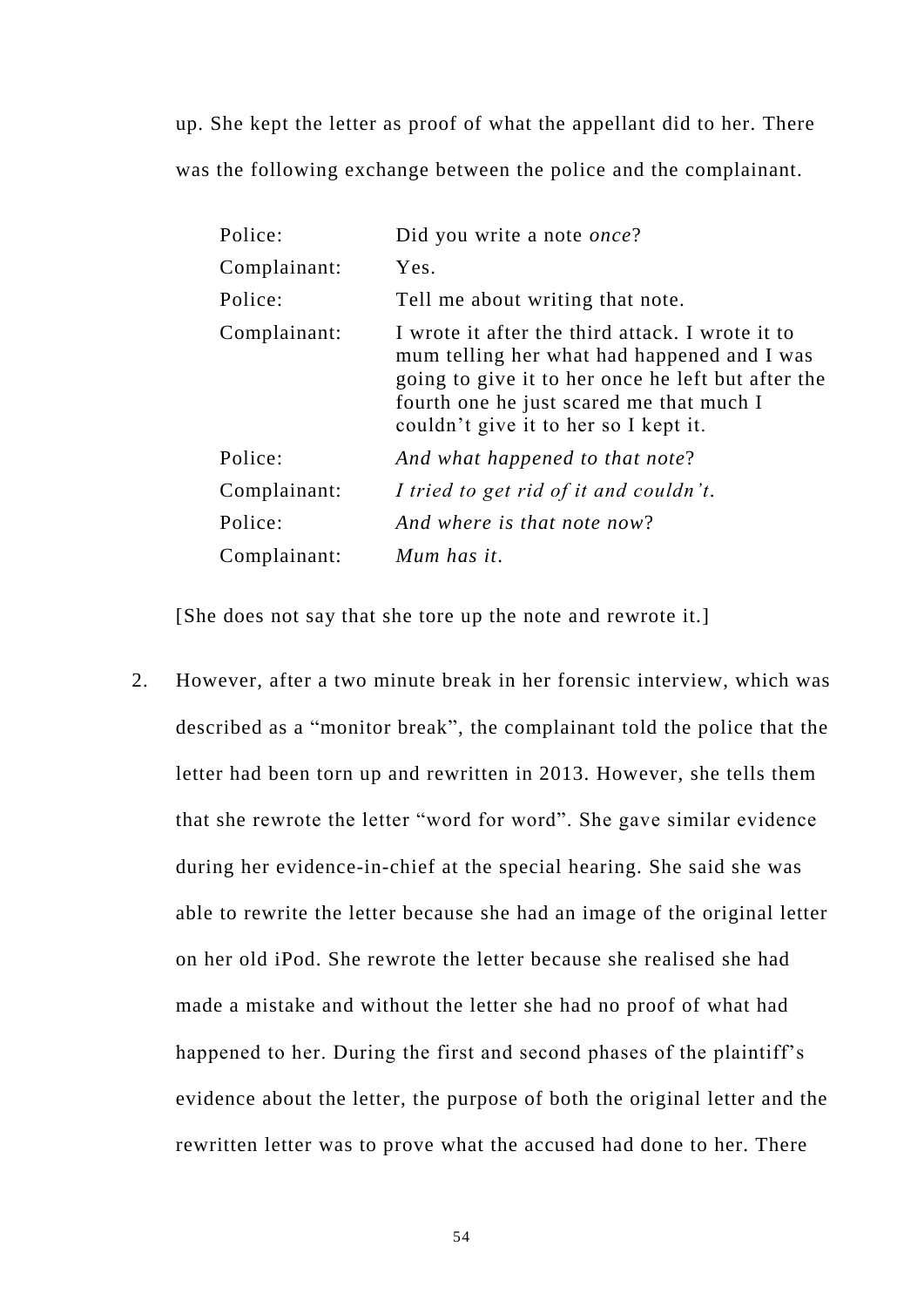were the following exchanges between the police and the complainant, and senior counsel for the Crown and the complainant.

| Police:      | [] I wondered thinking about all that you've<br>told me is there anything that we have missed<br>that we need to talk about or if there is<br>anything else that you want to say about it.                              |
|--------------|-------------------------------------------------------------------------------------------------------------------------------------------------------------------------------------------------------------------------|
| Complainant: | The note that mum has isn't the original. I tore<br>it up and I rewrote it.                                                                                                                                             |
| Police:      | So there was one note that you tore up and then<br>you rewrote. When did you rewrite it?                                                                                                                                |
| Complainant: | 2013.                                                                                                                                                                                                                   |
| []           |                                                                                                                                                                                                                         |
| Police:      | And how come you wrote it then?                                                                                                                                                                                         |
| Complainant: | I tore up the first one and then I realised what I<br>had done and I didn't think that anyone would<br>believe me if I didn't have a note so I tried to<br>put it back together but I couldn't so I just<br>rewrote it. |
| []           |                                                                                                                                                                                                                         |
| Police:      | Do you think you rewrote the same sort of note<br>or was it a little bit different or?                                                                                                                                  |
| Complainant: | Yeah, it was word for word.                                                                                                                                                                                             |

[That is, the letter was a duplicate. The complainant makes no mention of any of the inconsistencies in the letter or the reasons why there were those inconsistencies. During her forensic interview, the complainant does not tell the police she rewrote the letter numerous times with different versions of events to try and work through what had happened to her. Nor does she say that despite trying to make the letter look as if it was written by a nine year old child and having an iPod with the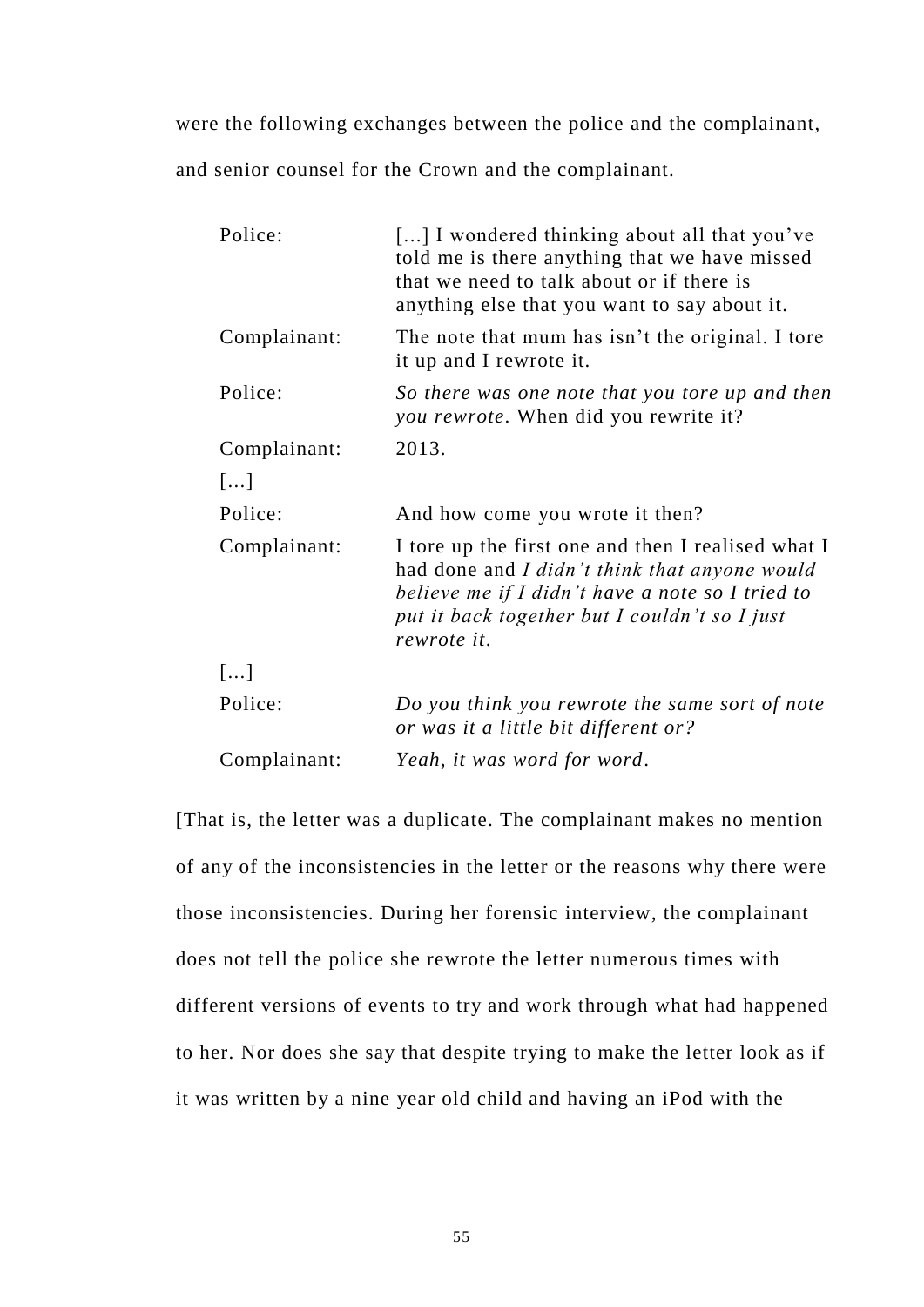original image, she deliberately wrote an inaccurate letter that was

wrong in a number of places.]

| []               |                                                                                                                                                                                                                                                                            |
|------------------|----------------------------------------------------------------------------------------------------------------------------------------------------------------------------------------------------------------------------------------------------------------------------|
| Counsel (Crown): | Now, we are moving to another topic and this is<br>my last topic to ask you questions about. When<br>you spoke to Detective Engels you mentioned<br>towards the end of your interview with her<br>about a letter that you wrote to your mother.<br>You recall that letter? |
| Complainant:     | Yes.                                                                                                                                                                                                                                                                       |
| Counsel:         | And can I just confirm that your evidence to<br>Detective Engels was that you had written that<br>letter following the third incident that you<br>spoke to her about and before the fourth. Is that<br>correct?                                                            |
| Complainant:     | I wrote a letter between the third and fourth<br>incidents and rewrote it a few years ago.                                                                                                                                                                                 |
| Counsel:         | Okay. And so just getting to that $-$ in your<br>evidence you spoke and I just wanted to clarify.<br>You were asked a question of when did you<br>rewrite it and you answered in 2013?                                                                                     |
| Complainant:     | Yes.                                                                                                                                                                                                                                                                       |
| Counsel:         | Are you able to clarify today when exactly that<br>may have been roughly when it was you<br>rewrote the letter?                                                                                                                                                            |
| Complainant:     | It was between our moving houses from<br>Virginia to Bees Creek.                                                                                                                                                                                                           |
| Counsel:         | And can I just ask you to go through that $-$ the<br>process of rewriting, what happened to the<br>original letter that you wrote?                                                                                                                                         |
| Complainant:     | I got scared one night and wanted to get rid of<br>it and so I tore it up and I realised that I'd<br>made a mistake and I tried to fix it but I<br>couldn't. So I wrote                                                                                                    |
| Counsel:         | When you say you $-$ sorry to interrupt. But<br>KLR when you said that you realised you'd<br>made a mistake what do you mean?                                                                                                                                              |
| Complainant:     | I realised that without the letter I had no proof<br>of what happened.                                                                                                                                                                                                     |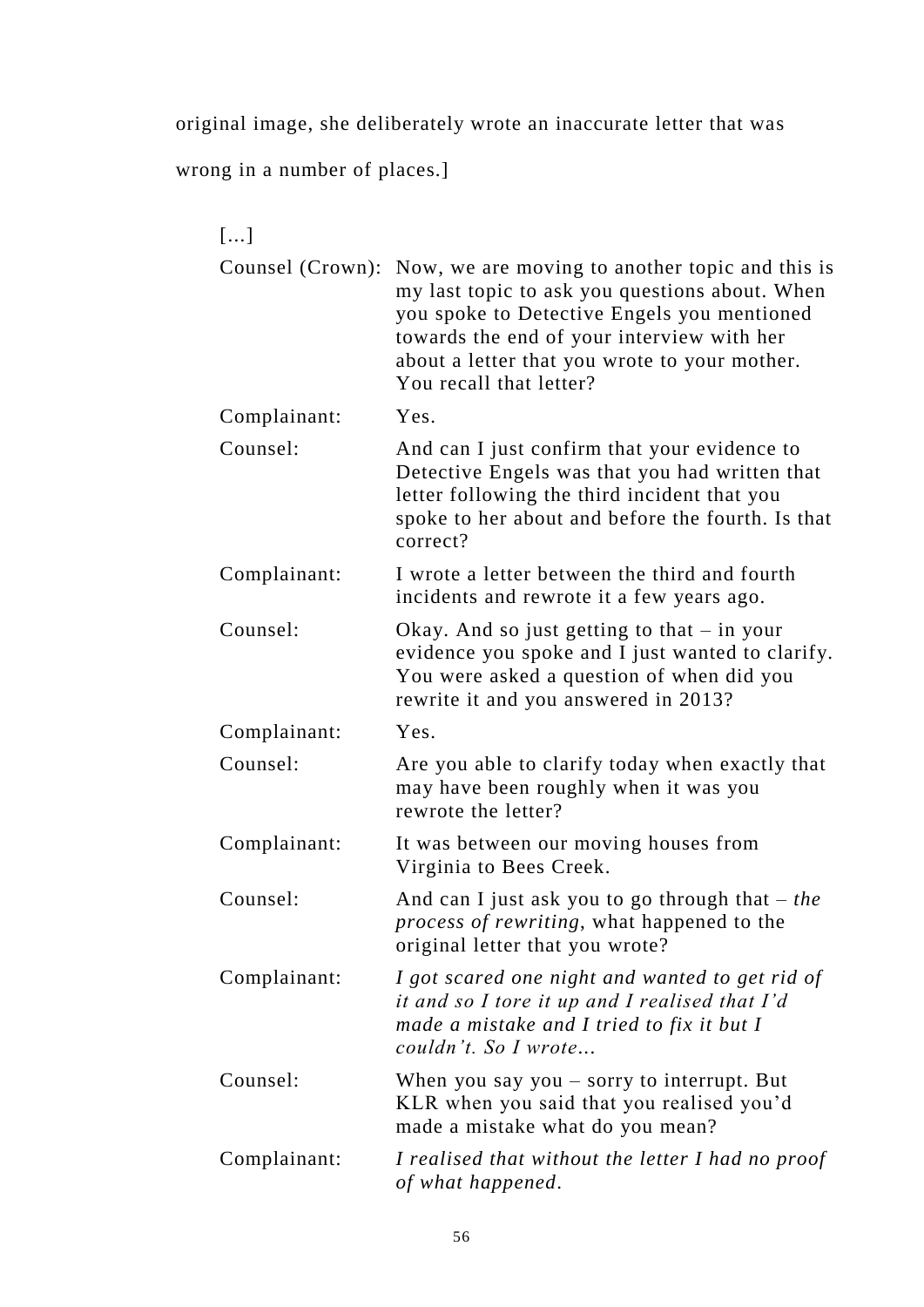|              | Counsel (Crown): And you said you had to fix it, what did you try<br>and do?                                                                                                                                           |
|--------------|------------------------------------------------------------------------------------------------------------------------------------------------------------------------------------------------------------------------|
| Complainant: | I tried to tape it back together.                                                                                                                                                                                      |
| Counsel:     | And were you able to do that?                                                                                                                                                                                          |
| Complainant: | No.                                                                                                                                                                                                                    |
| Counsel:     | And so in terms of you spoke about rewriting<br>what process did you go through?                                                                                                                                       |
| Complainant: | I could read a lot of it from what was taped<br>together but I also had a photo of the note on<br>my iPod so that I didn't have to carry the real<br>thing around with me, because I liked to read it<br>all the time. |
| Counsel:     | Why did you like to read it?                                                                                                                                                                                           |
| Complainant: | As punishment.                                                                                                                                                                                                         |
| Counsel:     | Punishment for whom?                                                                                                                                                                                                   |
| Complainant: | For me. I felt like I deserved what happened.                                                                                                                                                                          |
| Counsel:     | Now KLR when did you take that photograph<br>on your iPod?                                                                                                                                                             |
| Complainant: | It would have been in the last few months<br>before I tore it up.                                                                                                                                                      |
| Counsel:     | And when you initially wrote it, I think you<br>said that you – well first of all why did you<br>write it?                                                                                                             |
| Complainant: | When I first wrote I wrote it so mum explaining<br>what had happened to me because I didn't know<br>if it would happen again and didn't know what<br>else to do.                                                       |
| Counsel:     | And why didn't you give it to her?                                                                                                                                                                                     |
| Complainant: | Because he told me that he would hurt my<br>family and my sister and my Aunt and everyone<br>if I told anyone.                                                                                                         |
| Counsel:     | Now you said in 2013 when you <i>first</i> tore it up<br>because you were scared. What were you scared<br>of?                                                                                                          |
| Complainant: | I was scared someone would find it. I was just<br>scared that someone would know what had<br>happened.                                                                                                                 |
| Counsel:     | And now KLR I'm going to ask that a document<br>be shown to you. And when that document is                                                                                                                             |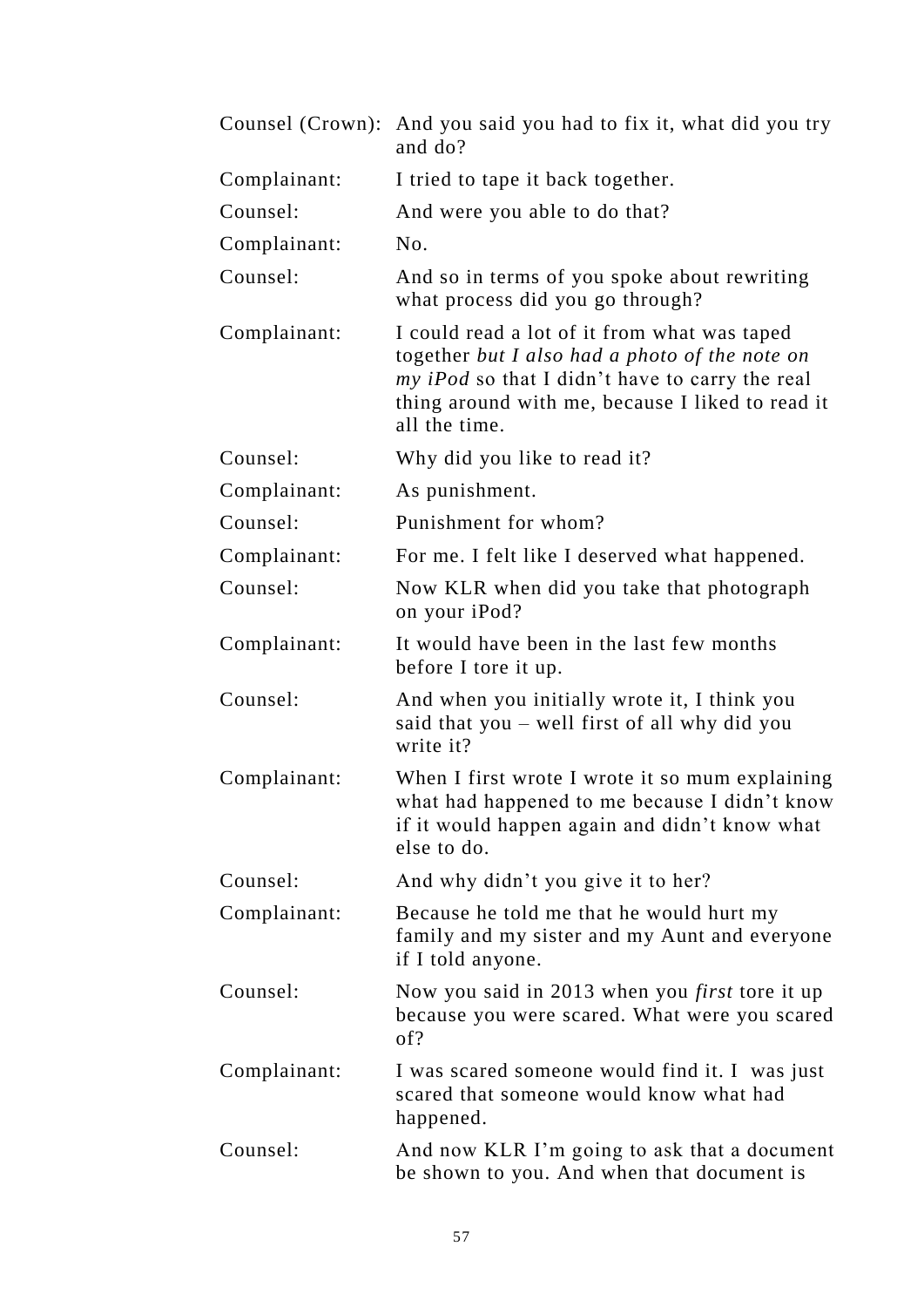|              | brought in I'm going to ask if you can identify<br>what that document is?                                                |
|--------------|--------------------------------------------------------------------------------------------------------------------------|
| Complainant: | Okay.                                                                                                                    |
| Counsel:     | Now KLR you can see the document before you<br>in the plastic sleeve. Are you able to tell the<br>Court what that is?    |
| Complainant: | This is the note that I wrote in 2013, word for<br><i>word</i> , from the note I wrote back in 2009 after<br>the events. |

[Once again the complainant's evidence is that the letter is a true copy or a duplicate of the note or letter that she wrote in 2009 to inform her mother what had actually happened to her. Once again, the complainant makes no mention of writing numerous letters or using the numerous letters to work through what she claimed had happened to her. Nor did she say that the letter was not intended to be used as proof. She does not say she only rewrote the letter for herself and it was "also" meant to be torn up which was her subsequent evidence.]

3. At first, during her cross-examination, the complainant gave evidence that the letter was incorrect in a number of instances and was not copied "word for word". It contained mistakes. The letter was accurate when she wrote the original but the rewritten letter was – "wrong. It isn't the same as the last one." She admitted that a number of parts of the letter were wrong and had been wrong since she first rewrote it. There were a lot of inconsistencies in the letter that were not in the original letter. The letter was not written "word for word". She rewrote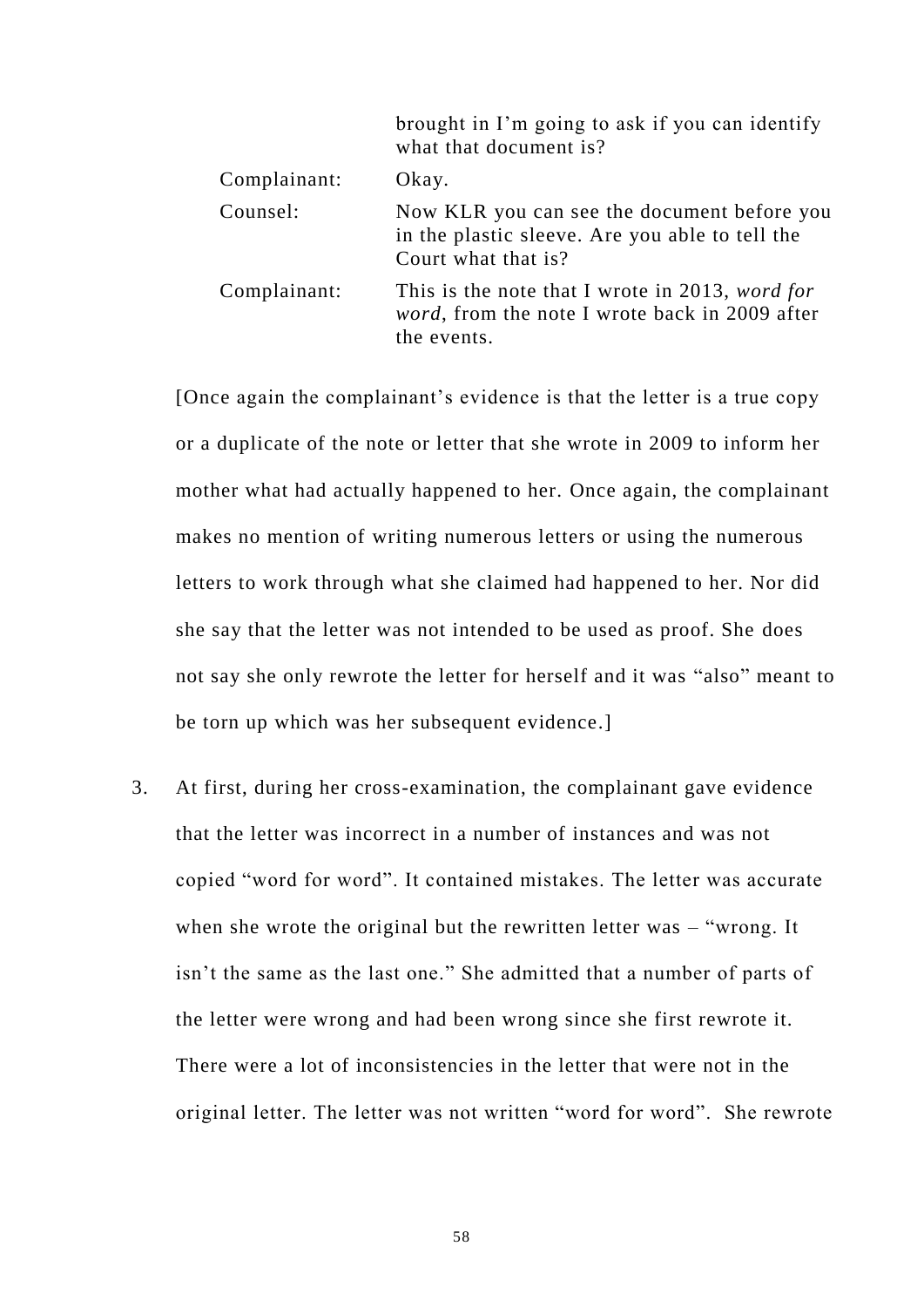the letter in a panic. There were the following exchanges between defence counsel and the complainant.

| Counsel:     | So what's written here is, word for word, letter<br>for letter, what was written back in 2009.<br>Correct?                                                                                                      |
|--------------|-----------------------------------------------------------------------------------------------------------------------------------------------------------------------------------------------------------------|
| Complainant: | No. I know now that there is a mistake at the<br>bottom.                                                                                                                                                        |
| Counsel:     | What's the mistake at the bottom, KLR?                                                                                                                                                                          |
| Complainant: | That he cut me again.                                                                                                                                                                                           |
| Counsel:     | [] But what about this, what you wrote in<br>2009/2010, are you saying that letter, that we<br>do not have a copy of, what you say you ripped<br>up, was an accurate representation of what<br>happened to you? |
| Complainant: | It was a nine year old's representation of what<br>happened to me.                                                                                                                                              |
| Counsel:     | I asked you, KLR, whether what you wrote on<br>the original letter was an accurate<br>representation of what happened to you.                                                                                   |
| Complainant: | It was accurate when I wrote it, when I wrote<br>the original.                                                                                                                                                  |
| Counsel:     | Okay. And further, that what we're looking at<br>here, is an accurate handwritten copy of the<br>original. Correct? A duplication?                                                                              |
| Complainant: | It's wrong. It isn't the same as the last one.                                                                                                                                                                  |
| []           |                                                                                                                                                                                                                 |
| Counsel:     | Are you saying KLR when you just said now<br>that you wrote it in a panic attack. Were you<br>talking about the 2009 letter or the 2013 letter?                                                                 |
| Complainant: | The 2013 one.                                                                                                                                                                                                   |
| Counsel:     | Well didn't you come to a considered decision<br>to rewrite it because, I understand your<br>evidence to be, if you rewrote it you might be<br>believed. That's what you said previously?                       |
| Complainant: | Yes, it wasn't a natural thought process. It was<br>just panic. I tore it up and I panicked and I<br>rewrote it.                                                                                                |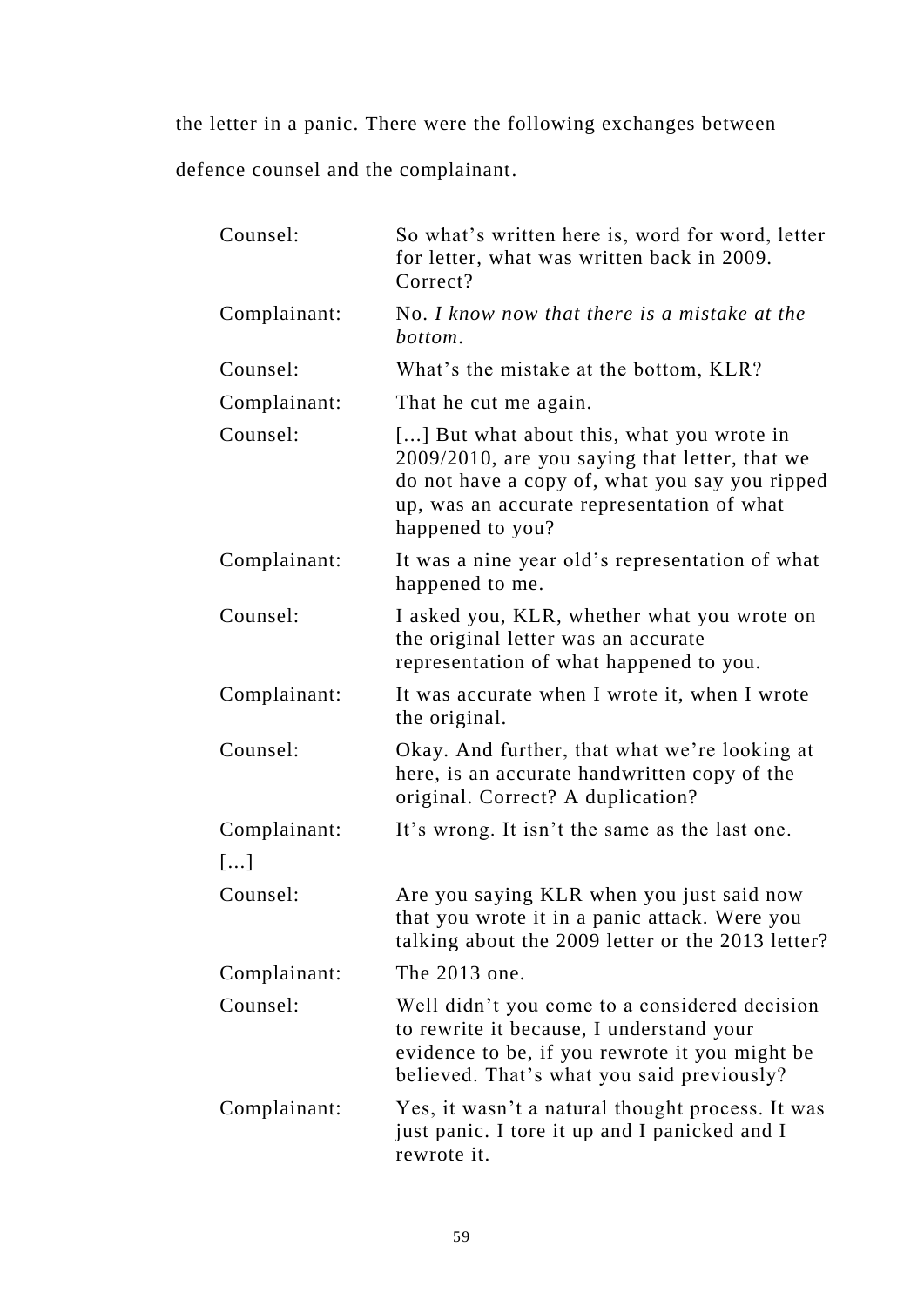| $\left[\ldots\right]$ |                                                                                                                                                                                                                            |
|-----------------------|----------------------------------------------------------------------------------------------------------------------------------------------------------------------------------------------------------------------------|
| Counsel:              | So when you made this considered decision to<br>rewrite the letter you were thinking clearly,<br>weren't you?                                                                                                              |
| Complainant:          | No.                                                                                                                                                                                                                        |
| Counsel:              | It was a clear decision because you wanted to<br>have something that people would believe in<br>you, correct, according to you?                                                                                            |
| Complainant:          | It was a panic written piece of paper that was<br>not going to go anywhere. Yes. I wrote it<br>because I did not think people would believe in<br>me. But I thought 100 other things as well,<br>while I was writing this. |

Earlier in her cross-examination the complainant had also stated the

following.

| Complainant: | [], I was copying it wrong. I know what          |
|--------------|--------------------------------------------------|
|              | happened and I wrote this in a rush. I wrote it  |
|              | in the middle of a panic attack. It was just     |
|              | something for me to get out on paper. It was     |
|              | something I just needed to get out and I know    |
|              | it's wrong but it was for me and I didn't do     |
|              | anything with this note. I just put it somewhere |
|              | and I forgot about it and then someone went      |
|              | through my bag and found it and it wasn't        |
|              | meant to be found.                               |

[The last statement of the complainant is not correct because she showed the rewritten letter to LM (the complainant's horse riding instructor) before it was discovered by her mother. It may be inferred that the complainant used the letter to support what she told LM.]

4. Later, during her cross-examination, when the complainant was being pressed about the number of inconsistencies in her evidence about the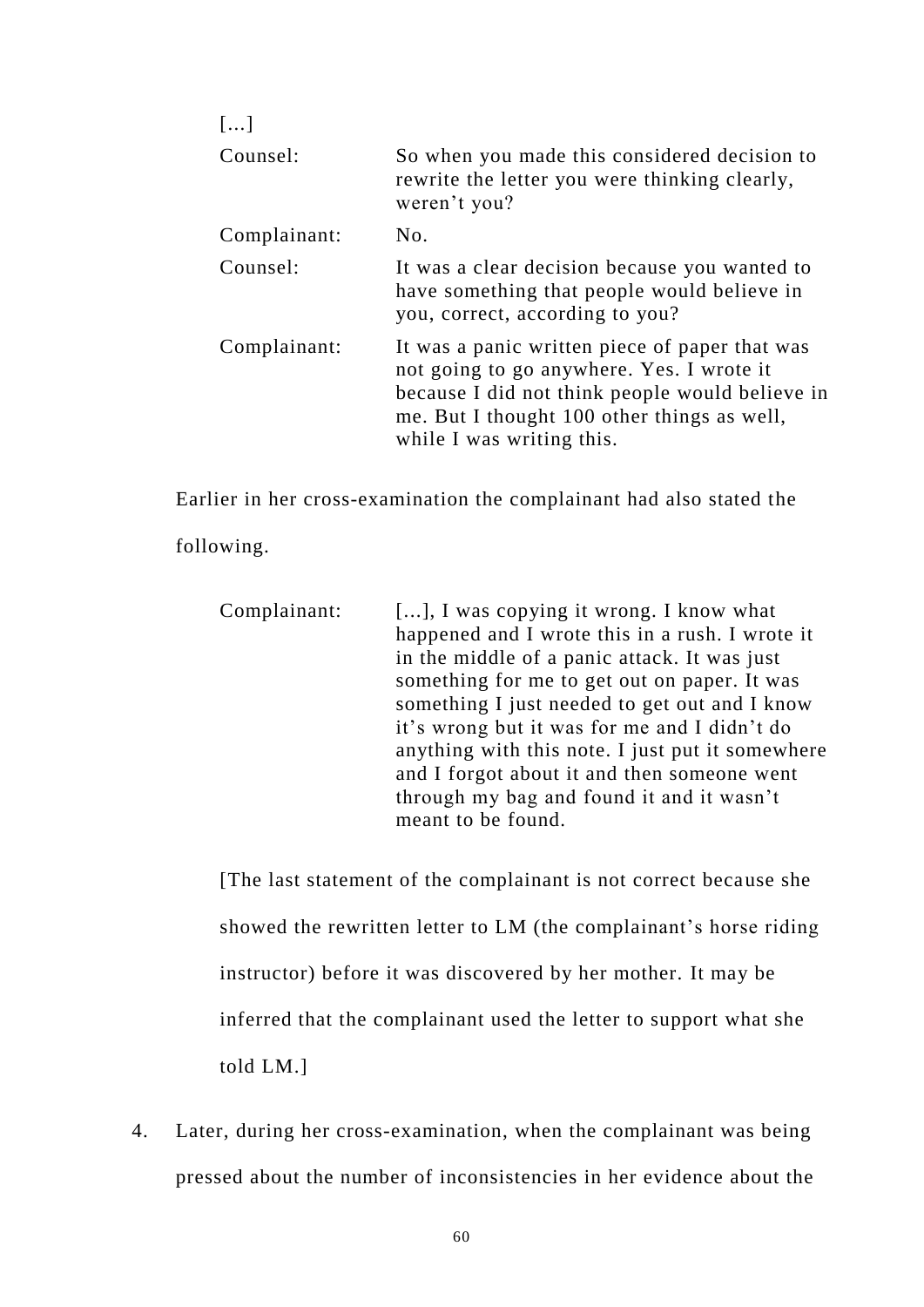letter, the complainant changed her story even further. She developed a position that she only intended the letter to be used by herself and no one else. She had written lots of letters. They were all different. The letters were part of a punishment book. She had written lots of letters with different endings to try and work through what had happened to her and escape from her circumstances. The complainant said that she rewrote the letter and "wrote it and wrote it and drew things". She got rid of them all and she was going to get rid of the letter too. They were just depressed notes. Despite the fact the letter was addressed to her mother, it was something for the complainant to use personally to try and come to terms with what had happened. The letters were all addressed to different people. She wrote some of them before she destroyed the original letter and some of them afterwards. They were just stories. There were the following exchanges between defence counsel and the complainant.

| Counsel:     | Why did you write, "He cut me more?" Why<br>did you use those words?                                                                                                                                                                  |
|--------------|---------------------------------------------------------------------------------------------------------------------------------------------------------------------------------------------------------------------------------------|
| Complainant: | I don't know, for the same reason that I don't<br>know why I wrote this note or the other ones. I<br>don't know why it's wrong, it was just a panic<br>stricken note that I wrote. And it's one of many<br>and they're all different. |

[During her evidence-in-chief, the complainant stated that she rewrote the note because she realised she had made a mistake as the note amounted to some proof of what had happened to her.]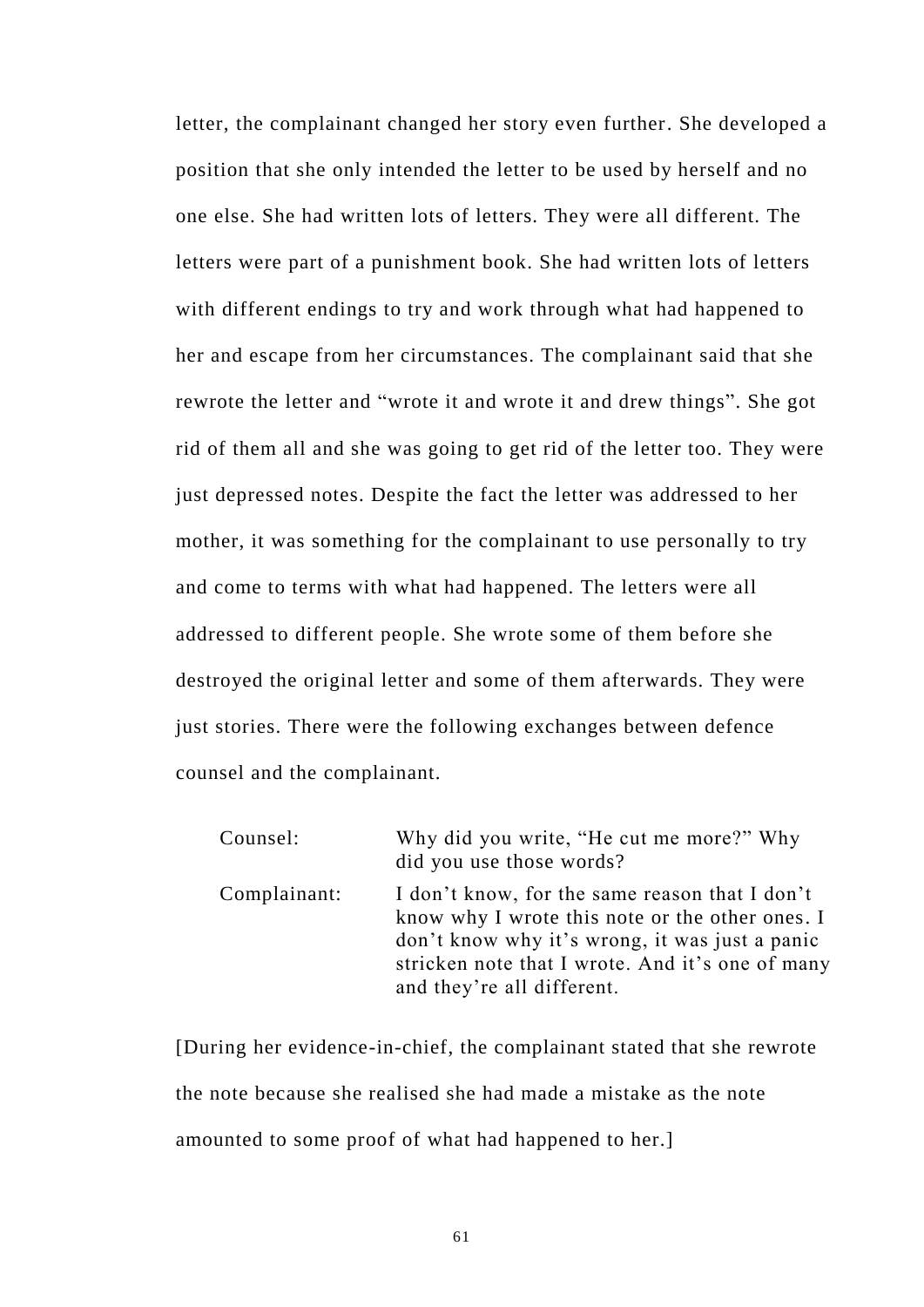| Counsel:     | Can I ask you, what is one of many?                                                                                                                                                                                                                                                                                                                                      |
|--------------|--------------------------------------------------------------------------------------------------------------------------------------------------------------------------------------------------------------------------------------------------------------------------------------------------------------------------------------------------------------------------|
| Complainant: | This isn't the only note I wrote. I rewrote it and<br>wrote it and wrote it and I drew things and                                                                                                                                                                                                                                                                        |
| Counsel:     | What did you do with the other copies of the<br>note you wrote?                                                                                                                                                                                                                                                                                                          |
| Complainant: | I got rid of them all for the same reason that I<br>was going to get rid of this one.                                                                                                                                                                                                                                                                                    |
| Counsel:     | Why did you not tell the police that you had<br>written the note on multiple occasions?                                                                                                                                                                                                                                                                                  |
| Complainant: | I didn't write the same note over and over<br>again. They were just depressed notes, they<br>were $-$ the same reason that I drew things and<br>wrote things and I just did it $-I$ just done it for<br>years it's how $I - how I cone$ . This note was not<br>meant to be found. It was something for me<br>personally, to try and come to terms with what<br>happened. |
| Counsel:     | It was something for you personally, but it was<br>addressed to mum, isn't it?                                                                                                                                                                                                                                                                                           |
| Complainant: | Yes.                                                                                                                                                                                                                                                                                                                                                                     |
| Counsel:     | And, you say that your original intention was to<br>give it to your mum, after what you say was the<br>third incident. Correct?                                                                                                                                                                                                                                          |
| Complainant: | Yes.                                                                                                                                                                                                                                                                                                                                                                     |
| Counsel:     | So, the original letter that you wrote, the very<br>first one, was intended for your mum, wasn't<br>it?                                                                                                                                                                                                                                                                  |
| Complainant: | Yes.                                                                                                                                                                                                                                                                                                                                                                     |
| Counsel:     | Are you saying that all the other rewrites of the<br>letter were not intended for your mum?                                                                                                                                                                                                                                                                              |
| Complainant: | No. They were not. They were just me wishing<br>I could do things over.                                                                                                                                                                                                                                                                                                  |
| Counsel:     | Why did you continue to write, "To mum," at<br>the top of the letter?                                                                                                                                                                                                                                                                                                    |
| Complainant: | That's just this one. They were all different.<br>They were all addressed to different people. I<br>even had one addressed to who I would tell if I<br>ever told someone. They were all just me trying<br>to find a way to figure out what happened.                                                                                                                     |

[...]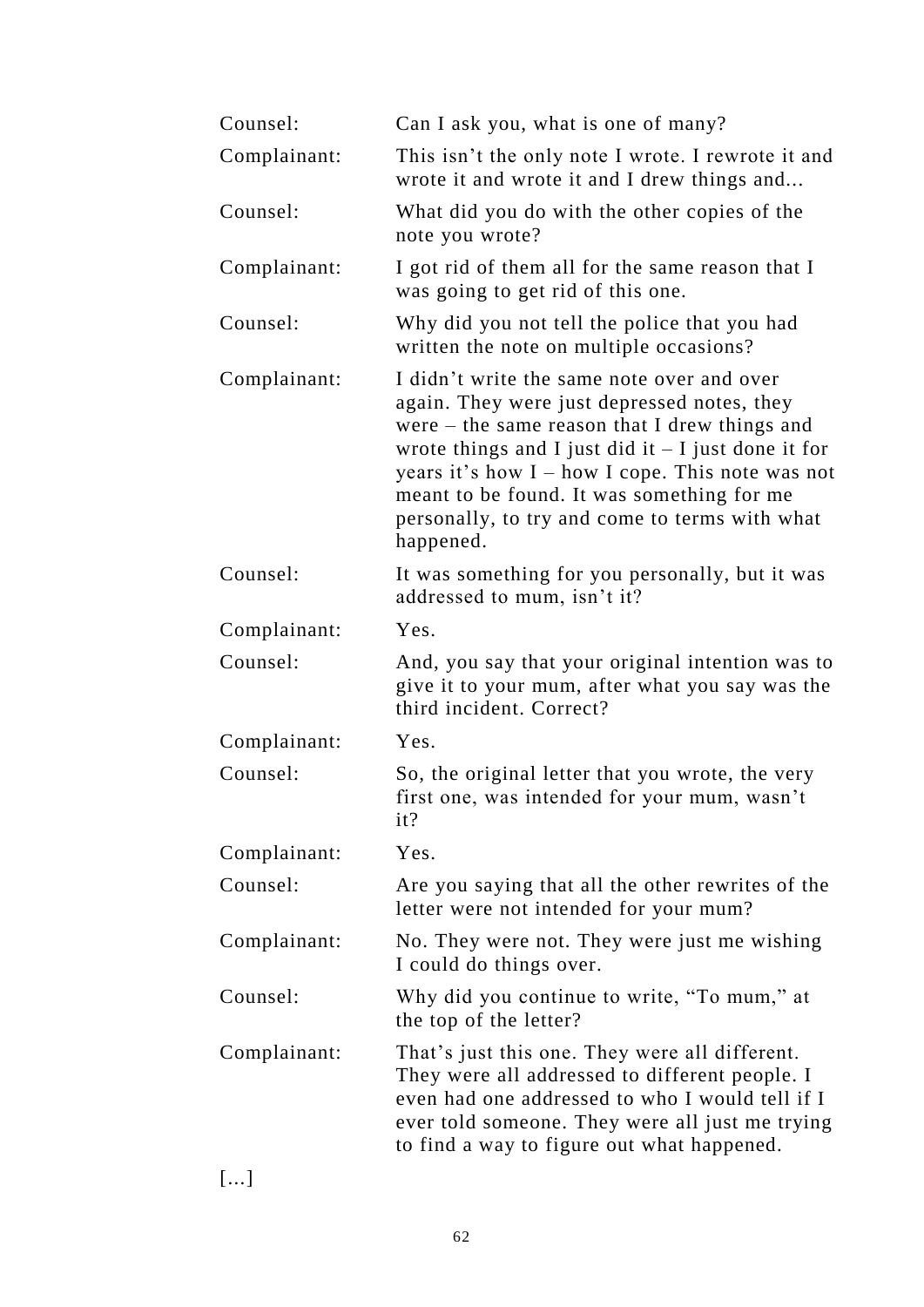| Counsel:     | When you say word for word, did you mean<br>that you copied down each word accurately<br>from the electronic version of the 2009 letter?                                                                                                                                                                                                                                                                                        |
|--------------|---------------------------------------------------------------------------------------------------------------------------------------------------------------------------------------------------------------------------------------------------------------------------------------------------------------------------------------------------------------------------------------------------------------------------------|
| Complainant: | No. It's not accurate.                                                                                                                                                                                                                                                                                                                                                                                                          |
| Counsel:     | It's very different, is it, to the 2009 letter?                                                                                                                                                                                                                                                                                                                                                                                 |
| Complainant: | Yes. Are (sic) the other millions I wrote.                                                                                                                                                                                                                                                                                                                                                                                      |
| Counsel:     | With these others, did you $-$ sorry with these<br>other rewrites that you say, did you write each<br>of them after you destroyed the original letter?                                                                                                                                                                                                                                                                          |
| Complainant: | I may have written some before that and I know<br>I wrote most of them after.                                                                                                                                                                                                                                                                                                                                                   |
| Counsel:     | If you may have written some before that, were<br>you not worried about your mum finding those<br>copies of those versions?                                                                                                                                                                                                                                                                                                     |
| Complainant: | No. They were just stories. In my mind, I just<br>changed them so that I never went to the<br>bathroom or I never went downstairs, or $I - I$<br>don't know, I told someone after the first event.<br>I wrote all these letters to try and change it.                                                                                                                                                                           |
| Counsel:     | To try and change the details?                                                                                                                                                                                                                                                                                                                                                                                                  |
| Complainant: | No. Try and change what happened to me in my<br>head. I thought that if I came up with ideas to<br>convince myself that it didn't happen, or to<br>think of things I could have done to prevent it,<br>because I felt that it was my fault. For some<br>reason I thought that writing these notes would<br>help. And, I was told by my psych at the time<br>that it wasn't going to help; that I can't change<br>what happened. |
| Counsel:     | Did you write down on each occasion a<br>different version of events to what happened to<br>you?                                                                                                                                                                                                                                                                                                                                |
| Complainant: | They were mainly just me fighting back and<br>getting away, or me telling someone early on.                                                                                                                                                                                                                                                                                                                                     |
| []           |                                                                                                                                                                                                                                                                                                                                                                                                                                 |
| Counsel:     | The other versions of the letter that you wrote,<br>where did you store those other handwritten<br>versions?                                                                                                                                                                                                                                                                                                                    |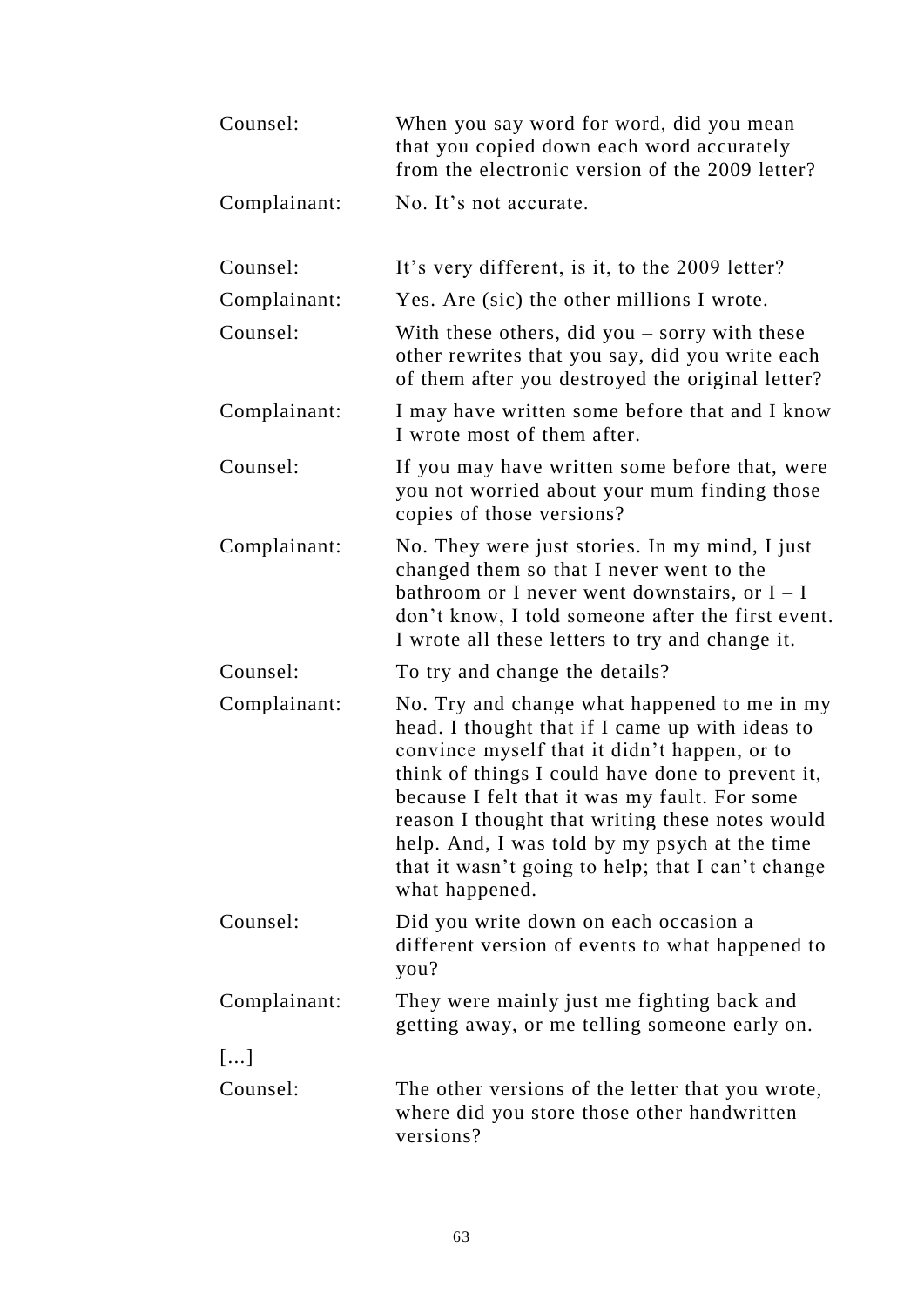| Complainant: | In my diary. They weren't all just versions of<br>the original note, they are completely different<br>in their own ways. They weren't notes, some of<br>them weren't addressed to mum. They were just<br>my thoughts. They were just me trying to make<br>sense.                                                                                                                      |
|--------------|---------------------------------------------------------------------------------------------------------------------------------------------------------------------------------------------------------------------------------------------------------------------------------------------------------------------------------------------------------------------------------------|
| Counsel:     | Did you have in existence many or several<br>copies, several versions at the same time?                                                                                                                                                                                                                                                                                               |
| Complainant: | I wrote them all in a book. I wrote my feelings<br>and I wrote what happened and wrote things<br>that I could have changed. So, yes, they were<br>all in one book. And it was my punishment<br>book.                                                                                                                                                                                  |
| []           |                                                                                                                                                                                                                                                                                                                                                                                       |
| Counsel:     | Where is the book now?                                                                                                                                                                                                                                                                                                                                                                |
| Complainant: | I got rid of it.                                                                                                                                                                                                                                                                                                                                                                      |
| Counsel:     | When did you get rid of it?                                                                                                                                                                                                                                                                                                                                                           |
| Complainant: | Before I went to hospital in Perth.                                                                                                                                                                                                                                                                                                                                                   |
| Counsel:     | In 2015?                                                                                                                                                                                                                                                                                                                                                                              |
| Complainant: | Yes.                                                                                                                                                                                                                                                                                                                                                                                  |
| []           |                                                                                                                                                                                                                                                                                                                                                                                       |
| Counsel:     | Did you ever attempt to rewrite, word for word,<br>any electronic copy of the original 2009 letter?                                                                                                                                                                                                                                                                                   |
| Complainant: | I never tried to write it exactly. It was never my<br>intention to make an exact copy. It just<br>happened. It was just one of them and it wasn't<br>meant to be found.                                                                                                                                                                                                               |
| Counsel:     | It was, wasn't it, when you rewrote it, because<br>that's why you rewrote it to perfection?                                                                                                                                                                                                                                                                                           |
| Complainant: | I didn't rewrite it with the intention to make it<br>exact word for word, make a duplicate and then<br>handed to the police as proof. That was not my<br>intention. It was just a quick thing that I started<br>writing, copying of the other one. And it<br>changed and I panicked and things happen, and<br>I put it away. And that was it. And then<br>someone found it in my bag. |
| Counsel:     | Did you say to me earlier in evidence that you<br>mimicked your handwriting as a nine year old?                                                                                                                                                                                                                                                                                       |
| Complainant: | Yes.                                                                                                                                                                                                                                                                                                                                                                                  |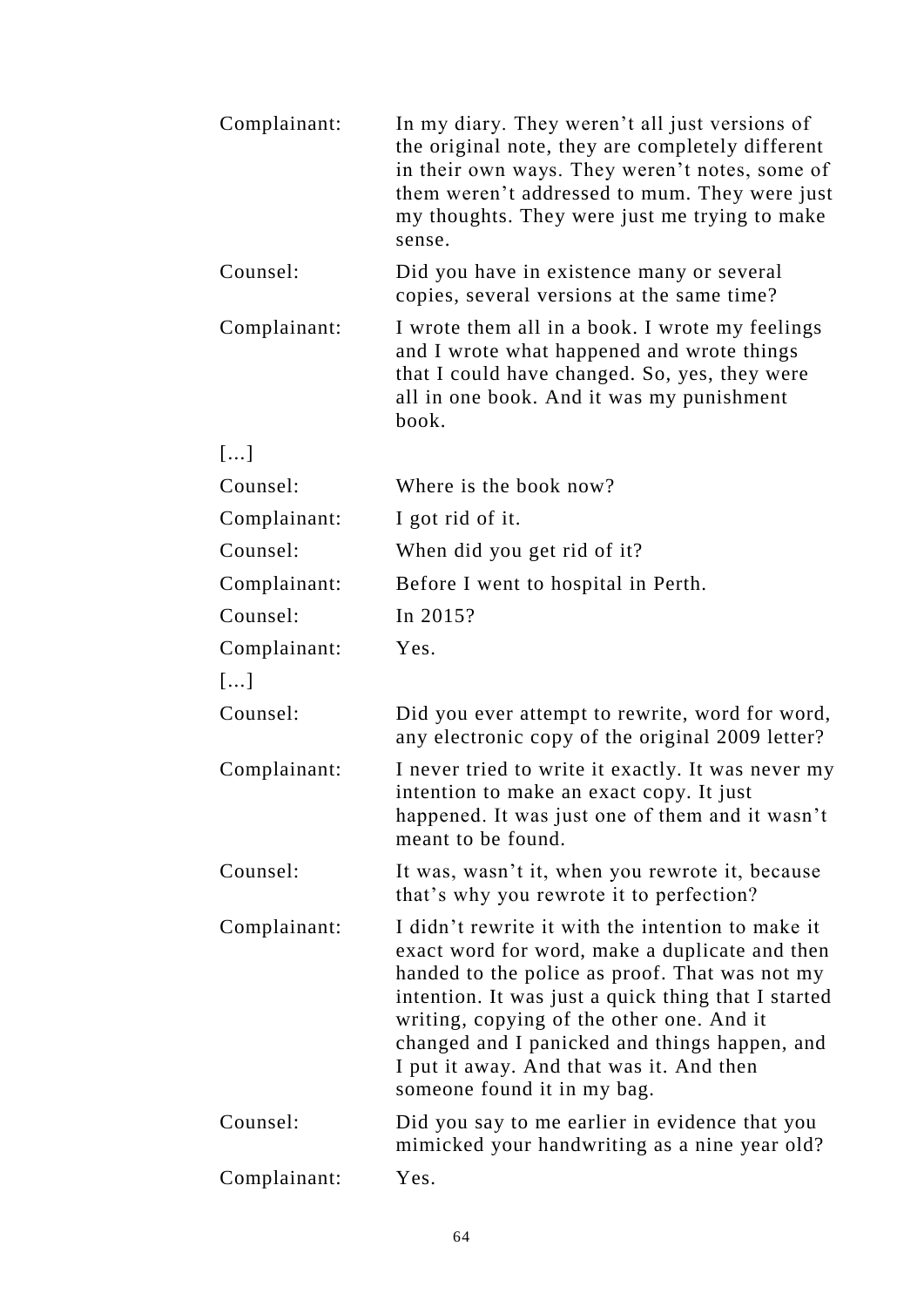| Counsel:     | When you rewrote this 2013 version?                                                                                                                                                                                                                                                                                                                                                                           |
|--------------|---------------------------------------------------------------------------------------------------------------------------------------------------------------------------------------------------------------------------------------------------------------------------------------------------------------------------------------------------------------------------------------------------------------|
| Complainant: | Yes, I did.                                                                                                                                                                                                                                                                                                                                                                                                   |
| Counsel:     | And the deliberately made spelling mistakes, so<br>they align with what you say you wrote in<br>2009?                                                                                                                                                                                                                                                                                                         |
| Complainant: | Yes. And this isn't the only note that I did that<br>on. I wrote others with spelling mistakes and<br>funny handwriting.                                                                                                                                                                                                                                                                                      |
| Counsel:     | So this letter, 2013, that's addressed to mum<br>that mimicked handwriting and deliberate<br>spelling mistakes to correspond with the<br>original letter, was intended to be handed to<br>somebody, wasn't it?                                                                                                                                                                                                |
| Complainant: | The original one in 2009 was intended to be<br>handed to my mother. The one in 2013 was not<br>to go anywhere, it was for me. It was one of<br>many.                                                                                                                                                                                                                                                          |
| Counsel:     | Many versions?                                                                                                                                                                                                                                                                                                                                                                                                |
| Complainant: | One of my many writings, my disturbed<br>writings, trying to come to terms with it. The<br>same reason as the photos and the drawings. No<br>one ever saw them, it's just this one note that<br>has been found, because it wasn't written in my<br>diary, it was a loose piece of paper.                                                                                                                      |
| []           |                                                                                                                                                                                                                                                                                                                                                                                                               |
| Counsel:     | So, you discussed what you say happened to<br>you in 2009 [with your psychologist in<br>Darwin]. Is that your evidence?                                                                                                                                                                                                                                                                                       |
| Complainant: | No. I just told her that I wrote about things that<br>hurt me, things that I thought were my fault. I<br>never told her exactly what happened. I never<br>told her what the writings were specifically<br>about. I just told her that it was a book full of<br>awful things to punish myself and make myself<br>feel low. And I still keep one of those books. I<br>always have. It's nothing unusual for me. |
| Counsel:     | Where is that book?                                                                                                                                                                                                                                                                                                                                                                                           |
| Complainant: | The new one? It's at home in my bedside table.                                                                                                                                                                                                                                                                                                                                                                |
| Counsel:     | So, the book you discussed with the<br>psychologist, even though the psychologist<br>according to you, gave you advice about these                                                                                                                                                                                                                                                                            |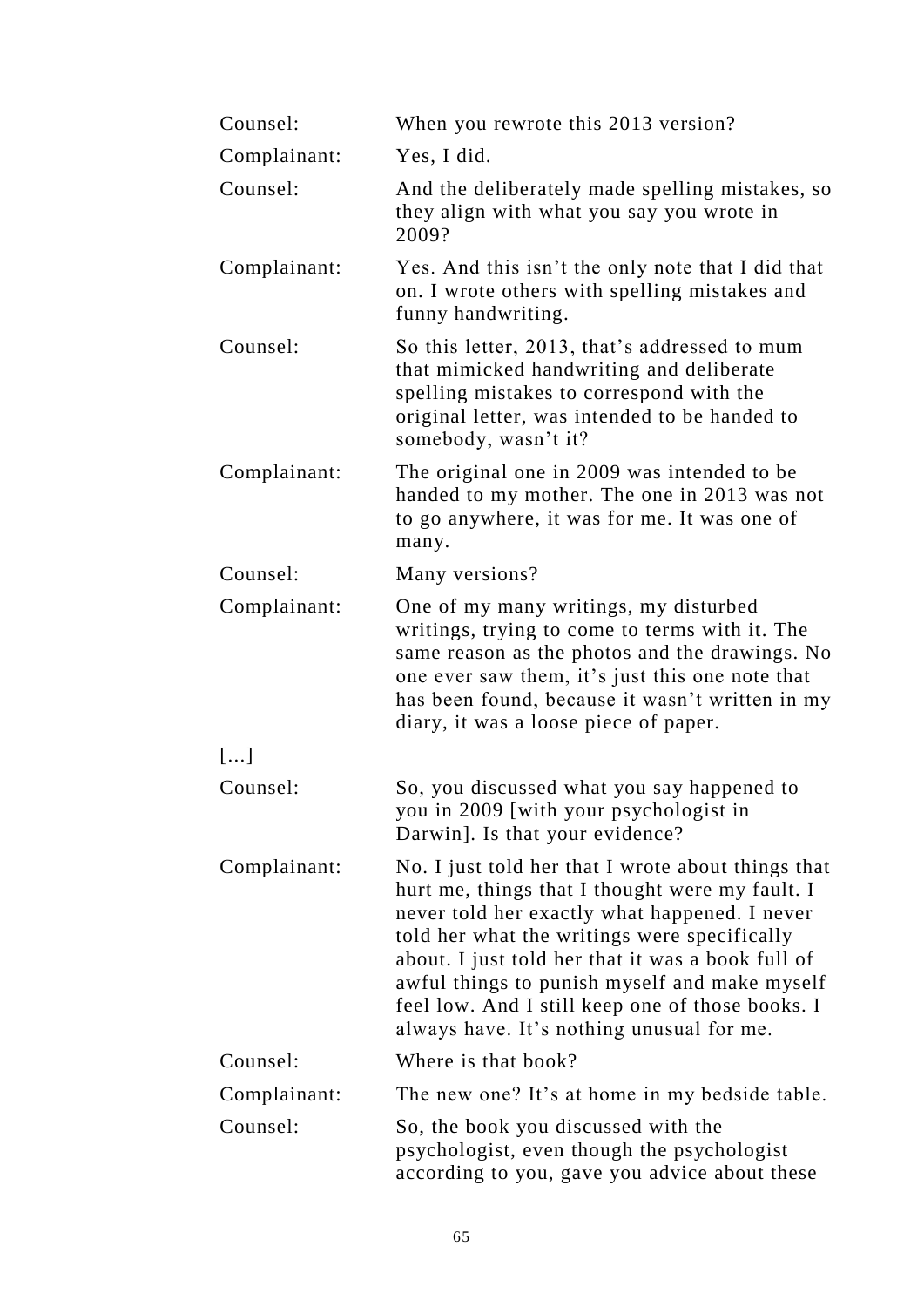|              | writings. You agree that she gave you advice<br>about the writings, by saying it's okay to do<br>them. Yes?                                                                                                                                                                                                                                                                                                                                         |
|--------------|-----------------------------------------------------------------------------------------------------------------------------------------------------------------------------------------------------------------------------------------------------------------------------------------------------------------------------------------------------------------------------------------------------------------------------------------------------|
| Complainant: | She said it's good for me to get it on paper.<br>Yes. It wasn't a long session about nothing but<br>this. I just told her in passing that I had a book<br>that I wrote all my negative feelings in. And I<br>wrote alternative endings to things that I<br>wished hadn't have happened. And there were<br>suicide notes in there and there were photos. It<br>was an awful diary. And she knew about it, she<br>didn't know what was in it exactly. |
| Counsel:     | Did she not ask you what was in it?                                                                                                                                                                                                                                                                                                                                                                                                                 |
| Complainant: | No. I just told her that it was all my negative<br>thoughts and beliefs and things that happened<br>in my life.                                                                                                                                                                                                                                                                                                                                     |

5. Later still, during her cross examination, the complainant stated that the letter was an inaccurate copy of the letter she wrote in 2009 because the electronic image on her camera was unreadable. There was the

following exchange between defence counsel and the complainant.

| Counsel:     | Before the break, you gave evidence about the<br>electronic copy of the 2009 letter, which was<br>taken after the letter was torn, you remember<br>saying that in evidence?                  |
|--------------|----------------------------------------------------------------------------------------------------------------------------------------------------------------------------------------------|
| Complainant: | Yes.                                                                                                                                                                                         |
| Counsel:     | The explanation you provided as to why the<br>2013 was not word for word was because the<br>electronic version was unreadable or difficult to<br>read. Correct?                              |
| Complainant: | I think so.                                                                                                                                                                                  |
| Counsel:     | And, that the electronic version that you had<br>that you deleted when you went to the school<br>camp, was difficult to read. Recall that, because<br>it was taken of the torn version, yes? |
| Complainant: | Yes. I think $-$ I think there was one of it before<br>I tore it as well. I can't $-$ I can't remember.                                                                                      |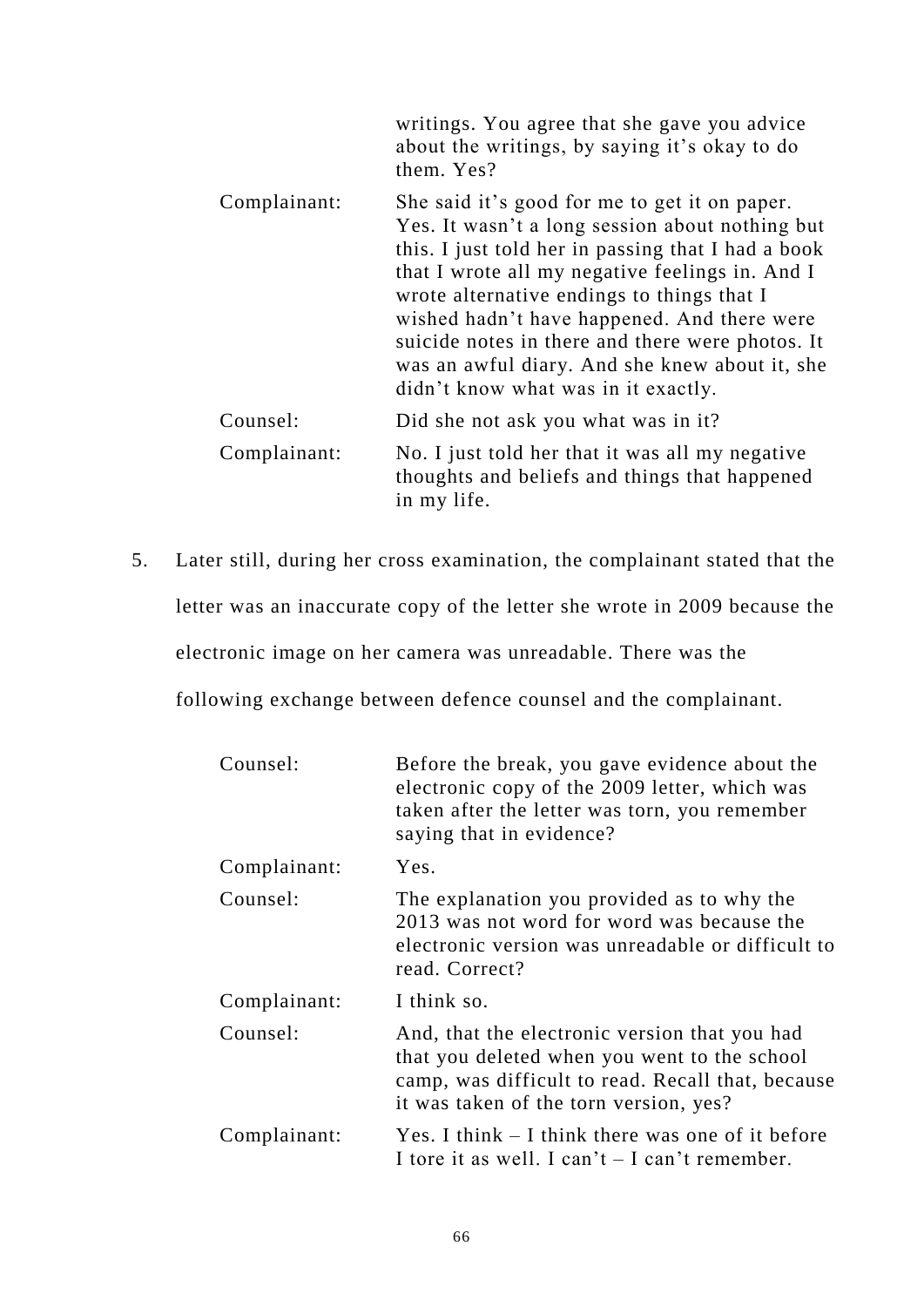| Counsel:     | Sorry what was that?                                                                                                                                                                                                                                                                                                                                                                                                                                   |
|--------------|--------------------------------------------------------------------------------------------------------------------------------------------------------------------------------------------------------------------------------------------------------------------------------------------------------------------------------------------------------------------------------------------------------------------------------------------------------|
| Complainant: | I think there was a photo of it before I tore it as<br>well. I can't remember I think there were both.<br>I can't remember.                                                                                                                                                                                                                                                                                                                            |
| Counsel:     | So there may have been two electronic copies?                                                                                                                                                                                                                                                                                                                                                                                                          |
| Complainant: | Yes on the same camera. I just don't remember.                                                                                                                                                                                                                                                                                                                                                                                                         |
| Counsel:     | When you were discussing the electronic<br>version with the police in 2017, you were asked<br>this, "Did you think you rewrote the same sort<br>of note, or was it a little bit different, or" and<br>you said, "Yeah, it was word for word." You<br>are then asked, "How do you know it was word<br>for word?" And you responded, "Cause I took<br>the photo of one that I tore up before I tore it."<br>That's what you told the police, didn't you? |
| Complainant: | Yes, that's why I think I had two.                                                                                                                                                                                                                                                                                                                                                                                                                     |
| []           |                                                                                                                                                                                                                                                                                                                                                                                                                                                        |
| Counsel:     | So you now say, do you, that there may have<br>been two copies, electronic copies of the 2009<br>letter?                                                                                                                                                                                                                                                                                                                                               |
| Complainant: | There could have been, I don't remember.                                                                                                                                                                                                                                                                                                                                                                                                               |
| Counsel:     | Why did you take a copy, an electronic copy of<br>the torn up version, if you already had a copy<br>of the 2009 letter before it was torn up?                                                                                                                                                                                                                                                                                                          |
| Complainant: | I don't know. Maybe, I couldn't find the<br>previous one. I don't know, I don't have<br>reasons for the things that I did with those<br>notes. I can't make up a reason for you. I don't<br>know.                                                                                                                                                                                                                                                      |

[34] Third, there is the complainant's inconsistent evidence during crossexamination about taking an image of the original letter on her pink digital camera, and regularly taking apart the camera so that the image of the original letter could not be found by anyone else while at the same time there was a digital copy of the letter on her iPod. This evidence contradicts her evidence-in-chief that she took the image of the original letter with her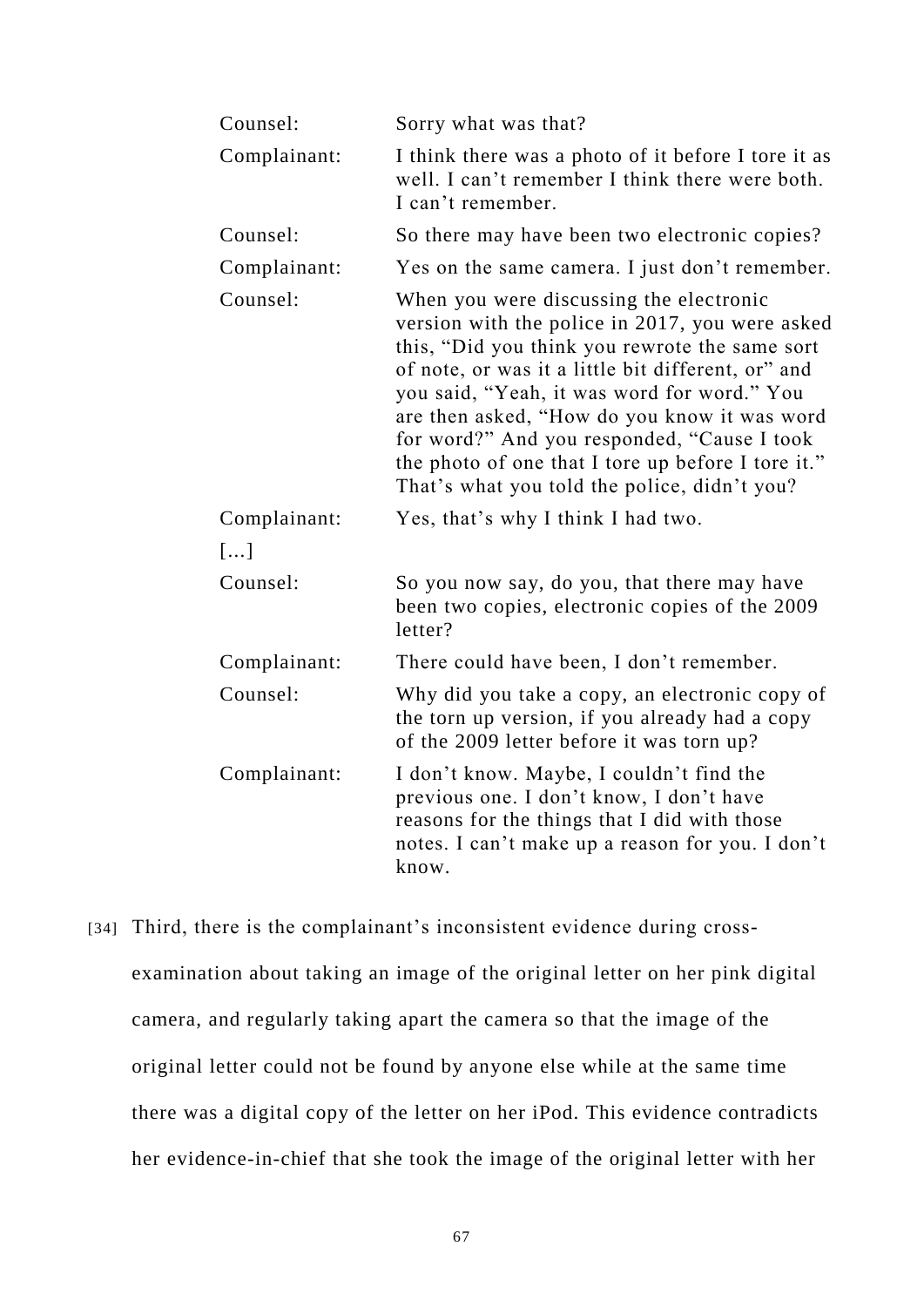iPod. The complainant said she did not tell the police about the pink camera because she did not think it was relevant. She said this despite the fact the camera was said to have contained an image of the original letter. She said she did not correct the prosecutor about taking the photograph with the iPod because she was exhausted or just agreed or misheard. There was the following exchange between defence counsel and the complainant.

| Counsel:     | You couldn't rewrite if from what you'd taped<br>together? So, what did you use to take a photograph,<br>KLR?                                                |
|--------------|--------------------------------------------------------------------------------------------------------------------------------------------------------------|
| Complainant: | I had a photo of the letter before I tore it up.                                                                                                             |
| []           |                                                                                                                                                              |
| Counsel:     | What did you use to take the photograph of the<br>original letter?                                                                                           |
| Complainant: | I had a little pink camera that my grandmother<br>bought me.                                                                                                 |
| []           |                                                                                                                                                              |
| Counsel:     | And that camera was accessible by anybody was it<br>not? The pictures, the memory was accessible by<br>anybody?                                              |
| Complainant: | If they knew where to find it, I suppose.                                                                                                                    |
| Counsel:     | Yes?                                                                                                                                                         |
| Complainant: | Yes.                                                                                                                                                         |
| Counsel:     | So, you're saying that you had an electronic copy of<br>the destroyed – subsequently destroyed letter on this<br>pink digital camera. Is that your evidence? |
| Complainant: | Yes.                                                                                                                                                         |
| []           |                                                                                                                                                              |
| Counsel:     | So, why weren't you concerned, KLR, that your<br>parents or anybody else could discover the<br>electronic copy that was on the pink digital camera?          |
| Complainant: | Because it was the same as the letter. I kept it<br>hidden. I hid the battery, I had the memory card. I<br>had it all in separate places.                    |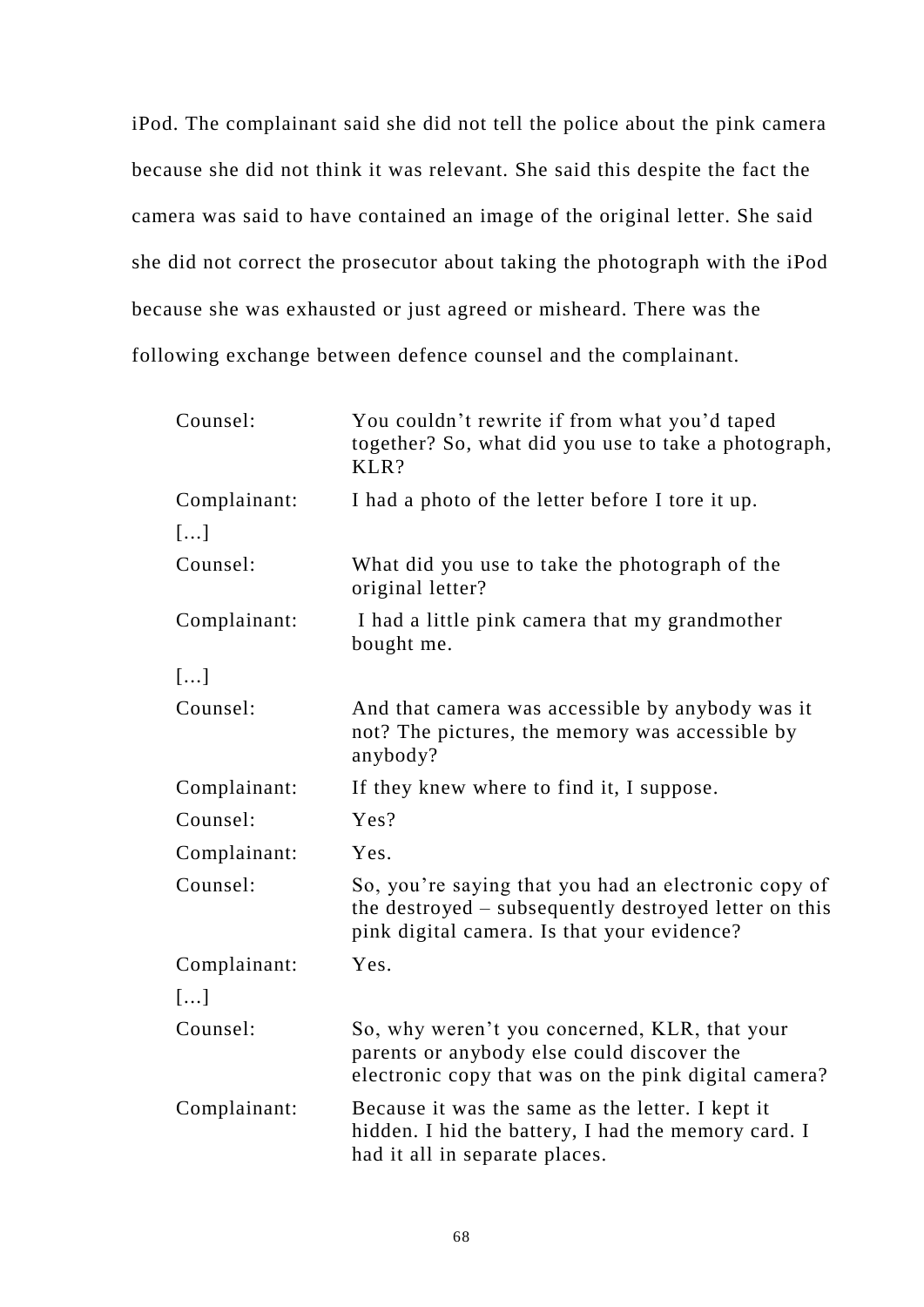| []           |                                                                                                                                                                                                                                        |
|--------------|----------------------------------------------------------------------------------------------------------------------------------------------------------------------------------------------------------------------------------------|
| Counsel:     | [] You would take apart that camera regularly, so<br>that other people could not read the electronic copy<br>of the letter. Is that your evidence?                                                                                     |
| Complainant: | Yes.                                                                                                                                                                                                                                   |
| Counsel:     | Are you making this up?                                                                                                                                                                                                                |
| Complainant: | No.                                                                                                                                                                                                                                    |
| []           |                                                                                                                                                                                                                                        |
| Counsel:     | So the copy that you have before you, this MFIB,<br>are you saying that you wrote that from the<br>electronic copy on the pink digital camera?                                                                                         |
| Complainant: | Yes, I couldn't read the one that I had taped back<br>together.                                                                                                                                                                        |
| Counsel:     | And when you wrote this document that's before<br>you now in 2013, in around 2013, did you try and<br>write - your handwriting, did you try and make it<br>the handwriting of a nine year old, of how you wrote<br>when you were nine? |
| Complainant: | I tried to copy the one that I did last time, the first<br>note.                                                                                                                                                                       |

[According to the complainant's own evidence, the last answer is not true because she did not accurately copy the letter. She says she deliberately changed what she claims she wrote in the first instance.]

| Counsel:         | Yes. Including the handwriting itself, yes?                                                                         |
|------------------|---------------------------------------------------------------------------------------------------------------------|
| Complainant:     | Yes.                                                                                                                |
| Counsel:         | So, you tried to mimic your writing as a nine year<br>old. Correct?                                                 |
| Complainant:     | Yes.                                                                                                                |
| $\lceil  \rceil$ |                                                                                                                     |
| Counsel:         | So you deliberately misspelt words to make them fit<br>in with what was rewritten before. Is that your<br>evidence? |
| Complainant:     | I copied it exactly the same as I did.                                                                              |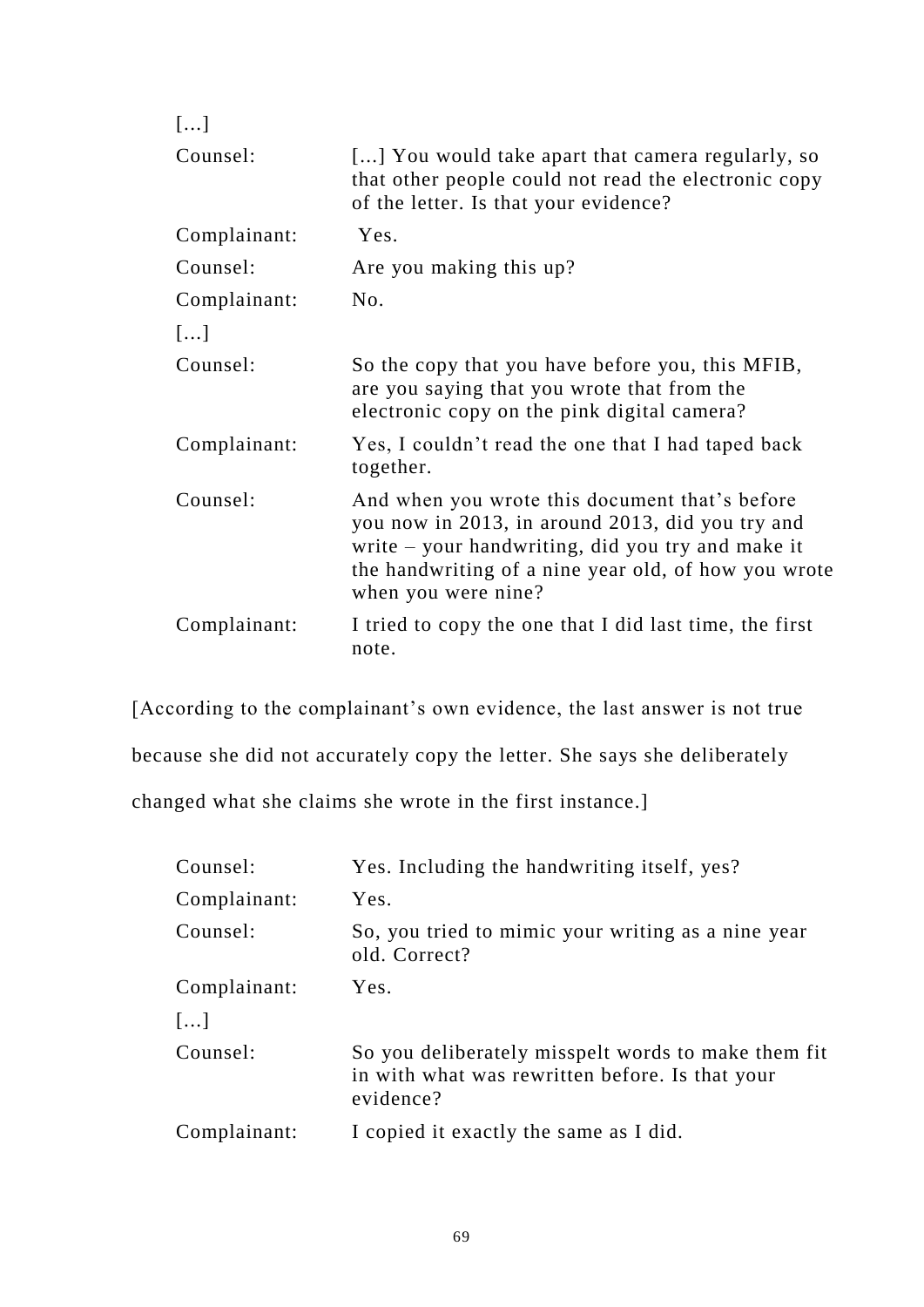| Counsel:     | So, were you trying to pass this letter off as the<br>original letter from 2009?                                                                                                                                                                            |
|--------------|-------------------------------------------------------------------------------------------------------------------------------------------------------------------------------------------------------------------------------------------------------------|
| Complainant: | No-one was meant to find it. It was for me.                                                                                                                                                                                                                 |
| []           |                                                                                                                                                                                                                                                             |
| Counsel:     | When you were asked questions by the prosecutor<br>did you say the photograph was taken on a different<br>device to the pink digital camera?                                                                                                                |
| Complainant: | It was taken from the camera. And it was put on my<br>iPod as well.                                                                                                                                                                                         |
| Counsel:     | You were asked this question [] "Right, now did<br>you take that photograph on your iPod?" That was<br>the question that was asked of you. You responded,<br>"It would have been in the last few months before I<br>tore it up." Do you recall saying that? |
| Complainant: | Yes.                                                                                                                                                                                                                                                        |
| Counsel:     | Why didn't you correct the prosecutor that it was<br>not the iPod you used to take the photograph?                                                                                                                                                          |
| Complainant: | I just must have agreed. I don't know, I would have<br>been exhausted and not thinking. I just heard that<br>the photo was on my iPod, when did it get there, and<br>I answered. And, I know I should have corrected<br>now, but at the time I just didn't. |
| []           |                                                                                                                                                                                                                                                             |
| Counsel:     | This pink camera, pink digital camera, when $-$ you<br>don't have that now, do you?                                                                                                                                                                         |
| Complainant: | I think I do somewhere.                                                                                                                                                                                                                                     |
| Counsel:     | So, the digital copy will be on this camera, will it?                                                                                                                                                                                                       |
| Complainant: | No. I wiped the memory card years ago. I've only<br>got photos from school camps and things like that<br>on it now.                                                                                                                                         |
| Counsel:     | Why did you?                                                                                                                                                                                                                                                |
| Complainant: | I took it on school – because I took it on school<br>camp, and I didn't want to bring that with me, so<br>wiped the entire card.                                                                                                                            |

[This is an extraordinary answer given the importance that the complainant placed on keeping a copy of the original note throughout her evidence as the digital image on her camera was the best evidence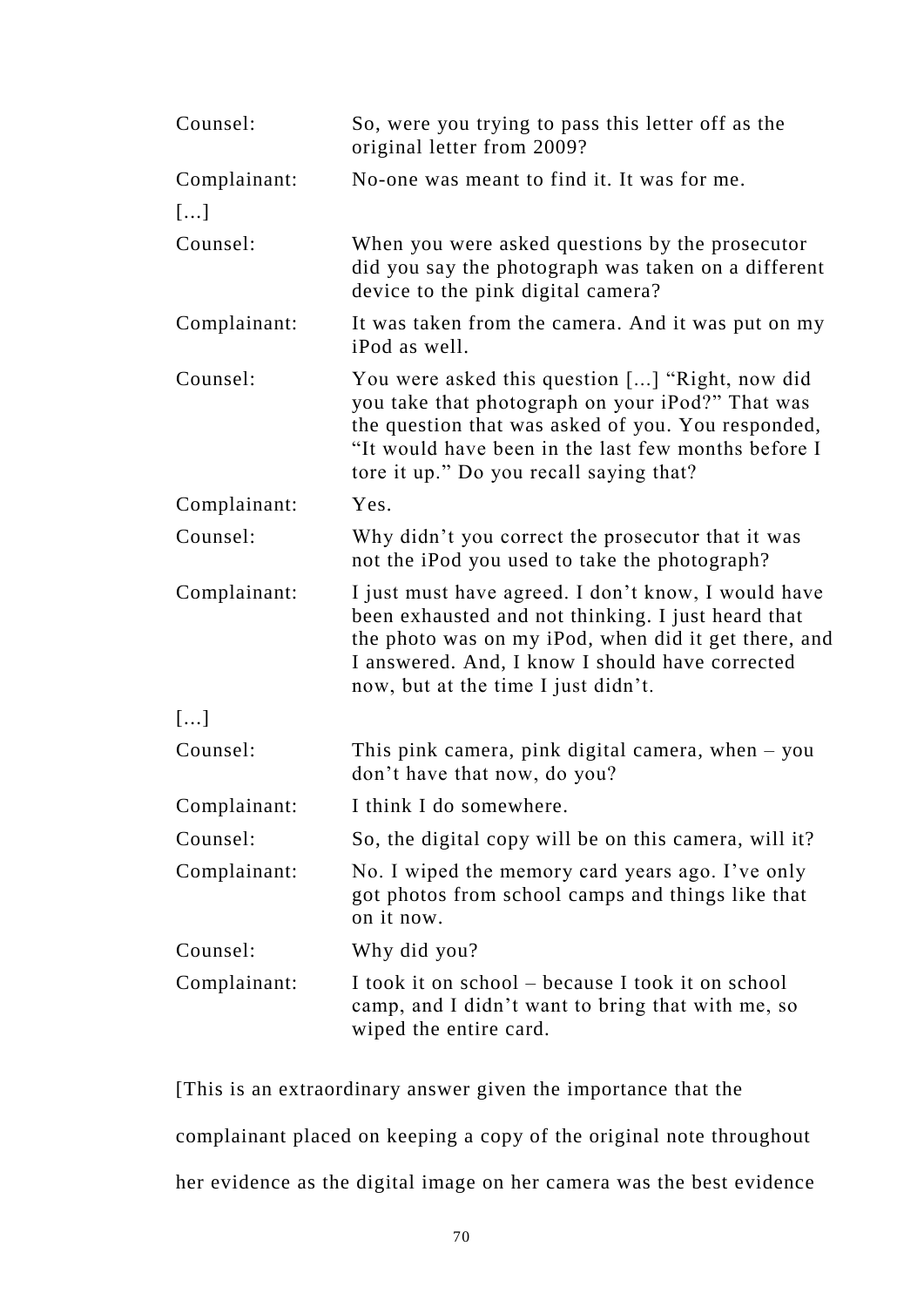of the original note. According to the complainant, it was the only true

copy of the original note.]

| []           |                                                                                                                                                                |
|--------------|----------------------------------------------------------------------------------------------------------------------------------------------------------------|
| Counsel:     | Well, this pink digital camera, you still have the<br>actual camera, you think, in your possession? In<br>your                                                 |
| Complainant: | Yes.                                                                                                                                                           |
| Counsel:     | You still own the camera?                                                                                                                                      |
| Complainant: | I don't think I have the memory card for it anymore,<br>but yes, I have the camera.                                                                            |
| Counsel:     | So, when you destroyed the electronic copy of the<br>2009 letter, you did that prior to taking the camera<br>on a school camp, did you?                        |
| Complainant: | Yes.                                                                                                                                                           |
| Counsel:     | And when you say destroyed, did you destroy the<br>individual electronic copy, or did you destroy the<br>memory card or the SD card that was stored on?        |
| Complainant: | I just went along and deleted all the photos, so<br>that I had space on that memory card to bring it on<br>camp with me.                                       |
| Counsel:     | Well, weren't you concerned that you deleted the<br>piece of evidence that you said was so important to<br>you, the original 2009 letter?                      |
| Complainant: | You couldn't read it anyway. I could barely tape it<br>back together.                                                                                          |
| Counsel:     | So, the electronic copy of the letter was taken after<br>the $-$ let me rephrase. You took the photograph of<br>the 2009 letter after you tore it up, correct? |
| Complainant: | Yes.                                                                                                                                                           |
| Counsel:     | Because you couldn't read it right?                                                                                                                            |
| Complainant: | Yes.                                                                                                                                                           |
| Counsel:     | So what use was the electronic copy if you couldn't<br>read what was on the letter?                                                                            |
| Complainant: | It was all I had of it and that's why I deleted it<br>because it was no use.                                                                                   |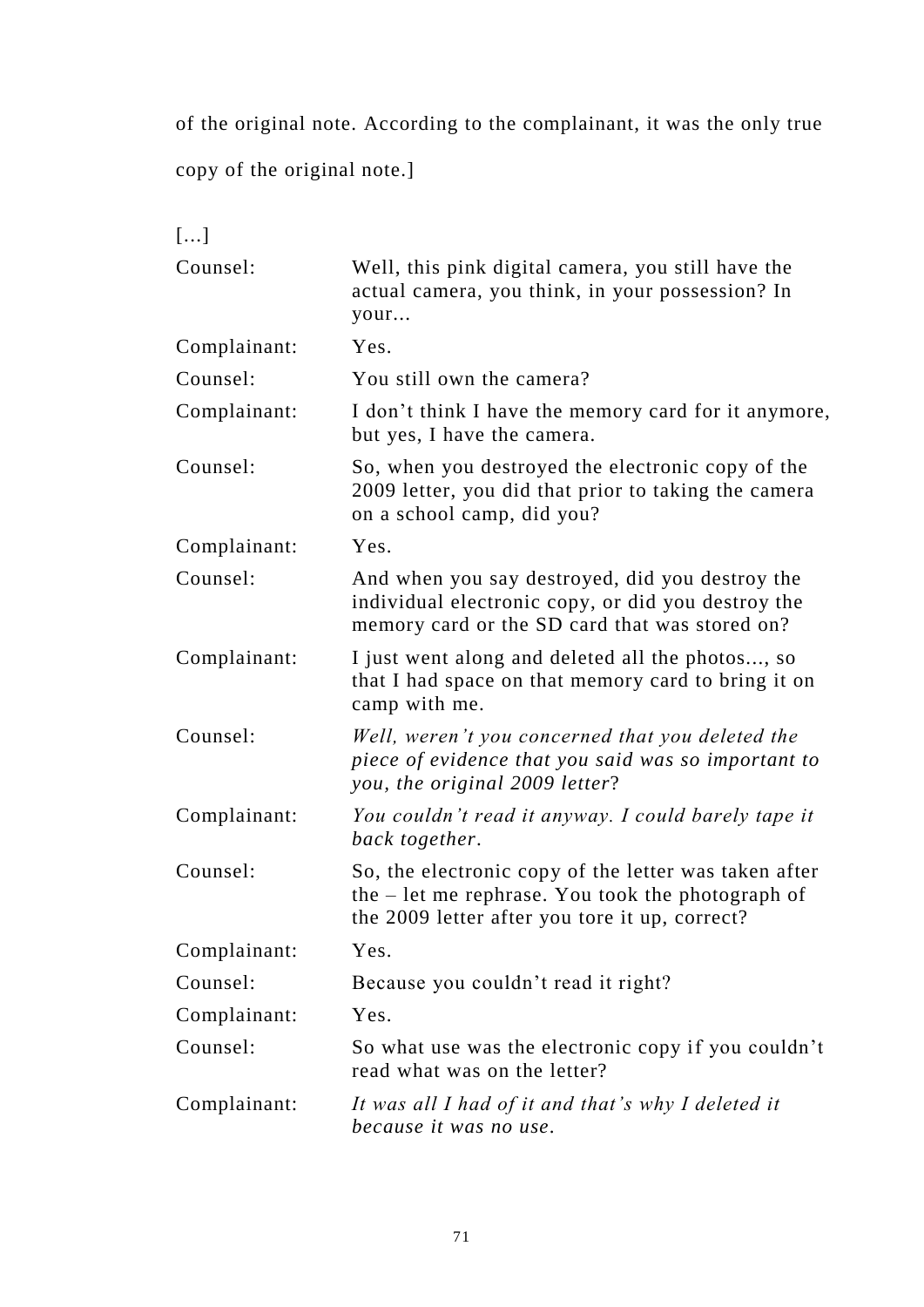[This evidence constitutes a major contradiction of the complainant's earlier evidence to the effect that she was able to accurately rewrite the original letter "word for word" because she had a photo of it prior to it being torn up.]

[35] Fourth, contrary to the complainant's numerous statements during her crossexamination that she rewrote the letter for her own benefit and no one was meant to find it, she gave the letter to LM (her horse riding instructor) during the course of complaining to LM about what she says the appellant did to her and was not accurate. This is a very significant inconsistency in her evidence. She does not tell LM, who she trusted, that the letter was written for her own use in order to try and work through what the complainant claims had happened to her. LM gave evidence that in late 2015 or early 2016 she had three or four conversations during which the complainant complained to her about being sexually assaulted by the appellant. Her evidence about the receipt of the letter from the complainant was as follows.

> ... at some stage between all of this, I couldn't tell you when, she gave me a – it was like a sketch book with sketching that she had done and then in the back of it – was the letter she had written to her mum. I just gave that back to her. We did have a talk about – about the letter but I didn't do, sort of, anything else with that. I just gave her back – gave it back to her with the rest of the sketches.

It was just like a blank book with drawings that she had done and the letter was just tucked in the back.

There was no suggestion in LM's evidence that the complainant did not know the letter was in the book, or that the complainant told LM that the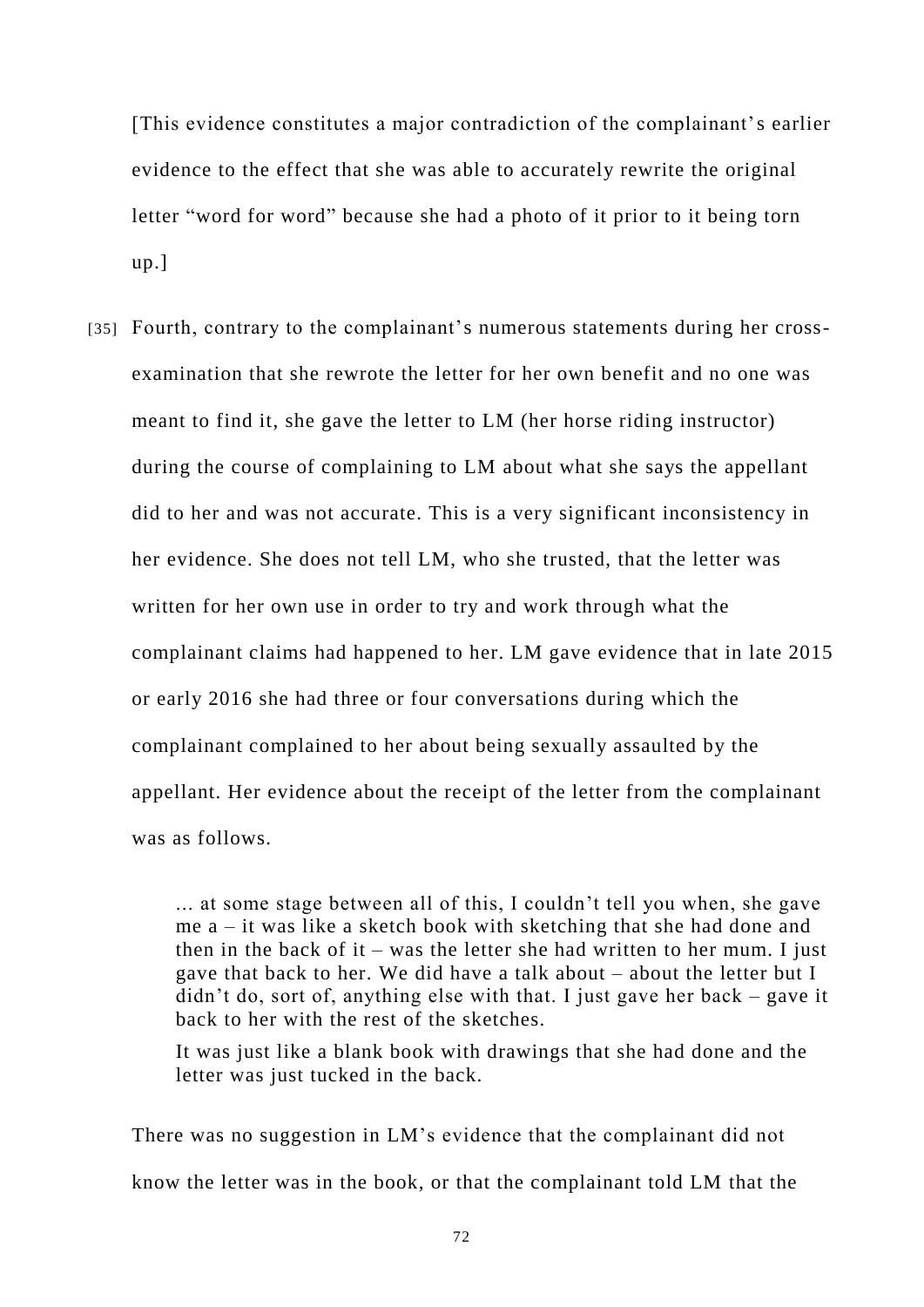letter was not in fact a letter to her mother, it had been rewritten for her own use, and the complainant had torn up the original letter. A fair inference based on the matters which were being discussed at the time when LM was given the book is that the complainant intended her to receive the letter and read it as if it was a letter to her mother. That is, the complainant used the letter to convince LM of the veracity of what she told LM had happened to her, which is contrary to her evidence that the letter was written solely for her own use.

- [36] In summary the complainant's evidence about the letter changes as follows.
	- The letter was the original letter and was written after the third occasion she was sexually assaulted to accurately record what had happened to her on the first three occasions. It was proof of what had occurred on those occasions and she kept it for that reason.
	- She wrote the letter to inform her mother about what had occurred but she did not give it to her mother because she was terrified of the appellant after he sexually assaulted her on the fourth occasion.
	- She tore up the original letter in 2013 because she was worried that it might be discovered but rewrote it word for word soon after she tore the letter up. She was able to rewrite it word for word because she had a photograph of the original letter on her iPod.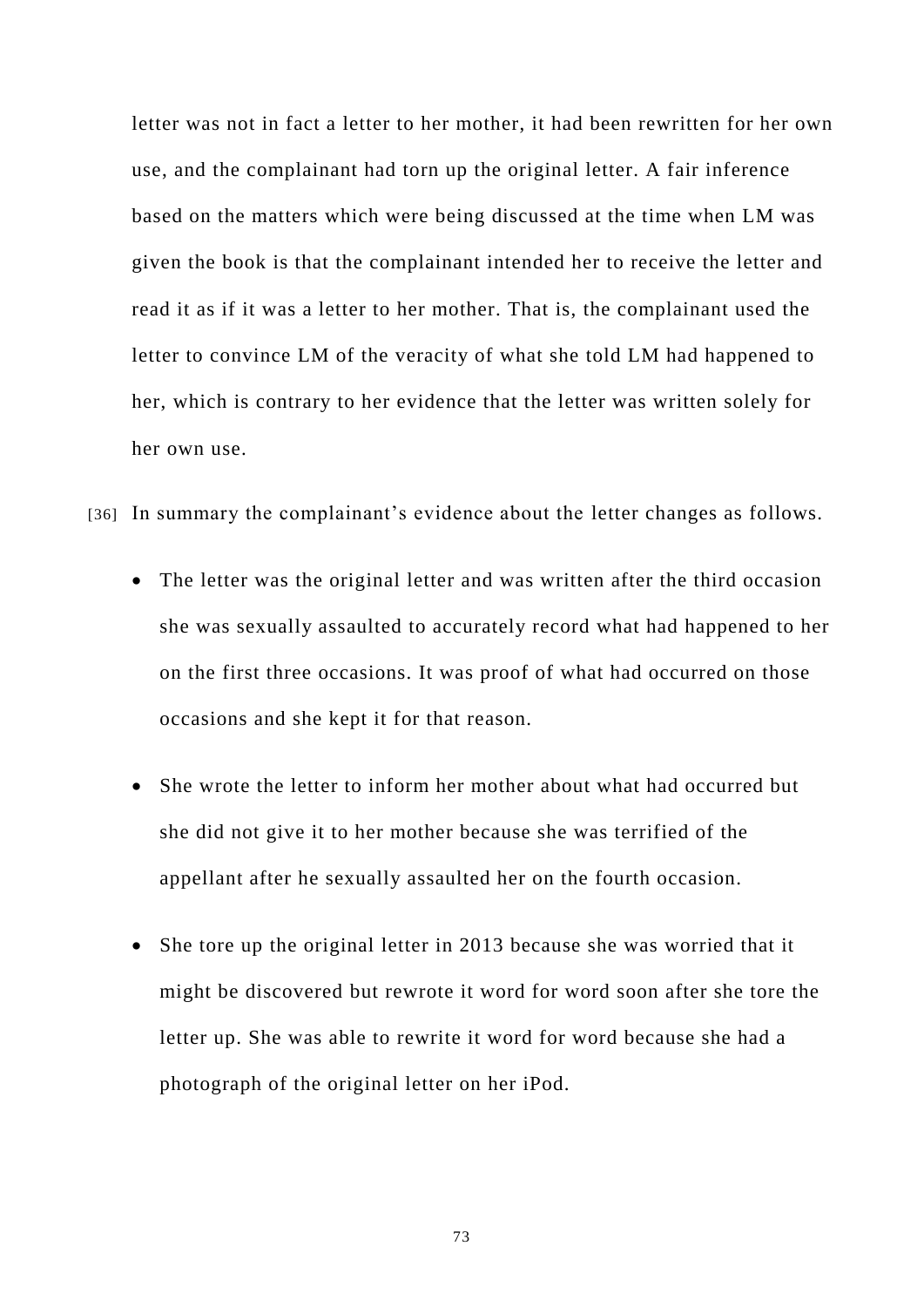- The letter was not accurate. It was wrong. She did not rewrite it word for word. But nonetheless mimicked the handwriting of a nine year old.
- She did not take a photograph of the letter with her iPod. She took a photograph of the letter with her pink camera and transferred the photograph to her iPod.
- She also took a photograph of the original letter after it was torn up.
- She destroyed the photograph of the original letter. She did not know if it would be recorded on the memory card of her camera.
- She wrote lots of letters with different outcomes addressed to different people. The letters were for her own use. They were written to punish herself and to try and work through what the appellant had done to her. The letter which was in evidence was one of those letters and was not meant to be discovered by anyone.

The overall impression of the complainant's evidence about the letter is that she displayed an extraordinary capacity to invent stories, or make up different versions of events, whenever she found herself in difficulty while she was being cross-examined. She told a number of untruths during her evidence about the letter. I could not be satisfied that the complainant wrote a letter after the third occasion she claims she was sexually assaulted. All that could be satisfactorily established is that the appellant wrote the letter, which was in evidence, before she gave her punishment book with the letter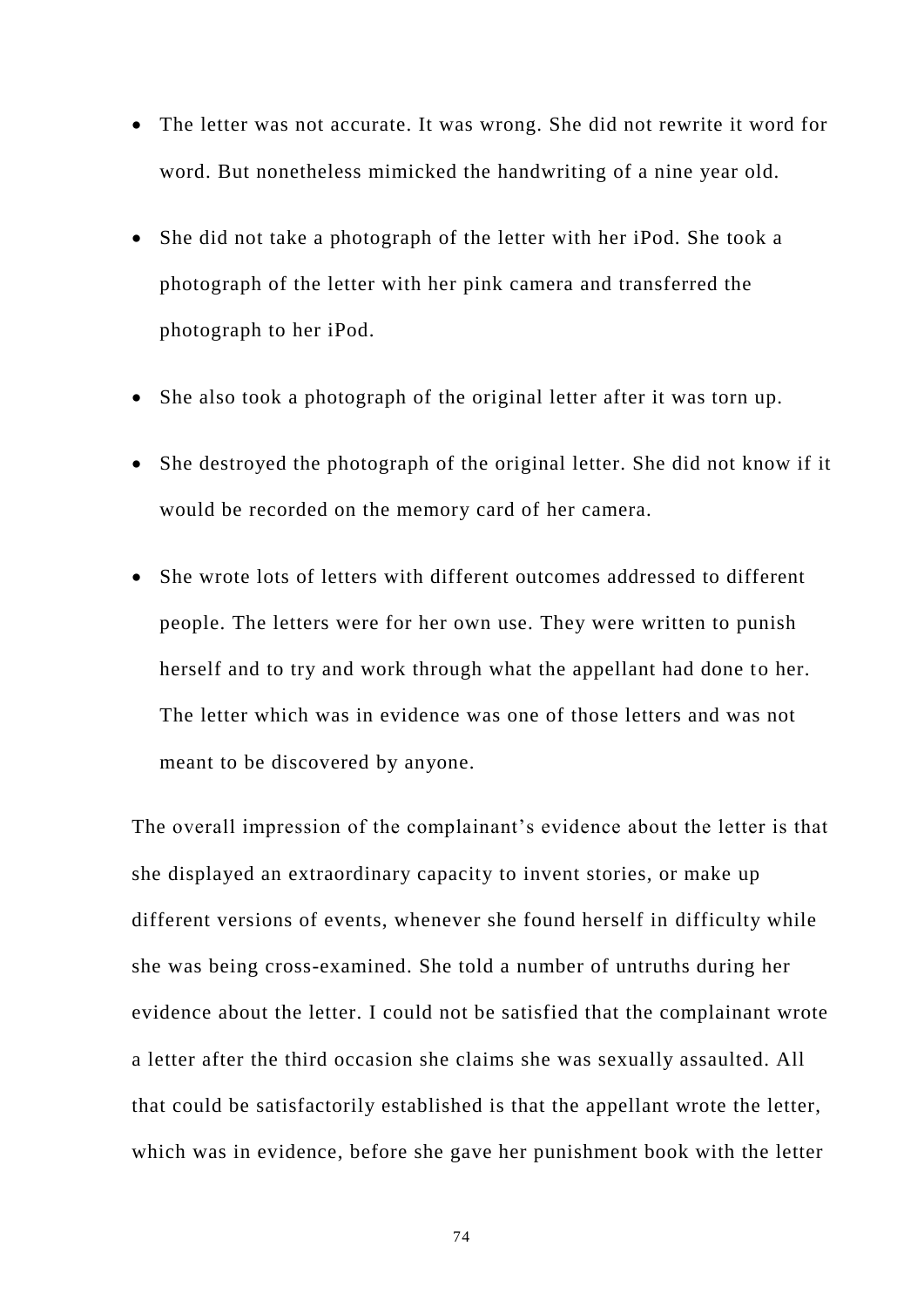in it to LM. The complainant's evidence about the letter significantly detracts from the veracity of the whole of her evidence.

# **The complainant's evidence about struggling with the appellant**

[37] At no stage during her evidence-in-chief did the complainant even hint that she struggled against the appellant. Her evidence was to the effect that, as the complainant was armed with a knife, she complied with his directions and did not utter more than a squeak. However, during her crossexamination it was suggested to her that the statement in the letter to her mother that, "I tried really hard to hit him", was inconsistent with what she told the police and was untrue. Rather than accept the proposition which was put to her by defence counsel as correct, the complainant stated for the first time that she put up a considerable struggle against the appellant. There were the following exchanges between defence counsel and the complainant.

| Counsel:     | You say in the letter that you tried really hard to hit<br>him? Didn't you? To make him stop? |
|--------------|-----------------------------------------------------------------------------------------------|
| Complainant: | I tried to fight him off, yes.                                                                |
| Counsel:     | You didn't tell that to the police, did you?                                                  |
| Complainant: | It's obvious that I wasn't going to just lie there.                                           |
| Counsel:     | Well, so are you now saying that you did try and<br>fight him off, KLR?                       |
| Complainant: | I would have struggled.                                                                       |
| Counsel:     | You say, "I would have struggled." What do you<br>mean?                                       |
| Complainant: | Yes.                                                                                          |
| Counsel:     | Did you struggle or not?                                                                      |
| Complainant: | I remember struggling, I remember moving, I<br>remember him having to hold me down.           |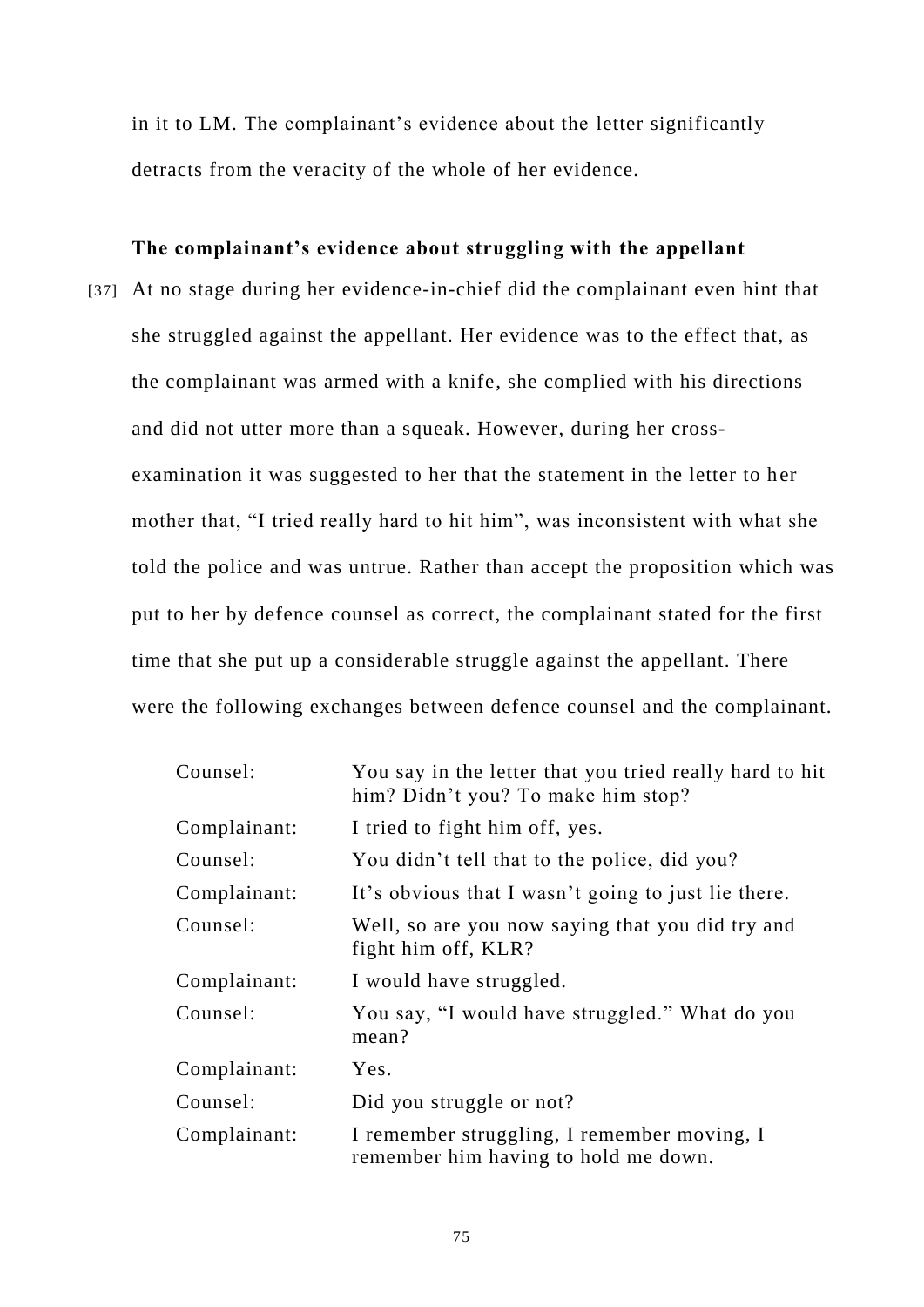| Counsel:     | Well did you try and hit him?                                                                                                                                                              |
|--------------|--------------------------------------------------------------------------------------------------------------------------------------------------------------------------------------------|
| Complainant: | I don't know. I would have tried to push him off.                                                                                                                                          |
| Counsel:     | Well?                                                                                                                                                                                      |
| Complainant: | So maybe I didn't aim for a certain body part and<br>aim to hit him, but I tried to get him off me.                                                                                        |
| Counsel:     | Well doesn't the letter say that, "I tried really hard<br>to hit him." Doesn't that $-$ isn't that what you've<br>written in that letter?                                                  |
| Complainant: | I tried really hard to get away.                                                                                                                                                           |
| Counsel:     | Well haven't you also said that you're afraid to yell<br>out, because you're afraid that he would kill you?                                                                                |
| Complainant: | Yes.                                                                                                                                                                                       |
| Counsel:     | So were you not afraid if you hit him, or if you<br>struggled against him, that he would kill you?                                                                                         |
| Complainant: | Yes, I was.                                                                                                                                                                                |
| Counsel:     | But you did it anyway, is that now your evidence?<br>He struggled and tried to hit him in any event?                                                                                       |
| Complainant: | I tried to get away.                                                                                                                                                                       |
| []           |                                                                                                                                                                                            |
| Counsel:     | I just want to be clear, KLR. What is written in the<br>letter is, "I tried really hard to hit him", do you<br>agree?                                                                      |
| Complainant: | Yes, yes.                                                                                                                                                                                  |
| Counsel:     | It doesn't say that, "I simply tried to struggle<br>against him to get away." Does it?                                                                                                     |
| Complainant: | I can't remember. I just remember how I acted how I<br>reacted. And, it's not a hit, and it's not a struggle. I<br>don't know, I just reacted. I did what I could and it<br>wasn't enough. |
| []           |                                                                                                                                                                                            |
| Counsel:     | Did you try and hit him?                                                                                                                                                                   |
| Complainant: | I tried to struggle. I tried to get him off me. For me,<br>struggling and hitting, they are the same thing. I just<br>acted in reflexes. I just - my body did what it could.               |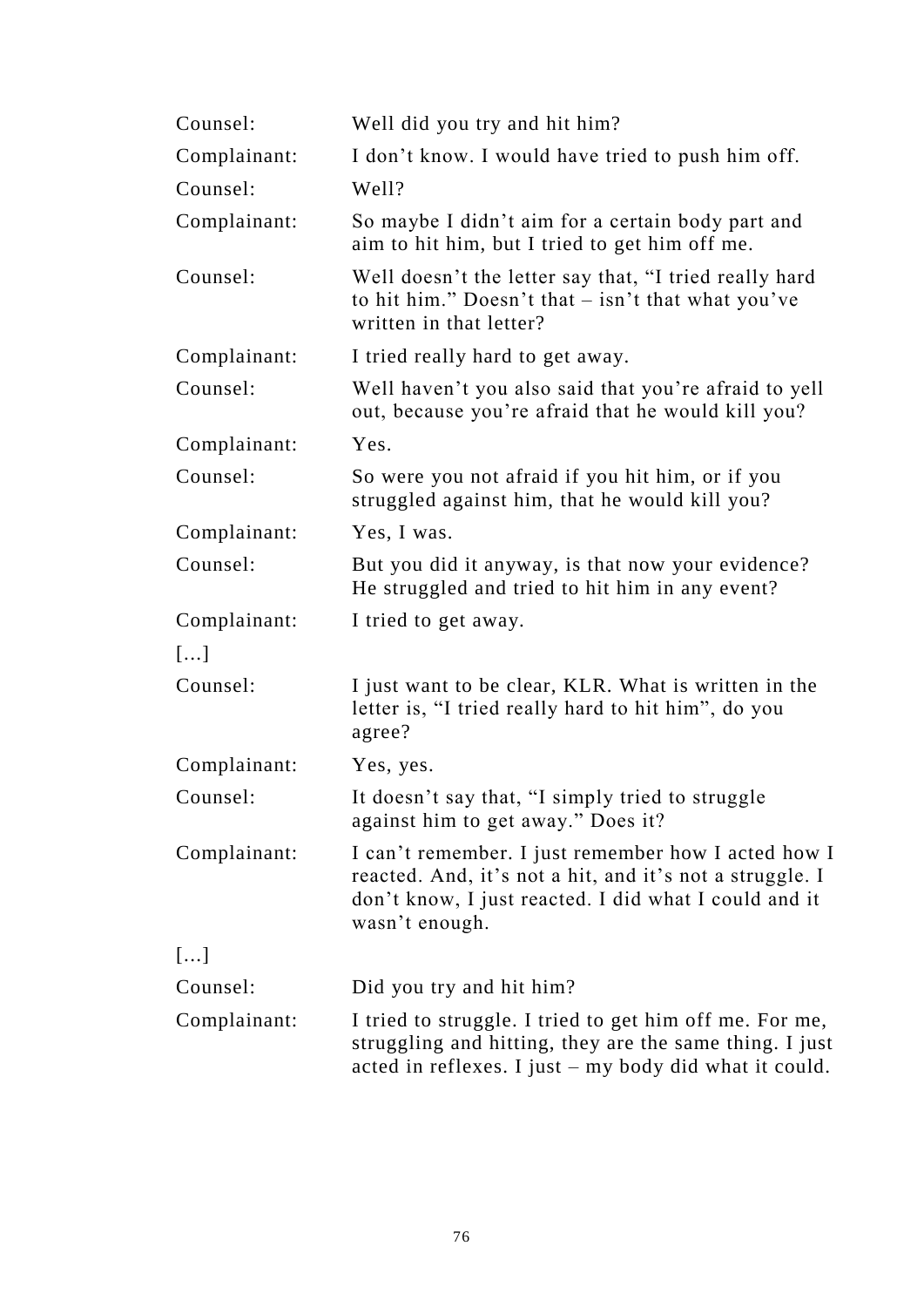[38] The complainant's answers during the above exchange need to be considered in the context of the following exchange between defence counsel and the complainant during cross-examination.

| Complainant: | [] I wrote all those letters to try and change it.                                                                                                                                                                                                                                                                                                                                                                              |
|--------------|---------------------------------------------------------------------------------------------------------------------------------------------------------------------------------------------------------------------------------------------------------------------------------------------------------------------------------------------------------------------------------------------------------------------------------|
| Counsel:     | To try and change the details?                                                                                                                                                                                                                                                                                                                                                                                                  |
| Complainant: | No. To try and change what happened to me in my<br>head. I thought that if I came up with ideas to<br>convince myself that it didn't happen, or to think of<br>things I could have done to prevent it, because I felt<br>that it was my fault. For some reason I thought that<br>writing these notes would help. And, I was told by<br>my psych at the time that it wasn't going to help;<br>that I can't change what happened. |
| Counsel:     | Did you write down on each occasion a different<br>version of events to what happened to you?                                                                                                                                                                                                                                                                                                                                   |
| Complainant: | They were mainly just me fighting back and getting<br>away, or me telling someone early on.                                                                                                                                                                                                                                                                                                                                     |
| Counsel:     | KLR, did you understand the question that I asked?                                                                                                                                                                                                                                                                                                                                                                              |
| Complainant: | Yes, I did.                                                                                                                                                                                                                                                                                                                                                                                                                     |
| Counsel:     | Can I ask it again? You stated in evidence that you<br>wrote many different versions of this original letter,<br>correct?                                                                                                                                                                                                                                                                                                       |
| Complainant: | Yes, and it's not relevant.                                                                                                                                                                                                                                                                                                                                                                                                     |
| Counsel:     | Well each different rewrite, did each different<br>rewrite contain different versions of what you say<br>happened to you? Did the details change?                                                                                                                                                                                                                                                                               |
| Complainant: | They changed so that I could get out, yes.                                                                                                                                                                                                                                                                                                                                                                                      |

[39] The complainant's answers during the above exchanges are not only inconsistent with what she said on different occasions but they demonstrate that the complainant was greatly confused between what she says she made up and reality.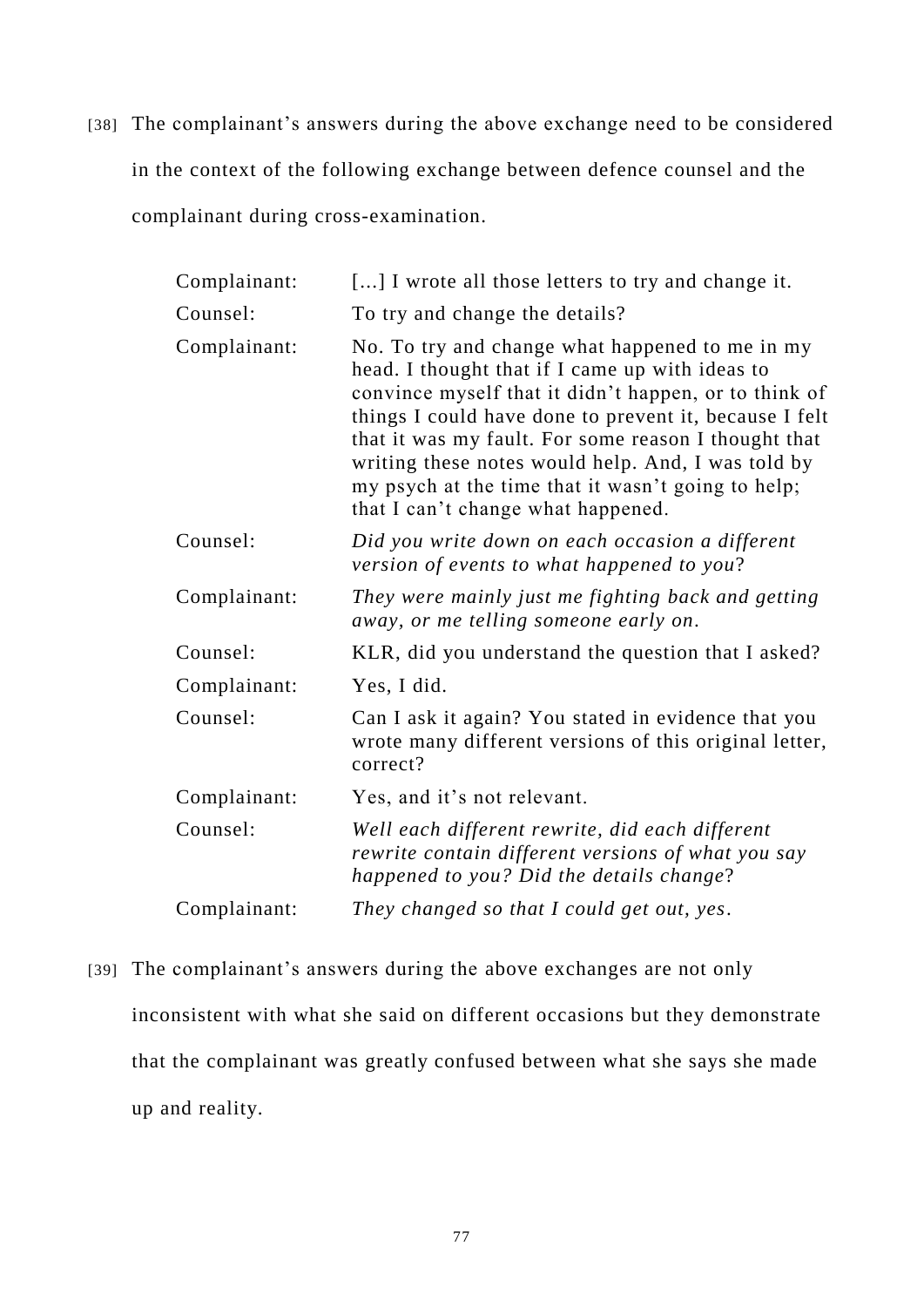# **Prior inconsistent conduct – the text messages**

- [40] The complainant's credibility is further damaged by the fact that she engaged in an exchange of friendly texts with the appellant, texts which she did not disclose to the police during her forensic interview.
- [41] During her forensic interview there was the following exchange between the police and the complainant.

| Police:      | What happened with your contact with him from<br>[the fourth occasion] till now?                                                                                                                                                                                                                                      |
|--------------|-----------------------------------------------------------------------------------------------------------------------------------------------------------------------------------------------------------------------------------------------------------------------------------------------------------------------|
| Complainant: | Um, I think he texted me once.                                                                                                                                                                                                                                                                                        |
| Police:      | Tell me about that.                                                                                                                                                                                                                                                                                                   |
| Complainant: | He just – it was when $I$ – was around the time when<br>I went to go to hospital, um, it was before that and<br>he said – he didn't say anything out of the ordinary,<br>he just said "I'm here if you ever need to talk about<br>anything, I understand you're having a rough time",<br>something along those lines. |
| Police:      | Has there been any other contact?                                                                                                                                                                                                                                                                                     |
| Complainant: | No.                                                                                                                                                                                                                                                                                                                   |
|              |                                                                                                                                                                                                                                                                                                                       |

[42] In fact there was another exchange of texts which was initiated by the

complainant. The texts were as follows.

| Complainant: | hey [appellant]                                                                                                                          |
|--------------|------------------------------------------------------------------------------------------------------------------------------------------|
| Appellant:   | Hey KRL, how are you? I'm at rottnest (sic) - just<br>helped some friends swim from perth (sic)                                          |
| Complainant: | cool                                                                                                                                     |
| Appellant:   | They did very well. When are you coming to Perth??                                                                                       |
| Complainant: | Im (sic) not 2 sure. <i>hopefully, soon I haven't been 2</i><br>perth (sic) 4 ages.                                                      |
| Appellant:   | [The appellant's children] want to come to Darwin<br>in the middle of the year when I go to Bali for work.<br>So hope we can arrange it. |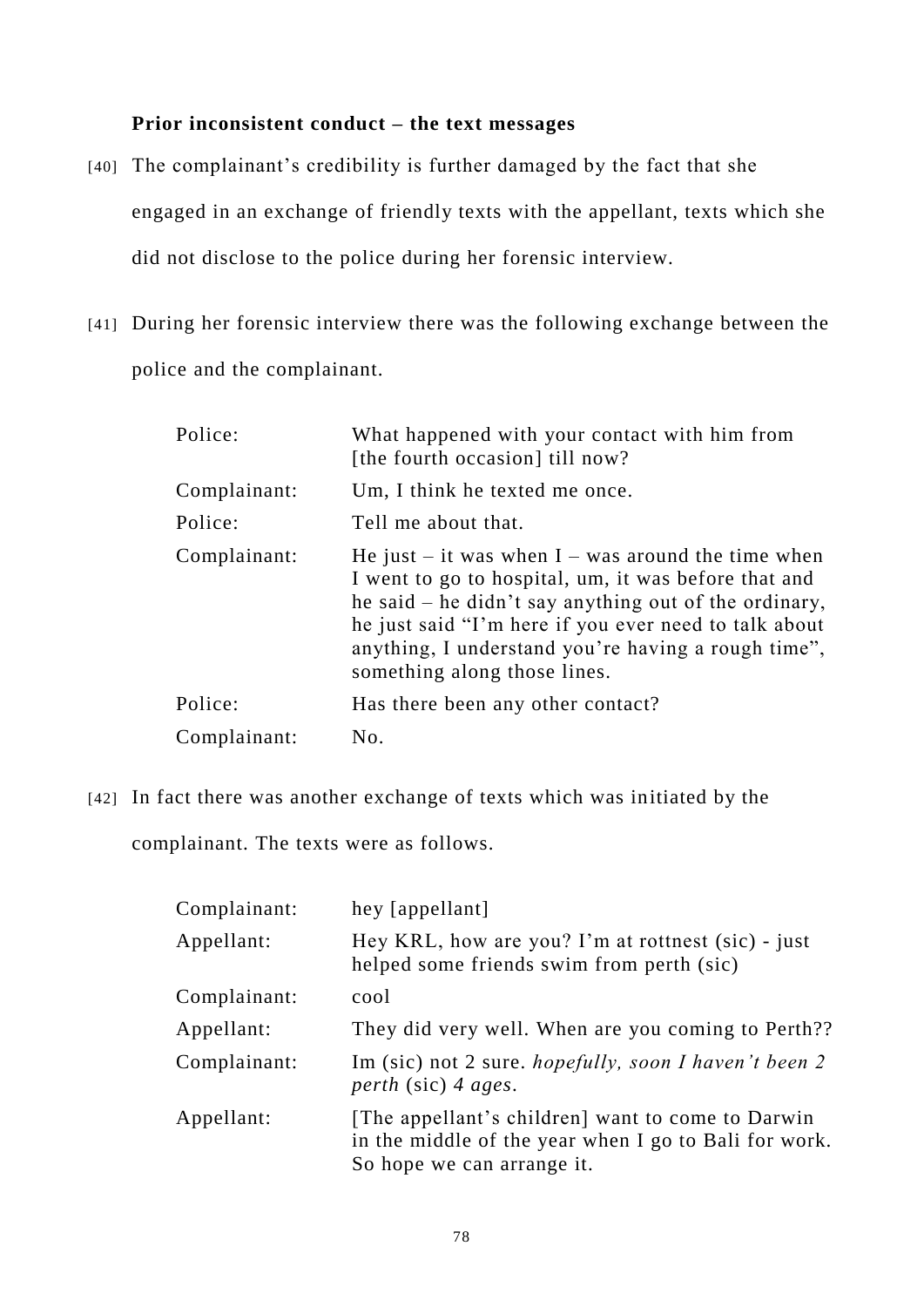| Complainant: | I was at the doctors cause my turtle bit me                                                                                                                                                                                          |
|--------------|--------------------------------------------------------------------------------------------------------------------------------------------------------------------------------------------------------------------------------------|
| Appellant:   | That doesn't sound good. Did he think your finger<br>was food?                                                                                                                                                                       |
|              | We had to take Trevor to the vet today because he<br>was bitten by a snake. He will be okay, but my<br>wallet will be damaged!                                                                                                       |
|              | How is karate going? [The appellant's son] just<br>started Tai Kwon Do and he loves it.                                                                                                                                              |
| Complainant: | I still love karate but I can't do it every day as I<br>have so much homework I hate year 7. I heard<br>about Trevor. We have a bit more of a risk with<br>metre high grass. All our dogs do is lick cane toads.<br>They are morons. |
|              | Joe licks the bird poo then rolls in it then licks it off<br>himself.                                                                                                                                                                |
|              | Idiots.                                                                                                                                                                                                                              |
| Appellant:   | But I bet you love them though!                                                                                                                                                                                                      |

[43] During the complainant's cross-examination there was the following

exchange between defence counsel and the complainant.

| Counsel:     | And you say that you did all of this to someone that<br>you are petrified of, KRL, do you?                                                                             |
|--------------|------------------------------------------------------------------------------------------------------------------------------------------------------------------------|
| Complainant: | I did it so that nothing looked suspicious. I did it<br>because if someone found out, it would have been<br>my fault.                                                  |
| $[\dots]$    |                                                                                                                                                                        |
| Counsel:     | Was it you that set up a Messenger account on<br>Facebook?                                                                                                             |
| Complainant: | It's $-$ it's part of Facebook, isn't it?                                                                                                                              |
| Counsel:     | Yes. You – you can choose on Facebook Messenger<br>who you have private conversations with, can't you?                                                                 |
| Complainant: | Yes, yes.                                                                                                                                                              |
| Counsel:     | And do you agree with me that the year for this<br>exchange, and its written underneath your name<br>towards the middle, it's very faint, is in 2012. Do<br>you agree? |
| Complainant: | Yes.                                                                                                                                                                   |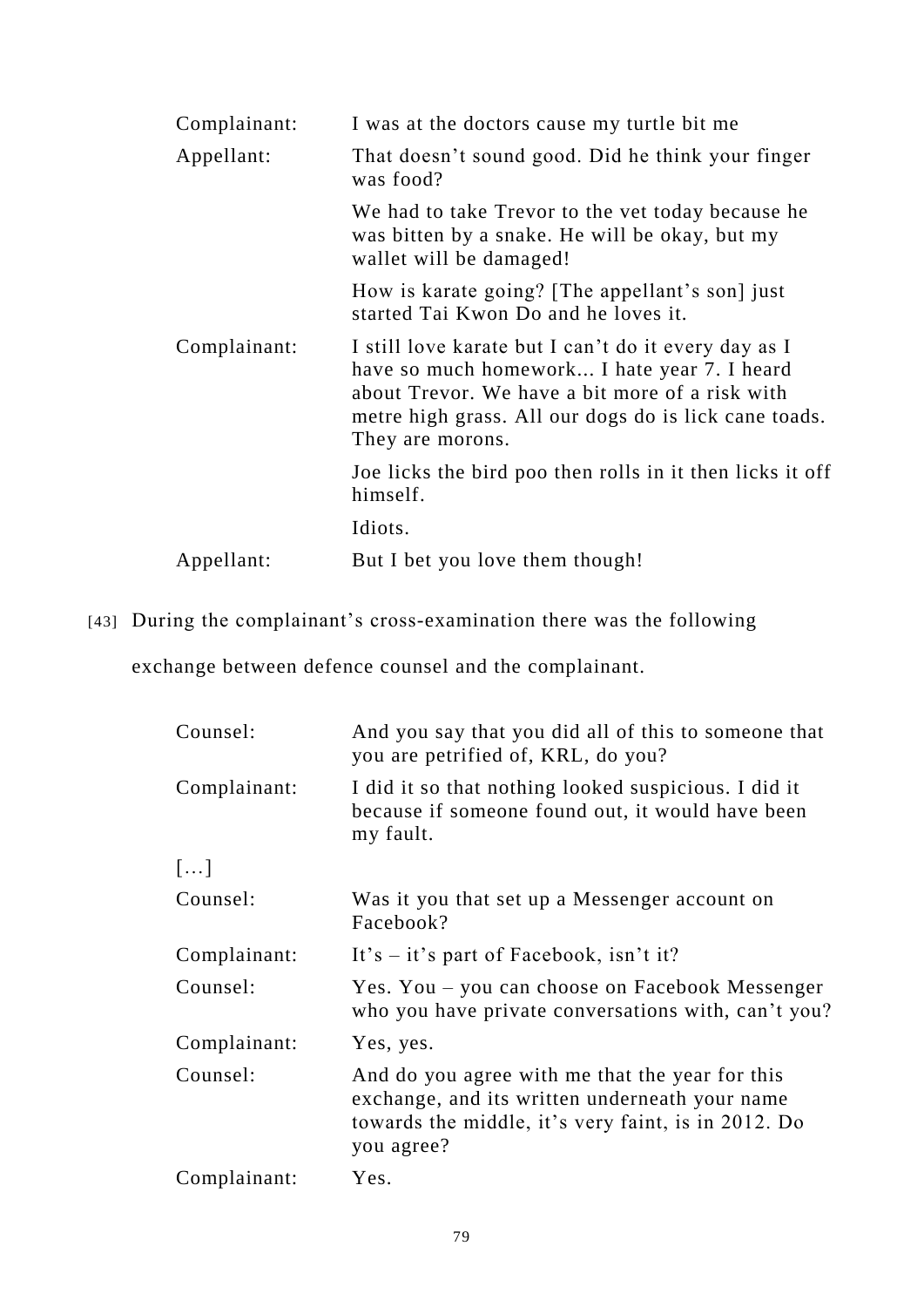| Counsel:     | This is you sending these messages, isn't it KRL?                                                                                                                                                                                                                                      |
|--------------|----------------------------------------------------------------------------------------------------------------------------------------------------------------------------------------------------------------------------------------------------------------------------------------|
| Complainant: | Yes.                                                                                                                                                                                                                                                                                   |
| Counsel:     | Private messages to PW, your uncle?                                                                                                                                                                                                                                                    |
| Complainant: | Yes.                                                                                                                                                                                                                                                                                   |
| Counsel:     | No one is forcing you to send these messages, are<br>they?                                                                                                                                                                                                                             |
| Complainant: | No.                                                                                                                                                                                                                                                                                    |
| []           |                                                                                                                                                                                                                                                                                        |
| Counsel:     | Yes and the reason you sent this and the reason<br>there is an open and friendly conversation between<br>you and your uncle, is because he did not sexually<br>offend [against] you in 2009/2010, did he KRL?                                                                          |
| Complainant: | He did.                                                                                                                                                                                                                                                                                |
| []           |                                                                                                                                                                                                                                                                                        |
| Counsel:     | You said an explanation as to why you had a<br>conversation with uncle [the appellant], your uncle,<br>was that you didn't want anything to sound<br>suspicious, correct? That is what you said an<br>explanation, do you agree? Sorry, if you agree could<br>you please say the word? |
| Complainant: | Sorry, yes. Yes, sorry.                                                                                                                                                                                                                                                                |
| Counsel:     | What did you mean by, "nothing to sound<br>suspicious"? What did you mean by that?                                                                                                                                                                                                     |
| Complainant: | I didn't want anyone to know what had happened. I<br>didn't want to remember what had happened. I<br>wanted everything to move on like it had been<br>before.                                                                                                                          |
| Counsel:     | "Like it had been before." What you mean like it<br>had been before?                                                                                                                                                                                                                   |
| Complainant: | Before it happened.                                                                                                                                                                                                                                                                    |
| Counsel:     | So for example in 2007 when he visited you, nothing<br>happened to you then did it?                                                                                                                                                                                                    |
| Complainant: | No.                                                                                                                                                                                                                                                                                    |
| Counsel:     | And you recall now that visit in 2007, do you?                                                                                                                                                                                                                                         |
| Complainant: | No, I don't but I know nothing happened, otherwise<br>I would remember.                                                                                                                                                                                                                |
| Counsel:     | So Facebook Messenger is a private conversation<br>between you and the other person, do you agree?                                                                                                                                                                                     |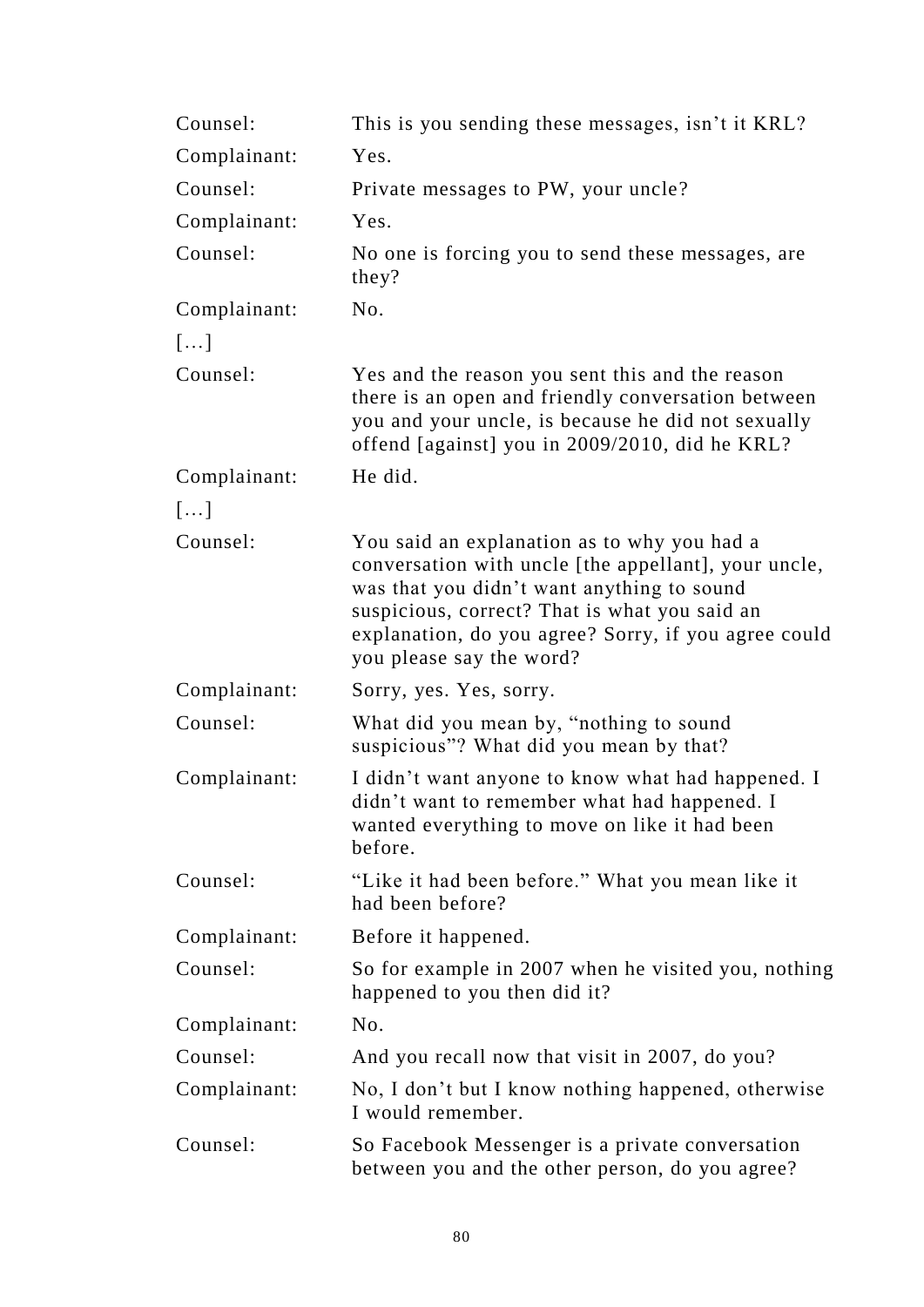| Complainant:          | Yes.                                                                                                                               |
|-----------------------|------------------------------------------------------------------------------------------------------------------------------------|
| Counsel:              | So no one else was ever going to know about this<br>conversation unless you told them or PW told them,<br>correct?                 |
| Complainant:          | He could have told them.                                                                                                           |
| Counsel:              | But you didn't know that, did you KRL?                                                                                             |
| Complainant:          | No. I don't.                                                                                                                       |
| Counsel:              | You tell anybody, did you tell your mum or your<br>dad or anybody at all that you're engaging in<br>friendly conversation with PW? |
| Complainant:          | I don't remember.                                                                                                                  |
| Counsel:              | There was nothing to be suspicious about, was<br>there?                                                                            |
| Complainant:          | Yes there was.                                                                                                                     |
| Counsel:              | KRL this is a normal conversation between uncle<br>and niece. Do you agree?                                                        |
| Complainant:          | This was far from normal.                                                                                                          |
| Counsel:              | This conversation KRL was a normal conversation,<br>do you agree?                                                                  |
| Complainant:          | It looks normal.                                                                                                                   |
| Counsel:              | You're not accusing PW of doing anything to you in<br>this conversation, are you?                                                  |
| Complainant:          | No.                                                                                                                                |
| $\lceil \dots \rceil$ |                                                                                                                                    |
| Counsel:              | And these are just normal, general conversation<br>words between uncle and a niece, aren't they KRL?                               |

[44] The exchange of texts between the complainant and the appellant which was initiated by the complainant is a perfectly normal exchange of texts between an uncle and a niece. The complainant's explanation as to why she engaged in this exchange of texts does not make any sense. Up to this point in time she had told no one about what she claims the appellant did to her and if the appellant had done what she claimed it was extremely unlikely that the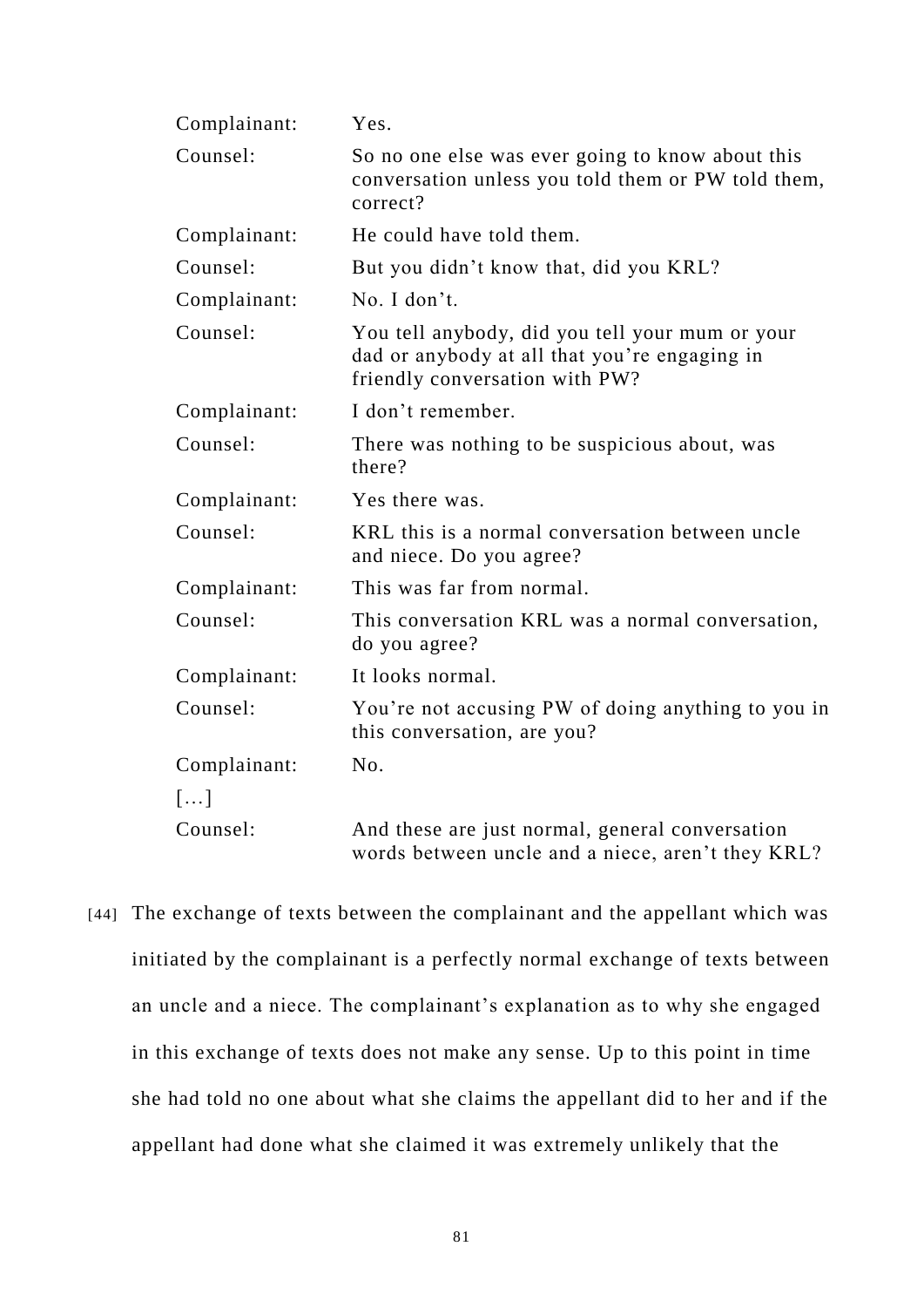appellant would tell anyone else about it. Her reason for not telling the police about this exchange of texts, which was only brought to light by her mother, was that she forgot about it. However, the complainant knew what defence counsel was talking about immediately when the topic was raised in cross-examination. She did not even have to look at the texts when a copy of the texts was handed to her. The sending of these texts by the complainant to the appellant is significantly inconsistent with the complainant's evidence that she was terrified of him because he had sexually assaulted her on four occasions.

# **Support for the complainant's evidence**

[45] There was the following evidence which supported the complainant's evidence. First, in either late 2015 or early 2016 she complained to her horse riding instructor, LM, with whom she had a good relationship, about being sexually assaulted by the appellant. The complainant's complaint to LM was partly consistent with what the complainant told the police during her forensic interview. LM's evidence was that the complainant told her the following.

> Yeah, that her uncle and auntie and cousins were staying with them over a Christmas period and he had raped her three times.

The first time she was coming out of the shower wearing her towel and that he was waiting at the top of the stairs. I assumed it was before bedtime. She was having a shower before bed.

He asked her to come down to his room which was downstairs to rescue a frog because apparently she was always rescuing frogs because she didn't like them drying up.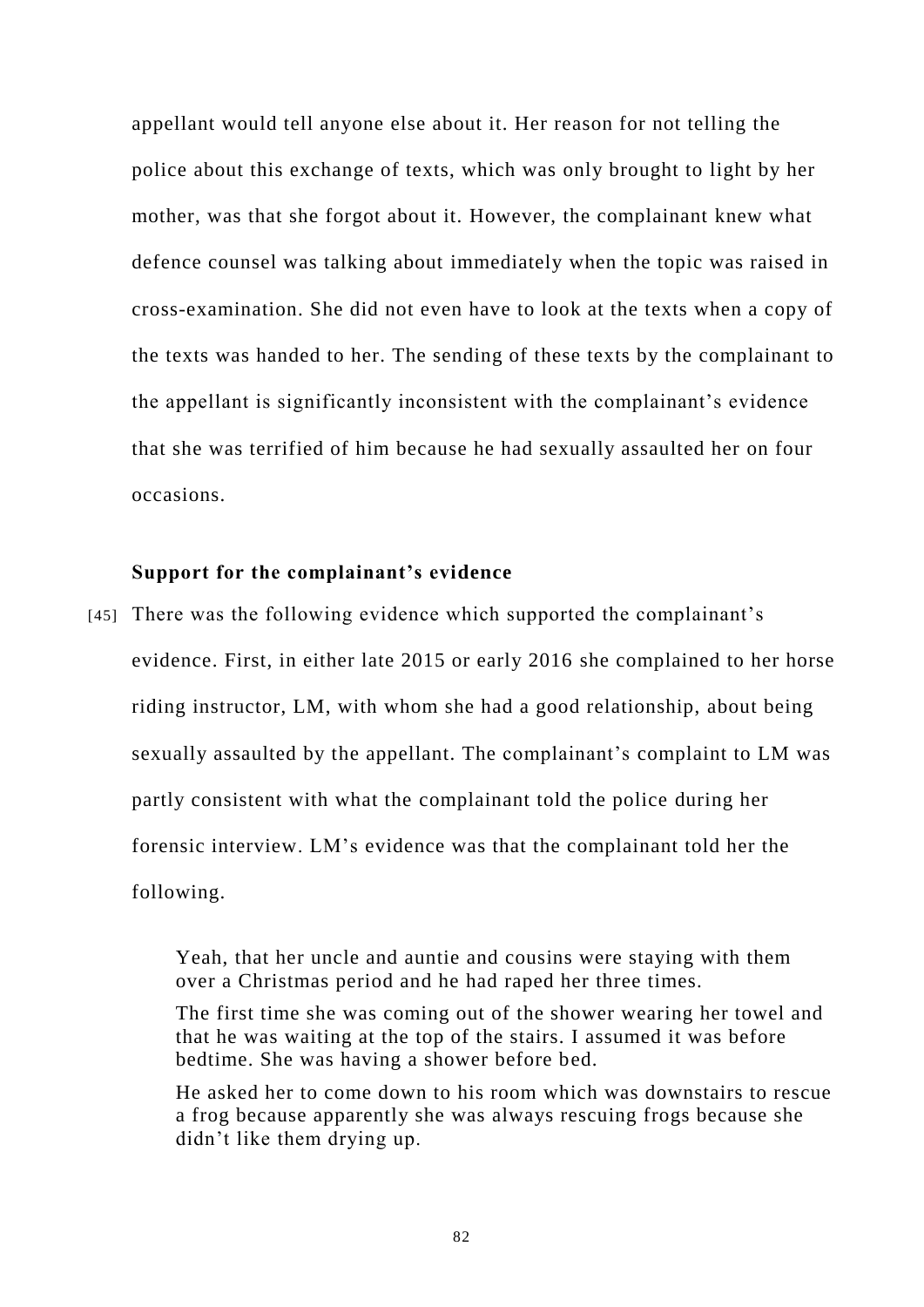So she went down to his room. They were sitting on his bed and he said that he had to check that she had washed herself properly. She said he put his fingers inside her – in her private parts and then he raped her. She said he put his private parts inside her private parts.

It happened three times and she had written a letter to her mum which she was going to give to her and then for some reason she didn't – she didn't give me her the letter at that time. So it wasn't until we had the second conversation where she told me about the fourth time it happened and said that, yeah, after that she was too scared.

I had to promise on my life that I wouldn't say anything. Yeah, I had to promise that I would not say anything.

She was upset and crying [when she spoke on the phone]. Some parts she sort of got out okay and then other bits she was crying.

The first time [she spoke to LM] she said he had also threatened her with a knife. And that after everything was done, she was bleeding, so he sat her on the drain in the bathroom before cleaning her up.

It was probably two weeks later she told me about the fourth time it happened.

She just said on the fourth time it happened that she was up in her room and he came into her room and asked her to pick some items. At the time she just said one of them was a remote and that she put them inside her. That was about all she said at the time.

He said that all she was good for was fucking.

She said she was scared because he had threatened to hurt her, her parents, and her sister. He would kill her – her parents and her sister if she ever said anything.

And then she went into a little bit more detail on the fourth occasion. When he was up in her bedroom he was standing behind her and had his hands on her shoulders, and they walked around her bedroom and picked up three items. One was a bottle of nail polish, the second was I'm pretty sure the air conditioner remote, it was on a little clip near the door, and the third was a water bottle. So then he put the nail polish bottle inside her first, and then the air conditioner remote, and then the water bottle. He made a comment about how it wouldn't fit or something along those lines. And then he left the water bottle inside her while he touched other parts of her. And then he told her to open her mouth, and she wouldn't so he held her by the hair and shook her until she wet herself. [While telling LM this] she was crying. We stopped a few times because she had panic attacks. It was pretty tough.

In the last conversation we had she said that she was nine [years old when she was sexually assaulted].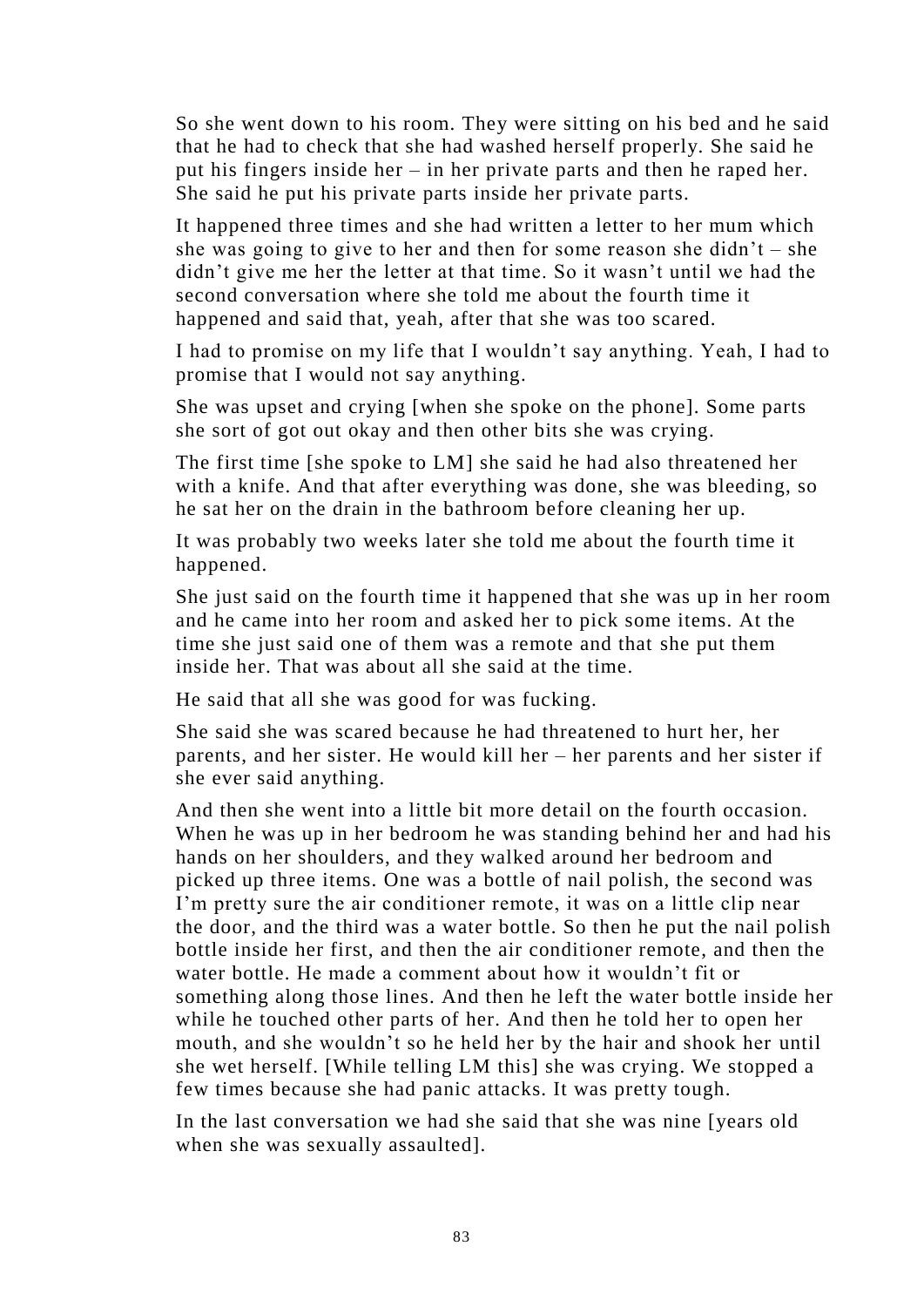- [46] According to the complainant's evidence, there was a delay of more than five years in the complainant making the complaint to LM. Such delay of itself does not indicate that the complainant has behaved inconsistently with being sexually assaulted or that her evidence is necessarily unreliable. However, there were the following inconsistencies in what the complainant told LM: (i) initially the complainant only told LM that the appellant sexually assaulted her on three occasions (no reason was given for the complainant failing to state to LM that she had been sexually assaulted on four occasions); (ii) she did not tell LM that the appellant cut her with a knife on the first occasion he sexually assaulted her, she only stated that he threatened her with a knife; (iii) the complainant gave LM the letter addressed to her mother but she did not tell her that she had torn up the original letter up, nor did she tell LM of the use she claimed she made of such letters; (iv) the complainant did not tell LM that on the third occasion the appellant had penile/vaginal sexual intercourse with her twice not once, nor was LM told that the appellant had penile/oral sexual intercourse with the complainant on that occasion; (v) the complainant provided no detail about the second and third occasions she claims the appellant sexually assaulted her; and (vi) the complainant did not mention the appellant's possession of the kitchen knife.
- [47] Looked at in the context of the whole of the complainant's evidence, the complainant's statements to LM do not overcome the problems with the complainant's evidence that I have identified above.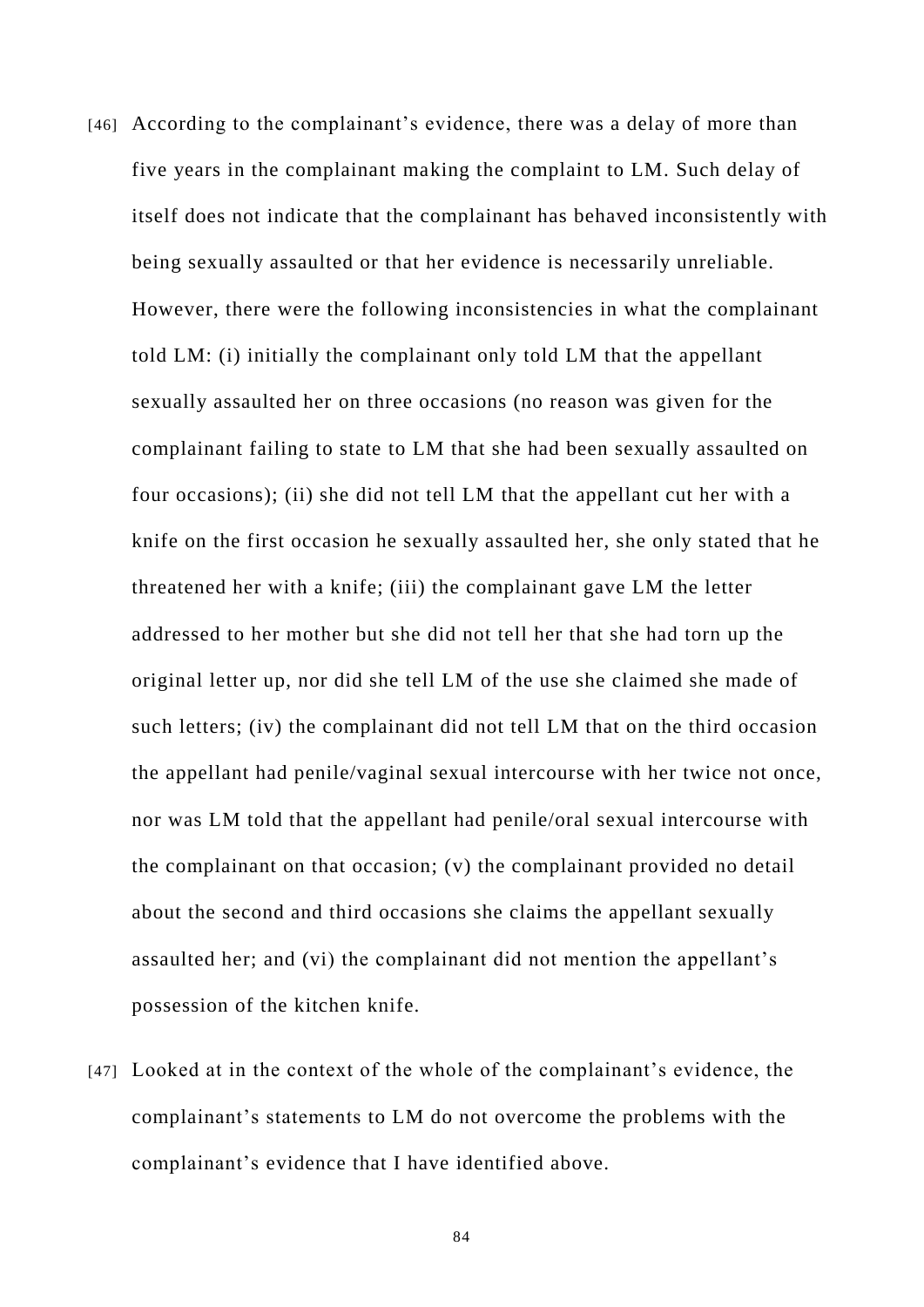[48] Second, the complainant's mother gave the following evidence about her discovery of the letter which has a tendency to support the complainant's evidence.

> The girls often take horse riding lessons, it's a regular occasion for A [the complainant's sister] on Wednesdays at Fred's Past Reserve, and I was down there with a horse and the horse float. On that occasion, because we were using the indoor arena, KLR had elected to take her lesson at home with their instructor, LM. When I was waiting for A to finish a lesson, during that time  $I$  – because I was always so concerned in that – in that period with KLR's mental deterioration I just as a parent it was a safety thing to – to always kind of just keep an eye on things and just – just – just make sure she was okay. As a parent, I also had – I would check school lunch – sorry, school bags to make sure there wasn't a week-old sandwich in there. So, her – it wasn't always there but her schoolbag was in the back of the car and I opened the schoolbag and I checked her – her – checked for food and  $I$  – there was an exercise book in there and I opened the exercise book and  $a - a$ folded piece of paper fell out.

> It was a letter that was – that started with "Dear Mum" and it described a period when KLR had been sexually abused by [the appellant].

> A's lesson was halfway through I had to wait until she finished her lesson because obviously she had a horse there and – and I called Mark and  $I$  – without giving him details I just said there was something really serious had happened and I needed him to ask LM stay behind after she finished her lesson with KLR. And then  $I - A$  obviously finished her lesson and we loaded the horse and then I – I went home and unloaded.

> I asked Mark to stay in the house and, at this stage, it was starting to get a little dark and  $I - I$  went down there just outside the stables, after KLR finished washing her horse and – and we sat on the pavement and  $-$  I told  $-$  I told KLR I'd found the letter – the letter.

> She kind of looked a little bit white. I was worried that she would launch into a full-blown panic attack, that she is prone to at that stage and – which is why I asked LM to stay because she's so close that perhaps that might help. I asked her, "Did this happened to you?" [She said], "Yes." And, "Did you write the letter?" [She said], "Yes." *And I asked her whether it was written at the time and she said, "Yes."* I remember being worried about other people and – and said something about that and, obviously I wanted her to – asked about talking about it and she said she couldn't tell anyone. She wasn't ready and I was just so concerned with her – fragile state that  $I$  – yeah.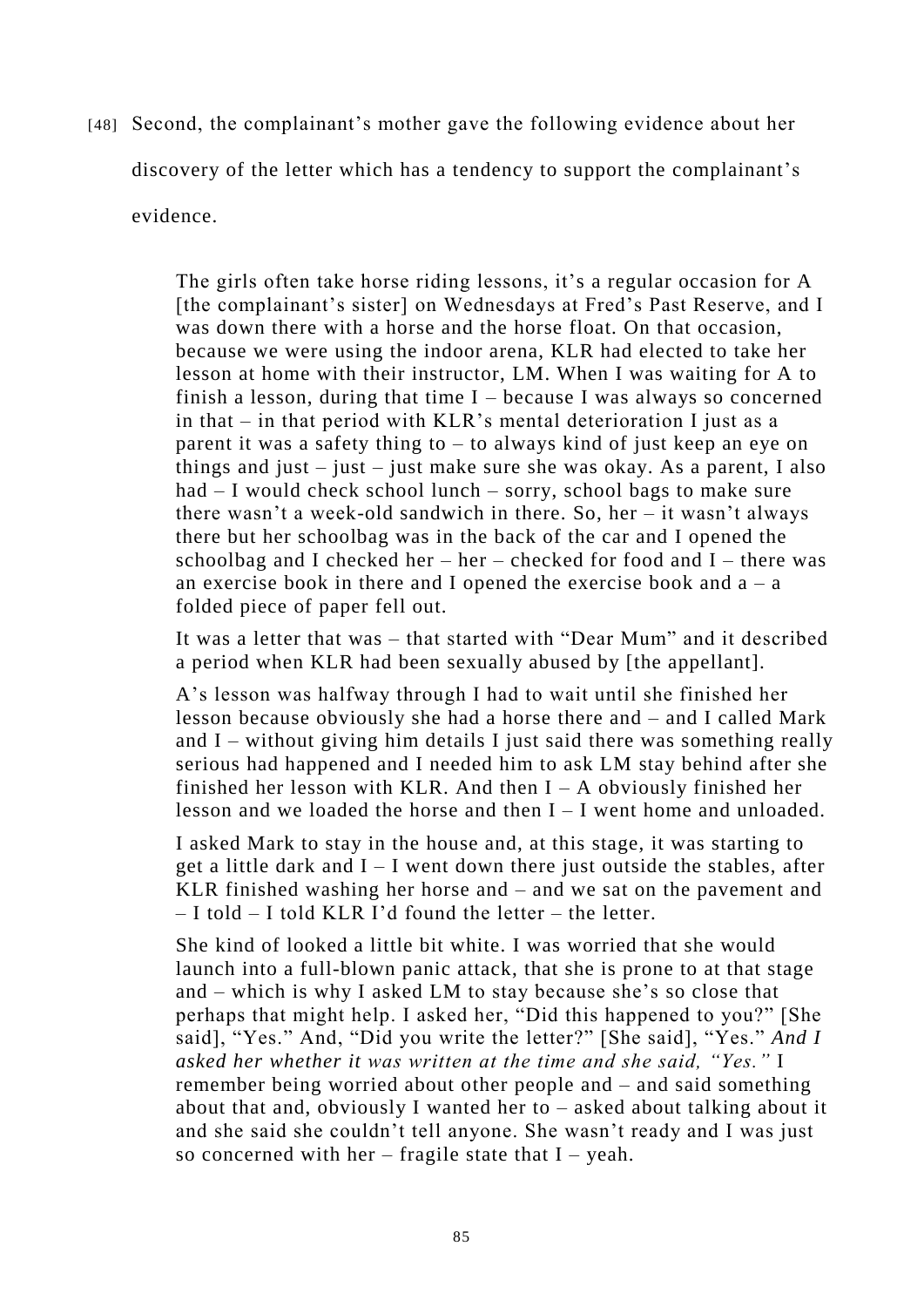- [49] Once again, the complainant incorrectly stated that the letter was the original letter (she wrote it at the time) and her answer to her mother must have conveyed to her mother that the complainant was sexually assaulted in the manner stated in the letter. She did not tell her mother that she was sexually assaulted on a fourth occasion. As is now apparent, the complainant no longer maintains that the letter is accurate account of what she says happened to her. In other words, she gave her mother a different version of events to what she told the police and the court. According to her own evidence, the complainant misrepresented what occurred to her mother.
- [50] Third, the complainant's mother gave the following evidence about the complainant's change in behaviour over the 2009/2010 Christmas/New Year period which had the potential to support the complainant's evidence.

Yeah, so, like, KLR's the – usually the – when she sees other kids she's – she's the master of ceremony. She likes all the plays and the – she reads books and she's – she's active and she's social and she's the director of all social activities and she was like that, you know, as far as I recall *for the first few days*. And, then over that – that period of that stay she became disinclined to  $-$  to lead the kids in the kind of, like, playing and puppet shows and all that stuff as she used to do. And, she kind of, yeah, she moved – she moved away from that. She became a little detached, and a little reserved.

My sister and  $I - it$  just came in general conversation, everyone was sitting, I think, at the dining table on one occasion. And, it was – because we – no explanation for her behaviour we just thought she was getting older, perhaps, you know, because there's a bit of an age gap. Maybe, well it was fun for the first couple of days, little kids got annoying and, you know, maybe it was just part of a getting a little bit more independent and being annoyed by the little brats.

I mean obviously, she still – you know, she did – she would still attend anything we went to and stuff like that which, you know, anything we attended during the day and stuff like that but she became just a little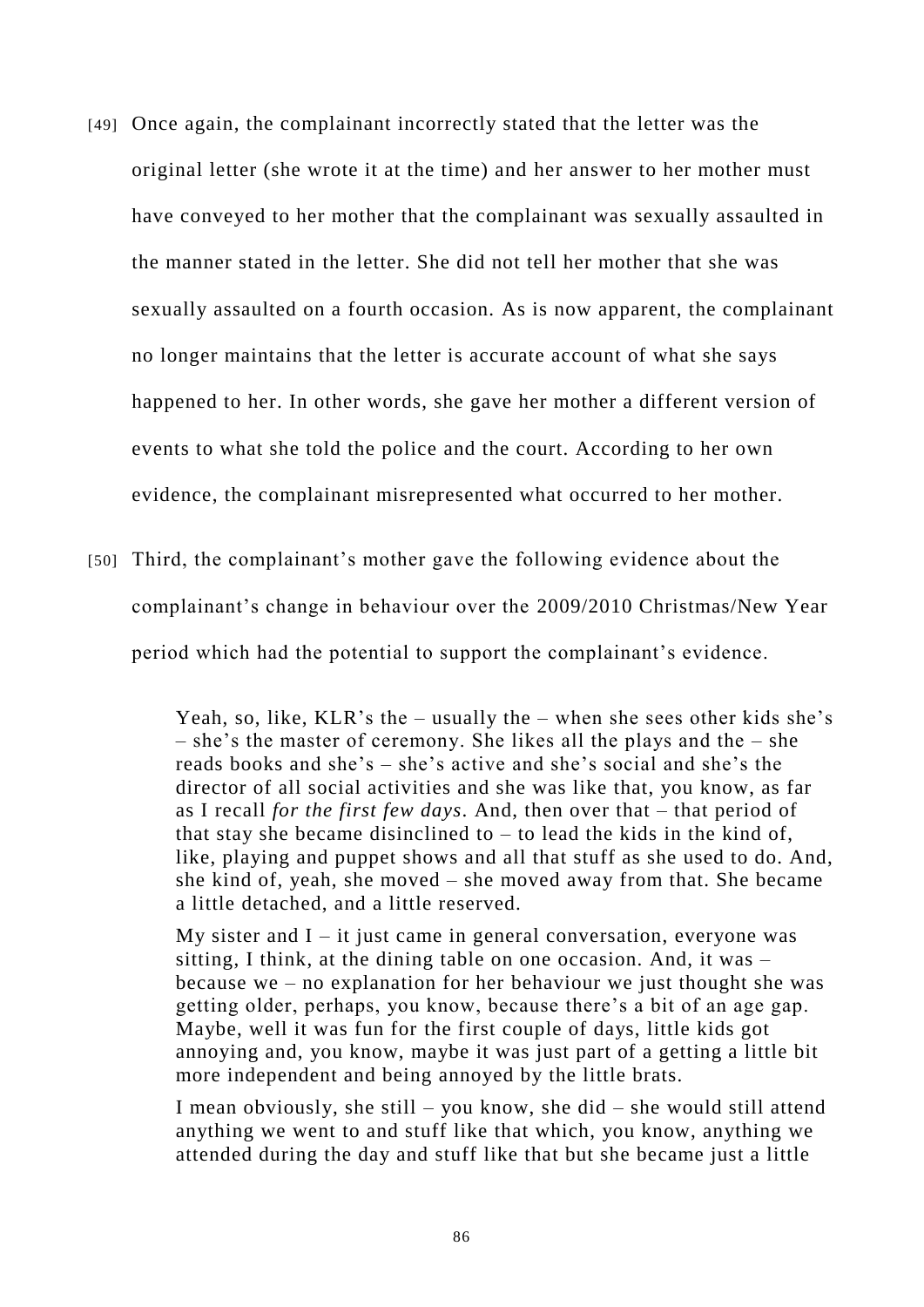distant. Something I couldn't put my finger on, just – just not as – not as close, not as – just not KLR.

There was also the following exchange between defence counsel and the complainant's mother.

| Counsel: | And likewise the visit to the Casino for lunch on<br>Christmas lunch – let me ask you this, []. Firstly,<br>did all nine of you go to that lunch? |
|----------|---------------------------------------------------------------------------------------------------------------------------------------------------|
| Mother:  | Yes.                                                                                                                                              |
| Counsel: | Was there anything of note during that lunch that<br>concerned you at all?                                                                        |
| Mother:  | No. I mean, as I said, like, KLR, was quieter than<br>normal, but at that point I didn't have serious<br>concerns about it.                       |

[51] In my opinion, there was a reasonable possibility that the explana tion given

by the complainant's mother for her change in behaviour was an accurate

explanation of the complainant's change in behaviour. This conclusion is

supported by the evidence of the complainant's grandmother who stated:

KLR would come [into the library] and watch TV as well *but because she was a bit older she may go outside and speak to her mum and (sic) T* or – so they just did their own thing.

[...]

For the first few days KLR was very happy go lucky and then on Christmas day she was reserved because when we went out – we went to the Casino for Christmas day and she kind of stayed where I was sitting at the table. Her (sic) and the four children sat with me and then she was just quiet. You know, she just seemed very quiet.

[She wasn't ordinarily a quiet girl with the children.] No, with the other children she liked to tell them what to do and show them what to do and help them with – how to make things, how to do anything. She was very, very good like that with children.

She just seemed to be – sometimes she'd stay in her room or, you know, the other three children seem to be playing by themselves little bit.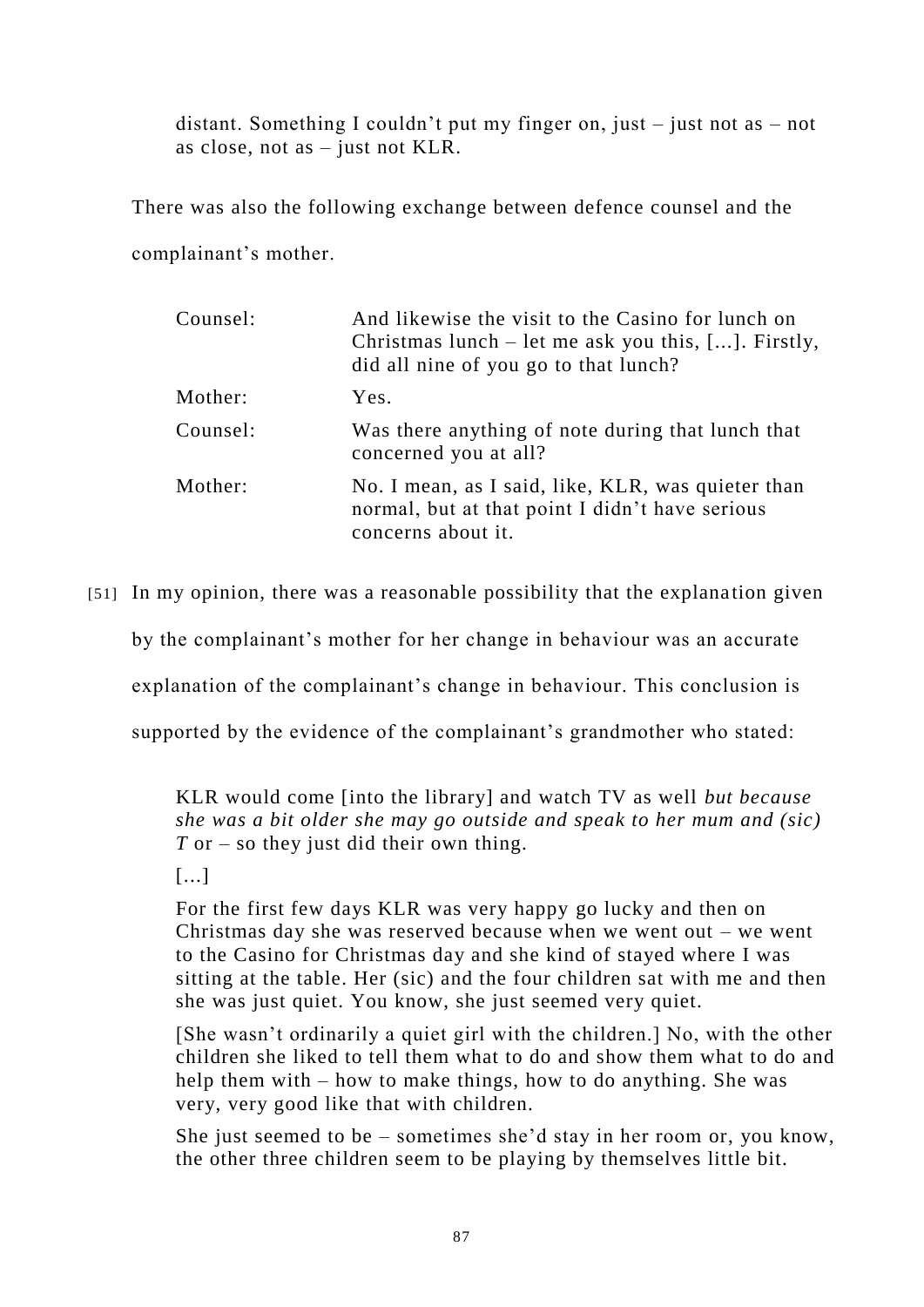Whereas, before she was always with them or  $-$  you know when  $-$  the whole forward together.

... At the time I thought – cause she's – she was a little bit older than them that it might be just she doesn't want to interact with the children or you know she's – she was nine years old. So, everyone changes and sometimes she'd go out with a mum and auntie and sometimes I think she thought the others were a little bit little. You know, young for her sometimes.

It has not been shown that the reasons proffered for the change in the

complainant's behaviour by her mother and grandmother were not the real

reasons for her change in behaviour.

[52] Fourth, the complainant's mother gave the following evidence about the

complainant's change in behaviour following the departure of the appellant

which had the potential to support the complainant's evidence.

KLR started to lose interest in some of those extracurricular activities she was doing. The things that she loved so much, like karate, violin. She started to lose interest in you know, school from sort of, you know, where she previously studied. Books, she used to read like, oh my God, 10 books a week that's why we had a library. She stopped reading as much, and I'm not saying she stopped it immediately but she did. She – and definitely the, I guess, the contact between  $-$  between all  $-$  all of us, which included her sister, A, it just  $-$  it just  $-$  that closeness just wasn't there anymore.

Whereas the  $-$  you know the child that we knew would always  $-$  I mean she – she wasn't shy about a sort of coming up hand, you know, there were hugs and, you know, I love and even with her sister she's – she's always been really, really loving of A. She – she would sometimes like flinch just – just - just with casual touch, it didn't matter who it was. She definitely, definitely wasn't as close to her sister and they were – they were always, thank God I had children that  $\text{d}$  didn't  $-$  I'm not saying they didn't fight but they were – they've always got on really well. So, and – and there were times where – and KLR had never been a kind of angry child but there were times where she started to always – you know it wasn't she created situations of angry but you know there was – it almost just like trying to push us away.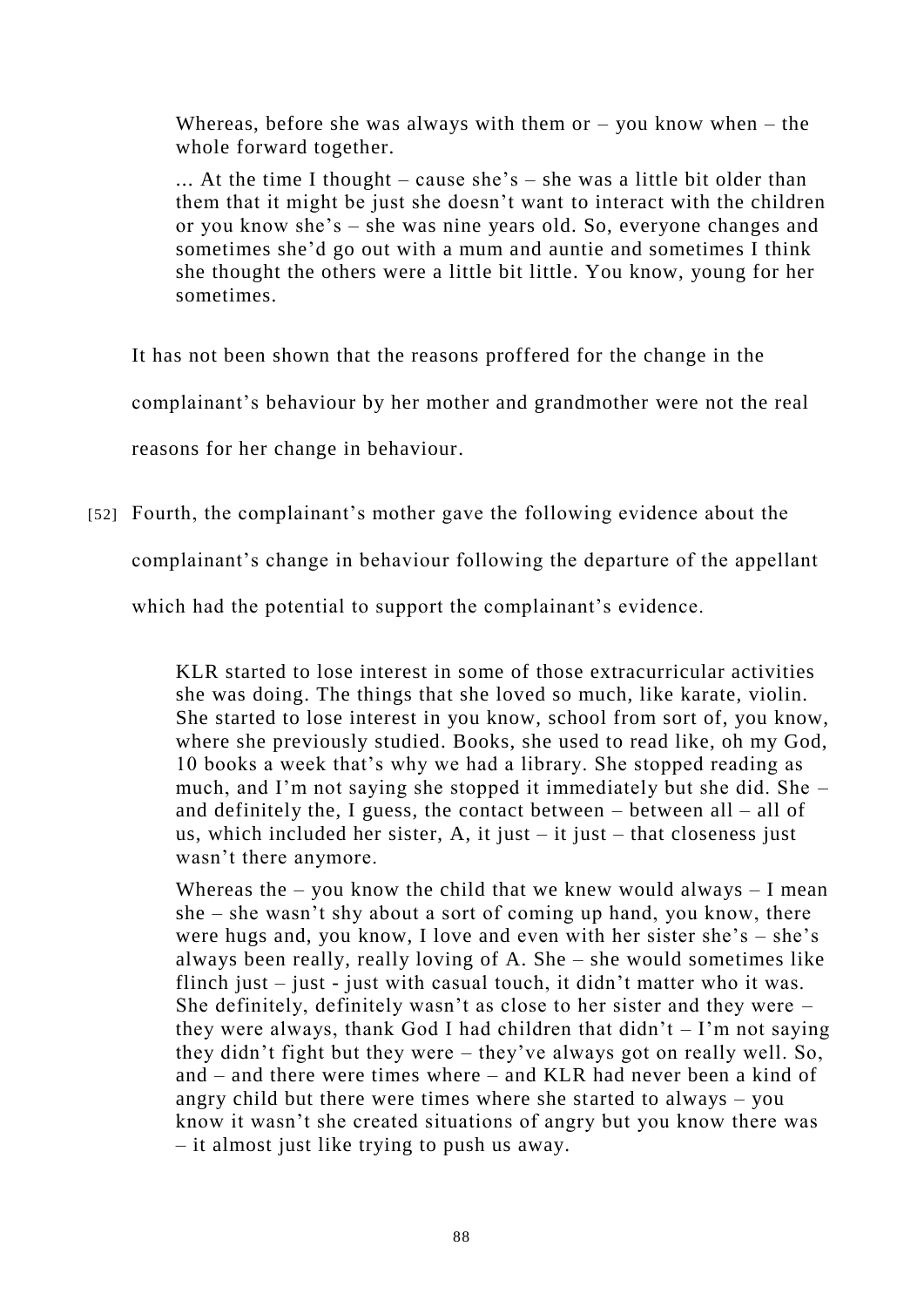- [53] These latter behavioural changes may be consistent with the trauma associated with sexual assault. However, it is apparent that the complainant had mental health issues which were unrelated to sexual assault. As there were potentially multiple causes of the complainant's change in behaviour, without expert evidence, there is a reasonable possibility that the plaintiff's change in behaviour had nothing to do with sexual assault. The fact that the complainant was able to text the appellant in a normal manner tends to suggest that he was not the cause of her change in behaviour. In addition, she told the appellant in those texts that she still enjoyed karate but was unable to attend because of the amount of home work she had to do.
- [54] Fifth, the complainant's father gave similar evidence to the complainant's mother about the complainant's behavioural change. In addition, he stated the following.

I suppose I didn't pay any attention to her interaction with other adults. It's more now, I suppose, the only thing that sticks in my mind being so long ago, is her interaction with me.

Just significantly less interaction. Just, you know, don't get the hugs and smiles you did previously and yeah, didn't talk as much, that sort of thing.

There was talk in the days leading up to Narelle and [the appellant] leaving, or the family leaving that there was a potential there for Narelle and [the appellant] to look for work in Darwin and potentially, you know, look at moving to Darwin, because we thought the kids would get on really well. So, there was talk about that and, you know it was never any serious talk, but I remember as we (sic) left we were standing in the carport, we were saying goodbye. I called KLR down from upstairs, because she hadn't come down to say goodbye. So, I called her down and said, you know, "Say goodbye to everyone" and I said to her, you know, "[the appellant and auntie N] are thinking about moving to Darwin getting some work here, wouldn't that be great?"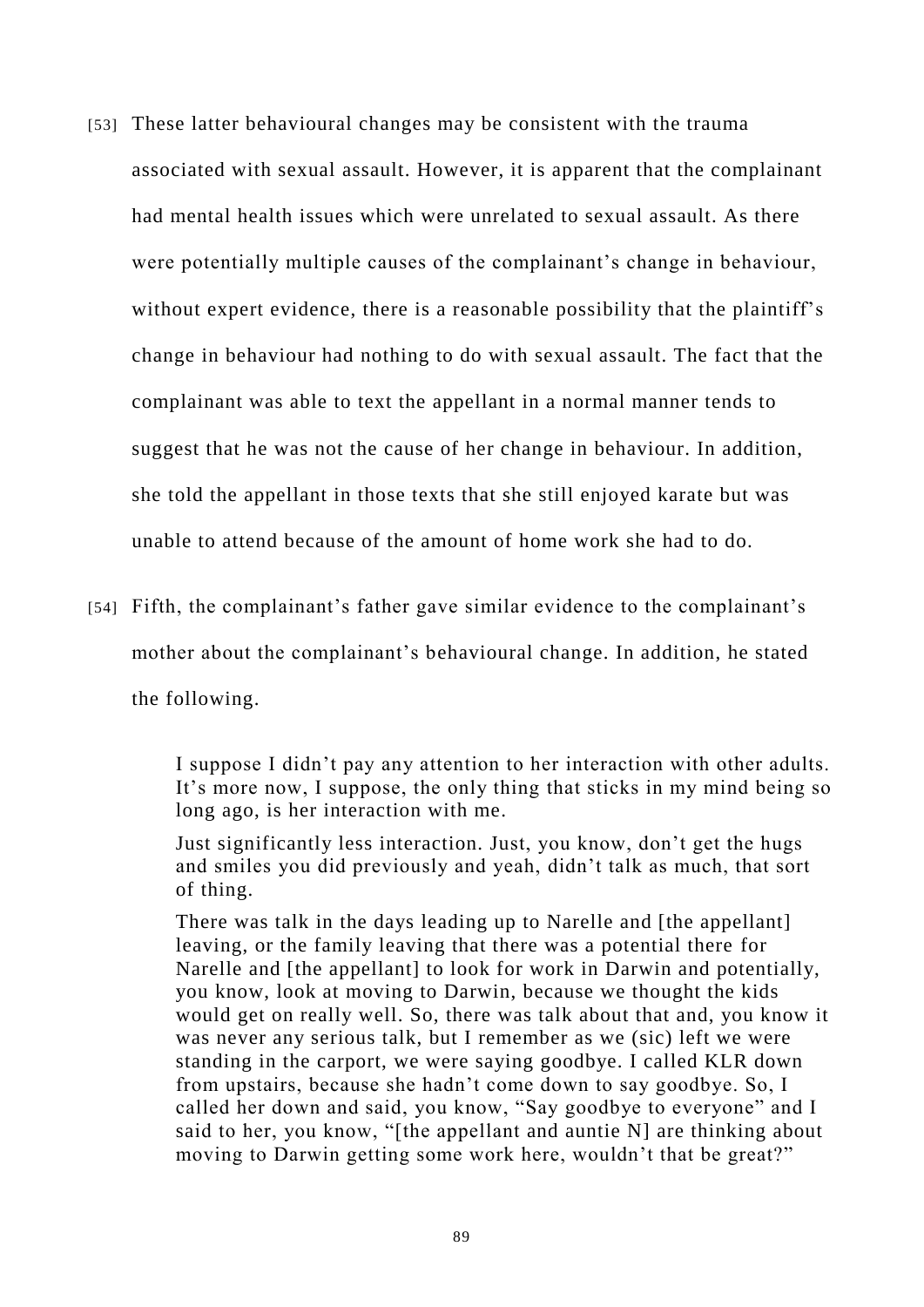She just turned white and looked at the ground and didn't respond

[55] I agree with their Honours Kelly J and Riley AJ that there is reason to doubt the above evidence for the reasons given by their Honours at [119](d) below.

#### **The appellant's evidence**

[56] As to the appellant's evidence, I accept senior counsel for the appellant's submission that objectively there was nothing on the face of the appellant's testimony which justified its rejection in circumstances where he was seeking to recount events of a Christmas vacation eight or nine years ago. The main contest about the appellant's evidence related to his recollection of his behaviour towards his wife and lack of participation about family events. The evidence about these matters was equivocal and any disparities in the appellant's evidence in this regard did not constitute material lies.

## **The advantages of the jury**

[57] I accept that the jury in this case had a number of advantages over the members of this Court in assessing the evidence led at trial. They were present in court throughout the whole trial and they had the opportunity to observe the behaviour and demeanour of the witnesses while they gave their evidence. They saw all of the witnesses except the complainant in person and were therefore imbued with the atmosphere of the trial. They also had the benefit of each other's views during their deliberations. They could bring to bear their life experience and their collective common sense. The fact that the verdicts were unanimous carried significant weight.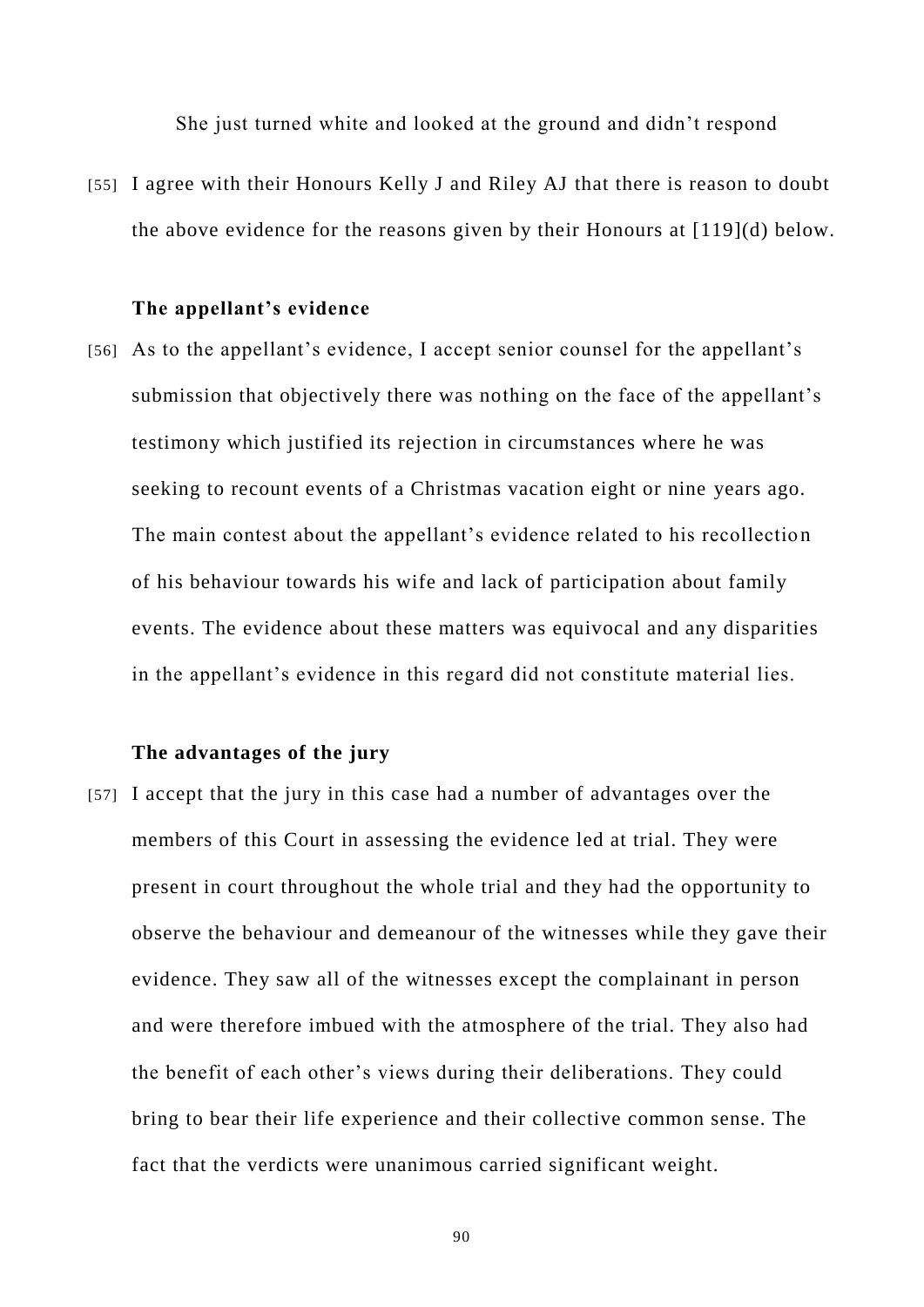## **Conclusion as to Ground 1**

- [58] I compared the jury's advantages to my own position. I concluded that advantages did not allay the genuine doubt I have as to the appellant's guilt caused by the inadequacies and discrepancies in the complainant's evidence which are readily apparent from the trial transcript. The advantages enjoyed by the jury are likely to have been hindered by the matters raised in Ground 2 of the appeal which are discussed below at [135] to [138] in the Reasons for Decision of their Honours Kelly J and Riley AJ. Further, the trial below was a particularly emotional trial which involved a complainant who was vulnerable in a number of ways. It must always be born in mind that all trials are to be determined according to reason and not emotion.
- [59] I concluded for the reasons set out above that the complainant was an unreliable witness. Her evidence lacked the ring of truth and reality.

#### **Grounds 2, 3 and 4**

[60] I have had the advantage of reading a copy of their Honours Kelly J's and Riley AJ's Reasons for Decision and I agree with their Honours Reasons for Decision in relation to Grounds 2, 3 and 4 of the Appeal.

## **KELLY J and RILEY AJ**

[61] On 19 September 2018 the appellant was found guilty of one count of maintaining a sexual relationship with a child with circumstances of aggravation. He was also found guilty of one count of aggravated assault.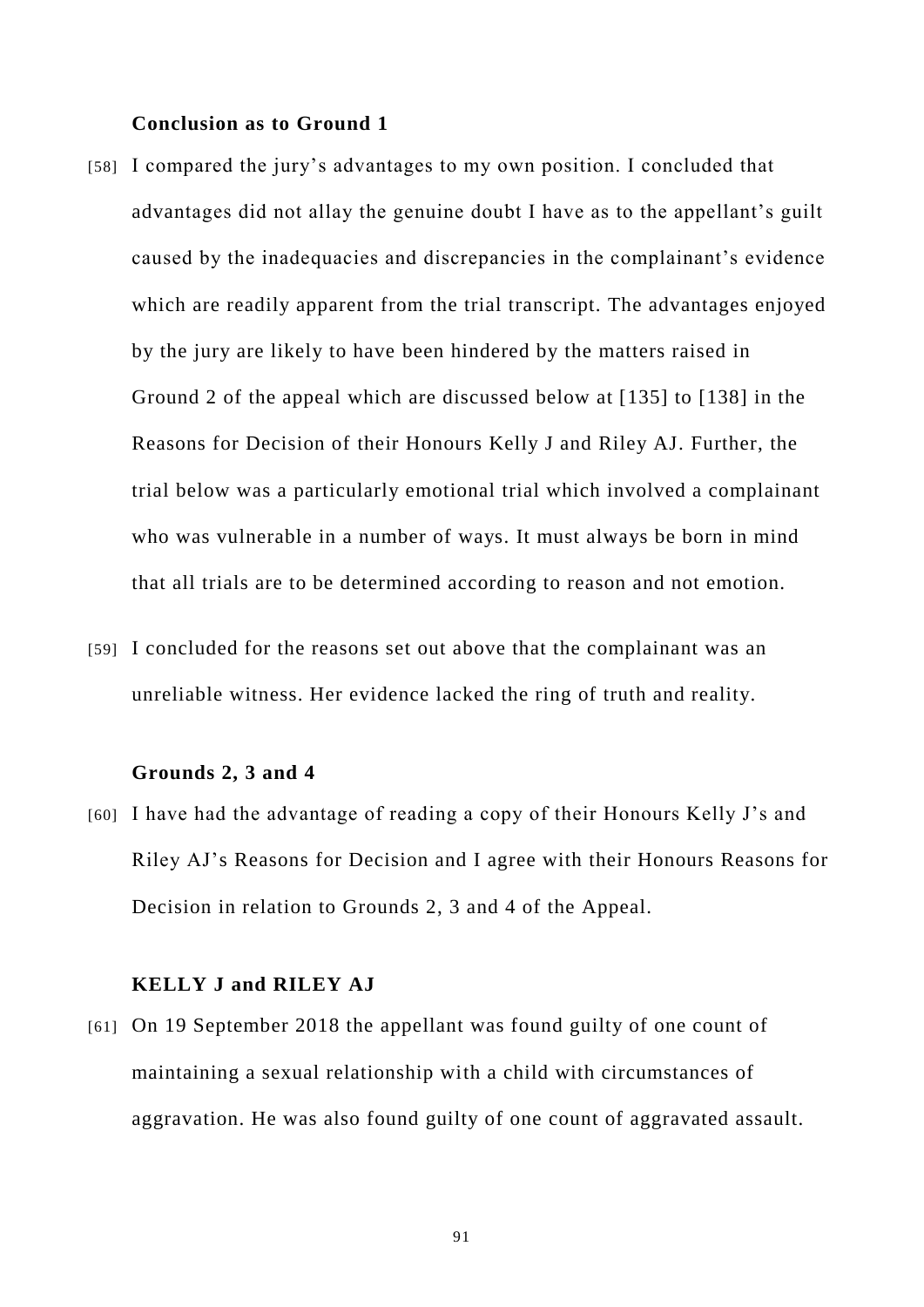On 22 November 2018 he was convicted and sentenced to imprisonment for 16 years with a non-parole period of 11 years and three months.

- [62] The offending was said to have occurred between 22 December 2009 and 5 January 2010. In that period the appellant, his wife and their two children spent a holiday with the complainant's family at their home in Durack. The appellant's wife is the sister of the complainant's mother. It was a large house spread over three levels. At the relevant time there were nine people staying in the house being the two families and the children's grandmother.
- [63] The Crown case was that the appellant maintained a sexual relationship with the nine year old complainant over that period by engaging in a range of sexual misconduct including penile/vaginal sexual intercourse without consent, on four separate occasions. The circumstances of the alleged offending, as described by the complainant, involved a significant level of violence. The alleged incidents were brazen in nature in that they occurred in a fully occupied house consisting of five adults and four children at a Christmas family reunion. The appellant gave evidence at his trial in which he denied the offending.

## **The allegations**

[64] The evidence in chief of the complainant was given in the form of a recorded child forensic interview ("CFI") with police when she was 17 years of age and subject to cross-examination at a special hearing when she was 18 years of age. It was to the effect that three of the assaults took place in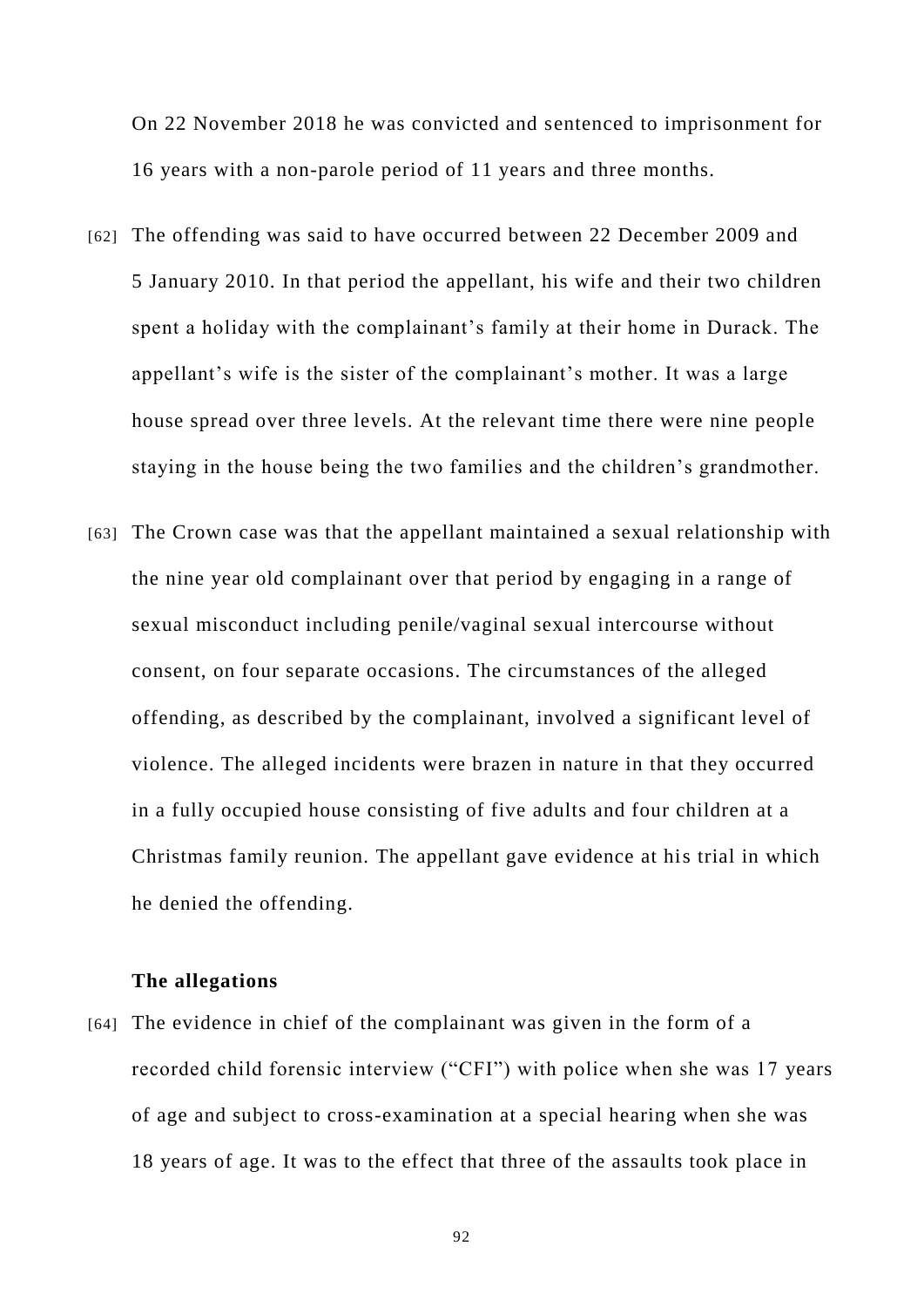the downstairs guestroom which had an ensuite. The fourth occurred in the complainant's bedroom upstairs. The guestroom downstairs was the room allocated to the appellant and his wife. The remainder of the family slept upstairs on the first floor of the house where, together with an open plan kitchen, living and balcony area, there was a library or TV room where the grandmother and some children slept, two bedrooms which belonged to the complainant aged 9 and her younger sister, and the main bedroom and ensuite occupied by the complainant's mother and father. There was also an upstairs bathroom and separate toilet. The stairs were visible from the living area and balcony.

[65] On each occasion the house was occupied by both families.

[66] The complainant described the alleged incidents in the following terms.

## The first incident

- [67] Everyone was at home: the complainant's mother, father and sister, the two cousins, the Grandmother, the appellant and his wife.
- [68] It was late at night and everyone else was in bed, she had stayed up in her room watching a movie.
- [69] The complainant described returning from the upstairs bathroom wearing only a towel having had a late shower or bath when everyone else was in bed asleep. The appellant was sitting at the top of the steps and lured the complainant into the guestroom on the pretence that there was a frog in his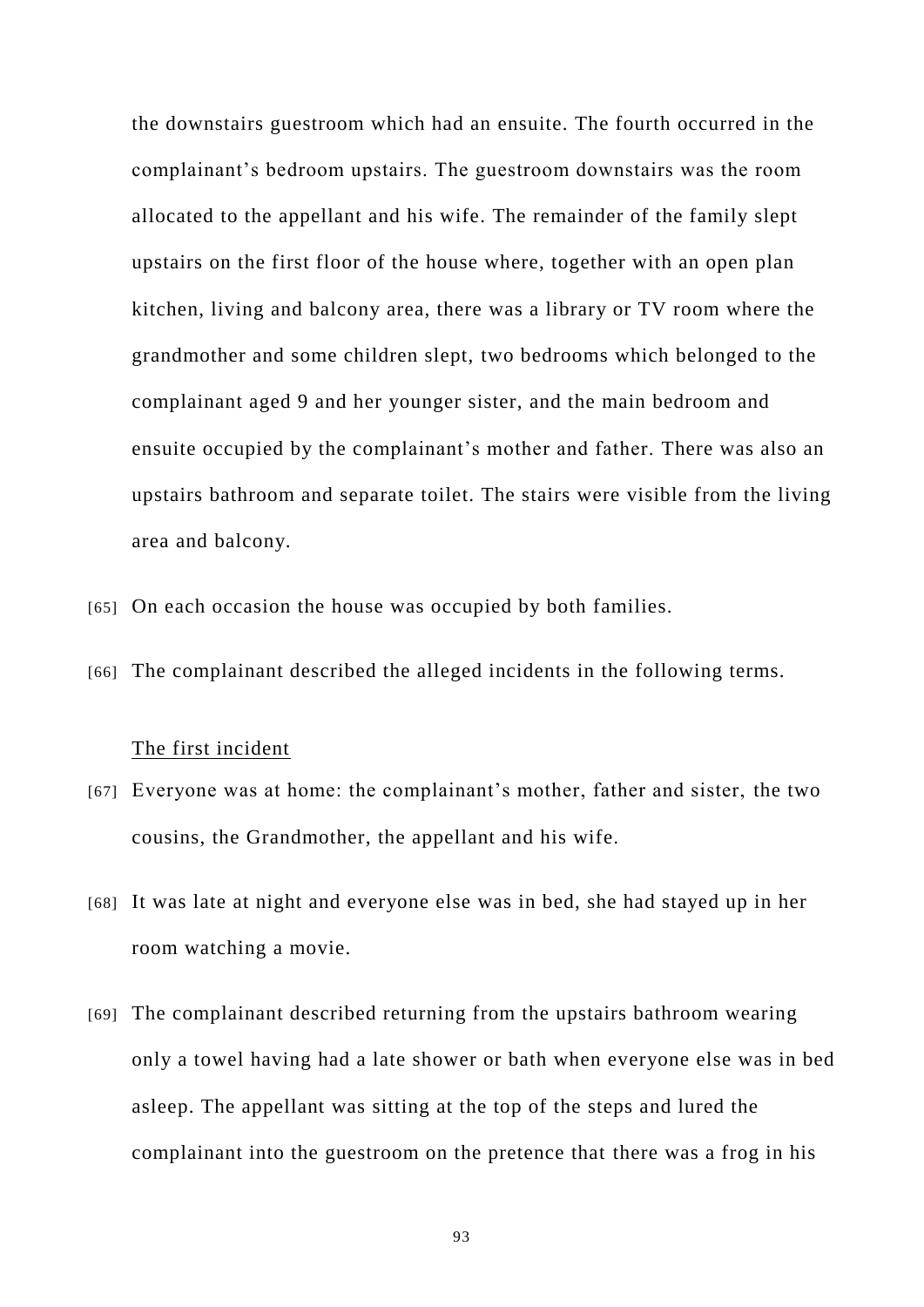room. He then told the complainant that her father had asked him to check whether she had washed herself properly. He put his hand under her towel and on the inside of her thigh and he held it there for a time. Then he put his hand on her other thigh and put his finger into her vagina. The complainant yelled out saying, 'It hurts'. (Later, when cross-examined about where people were and who would have been able to hear her yell, she said she had used the wrong word: it wasn't a yell. "It was just  $a$  – like a gasp or  $a - I$ don't know.")

- [70] She said the appellant produced a pocket knife from his keychain on the bedside table and cut her across the shoulder, causing it to hurt and bleed. This left a fine 7 cm cut. He threatened that if she made another noise he would cut her again and kill her mum, dad and sister. He then pushed her onto the bed so she was on her back. He started touching his penis and asked her if she wanted to touch him, but she said no. He then inserted his penis into her vagina and, pushing back and forth, had fast and rough penile/vaginal sex until he stopped and his whole body sort of shook. She was bleeding but she doesn't know if it was inside or outside her vagina.
- [71] She said in the CFI, "It felt odd and he pulled himself out of me and said that he had to go get me cleaned up and he said again that if I made any noise he'd kill everyone and he took me upstairs. He tried to get me to walk but I couldn't, I was too sore and I was bleeding and he – he had an arm under my arms and he took me upstairs and back into the bathroom and he made me sit on the drain on the floor and I was dizzy and I was vomiting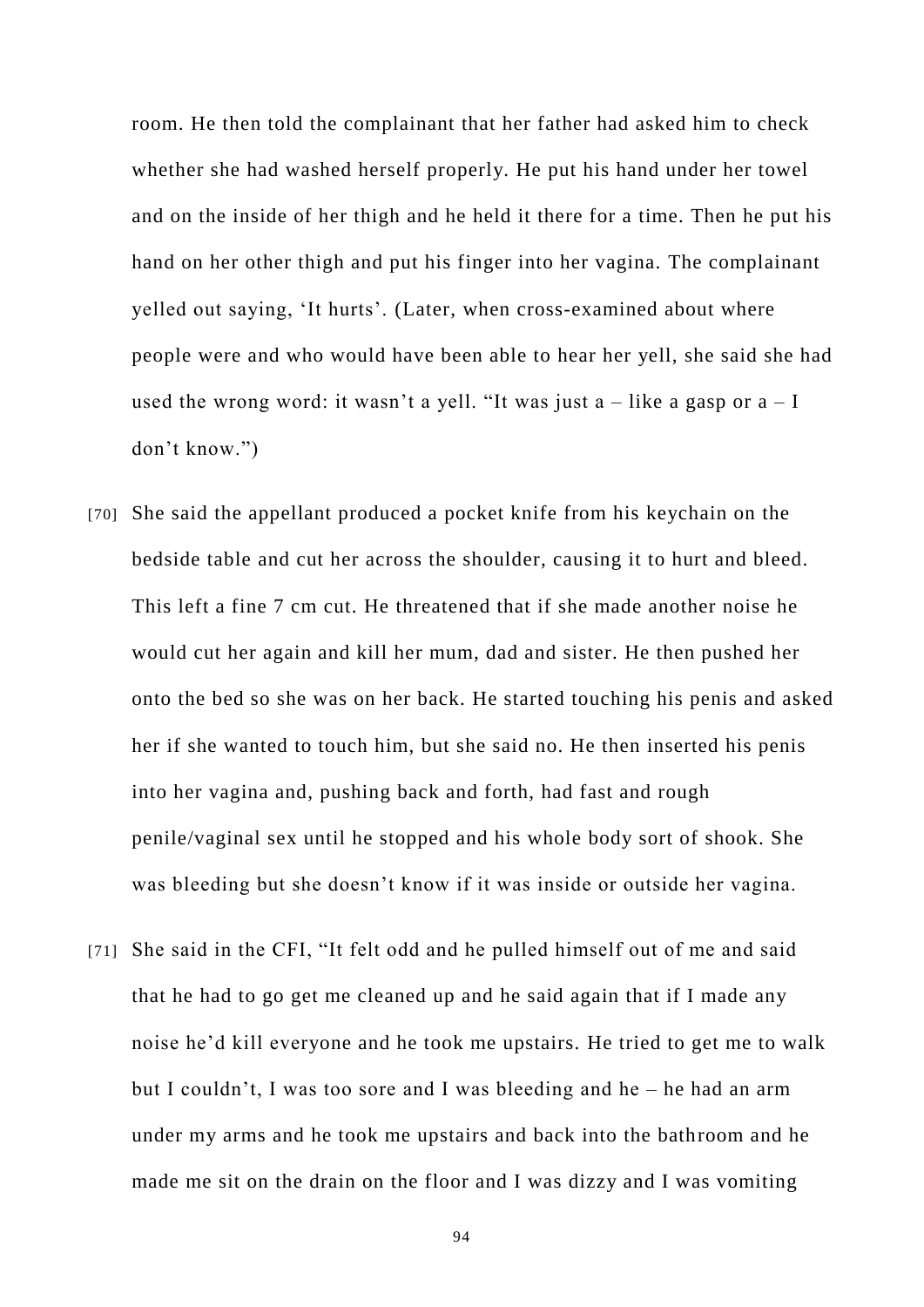and he went and got a jug of hot water and he had this thing on the drain and he poured it between my legs and said that it would stop any infection and he held his hands between my legs to stop the bleeding and then he washed everything off me."

[72] She said he washed her inside and outside and then he picked her up and she didn't remember anything else. She woke up the next morning and she was back in her room.

## The second incident

- [73] The complainant said there was a night in between and the second incident happened at night on Christmas Eve or Christmas night. Everyone was awake. The children were playing downstairs, the adults were on the balcony and in the dining room and the music was really loud. The TV was on and everyone was talking. The appellant approached her in the library/tv room and told her to stand up. He grabbed her shoulder and hair at the same time and said, "Don't make a noise." Then he took her downstairs.
- [74] He stood her in front of the bed, facing the bed. He pulled her skirt up around her hips and pulled her underwear down. He took his pants off and made her lie on the bed. He had a black kitchen knife, with the blade about as long as her hand. He held it next to the top of her arm, where he had cut her last time, but he didn't cut her. He started touching his penis and touching her, putting fingers in her vagina.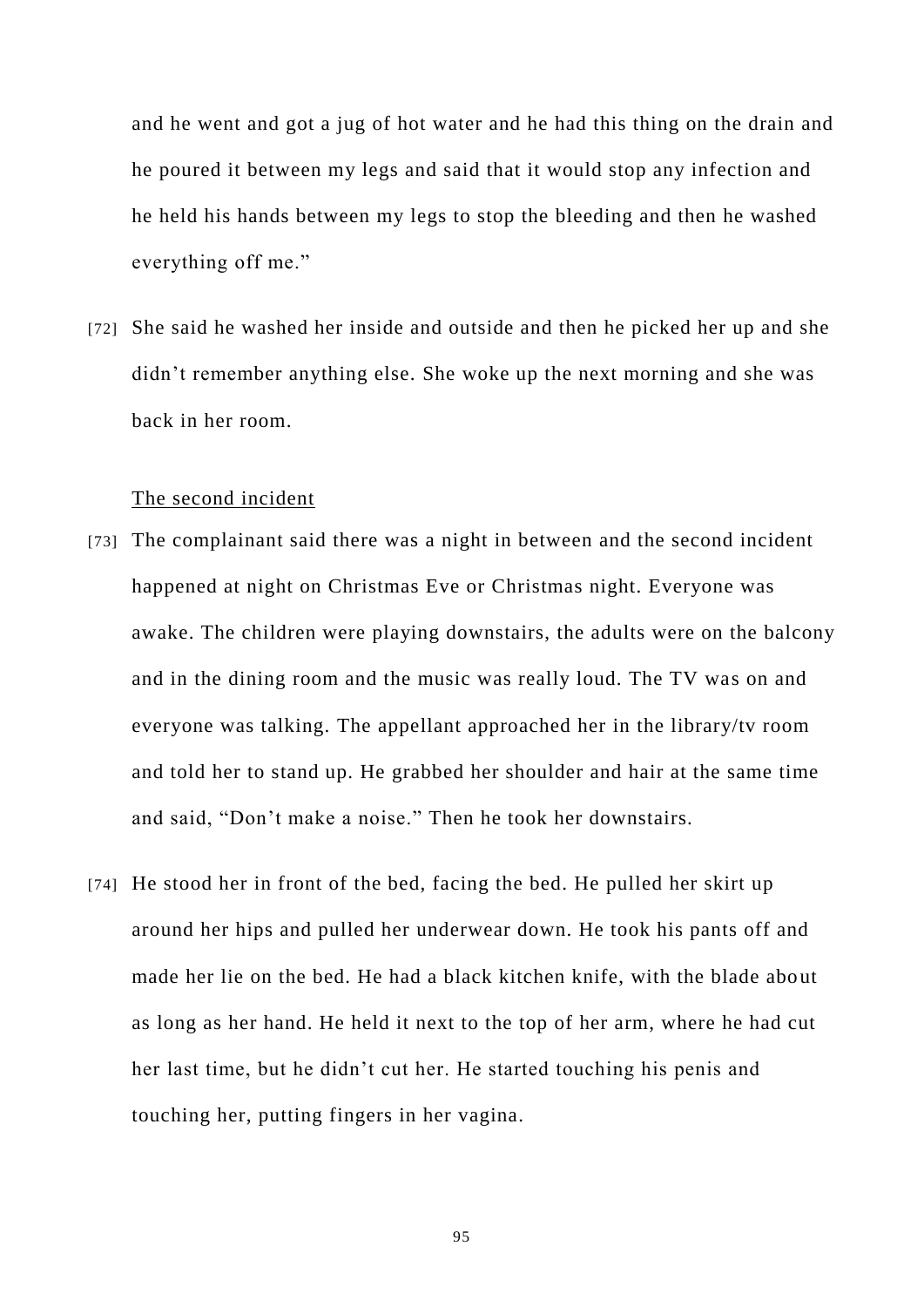- [75] He then stood between her legs, with her legs hanging off the end of the bed. His shorts were around his ankles and he had nothing else on. He pushed her face between his legs, rubbing her face around the area of his penis, and then pushed her back on the bed. He did the same thing as the first time, going faster until he took himself out. He kept rubbing and then his body started shaking and then fluid came out of him on to her face and he said, "That's all you're good for." He also said she did well.
- [76] The intercourse hurt and made her cry but she did not call for help.
- [77] The appellant took her to his bathroom, sat her on the drain and wiped everything off. Then he took her upstairs and said that she was his Christmas present and he was hers and to remember what will happen if she said anything and then he left.

## The third incident

- [78] The complainant's evidence was that this occurred two days after the second occasion. It was night time and everyone was asleep in their bedrooms. By this stage the grandmother may have gone back to Western Australia.
- [79] He came to her bedroom, grabbed her by the shoulder and the hair and took her downstairs to his room. He made her take her clothes off and he took his off and pushed her on her back to the edge of the bed, then flipped her over to her stomach and moved her legs outwards. He was masturbating and ran his hands all over her, including around her vagina, and then put fingers inside her vagina. He then knelt on the bed behind her and put his penis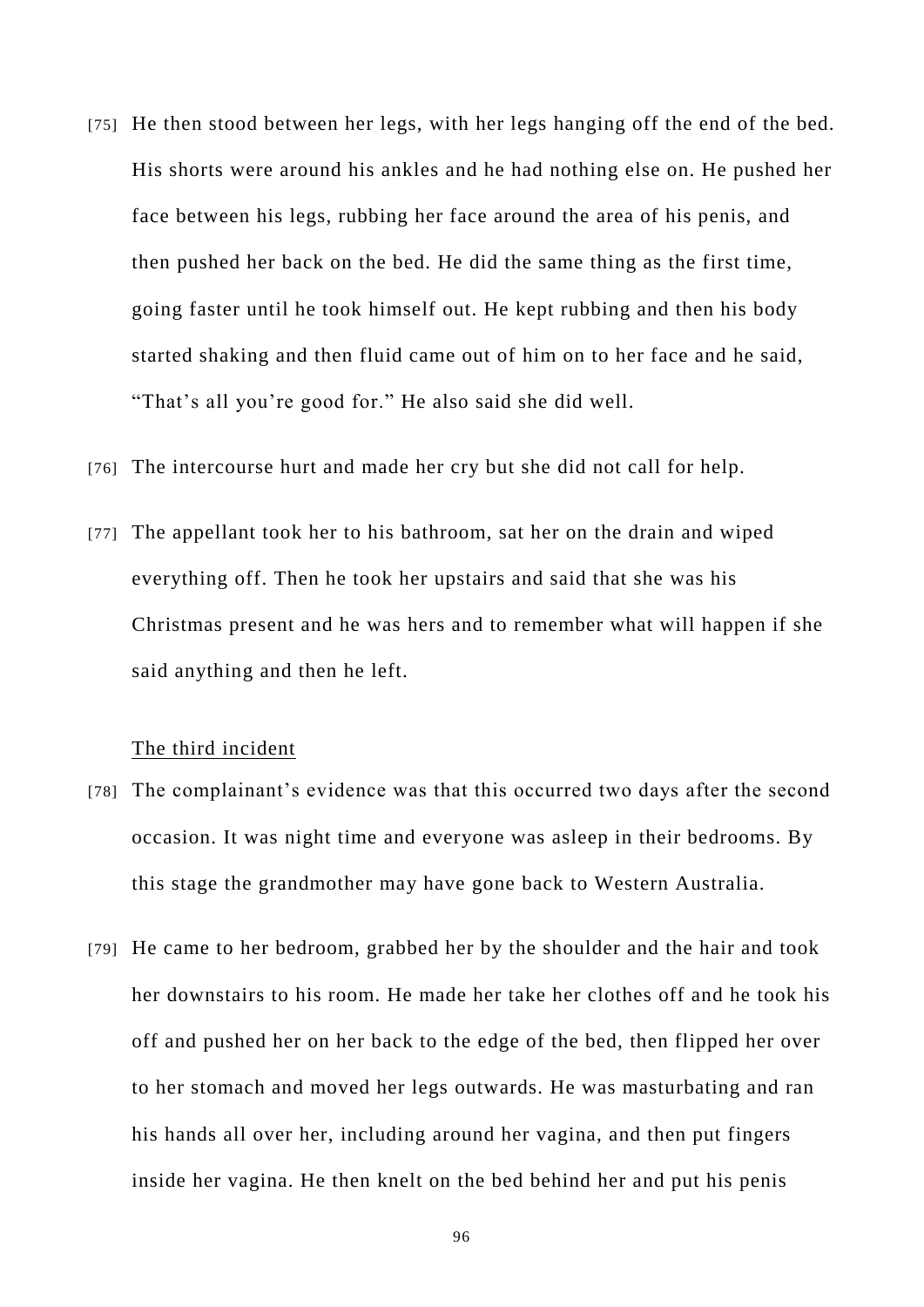inside her vagina and did that for a while. Then he put her on her back and put his penis inside her vagina.

[80] He took his penis out and started masturbating. He had the same knife as on the second occasion near her shoulder. As before, he touched her with the knife but did not use it. He moved the knife to her neck and she thought he was going to kill her. He told her to open her mouth and he held the flat part of the knife against her neck. He put his penis in her mouth and held her to keep her mouth open. She could not breathe with his penis in her mouth and when she coughed he would laugh. Fluid came out of his penis in her mouth. He then cleaned her, this time in the ensuite attached to the downstairs bedroom, and took her upstairs.

#### The fourth incident

- [81] The complainant said that it was night time and everyone but the grandmother was there. She was not sure where everyone was as she was in her room.
- [82] This was the appellant's last night visiting her family. The appellant went up to the complainant's room. She had her lights on and was sitting up in bed. He shut the door quietly and said, "Sorry I'm late." He said that tonight was their last night together so it was going to be special and he was going to "let her choose". He sat on the bed in front of her, unzipped his pants and started masturbating himself with one hand and running his other hand all over her.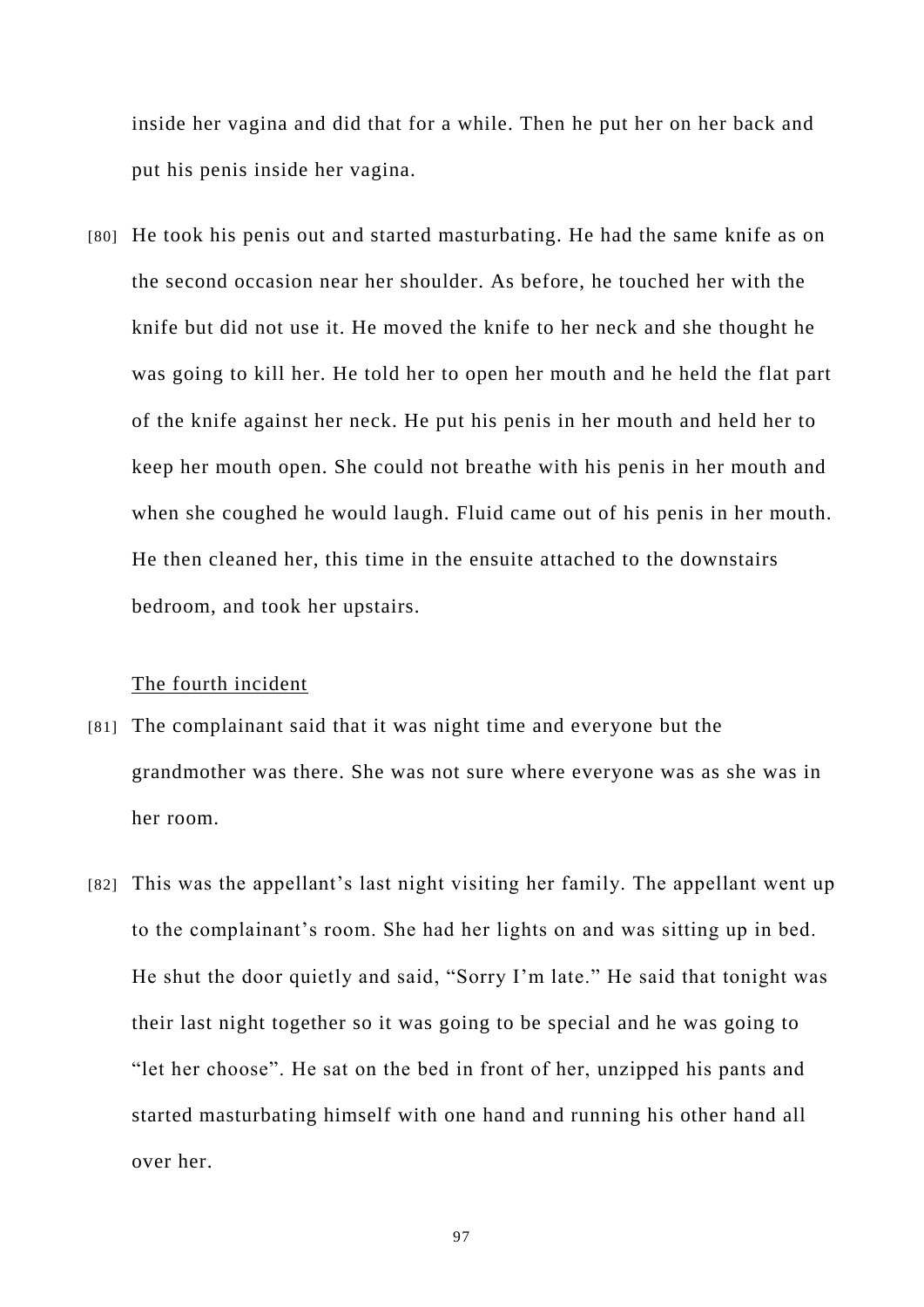- [83] He said that she needed to pick a few things and he said, "We'll do three." He told her to stand up and she didn't so he grabbed her by the back of the neck and made her stand up. She didn't walk either so he pushed her along and made her walk. She picked two things, a bottle of nail polish from the bedside table, and then the air-conditioner remote from its holder next to the door. (She was not asked why she chose such objects or whether she anticipated that the appellant was going to sexually assault her with them.) The door wasn't locked and she looked at it and thought about running out but he grabbed her again and locked the door. She was taking too long, and he said, "One more thing." She picked the disposable plastic water bottle off the study desk and he said, "I don't know if it'll fit but we'll give it a go." They went back to the bed and he said he would warm himself up.
- [84] He took his pants off and sat on the bed. He pulled her underwear down and touched her and himself and told her to sit in front of him with her legs open. He held the handle end of the nail polish bottle and put the rest inside her vagina. He moved this around and inside and out while masturbating.
- [85] He then put the air-conditioning remote inside her vagina, moving it up and down fast and hard. She felt a sharp pain and the back cover of the battery section had come off inside her. He took the remote out and then removed the back piece. He was laughing the whole time.
- [86] He then attempted to push the lid-end of the water bottle inside her vagina but it wouldn't go in and it hurt. He told her to be quiet, saying, "You know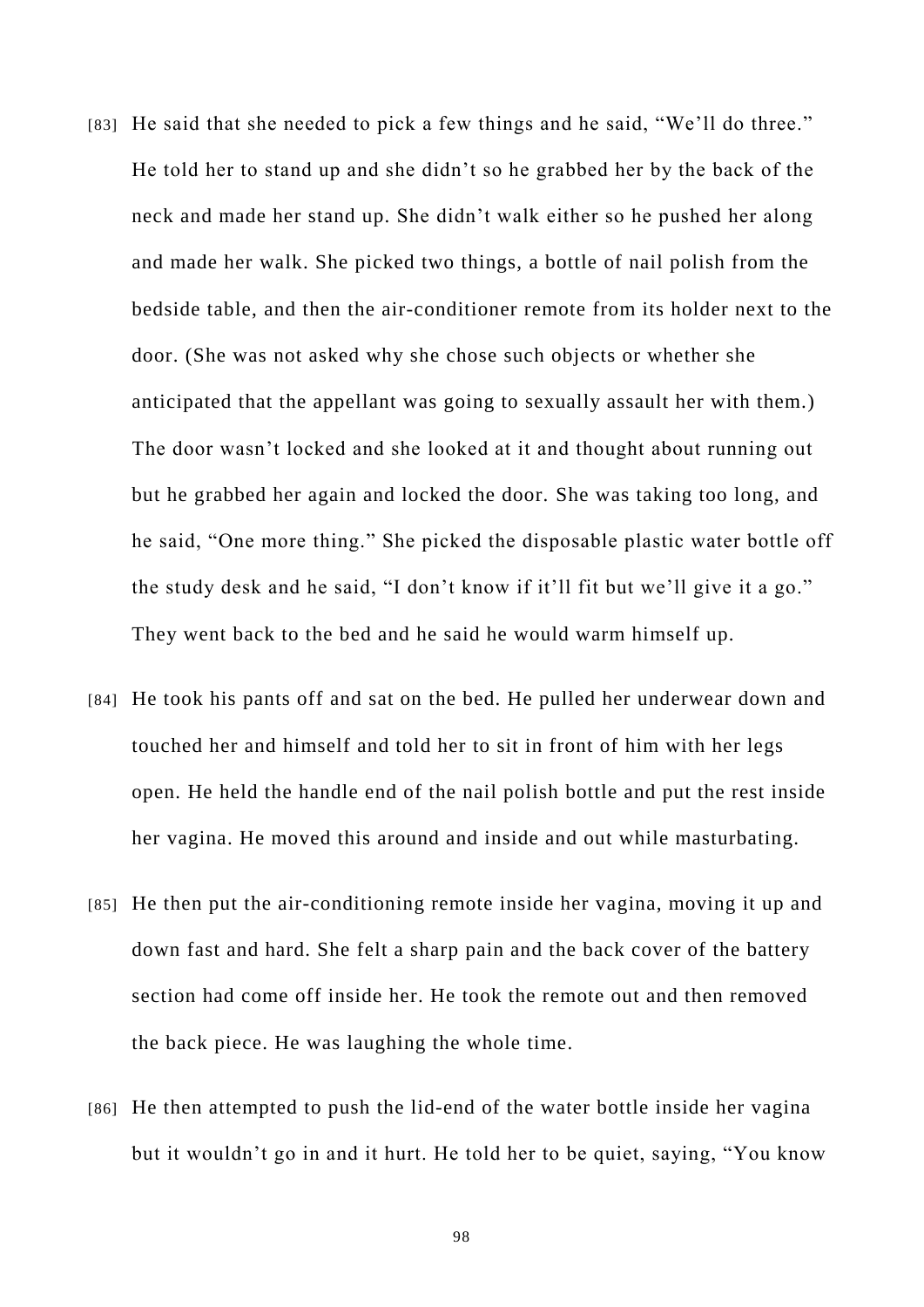what will happen if you make a noise." He didn't have a knife visible but she was scared it may be hidden so she didn't say anything. He kept pushing the water bottle in and eventually he got some of it in and he twisted it and pushed it in and out. He kept touching himself while he was doing that and then he pulled his penis out. He was rubbing himself really fast and told her to open her mouth.

- [87] She shook her head and said, "No," and he grabbed her hair and "reefed" her head around. He kept shaking her and "ripping" her head around. She opened her mouth and was so scared she wet herself. He watched that and rubbed himself faster and then ejaculated in her mouth. He sat there for a bit rubbing her leg and said, "You really were a good girl."
- [88] Then he stood up and put his pants back on. He put his hand on her head, moved her head around and said, "Remember what will happen if you say anything, I'll kill your mum, your dad and your sister and you."
- [89] She put a towel down over the bed. She was in too much pain, in her stomach and between her legs, and didn't fall asleep till the early morning.

#### **The appeal**

- [90] Leave to appeal, and an extension of time within which to appeal were granted by a single judge on 11 April 2019.
- [91] The original grounds of appeal were: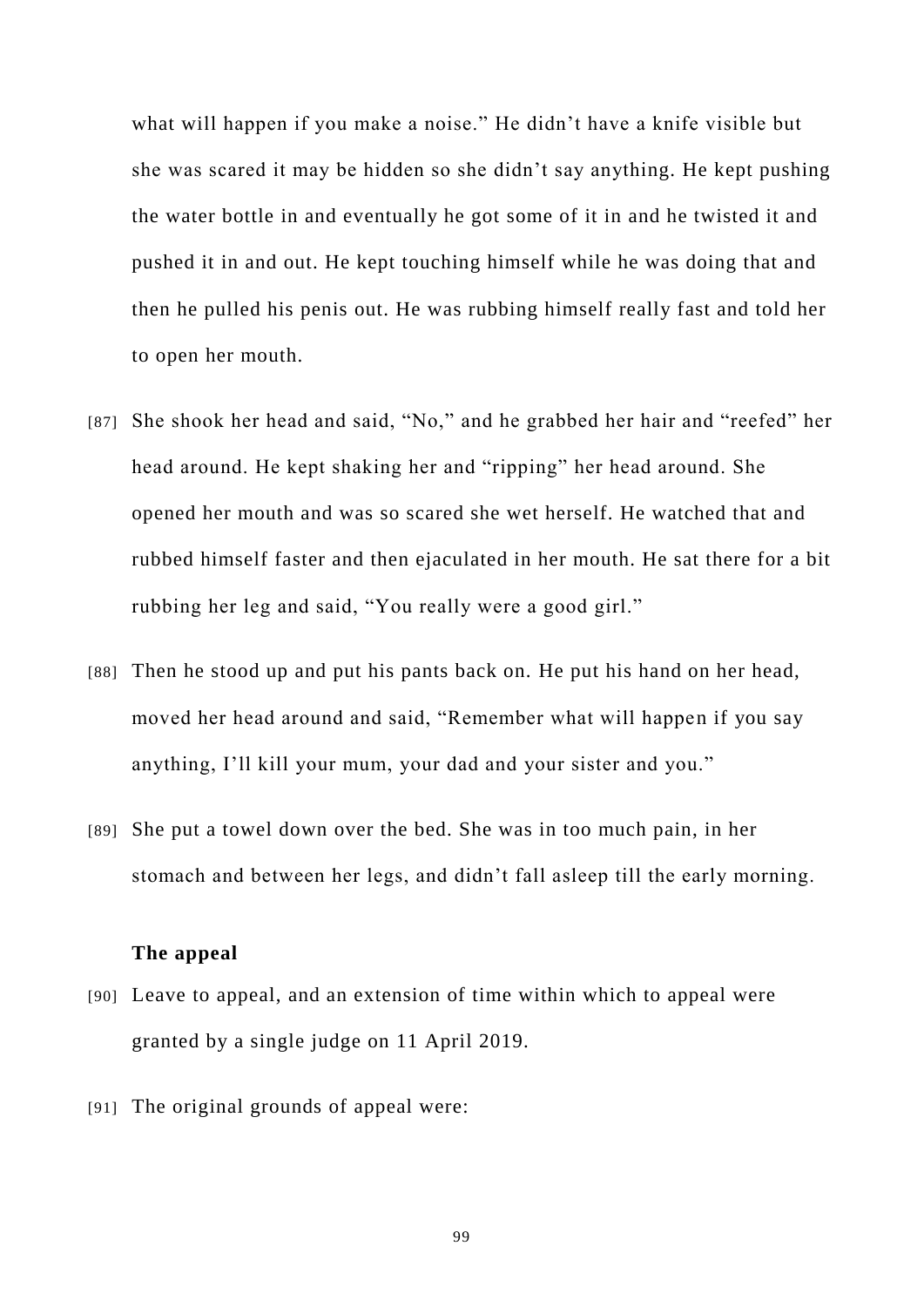Ground 1: The verdict was unreasonable and cannot be supported having regard to the evidence.

Ground 2: Contrary to the Court's ruling, evidence was put before the jury which in the absence of expert evidence led to the significant risk of an impermissible inference that the conduct of the accused caused the deterioration in the complainant's behaviour and mental health over a period of six years which resulted in her involuntary hospitalisation in a psychiatric hospital.

Ground 3: The learned trial judge erred in not adequately warning the jury (in the absence of the jury's discharge) that they were not to embark on a course of reasoning that the complainant's deteriorating behaviour and mental health could be attributed to a traumatic experience.

[92] During the hearing of the appeal, the appellant was granted leave to add a further ground of appeal.

Ground 4: Trial counsel made fundamental errors in the representation of the appellant so as to result in a miscarriage of justice.

- [93] A number of particulars of incompetence were provided. These were winnowed down to six.
	- (a) Counsel did not seek a ruling at the outset to exclude all evidence of psychological/ psychiatric and /or behavioural deterioration.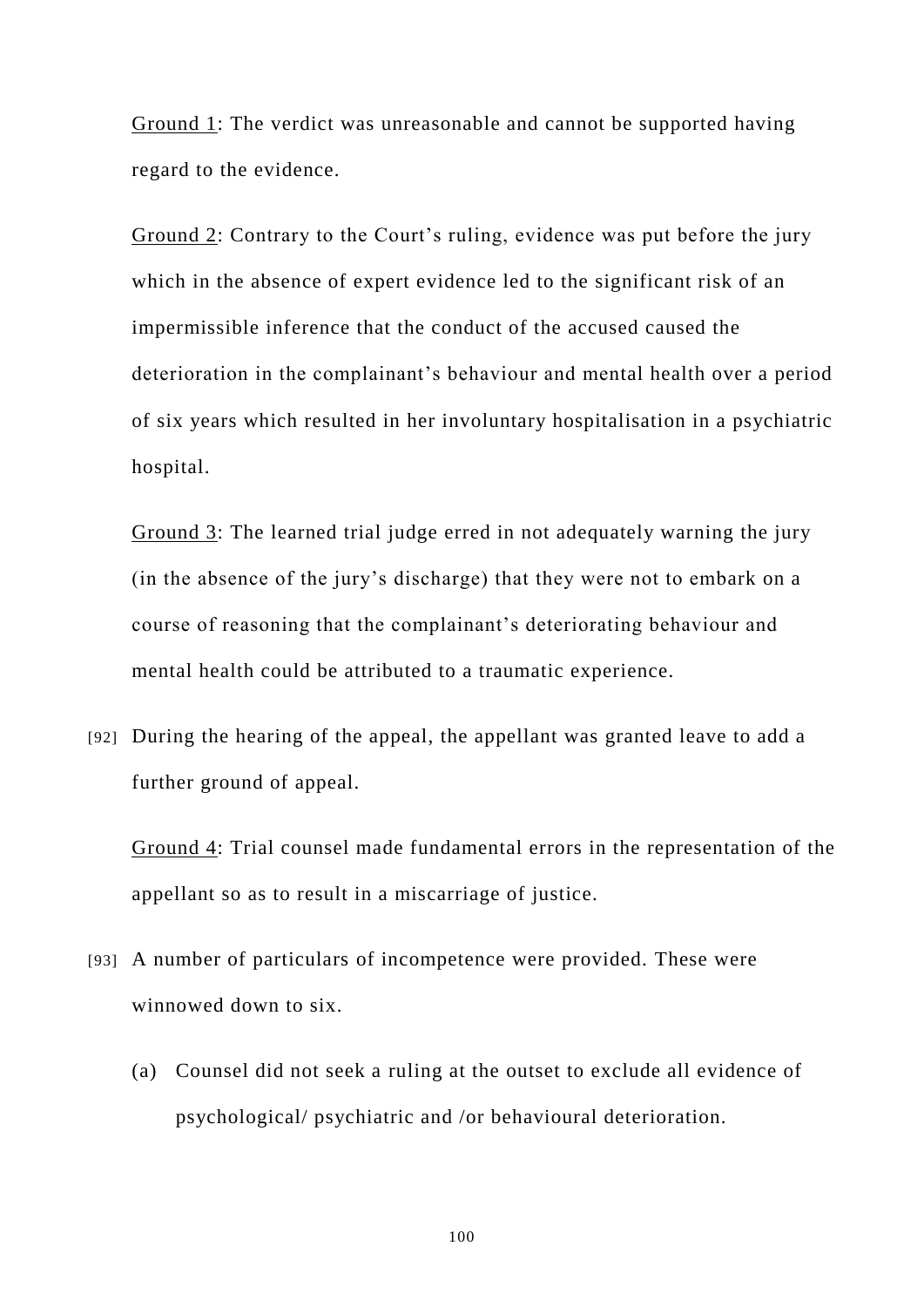- (b) Counsel cross-examined the complainant as to her failure to tell her parents that she did not want to go to Perth.
- (c) Failure to adequately confine by way of objection and seeking a ruling as to the precise parameters of behavioural evidence before commencement of the trial.
- (d) After the Court ruled on the limitations of behavioural evidence, counsel failed to make discharge applications warranted at various stages, including after the respondent's final address.
- (e) Counsel did not adequately establish through cross-examination a basis to raise a reasonable possibility that the complainant had created a false document to convince her riding instructor.
- (f) Failure to adduce expert evidence with regard to the likelihood of injury from unlubricated penetration of a nine year old.

# Ground 1: The verdict was unreasonable and cannot be supported having regard to the evidence.

## Appellant's contentions

- [94] The appellant relied on a range of matters in relation to Ground 1.
- [95] The appellant contended that there was no basis for the jury to reject the appellant's evidence in circumstances where he was seeking to recount events of a Christmas vacation eight years earlier.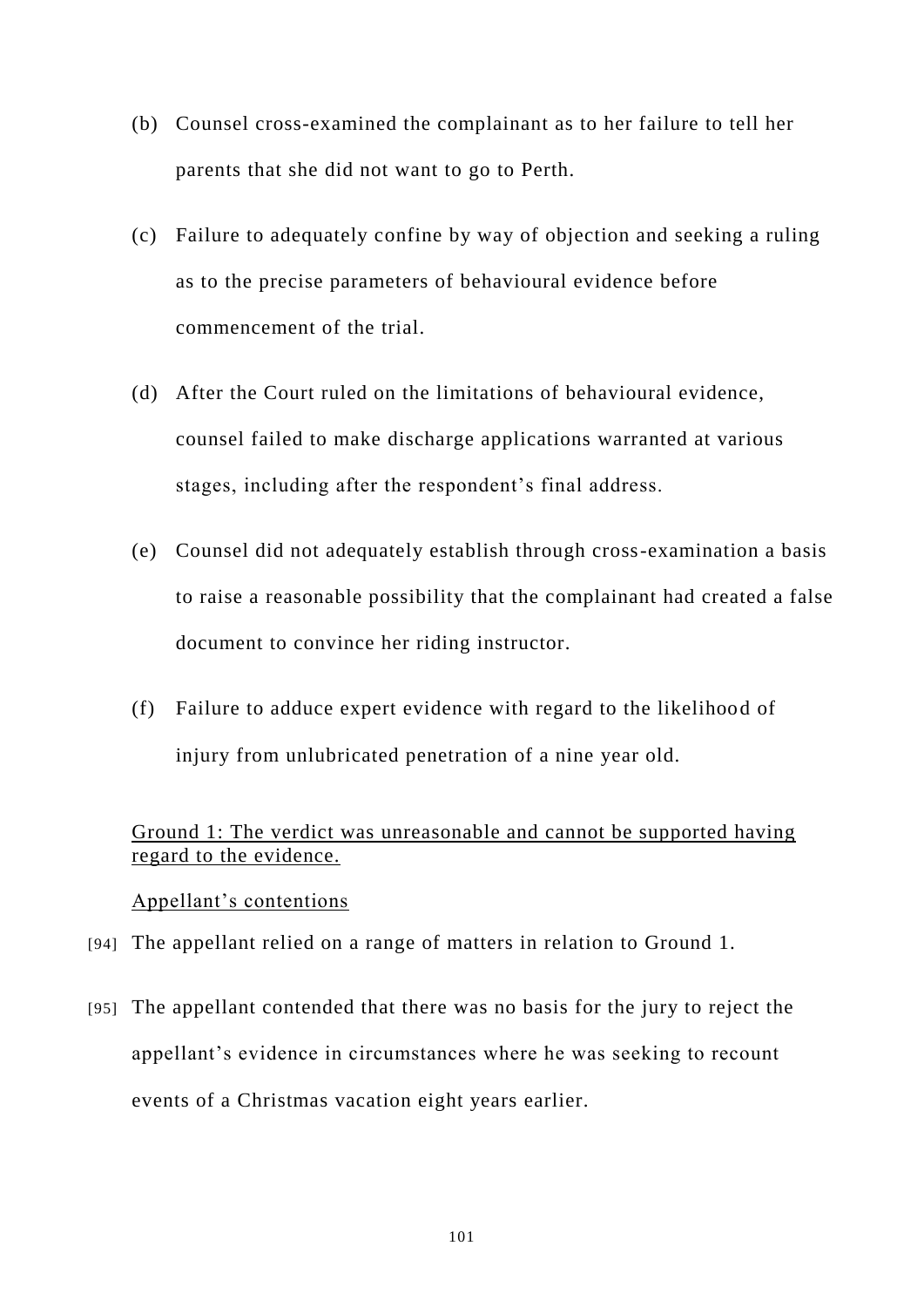- [96] The appellant also contended that there were a number of aspects of the complainant's evidence which should have caused the jury to have real concerns about her credibility.
- [97] The first of these was the description of the assaults, which the appellant contended were implausible. The crimes alleged were noteworthy because of the significant level of violence inflicted and the brazen nature of the rapes in the context of a fully occupied house accommodating 5 adults and 4 children at a Christmas family reunion. The first incident was alleged to have occurred after the appellant tricked the victim into going downstairs, late at night, to his guestroom to which his wife also had access. The victim gave evidence that there was vigorous penile vaginal intercourse at knife point in which a 7 centimetre cut was inflicted on her shoulder which bled. The complainant gave evidence that, rather than clean up the evidence in the attached bathroom, she was carried upstairs to the main living and accommodation section of the house and there was cleaned up after bleeding and vomiting on the bathroom floor.
- [98] The appellant also relied on significant discrepancies and the implausibility of the complainant's evidence about a letter addressed to her mother, which her mother found in her bag. In the CFI the complainant represented that it was a letter she had written as a child (after the third attack) and carried around with her until she showed her riding instructor in 2015-2016. After the CFI was suspended and resumed, she changed her story and said that the letter was not the original but was copied word for word from the original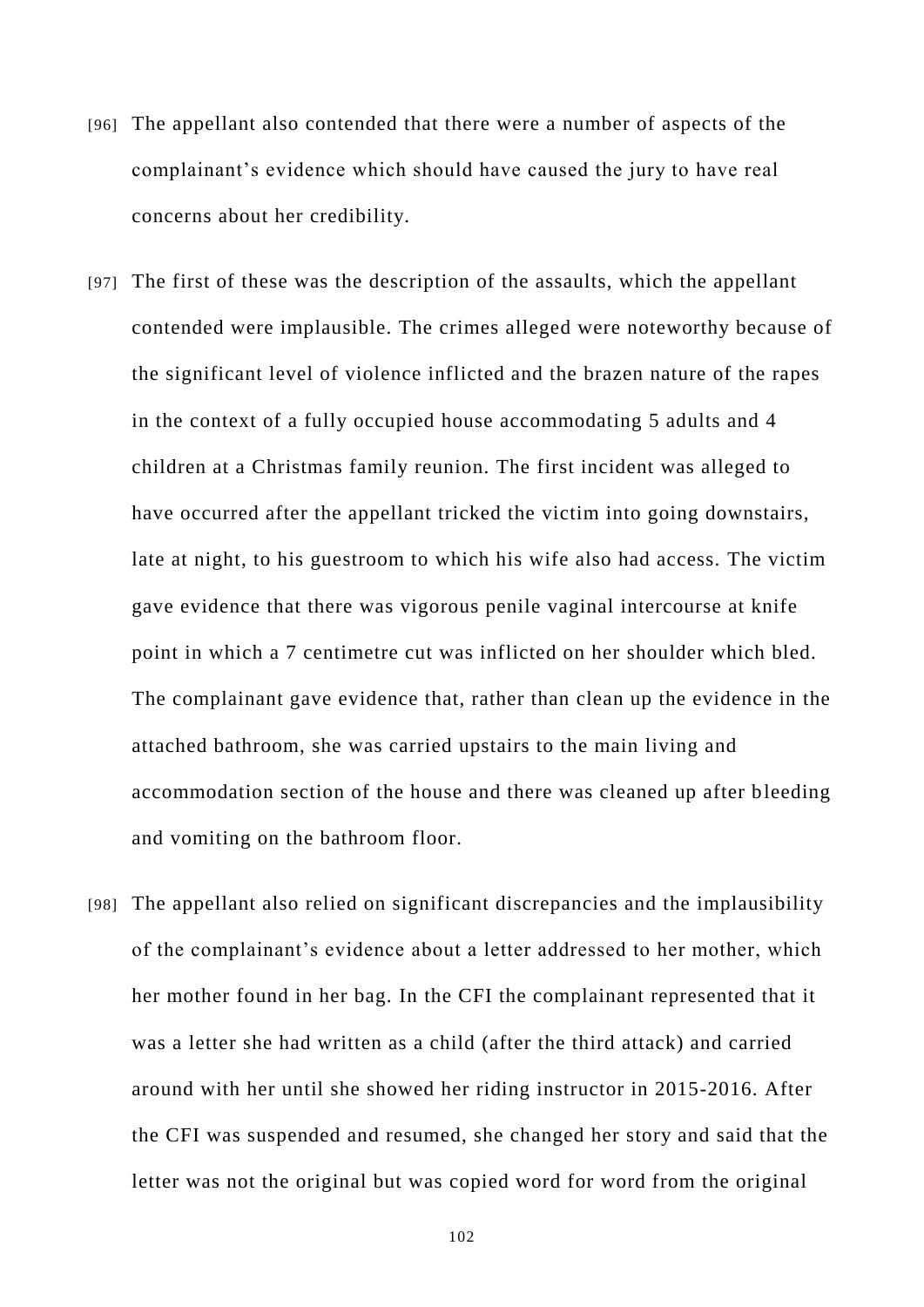minutes after she ripped up the original. Later in her evidence she gave a series of inconsistent and increasingly improbable accounts of how the letter came into being.

[99] The appellant also relied on evidence of subsequent friendly contact with the appellant, initiated by the complainant, which the appellant contended contradicted her evidence that she was terrified of the appellant as a consequence of the alleged offending and the threats made to her and her family. The appellant pointed out that in the CFI, when asked if she had had any contact with the appellant since the events she described, she said, "I think he texted me once," around the time she went into hospital. She said the appellant didn't say anything out of the ordinary, just something along the lines of, "I'm here if you ever need to talk about anything, I understand you're having a rough time." She positively denied any other contact. After the CFI the complainant's mother found a Facebook message in friendly terms from the complainant to the appellant written several years after the alleged rapes. The appellant pointed out that the complainant was aware that her parents and her aunt knew about the disclosed text message. (The aunt had asked the appellant to contact the complainant.) However, she elected not to disclose the Facebook message that they did not know about. It was only by chance that the mother found the Facebook entry and gave it to police.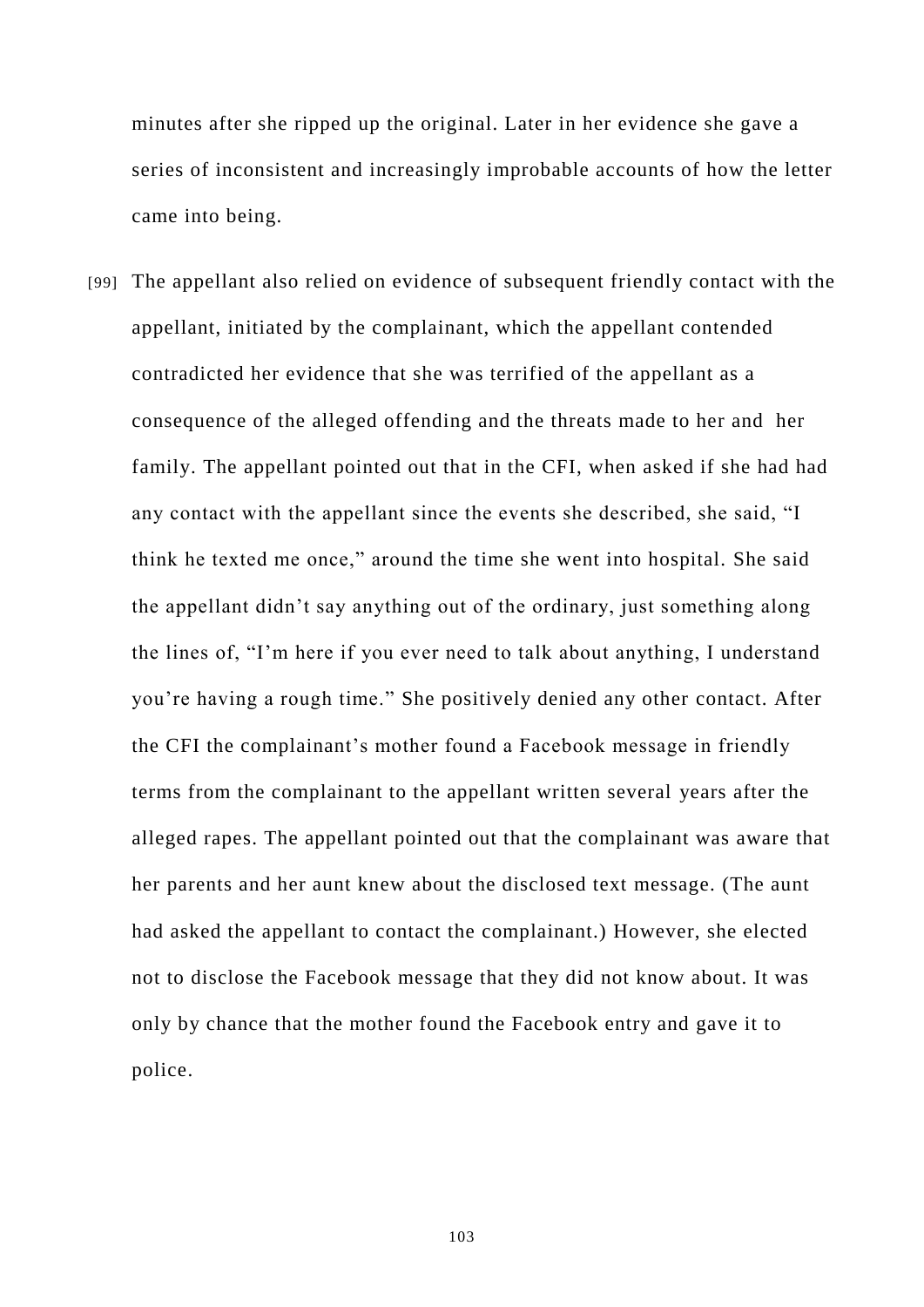#### Respondent's contentions

- [100] The respondent contended that none of these matters rendered the jury's verdict unreasonable or unsupportable in accordance with the evidence; that the jury was entitled to accept or reject any part of a witness's evidence and was directed accordingly; and that none of the matters raised by the appellant, either individually or in combination, would preclude a jury, acting reasonably, from being satisfied of guilt beyond reasonable doubt.
- [101] The respondent submitted that the complainant gave detailed and consistent evidence about each of the four episodes of offending and was unshaken in cross-examination about her account of what had occurred. Counsel argued that while there was a real risk of detection and this was unusual, this does not significantly undermine the credibility of the complainant's account. The apparent implausibility of such offending was squarely put to the jury in counsel's closing address and re-iterated in the summing up.
- [102] In relation to the letter, the complainant was cross-examined extensively about how it came to be created. While conceding that "there were potential differences in the complainant's evidence as to its purpose and how it was reproduced", the respondent submitted that the jury was entitled to take into account the fact that the letter was "reproduced" some years after the events in question when, on the complainant's evidence, she was suffering significantly from deteriorating mental health. The respondent pointed out that the suggested effect of this evidence on the complainant's credit was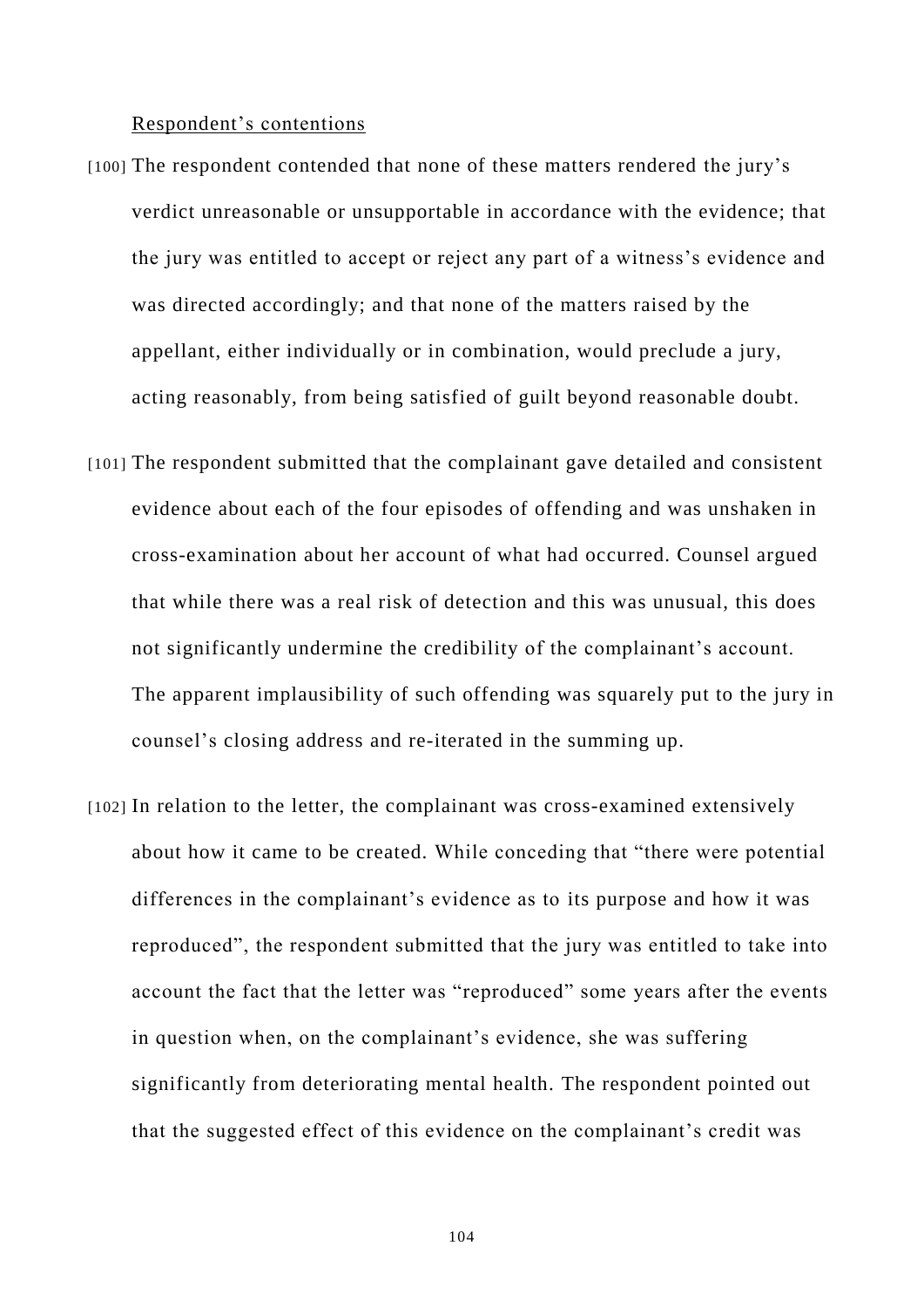extensively dealt with in counsel's address and in summing up and the members of the jury were entitled to make up their own minds on the issue.

- [103] The respondent relied on answers given by the complainant in crossexamination on the Facebook message. She said that it was sent during a period when she didn't want to remember what had happened, when she "wanted everything to move on like it had before".
- [104] Counsel elaborated on these contentions in oral submissions on the hearing of the appeal.
- [105] Counsel for the appellant pointed to the evidence of the grandmother that the complainant slept in the library with her each night she was there except one night when one of the younger ones wet the bed and the complainant went back to her own room.<sup>10</sup> He put this forward as, effectively, alibi evidence.
- [106] Counsel for the respondent submitted that the last two alleged episodes took place after the grandmother had gone home and one of the others is alleged to have taken place while the adults were awake and socialising so that the grandmother's evidence does not amount to an alibi.

-

**<sup>10</sup>** This is supported by the complainant's mother who said that the complainant gravitated to the grandmother. She said they moved the mattresses and camp bed into the library and her understanding is that they all ended up in there at some time. (She did add that there was no guarantee that the complainant was not in her own room at some time while the grandmother was there.)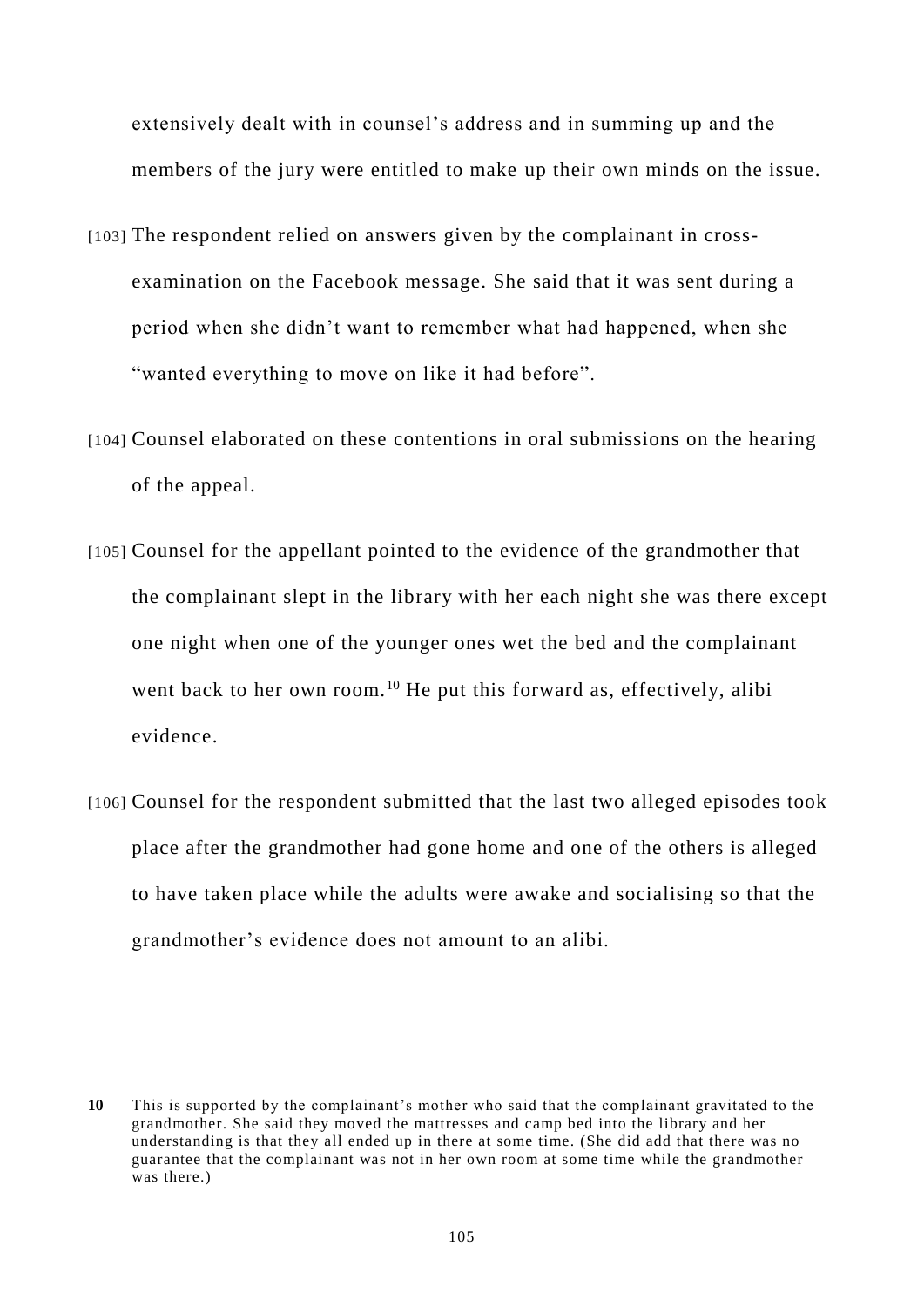Principles:

[107] In *M v The Queen<sup>11</sup>*, Mason CJ, Deane, Dawson and Toohey JJ said that the test for an unsafe or unsatisfactory verdict was whether the court thought that, upon the whole of the evidence, it was open to the jury to be satisfied beyond reasonable doubt that the accused was guilty. The majority emphasised, however, that it was not the function of the court to answer that question merely by examining the transcript of evidence and the exhibits. Their Honours said that:

> "… in answering that question the court must not disregard or discount either the consideration that the jury is the body entrusted with the primary responsibility of determining guilt or innocence, or the consideration that the jury has had the benefit of having seen and heard the witnesses. On the contrary, the court must pay full regard to those considerations."

The plurality explained the application of the test as follows:

"In most cases a doubt experienced by an appellate court will be a doubt which a jury ought also to have experienced. It is only where a jury's advantage in seeing and hearing the evidence is capable of resolving a doubt experienced by a court of criminal appeal that the court may conclude that no miscarriage of justice occurred. That is to say, where the evidence lacks credibility for reasons which are not explained by the manner in which it was given, a reasonable doubt experienced by the court is a doubt which a reasonable jury ought to have experienced. If the evidence, upon the record itself, contains discrepancies, displays inadequacies, is tainted or otherwise lacks probative force in such a way as to lead the court of criminal appeal to conclude that, even making full allowance for the advantages enjoyed by the jury, there is a significant possibility that an innocent person has been convicted, then the court is bound to act and to set aside a verdict based upon that evidence."

 $\overline{a}$ 

**<sup>11</sup>** [\[1994\] HCA 63;](http://www.austlii.edu.au/cgi-bin/viewdoc/au/cases/cth/HCA/1994/63.html) (1994) 181 CLR 487 at 493.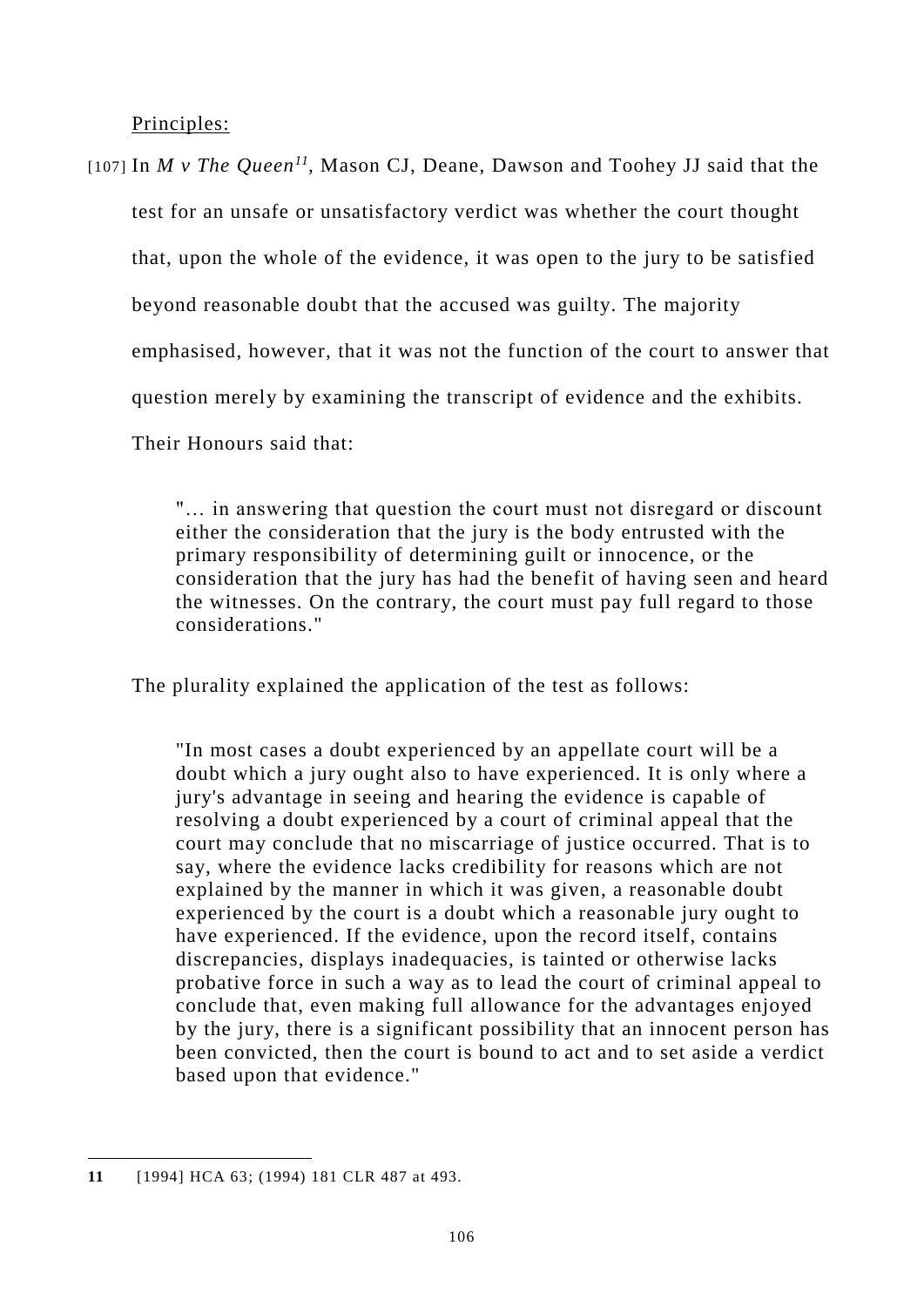Gaudron J agreed with the majority formulation of the test, as did Brennan J, although Brennan J said that the question as to whether it was "open to the jury" to be satisfied of guilt beyond reasonable doubt was to be resolved by asking whether the jury was "upon the whole of the evidence ... bound to have a reasonable doubt" or whether "the jury, acting reasonably, must have entertained a reasonable doubt as to the guilt of the accused".

[108] In *Libke v The Queen*<sup>12</sup> Hayne J (citing the passage from the majority judgment in *M v The Queen* referred to above) said:

> But the question for an appellate court is whether it was *open* to the jury to be satisfied of guilt beyond reasonable doubt, which is to say whether the jury *must*, as distinct from *might*, have entertained a doubt about the appellant's guilt. It is not sufficient to show that there was material which might have been taken by the jury to be sufficient to preclude satisfaction of guilt to the requisite standard.

# Consideration:

 $\overline{a}$ 

### Appellant's evidence

[109] We consider that whether or not to accept the appellant's evidence was a matter for the jury. But, as they were warned by the trial judge, if they rejected his evidence, that alone was not enough to convict him. They still needed to be satisfied beyond reasonable doubt of the truth and reliability of the evidence of the complainant about what she said the appellant did.

**<sup>12</sup>** [2007] HCA 30; (2007) 230 CLR 559 at 596-597 para [113]; See also *R v Baden-Clay* (2016) 258 CLR 308 at 329 [65].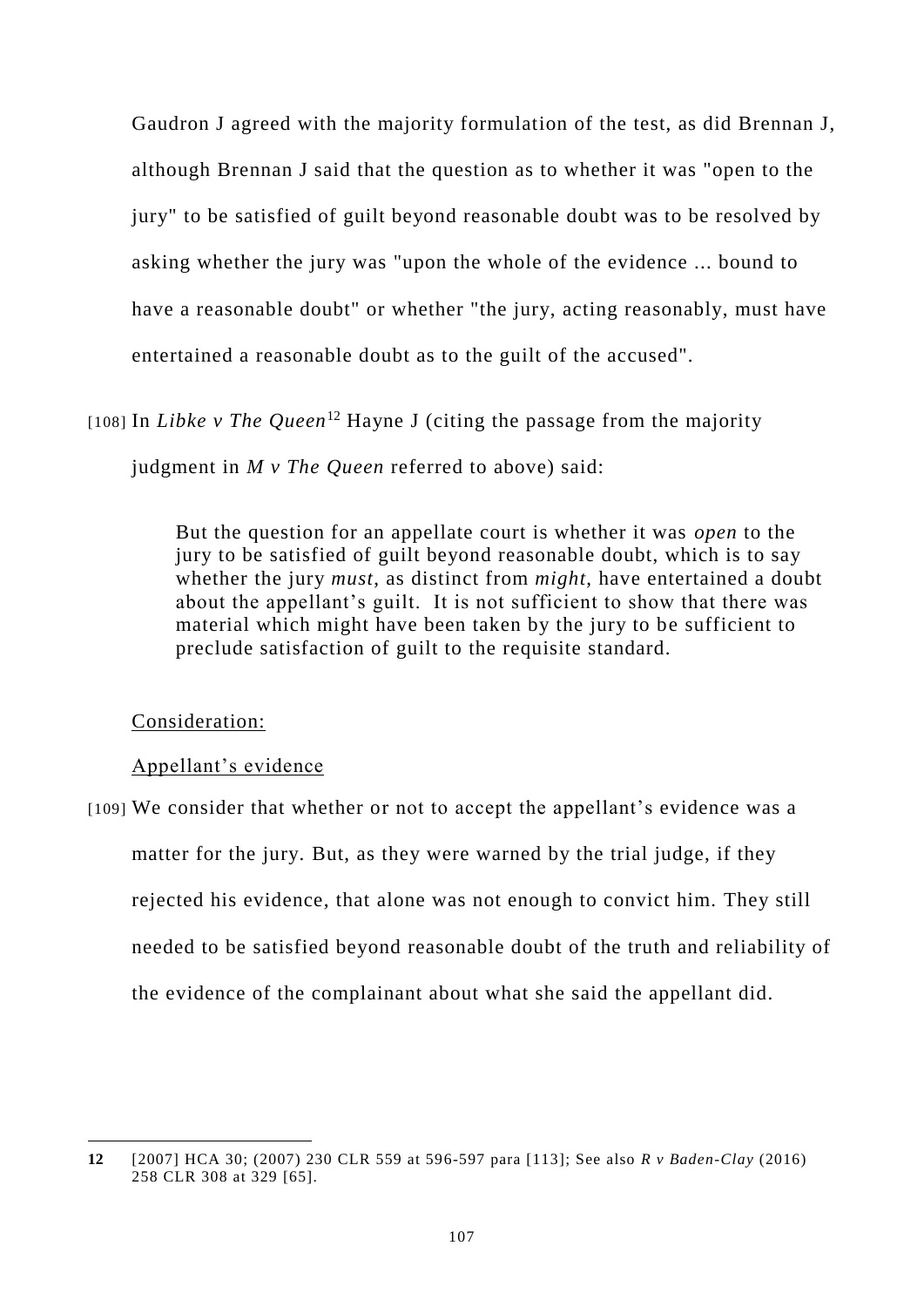Implausibility of the complainant's accounts

- [110] The appellant contends that the complainant's account is implausible for a number of reasons including the extraordinary degree of risk that the appellant would have to have taken to do the things described.
- [111] He is said to have committed multiple violent rapes in the environment of a full house and with substantial risk of exposure by reason of part of his conduct being in the public areas; some of the offences taking place in the room he shared with his wife who could have entered at any time and at a time when she could be expected to be returning to the room; carrying or half carrying the complainant up the public stairs while she was dressed in a towel and bleeding from a cut on the shoulder and from her vagina; and cutting the complainant on the arm which would leave a mark and evidence of assault  $13$
- [112] We acknowledge that there are offenders who do undertake significant risks whilst offending. However, there was nothing in the material placed before the jury to suggest the appellant was one such person.<sup>14</sup> We agree that the

-

**<sup>13</sup>** As part of the submissions in relation to risk, a great deal of importance seems to have been placed on the evidence of various people about where the appellant's wife was sleeping. The appellant said she slept in the bed downstairs every night. The wife said she waited until the appellant was asleep and then went to bed downstairs, or slept on the couch, and then moved into the library after the grandmother left. The complainant's mother said the appellant's wife (her sister) and her husband (ie the complainant's father) used to stay up late watching movies and sometimes the wife was on the couch reading. About all that can meaningfully be said about this evidence is that, at least for the first two alleged incidents, the wife must have been either in the downstairs bedroom (in which case the incident simply could not have happened), or upstairs in the lounge, possibly awake (in which case the risk in carrying a bleeding child dressed only in a towel up the stairs to the upstairs bathroom would have been extreme, and the risk of grabbing her by the shoulder and hair and marching her downstairs only slightly less so).

**<sup>14</sup>** It was suggested to the appellant in cross-examination that the fact that he had started up a new business as a franchisee meant that he was a risk taker, a proposition which he rejected.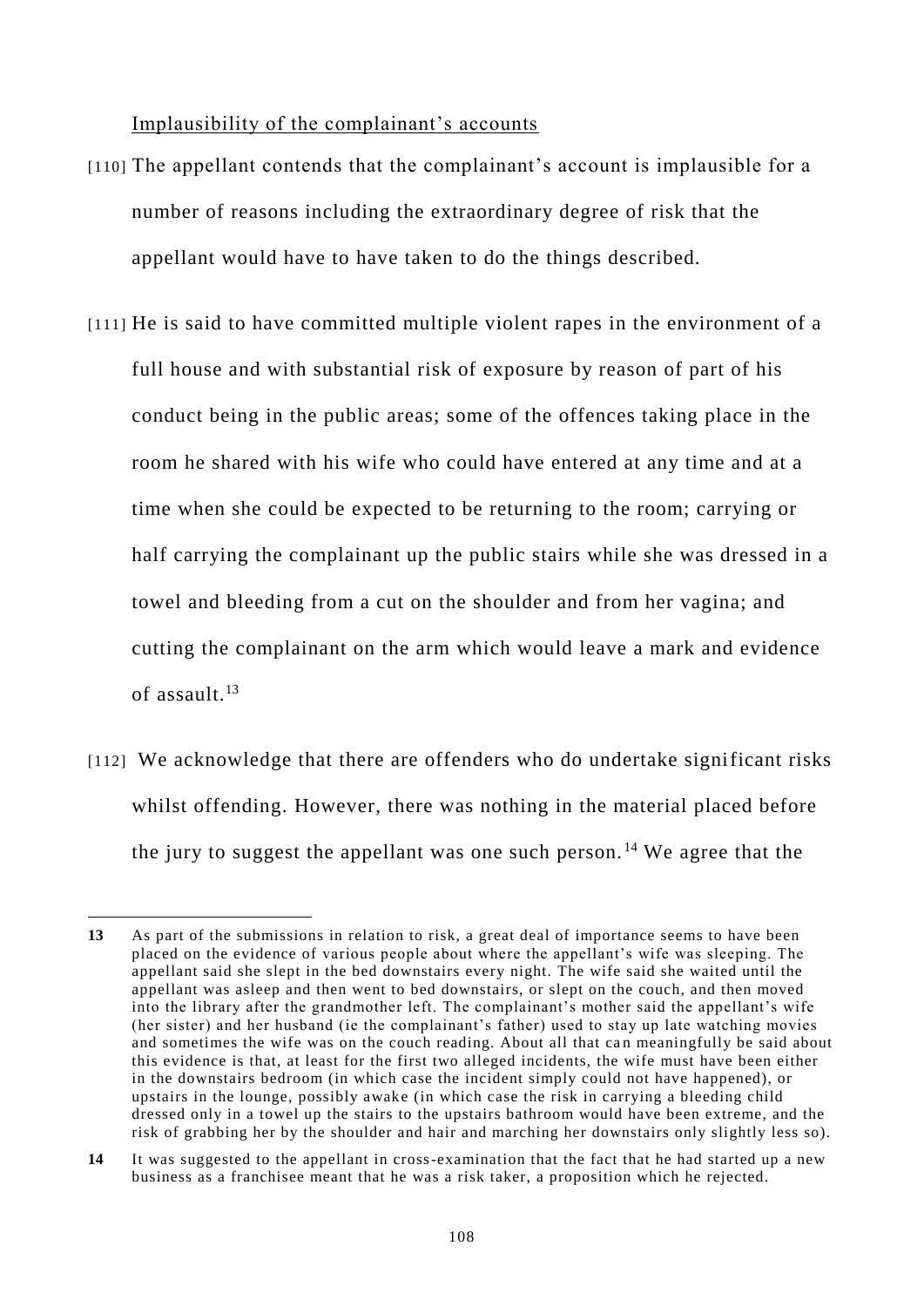extraordinary degree of risk that would have been involved contributes to the conclusion that the complainant's account is implausible. We would not, for that reason alone, consider the jury's verdict to be unreasonable and unsupportable on the evidence. However, it was a matter to be weighed in the balance when we considered whether we have a reasonable doubt as to the appellant's guilt and then go on to consider whether a reasonable jury, considering the whole of the evidence, ought to have had a reasonable doubt.

[113] Another thing which makes the entire account implausible is that there was no suggestion of any grooming by the appellant. Without any prior indication of what was to come, he is said to have committed violent sexual assaults upon the complainant. We know that the two families had been together before. The complainant gave evidence of going to Perth for her grandfather's (or great-grandfather's) funeral and agreed that the appellant's family had visited in 2007, when she was seven and that there had been nothing untoward in the appellant's conduct then. There may well have been other contact. In the mother's evidence about behavioural changes in the complainant, she said that usually when the complainant saw the other kids (ie the cousins) she was "the master of ceremonies", "the director of all social activities", but that over that Christmas period "she became disinclined to lead the kids in the kind of playing and puppet shows and all that stuff that she used to do". This would seem to indicate that they had been together on more than one or two occasions. Again, this was a matter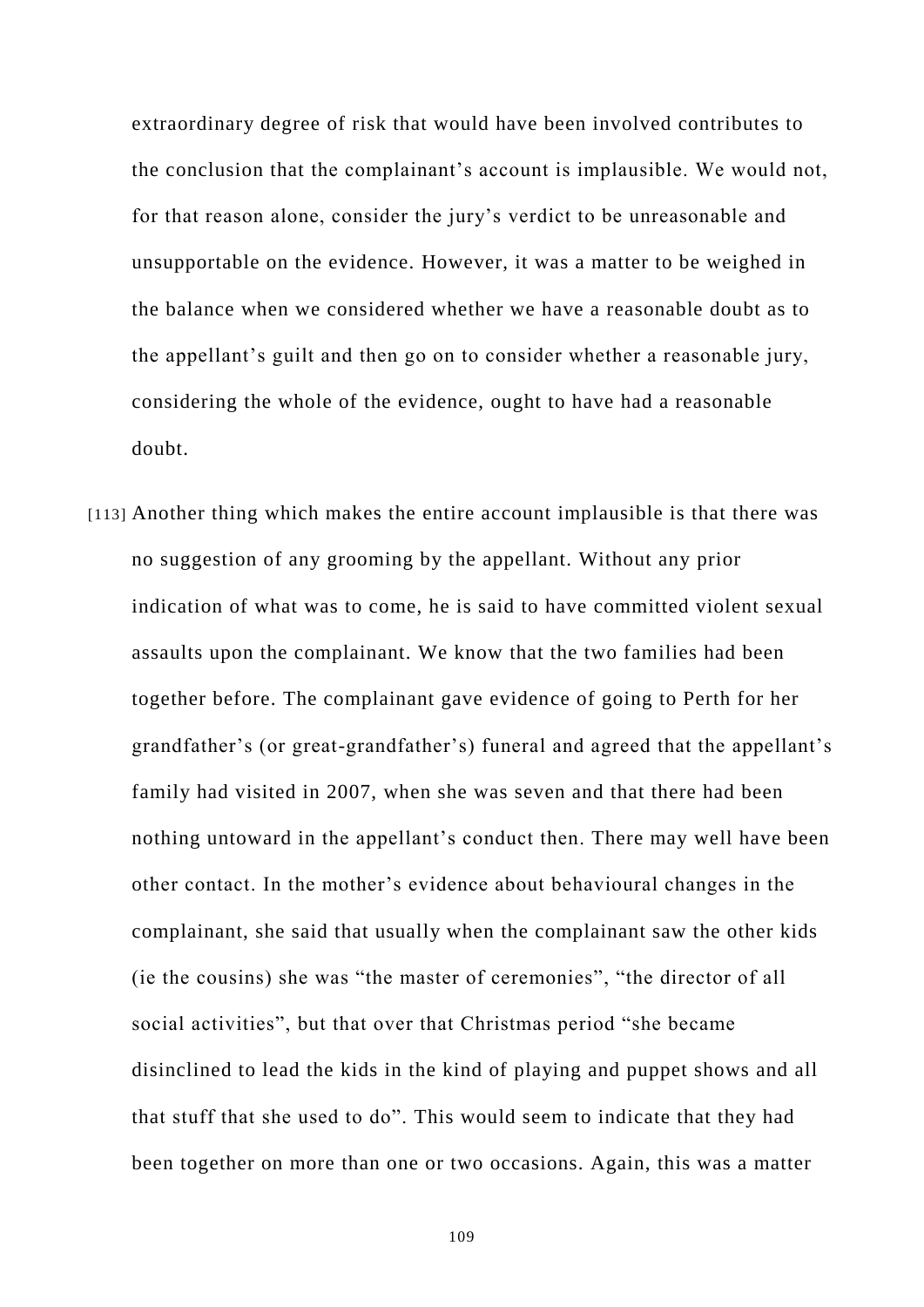to be weighed in the balance when we considered whether we have a reasonable doubt as to the appellant's guilt and then went on to consider whether a reasonable jury, considering the whole of the evidence, ought to have had a reasonable doubt.

- [114] The appellant contended that the fourth episode described by the complainant was the most improbable of all, and should have caused the jury to have entertained a reasonable doubt as to the appellant's guilt. The appellant relies in particular on what he submitted was the extreme unlikelihood of anyone being able to insert objects of the kind alleged (a nail polish bottle, an air-conditioning remote with a battery cover and a disposable water bottle<sup>15</sup>) into the vagina of a nine year old child without causing significant injuries which must have been noticed.
- [115] Counsel for the respondent submitted that extreme caution must be exercised before accepting such a submission. He contended that, in the absence of evidence as to the size, shape and sharpness of the objects in question (and medical evidence as to the elasticity of the vagina of a nine year old child), this would be inviting the jury to speculate.
- [116] We do not agree. When the question before the jury is correctly formulated, one can see that no speculation is involved at all. The jury would not have been speculating about the size and shape of actual objects; they would have

**<sup>15</sup>** It is true, as counsel for the respondent pointed out, that the complainant's evidence is that the water bottle was only inserted a short way. However, she told the riding instructor that he left the water bottle inside her while he touched other parts of her body, which would require a significant degree of penetration.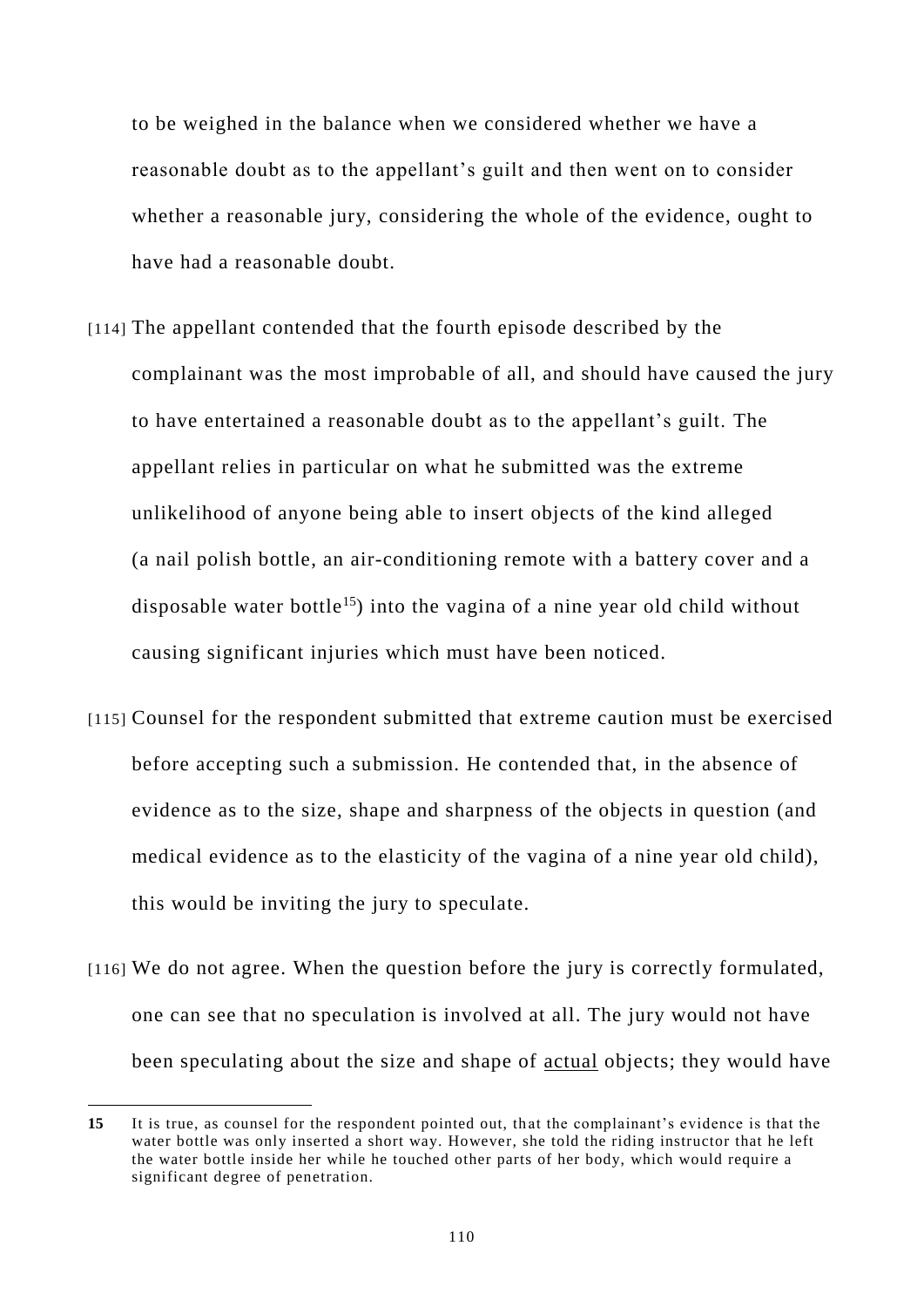been assessing the credibility of the complainant's account. The question they should have been considering is whether they were convinced beyond a reasonable doubt that the complainant's account was true – that is to say whether they were satisfied beyond reasonable doubt that any such things were inserted into her vagina

- [117] When the jury reflected on the complainant's account, they were entitled to take into account their common experience that the kind of objects the complainant claimed were inserted into her vagina come in a range of sizes and that some of them are quite large (air-conditioning remotes in particular are commonly of a substantial size and angularity). It was for the Crown to lead evidence to provide a basis upon which the jury could be satisfied beyond reasonable doubt that such a seemingly unlikely event occurred. In the absence of any evidence from the complainant about the size and shape of the things she says the appellant inserted into her vagina (ie evidence to suggest that they were sufficiently small to render her account that they were inserted into her vagina at age nine plausible) there must be a reasonable doubt about her account – ie a reasonable possibility that she was not telling the truth. (The same considerations apply to this court's consideration of the issue.)
- [118] We do have a reasonable doubt about the complainant's evidence in relation to the alleged fourth incident. It remains to consider this, along with all the other evidence, to determine whether this is a doubt which a reasonable jury ought to have entertained.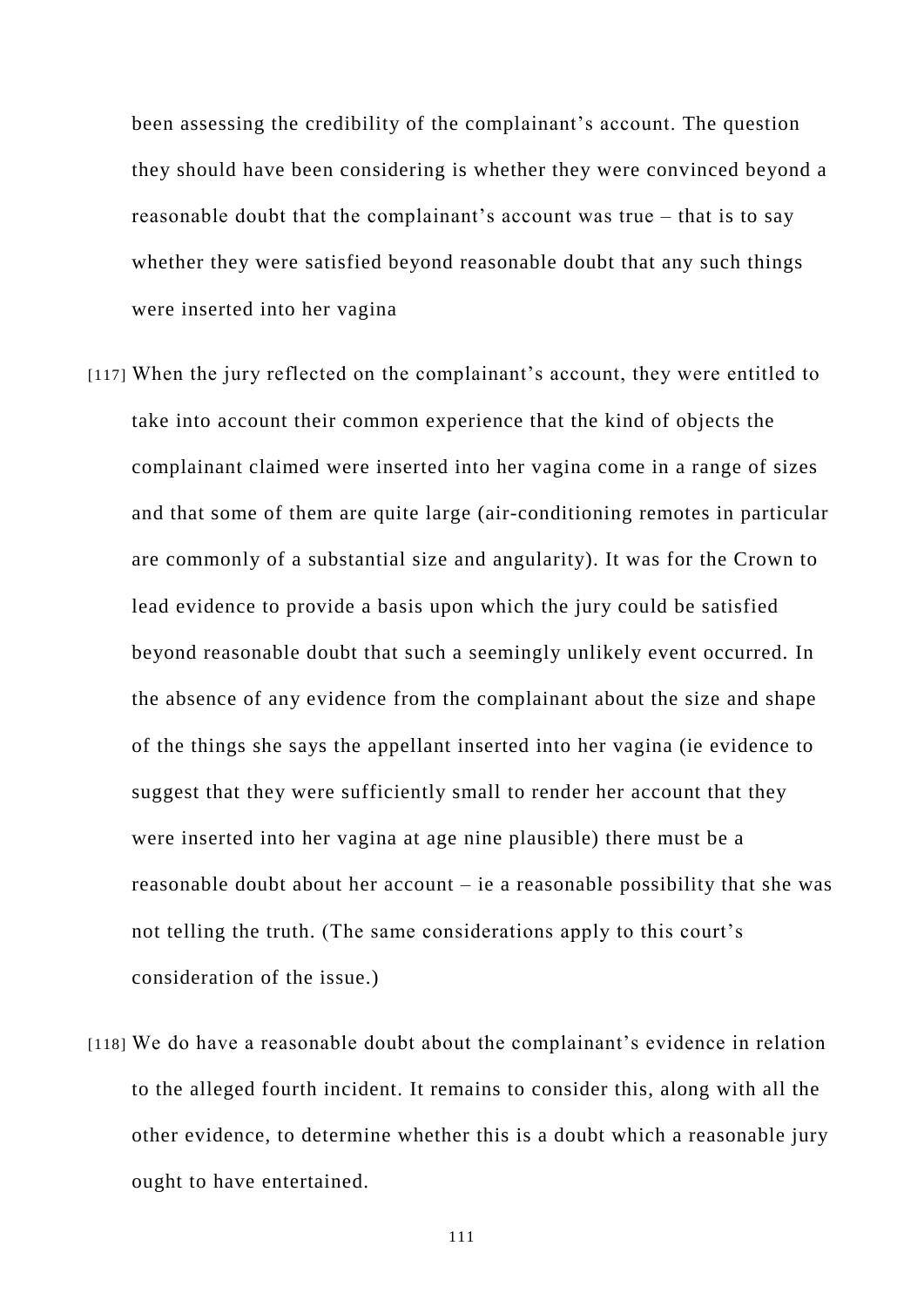- [119] The respondent contended that there was some independent evidence to support the complainant's allegations.
	- (a) There was evidence from the grandmother that at some time during her visit, the complainant told her mother she had "a sore wee" and was given some Bepanthen (a cream used for rashes and similar problems) to put on it. However, she could not say whether this occurred before or after the appellant arrived at the house. The trial judge rightly warned the jury against the danger of drawing an inference that the "sore wee" had been caused by non-consensual intercourse given the range of other possible explanations, and directed them that they should not do so unless they had excluded all other possibilities.
	- (b) There was evidence from the mother and grandmother that they noticed a change in the complainant's behaviour over that Christmas period. They said she was more withdrawn and did not take the lead in activities with the other children as she used to do. The mother said that the adults had discussed this over dinner one night during that Christmas period, but in the absence of another explanation, put it down to the fact that the complainant was getting older and to the age gap between her and the younger children. (The grandmother gave evidence that that was her assumption too.) The mother also said that in the period immediately following the holidays, the complainant lost interest in the extracurricular activities she loved so much like karate and violin.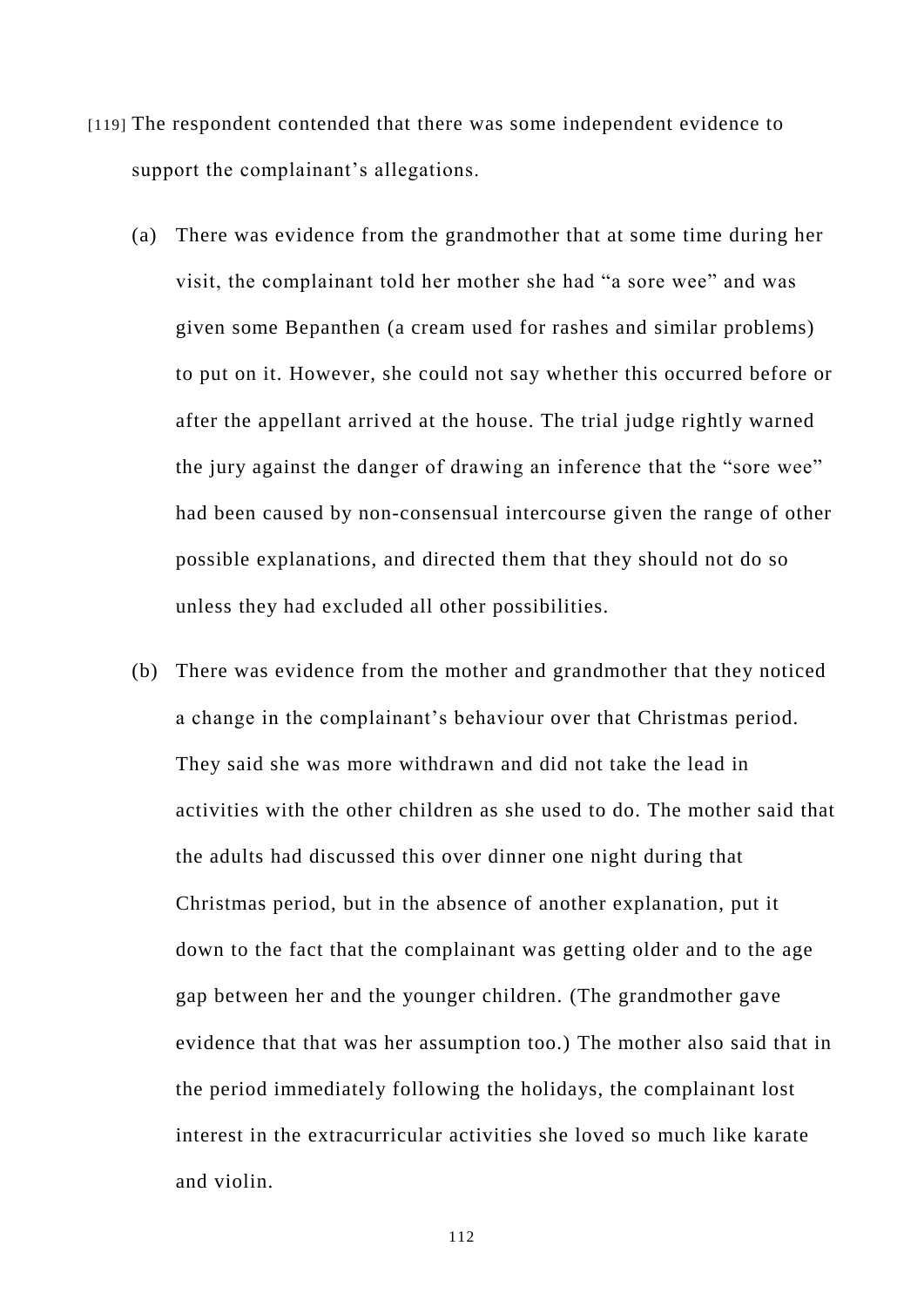In our view, care should be taken not to place too much weight on this evidence. First, the evidence was given after the adults became aware of the complainant's allegations, and there may have been a tendency to view the past through the lens of that knowledge. Second, there is reason to doubt the accuracy of at least some of those recollections. For example, around three years later the complainant sent a Facebook message to the appellant saying she still loved karate. (See [\[128\]](#page-132-0) below.) Third, there is every possibility that their first instincts were correct and that any changes in the way the complainant played with the other children could be accounted for by the fact that she was growing up and less keen to play with the younger ones. There is no suggestion that any of the adults were sufficiently concerned about any such change to make further enquiries.

There is no evidence that any of the adults noticed any injuries on the complainant or any other indicia that she had been subjected to multiple violent rapes. Nor is there any evidence that anyone noticed either the appellant or the complainant moving around the house in a way that excited suspicion even with the benefit of hind sight. There is evidence that the appellant danced with the children, including the complainant, when the family went to a hotel for a meal.<sup>16</sup>

**<sup>16</sup>** The appellant was under something of a disadvantage in that, following his divorce, he did not have access to family photographs of the holiday which, it was submitted, would have shown the complainant happy and behaving normally – although of course it would have been open to his lawyer to subpoena these.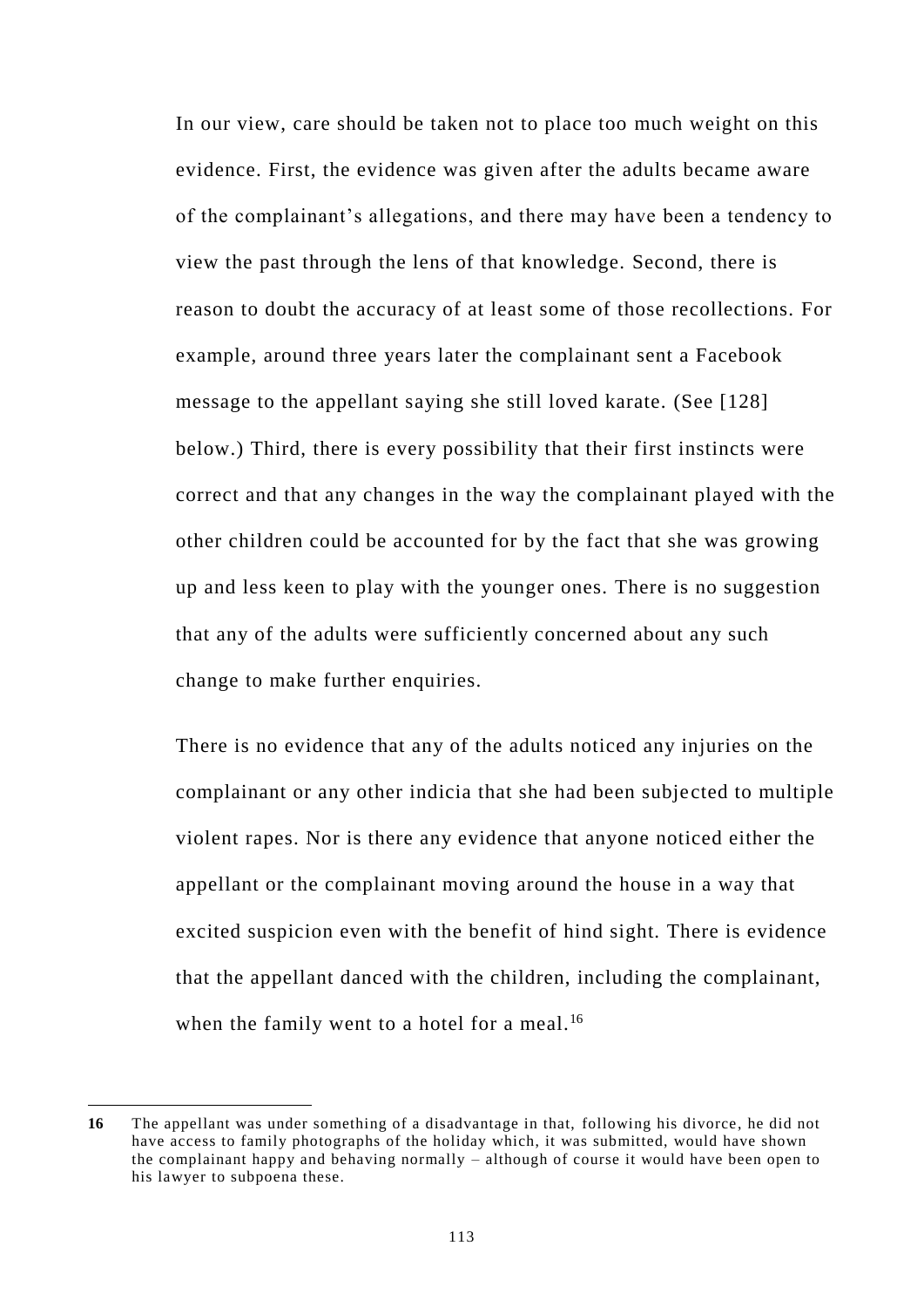- (c) The respondent relied on evidence of the complainant's distress when telling the riding instructor about the allegations in late 2015 or early 2016. Again, care must be taken in placing too much weight on this evidence. There can be many reasons why a person may become distressed, and it must be remembered that, by this time, the complainant was suffering from mental health problems for which she had earlier been hospitalised.
- (d) The respondent also relied on evidence of the complainant's father that the complainant turned pale when she heard the appellant say in January 2010, as they were leaving, that the family were thinking of moving to Darwin. There is reason to doubt the reliability of this evidence. The appellant denied that it occurred: it was not disputed that he had recently bought a franchise business in Perth and had no plans to come to Darwin. Further, one questions the likelihood of the father noticing that the child had turned pale and, if he did, of remembering it for 8 years or so. There is no suggestion that he was concerned enough about it at the time to ask the complainant what was wrong.

# Difficulties in the complainant's evidence about the letter

[120] The complainant gave the following different accounts about the nature and origin of the letter which her mother found in her bag, and which gave rise to a complaint being made to police.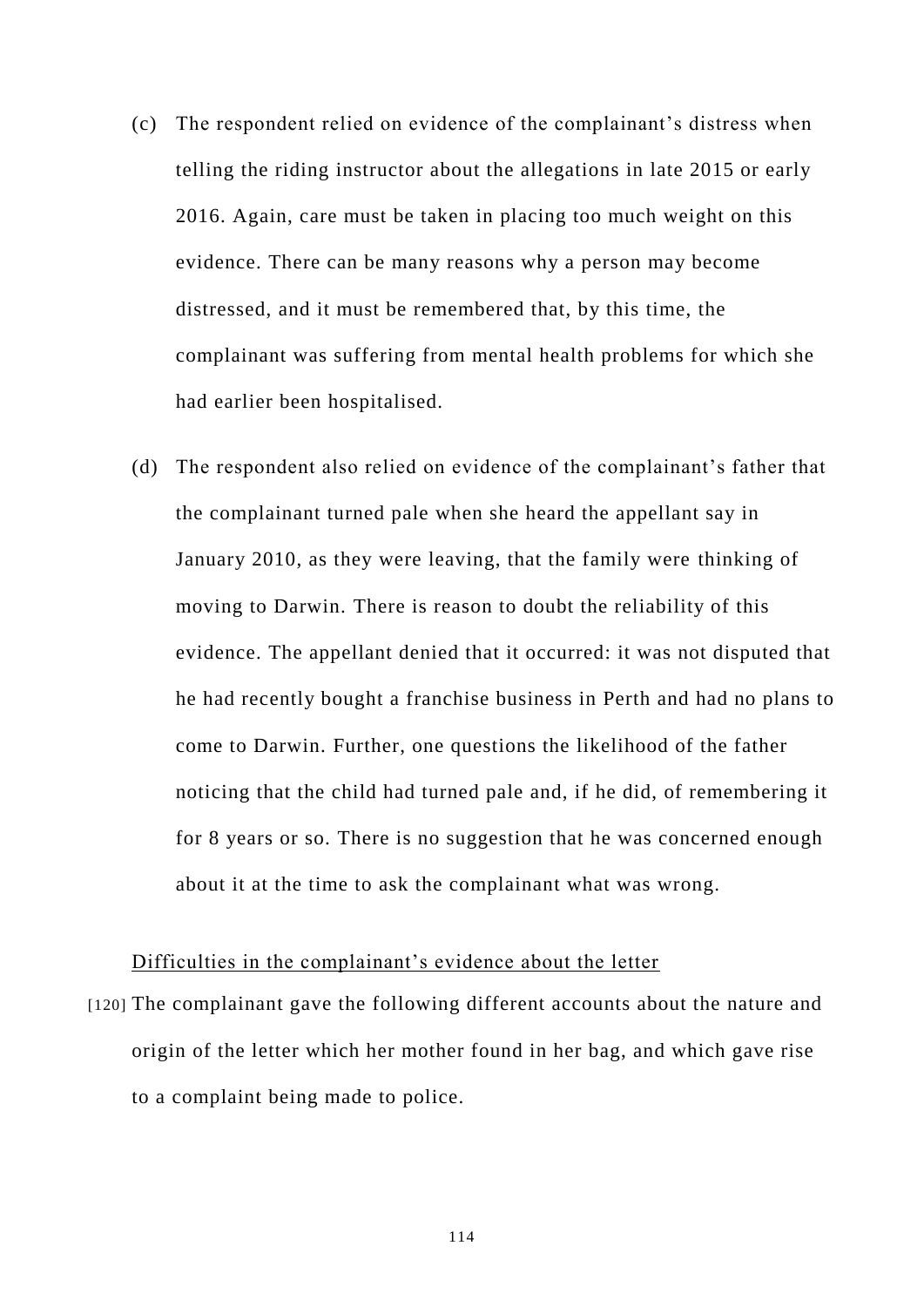#### Representations to the riding instructor

- [121] The complainant's riding instructor gave evidence that the complainant told her, in late 2105 or early 2016, in one of their nightly telephone conversations, that she had been raped by her uncle. In the first telephone conversation in which she told the riding instructor this, the complainant said that her uncle and aunty and cousins were staying with them over a Christmas period (she did not specify when); that her uncle had raped her three times; and that she had written a letter to her mum that she was going to give to her but that for some reason she didn't give to her at the time. The riding instructor also said that it was about two weeks later that the complainant first told her about a fourth time that the uncle had sexually assaulted her.
- [122] The riding instructor said that the complainant had shown her the letter she had written to her mum. It was tucked in the back of a sketch book in which the complainant had drawn faces and horses. She was shown the letter which became an exhibit in the proceedings and confirmed that that was the letter the complainant had shown her.

#### The child forensic interview

[123] In the CFI conducted on 25 August 2017, the complainant gave two different versions of what the letter which was later placed before the court was.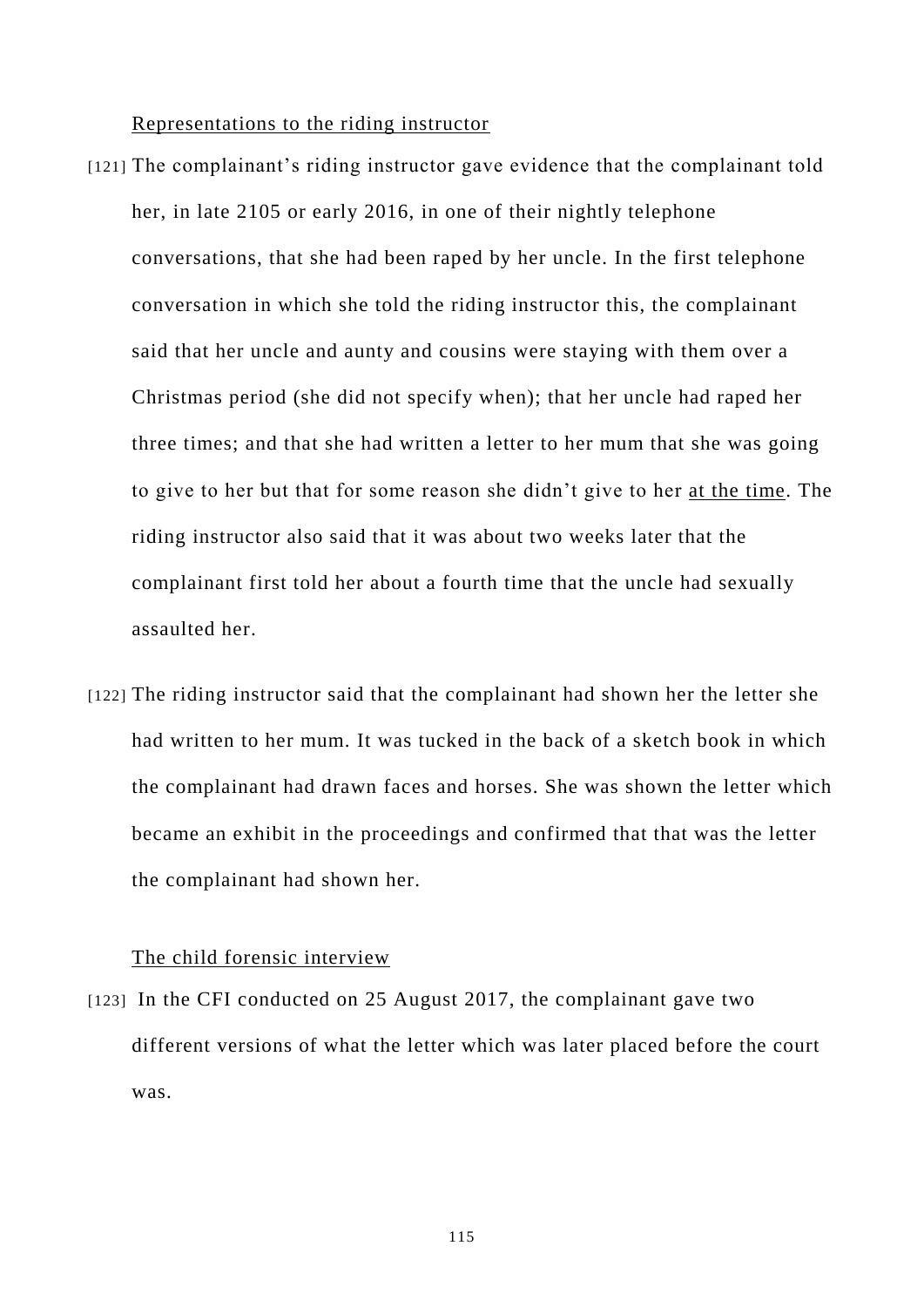- (a) Initially she said, "I wrote it after the third attack. I wrote it to mum telling her what had happened and I was going to give it to her once he left but after the fourth one he just scared me that much that I couldn't give it to her so I kept it."
- (b) She was asked what happened to the letter and she said, "I tried to get rid of it and couldn't."
- (c) She was asked where it is now and she said, "Mum has it."
- (d) She was asked how Mum got it and she said, "I carried it around with me until last year or the year before. [She then described showing the note to the riding instructor.] … and when she [ie the riding instructor] gave it back to me I put it in my bag in a book in the car and I don't know why Mum was going through my bag but she found it." (This was a clear representation that the letter her mother found in her bag is one that she wrote as a nine year old after "the third attack". That is also the effect of the mother's evidence about what the complainant said to her.)
- (e) The interview was suspended at one point and after it was resumed, the complainant was asked if she had anything more to say. She said, "The note that Mum has isn't the original. I tore it up and I rewrote it."
- (f) Asked when she re-wrote it she said it was in 2013.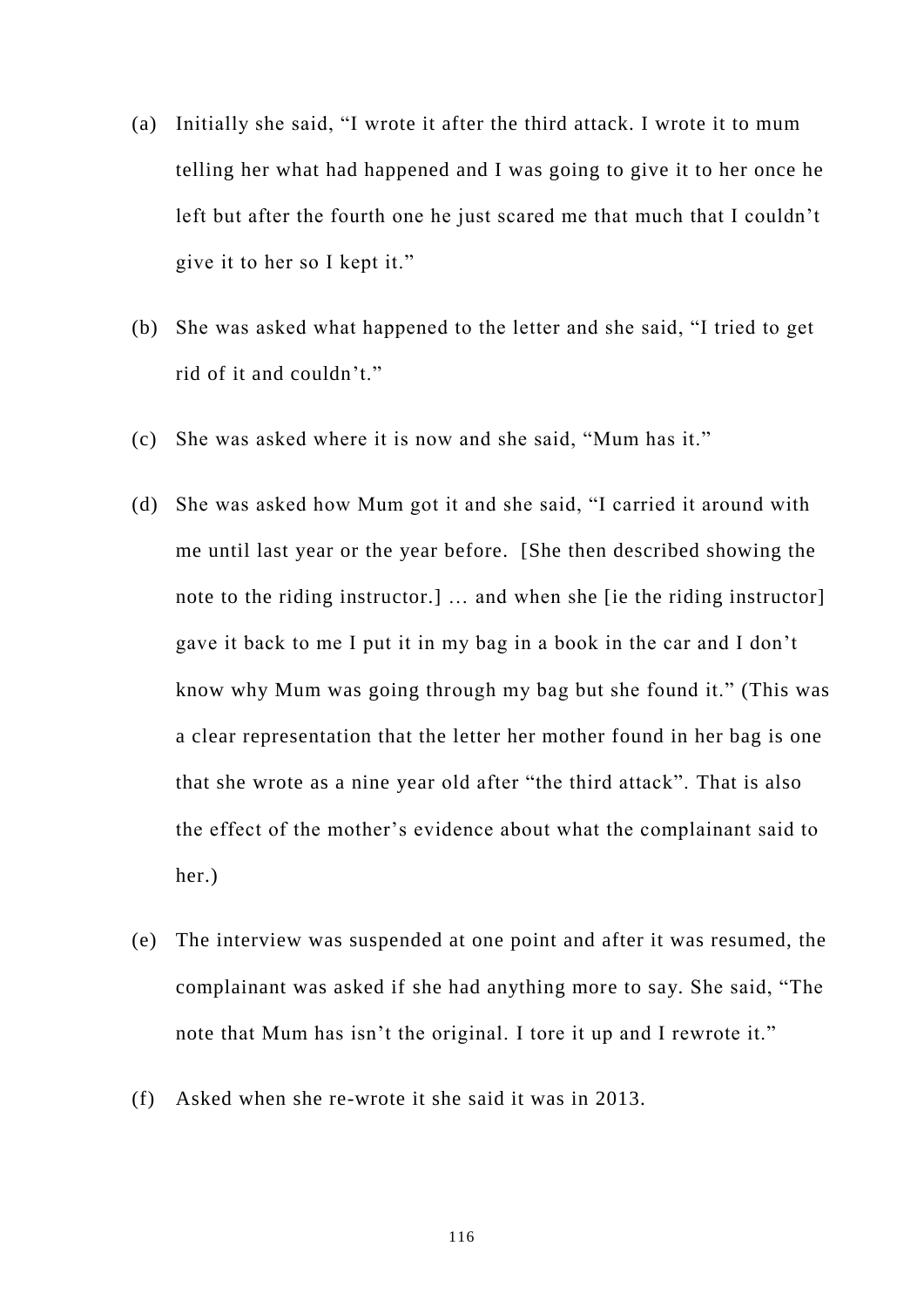- (g) Asked why she re-wrote it, she said, "I tore up the first one and then I realised what I'd done and I didn't think anyone would believe me if I didn't have a note so I tried to put it back together but I couldn't so I just re-wrote it".
- (h) She said the original was "gone". She said she re-wrote the letter minutes after she tore up "the other one".
- (i) She was asked if she wrote the same sort of note or if it was a little bit different. She said, "Yeah, it was word for word."
- (j) Asked how she knew it was word for word, she said, "'Cause I took a photo of the one that I tore up before I tore it." Asked where the photo was, she said, "I don't know. It was on my old ipod." Asked if she still had the old ipod, she said, "Maybe. I don't know." (The ipod was never produced.)

# Examination in chief at the special hearing

- [124] In examination in chief, the complainant gave the following explanation of how the letter before the court had come into existence.
	- (a) "I got scared one night and I wanted to get rid of it and so I tore it up and I realised that I'd made a mistake and I tried to fix it but I couldn't."
	- (b) "I realised that without the letter I had no proof of what happened."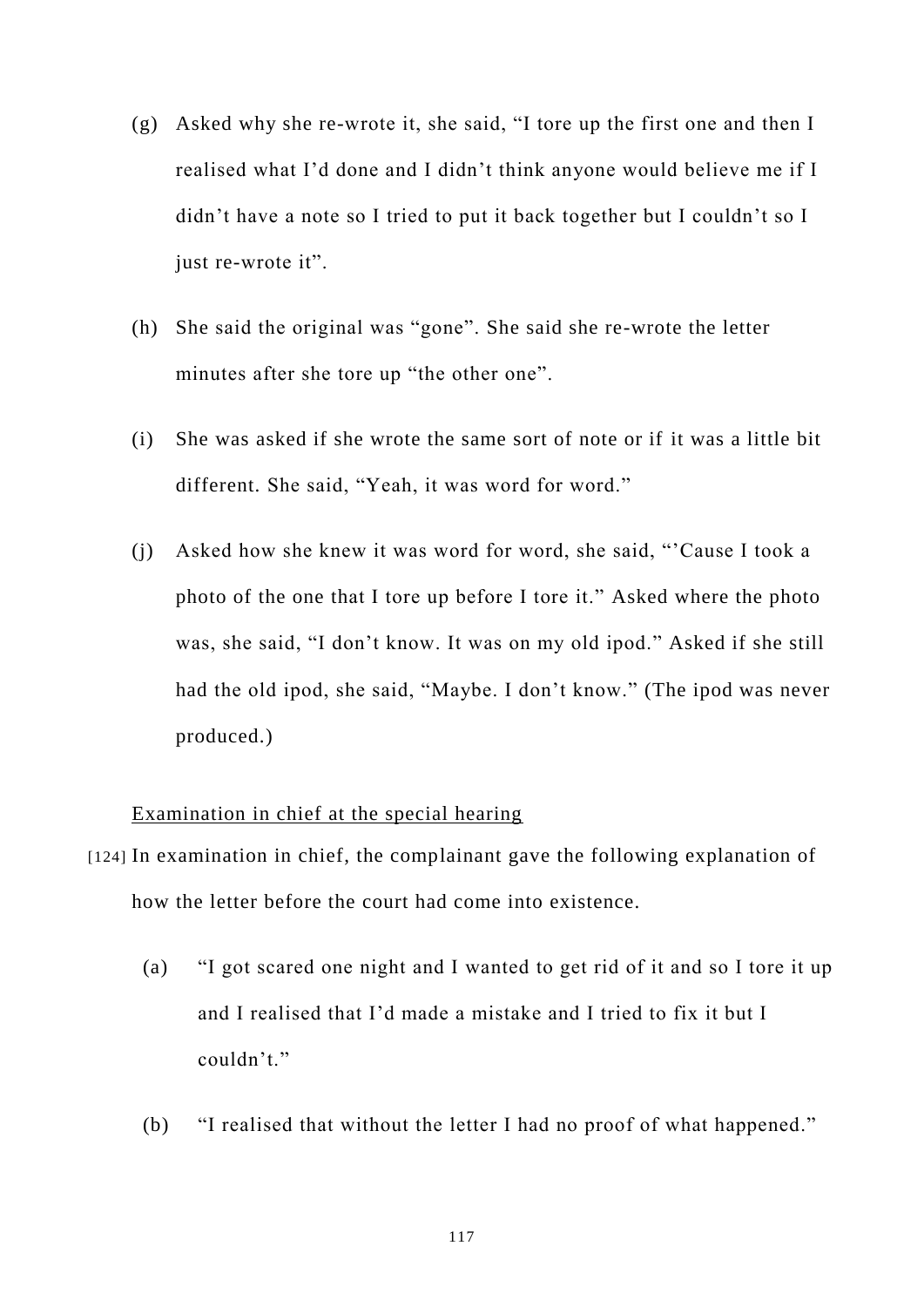- (c) She said she tried to tape it back together but she couldn't.
- (d) Asked about her thought processes, she said, "I could read a lot of it from what was taped together but I also had a photo of the note on my ipod so that I didn't have to carry the real thing around with me, because I liked to read it all the time."
- (e) Asked why she liked to read it, she said, "As punishment, for me. I felt like I deserved what happened."
- (f) She said she took the photo on the ipod in the last few months before she tore it up.
- (g) Asked why she wrote the "original" note, she said, "When I first wrote it , I wrote it so Mum – explaining what had happened to me because I didn't know if it would happen again and I didn't know what else to do."
- (h) She said she didn't give it to her Mum because the appellant told her that he would hurt her family and her sister and her aunt "and everyone" if she told. (The list of potential victims has grown to include the aunt "and everyone" – and "kill' has become "hurt".)
- (i) She said she tore up the "original" because she was scared that someone would find it. She said, "I was just scared that someone would know what had happened."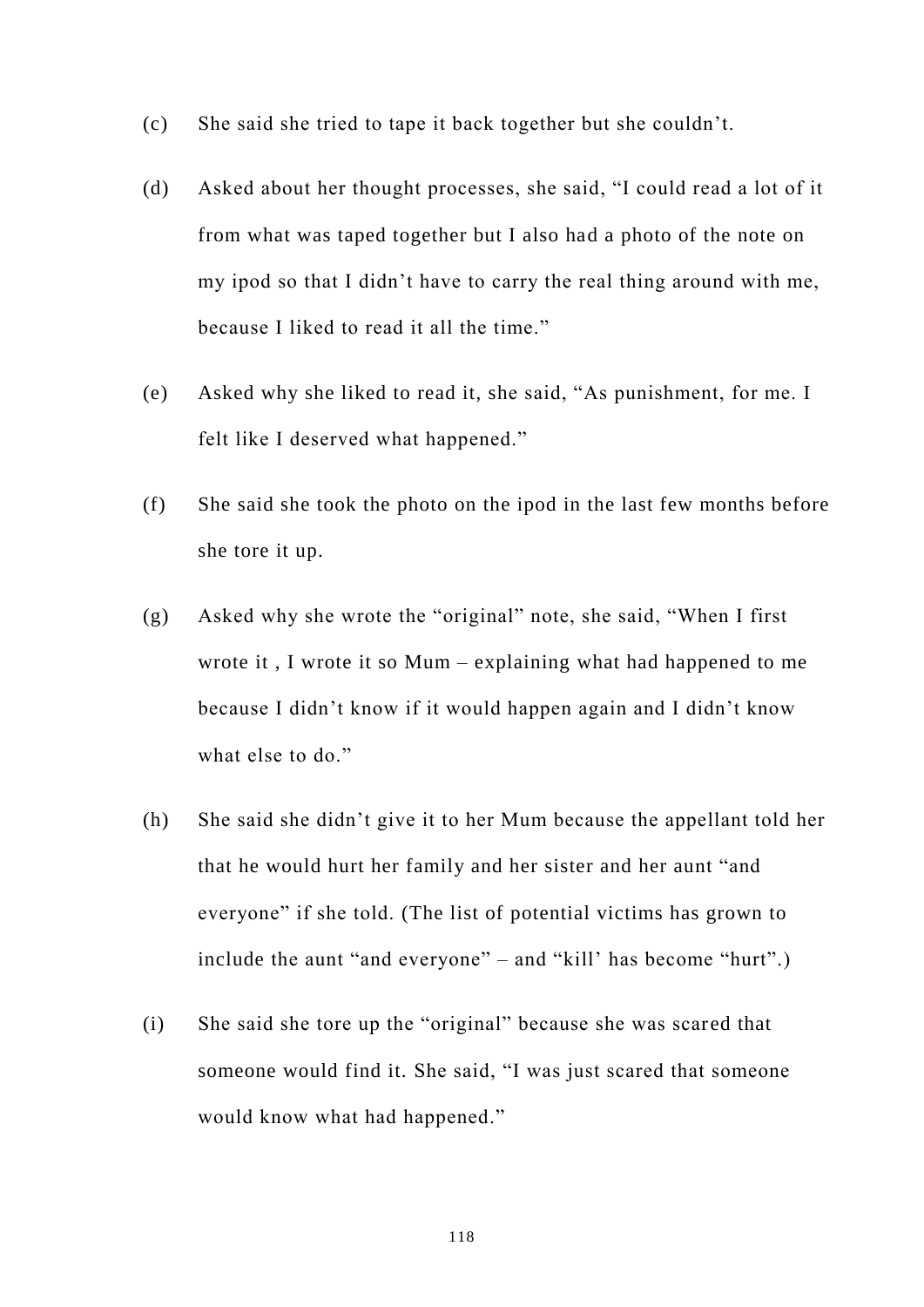(j) She was shown the letter that was placed before the court and asked what it was. She confirmed, "This is the note that I rewrote in 2013, word for word from the note I wrote in 2009 after the events."

#### Cross-examination

[125] In cross-examination, she gave a number of shifting accounts.

- (a) First she agreed that she had written an original letter "between the end of 2009 and the end of 2010" (ie not after "the third attack"), and said, "That *fie the letter before the Court is not the letter I wrote.*"
- (b) She said she could not remember when she tore up the letter, but it was after they moved to Bees Creek. She agreed that she tore up the original letter three or four years after it was written.
- (c) Asked where she kept it (ie the "original"), she said, "I kept it in a box for a while and then I started carrying it around with me." It was a thin cardboard box taped to the underside of her bed.
- (d) Asked if she was scared of someone finding the letter, she said, "I was when I kept it in a box. That's why I started carrying it around."
- (e) She said, "I had it in my pocket a lot of the time, or in my shirt or in my bag."
- (f) Asked if she was worried about her mum finding it in the wash, she said, "No. Generally I didn't want it going through the washing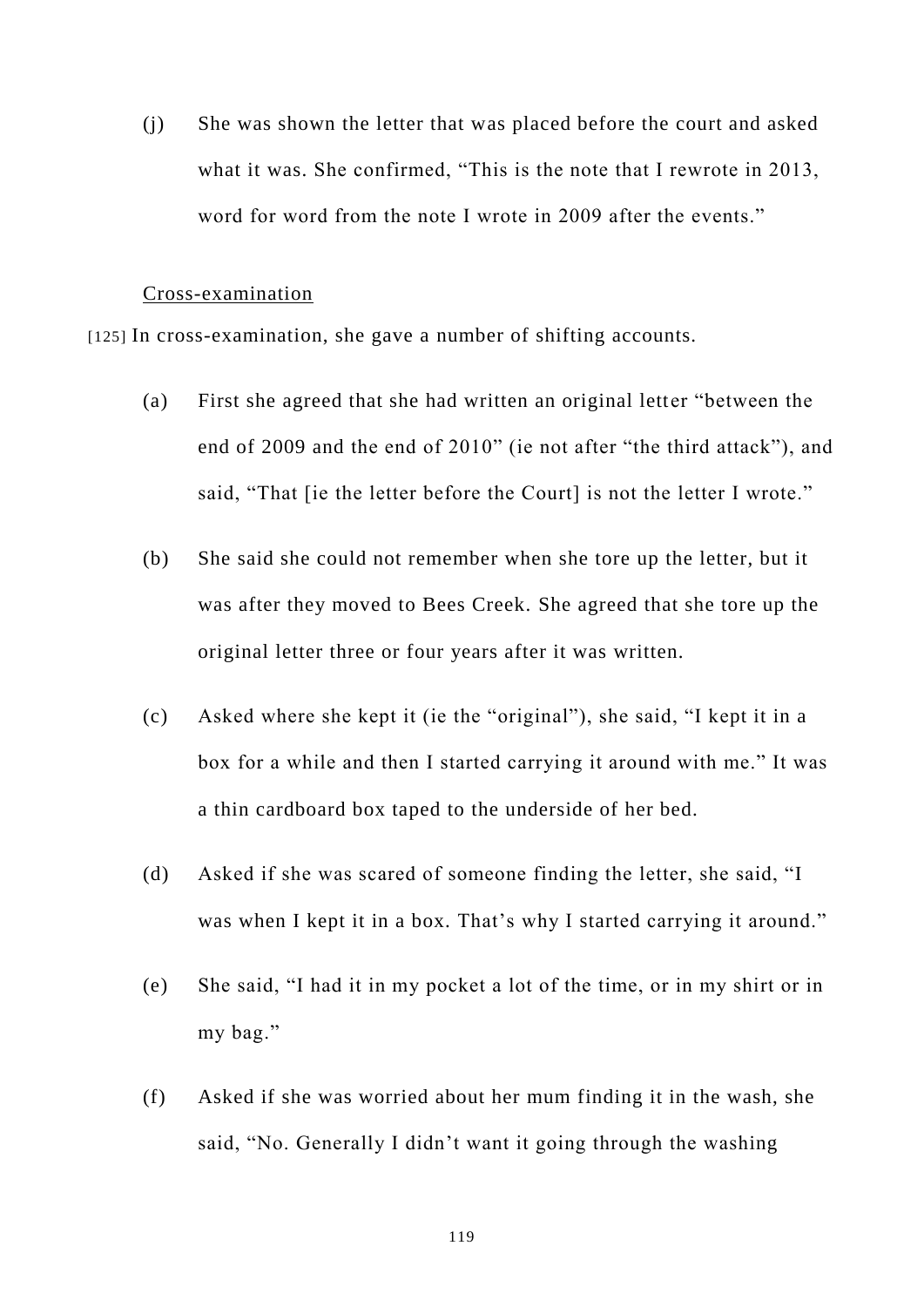machine. I'd take it out. I'd put it in whatever clothing I was wearing at the time."

- (g) Asked if she took it to bed, she said, "It would go in my bedside table, taped to the top."
- (h) She said she took the photo of the letter, ages before she tore it up on a little pink camera that her grandma bought her. Much later in her evidence she said that the photo was hard to read because it was a photo of the torn up letter. Then she said she thought there was one of it before she tore it as well. She couldn't remember. She was asked if she had ever attempted to rewrite word for word, any electronic copy of the untorn 2009 letter. She said, "I never tried to rewrite it exactly. It was never my intention to make an exact copy. It just happened. It was just one of them [ie one of the letters she wrote, referred to below] and it wasn't meant to be found."
- (i) When asked if she was worried about anyone seeing the photo, she said she wasn't, "Because it was the same as the letter. I kept it hidden. I hid the battery, I had the memory card, I had it all in separate places." She agreed that she would deconstruct the camera regularly so that other people could not read the electronic copy of the letter.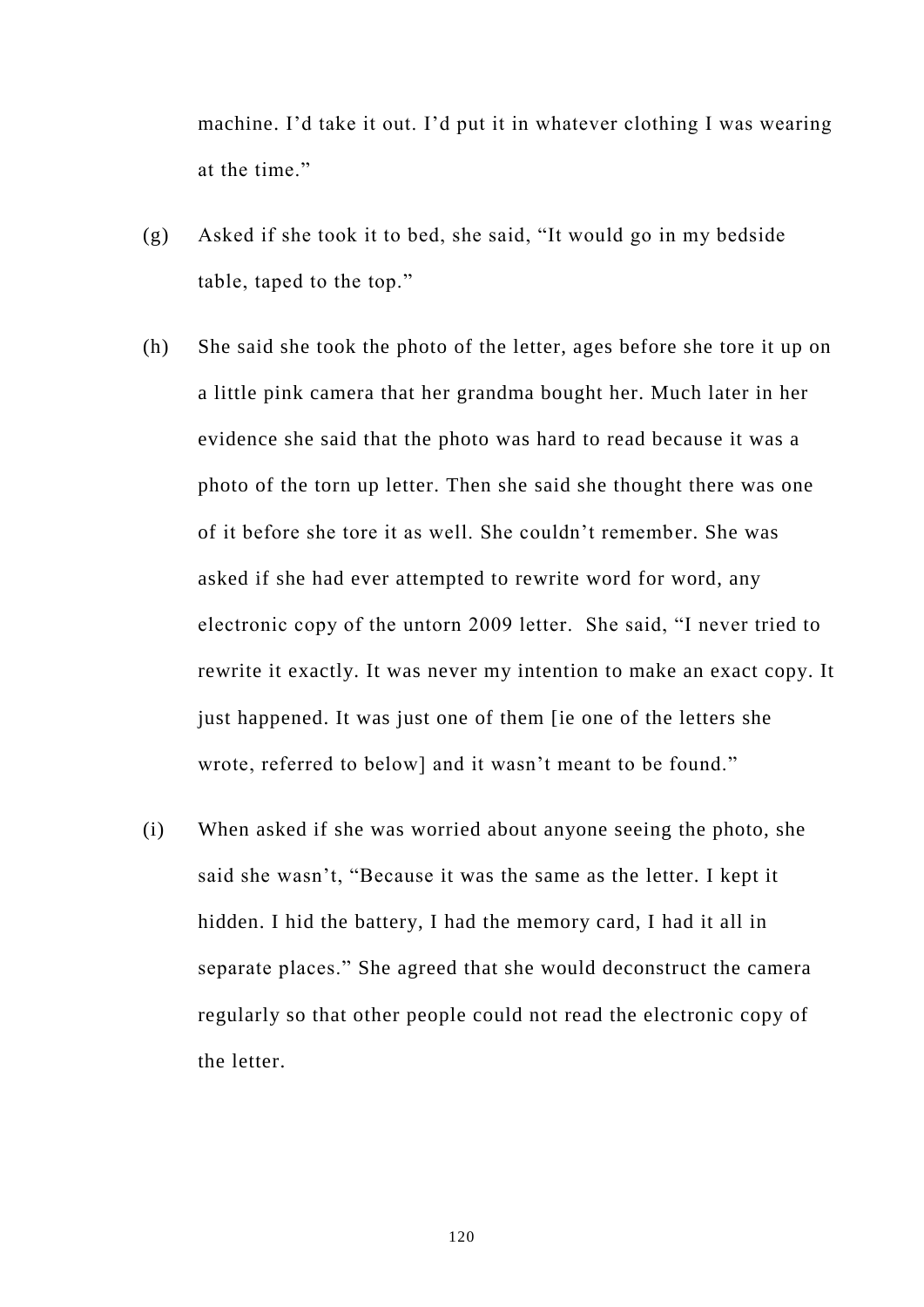- (j) She said she did not tell the police about the pink digital camera and the separation of the memory card and the battery because she didn't think it was relevant.
- (k) She was asked, "And when you wrote this document ….. did you try and make it the handwriting of a 9 year old, of how you wrote when you were 9?" She answered, "I tried to copy the one that I did last time, the first note."
- (l) She was asked, "And what about the spelling mistakes? Did you know how to spell "uncle" [when you wrote this note]?" She answered, "Yes, they were the same as the note previously," and "I copied it exactly the same as I did."
- (m) Asked, "Were you hoping to pass this letter off as the original from 2009?" she answered, "No-one was meant to find it. It was for me." (This is in contrast to her answer to police, "I didn't think anyone would believe me if I didn't have a note so I tried to put it back together but I couldn't so I just re-wrote it.")
- (n) She was asked why she used the same handwriting she had used three years earlier. She said, "Because I had ruined the last one and I realised I had made a mistake and I wanted it back. So I re-wrote this one and no-one was meant to find it. It was for me. I didn't hand this in."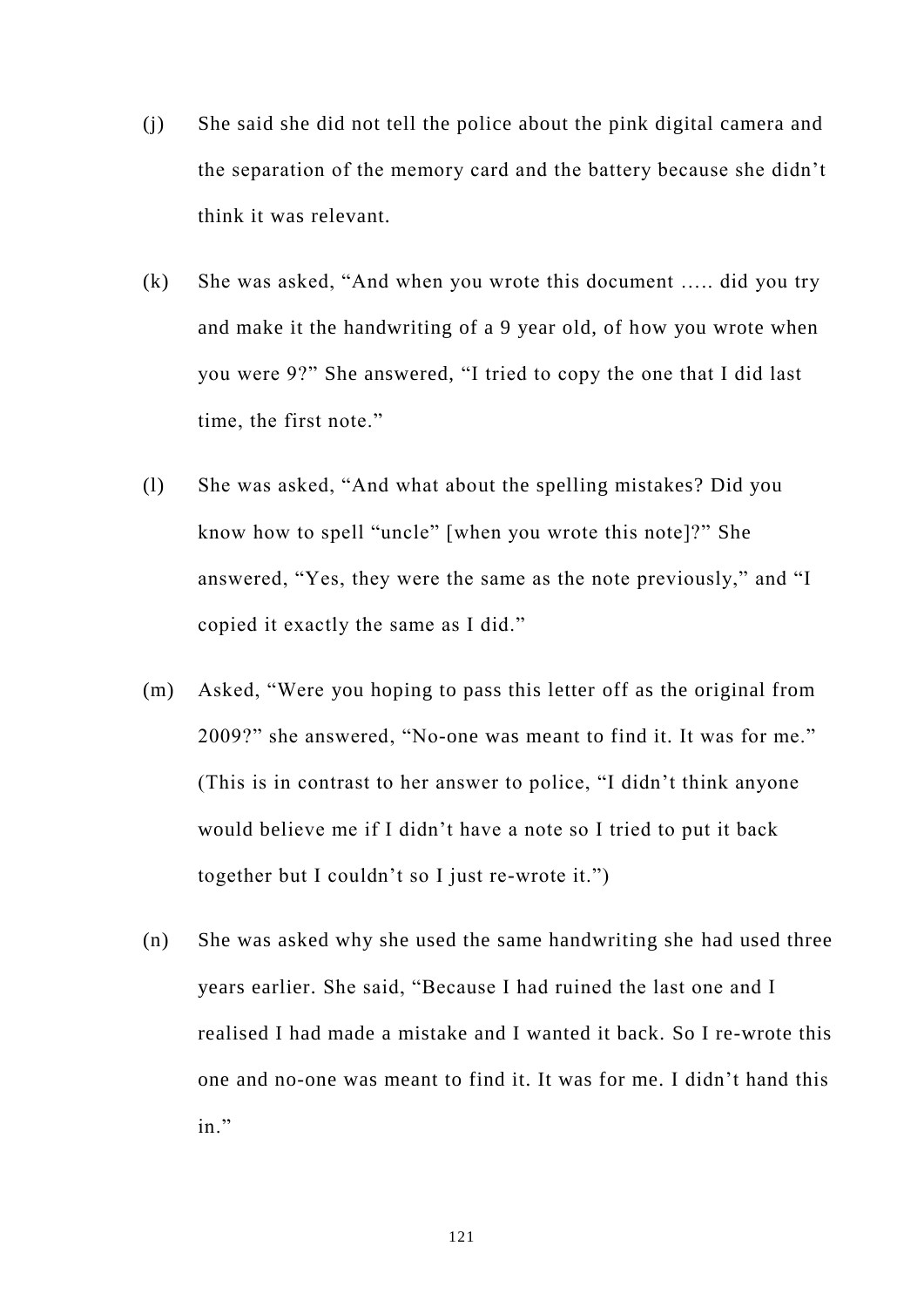- (o) She was asked, "So, what's written here is, word for word, letter for letter, what was written back in 2009. Correct?" She said, "No, I know now that there is a mistake at the bottom …. That he cut me again."
- (p) She was asked whether the original was an accurate represent ation of what happened to her. She said, "It was a 9 year old's representation of what happened to me." She was asked, "Was it accurate?" and she said, "It was accurate when I wrote it, when I wrote the original."
- (q) Asked about the current letter she said, "It's wrong. It isn't the same as the last one."
- (r) It was pointed out to her that in her evidence she said the appellant told her "dad" had asked him to check to see if she had washed properly, and the letter said he told her that her "mum" had asked him to do that. She said, "There's a lot of inconsistencies in the one I re-wrote;" also, "I don't know. I was copying it wrong. I know what happened and I wrote this in a rush. I wrote it in the middle of a panic attack. It was just something for me to get out on to paper. It was just something I needed to get out and I know it's wrong but it's for me and I didn't do anything with this note. I just put it somewhere and I forgot about it and then someone went through my bag and found it and it wasn't meant to be found." (This is not true.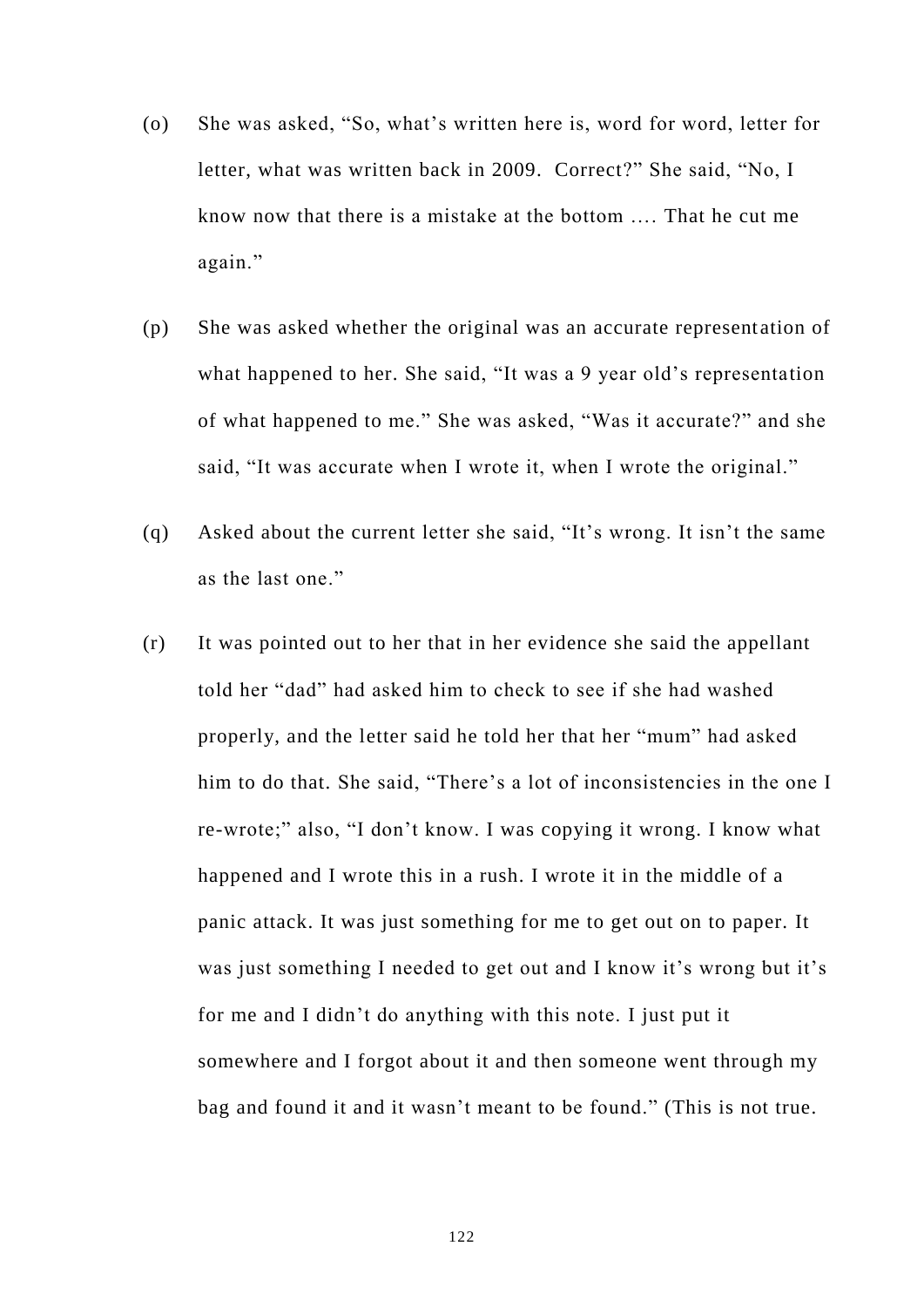She showed the letter to the riding instructor and represented to her that it was a letter she had written when she was  $9.17$ )

- (s) She was asked, "Well, didn't you come to a considered decision to re-write it because, as I understand your evidence to be, if you rewrote it you might be believed. That's what you said previously," She responded, "Yes, it wasn't a natural thought process. It was just panic. I tore it up and I panicked and I rewrote it."
- (t) She was directed to some of her earlier evidence in which she said she re-wrote the note some time after she tore up the original and she agreed that this was the case.
- (u) She was asked, "It was a clear decision because you wanted to have something that people would believe in you, correct, according to you." She said, "It was a panic written piece of paper that was not going to go anywhere. Yes I wrote it because I didn't think people would believe me. But I thought a hundred other things as well while I was writing this."
- (v) It was pointed out to her that in her evidence she said that the appellant had cut her only once, that is on the first occasion, but in the letter she wrote, "I went back two more times and they were the same except he cut me more." Her comment was, "He didn't. As I've said, there are a lot of inconsistencies in this note." Also, "I don't

**<sup>17</sup>** as she initially did to police.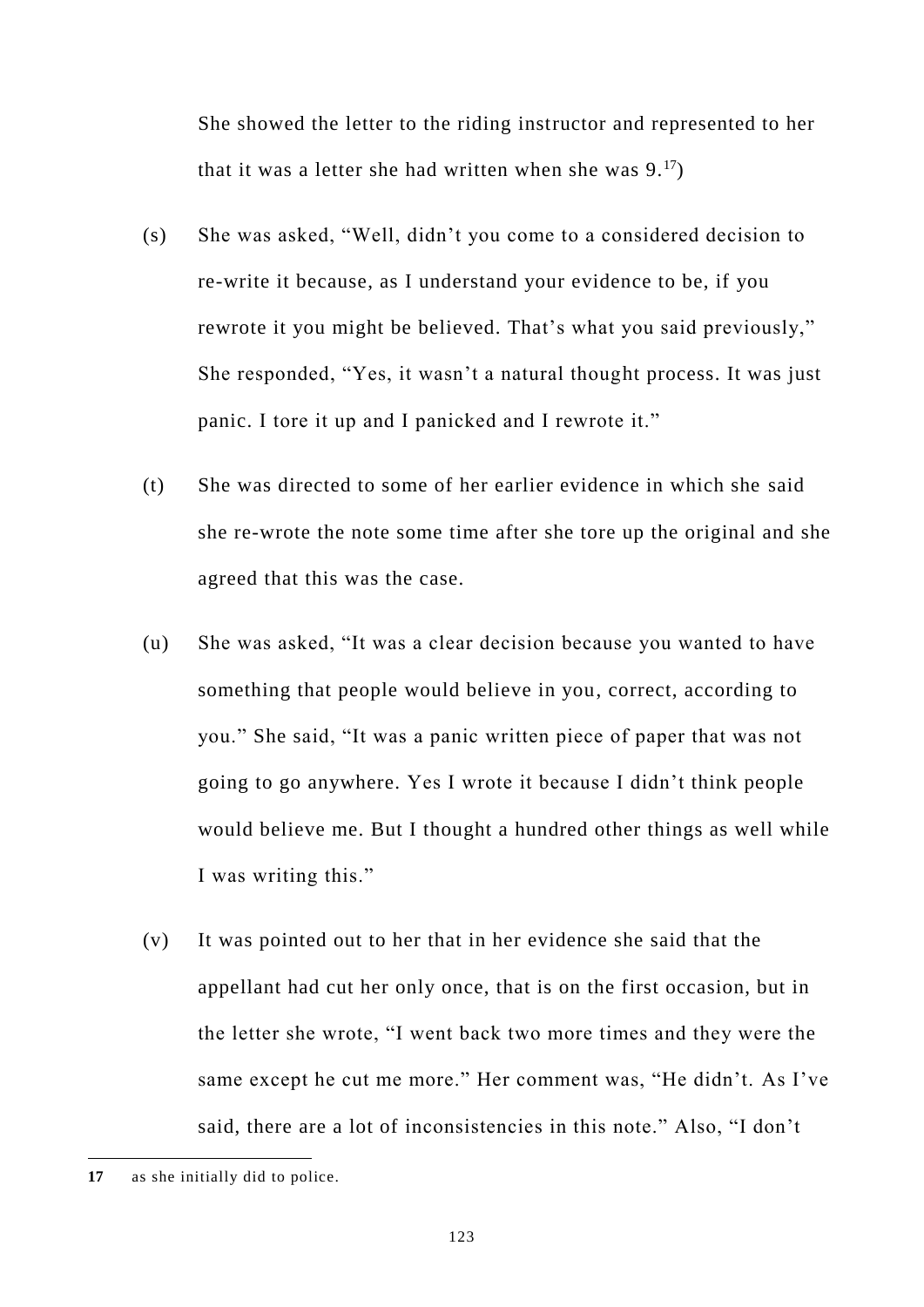know, it just came out. I don't even remember writing half of this. I was just panicking and I know that when I panic things change, things get messed around in my head. All the different events mould into one. I have nightmares of different things. It's all a mess."

- (w) She was cross-examined about the evidence she gave that "this 2013 letter" was copied word for word from "the 2009 letter". It was put to the complainant that that evidence was not correct, that it was not word for word. She answered, "No, It's wrong." (It was never put to her by defence counsel that the story about a 2009 letter was untrue and there was no such letter, or that the letter before the court was just a false document she had made up in order to convince people she was telling the truth about being sexually assaulted. Defence counsel went along with the assumption – which had no basis in evidence except the complainant's say so – that there was in fact a 2009 letter. This may have led the jury into making the same assumption, in which case they may have taken the letter as supporting the complainant's allegations, despite the other difficulties with her evidence.)
- (x) Asked why she told the prosecutor it was word for word, she said, "I've used that  $- I$  used the wrong term. I used it loosely.<sup>18</sup> And I know that word for word means exact, and I meant that I copied the

**<sup>18</sup>** This is not the only time the complainant gave evidence to this effect: she said much the same about using the word "yell", when she changed her evidence to say it was more like a gasp.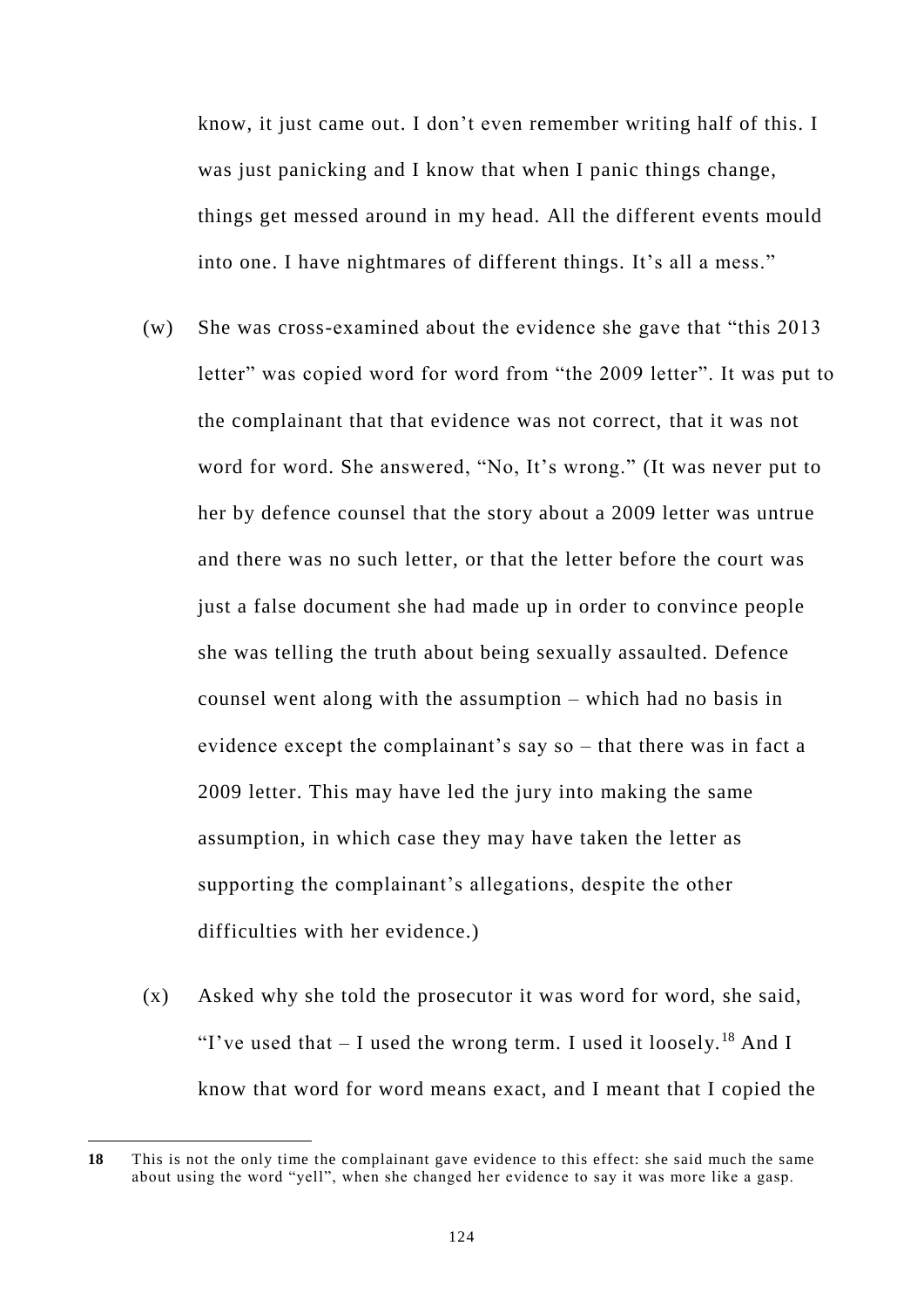handwriting. And I copied the spelling and the words but I know there's inconsistencies. I know."

- (y) It was put to her that the letter did not contain the truth. She said, "It's inconsistent. I've told you that. I've told you that it was dad and not mum. And I've told you that he didn't cut me more than once. So no, this letter is not the truth."
- (z) It was pointed out to her that the letter says she tried really hard to hit the appellant, contrary to her evidence that she complied passively. Her answers were couched in the form of hypotheticals: "It's obvious that I wasn't just going to lie there." "I would have struggled." "I would have tried to push him off."
- (aa) She was cross-examined about the accuracy of each particular of the letter.<sup>19</sup>
- (bb) In relation to the discrepancy between, "mum" in the letter and "dad" in her evidence, defence counsel asked, "Do you have an independent recollection of what the 2009 letter said?"<sup>20</sup> She answered, "The 2009 letter said "dad" and I've copied it incorrectly."<sup>21</sup> Asked if she could provide an explanation for that miscopying, she said, "Because at the time I remembered it differently, I wasn't thinking. It changes in my

**<sup>19</sup>** This gave her an opportunity to bolster her credit by saying that everything that hadn't been contradicted was true.

**<sup>20</sup>** reinforcing the notion that there really was a 2009 letter

**<sup>21</sup>** in effect, self-bolstering (at least potentially in the mind of the jury)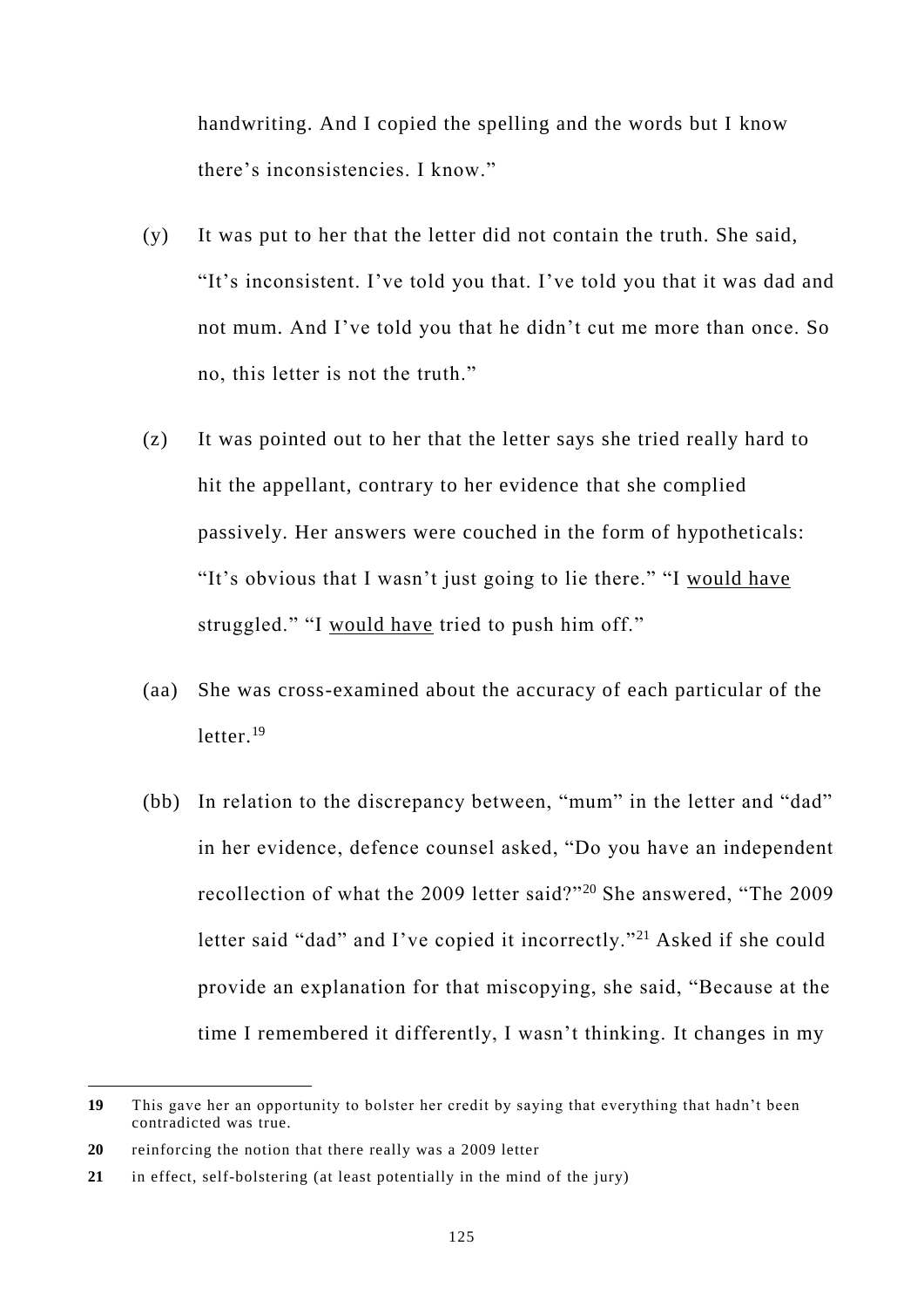dreams and in my nightmares and in the notes I wrote and in my memory. But I know what happened."

- (cc) It was pointed out to her that the letter said, "I went back to my room," not that the appellant took her upstairs to the bathroom. She said, "I went back to my room after the bathroom," and "No, this letter was not an accurate description of what occurred on those nights. This letter is missing a lot of details including the fact that I went to the bathroom that night."
- (dd) It was pointed out to her that the letter says, "He told me to come back and I had to so I went back two more times and they were the same except he cut me more." She said, "Yes and again that's incorrect." Asked why she wrote that, she said, "I don't know, for the same reason that I don't know why I wrote this note or the other ones. I don't know why it's wrong. It was just a panic stricken note I wrote. And it's one of many and they're all different." "This isn't the only note I wrote.<sup>22</sup> I rewrote it and wrote it and wrote it and I drew things and …," "I didn't write the same note over and over again. They were just depressed notes, they were – the same reason that I drew things and wrote things and I just did it. I've just done it for years now. It's how I – how I cope. This note wasn't meant to be found. It was something for me personal, to try to come to terms with

**<sup>22</sup>** She said "wrote", not "copied".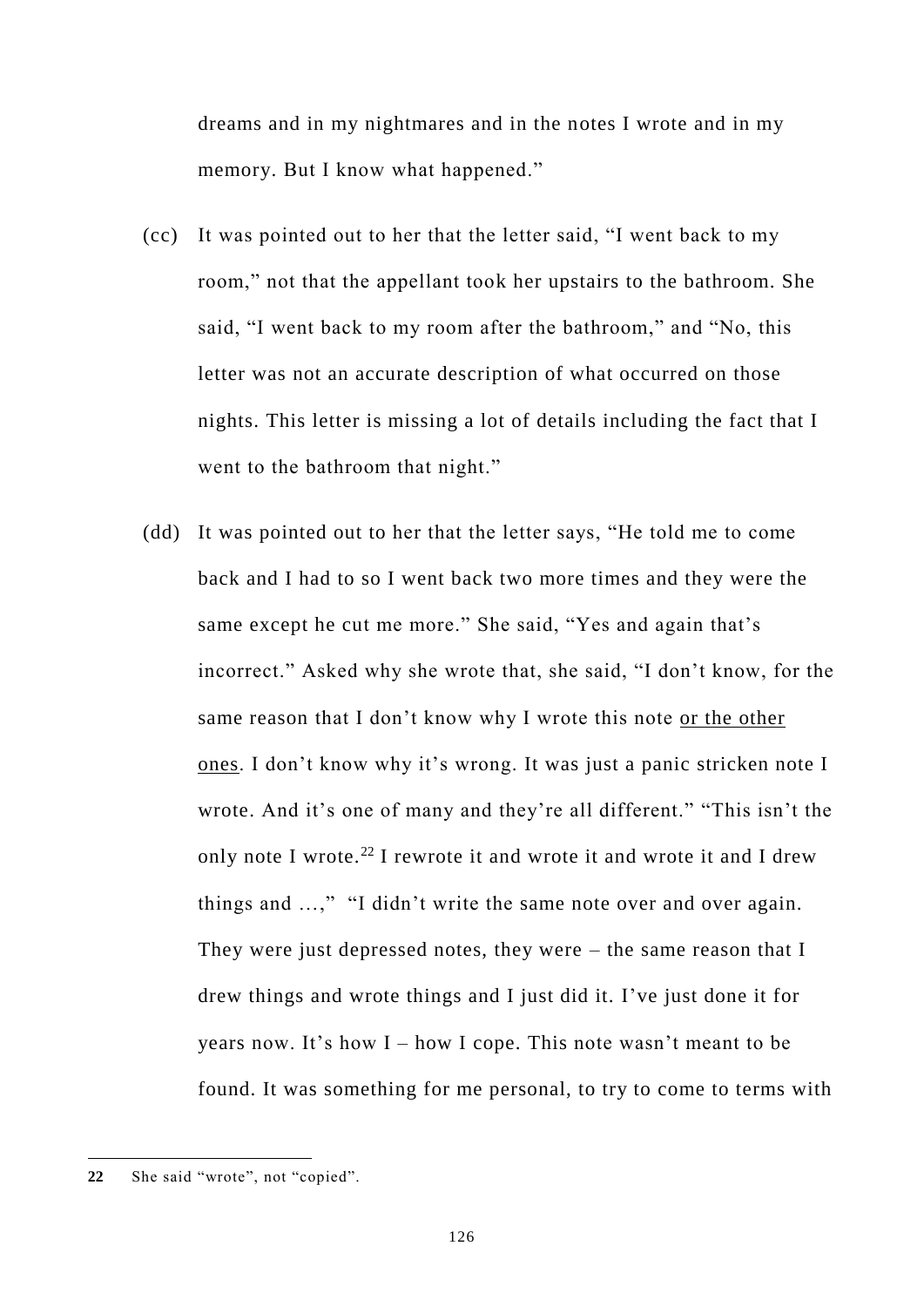what happened."<sup>23</sup> (Again, this is falsified by the fact that she showed it to the riding instructor.)

- (ee) She was asked why, in that case, the letter had, "To mum" at the top. She said, "That's just this one. They were all different. They were all addressed to different people. I even had one addressed to who I would tell if I ever told someone. They were all just me trying to find a way to figure out what happened." She also said, "They were just me wishing I could do things over." (This contradicts completely her evidence that she carefully copied this one letter from an original letter which she tore up but immediately regretted it and copied word for word from a photograph of the original she had on her ipod. This letter is the one she showed the riding instructor. It was addressed "To mum" – not the riding instructor – and she told the riding instructor she had written it as a child, when these things happened to her.)
- (ff) She was asked whether she wrote the other letters before or after she destroyed the original. She said, "I may have written some of them before that and I know I wrote most of them after." Counsel put to

**<sup>23</sup>** Defence counsel followed up this extraordinary revelation by again referring to "the original letter". He asked, "So, the original letter, the very first one you wrote, was intended for your mum, wasn't it?"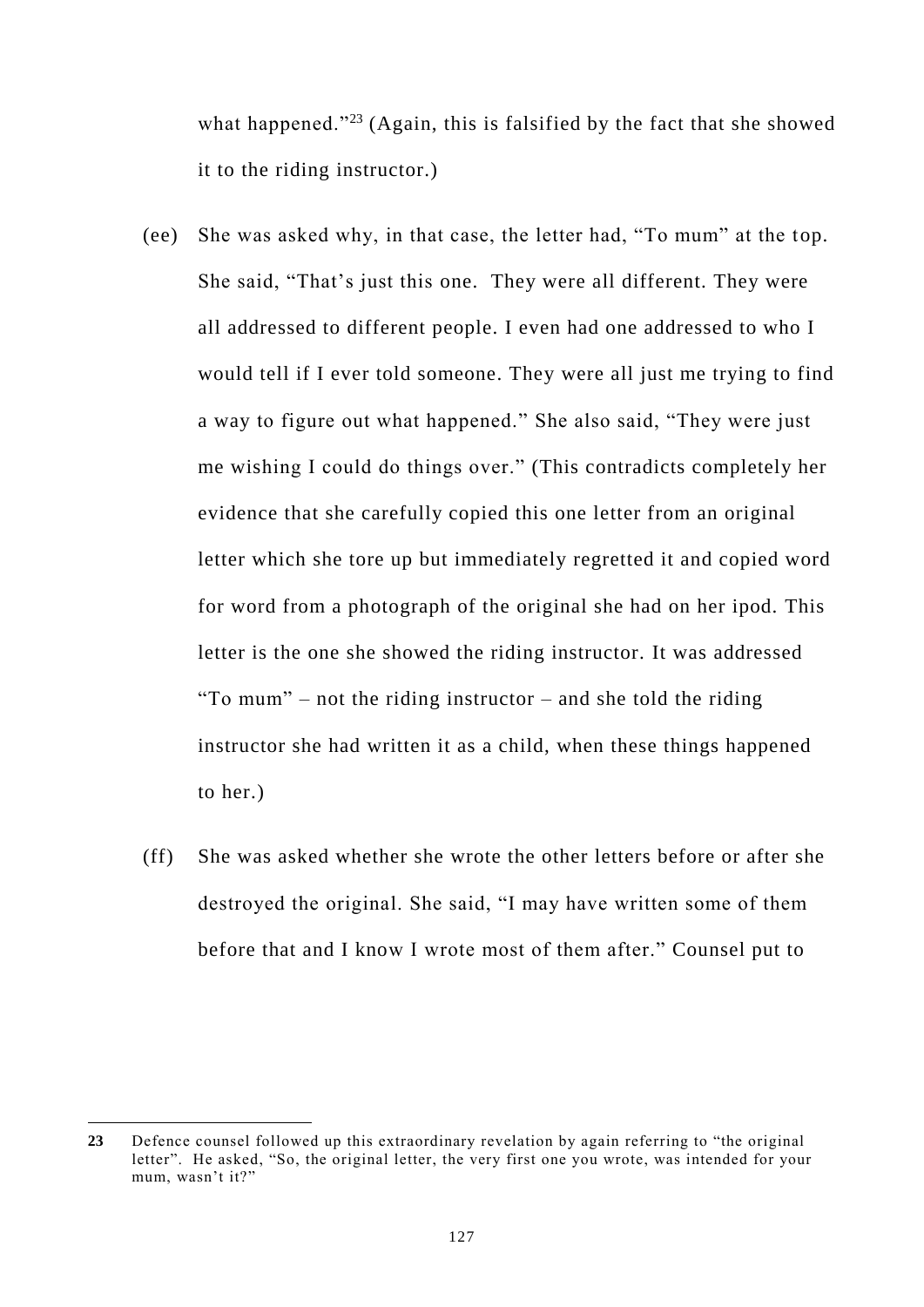her that it was very different from the 2009 letter, she said, "Yes, as are the other millions I wrote."<sup>24</sup>

- (gg) She was asked whether she was worried about her mum finding those copies, and she said, "No. They were just stories. In my mind I just changed them so that I never went to the bathroom or I never went downstairs or  $I - I$  don't know, I told someone after the first event. I wrote all these letters to try and change it." "To try and change what happened to me in my head. I thought that if I came up with ideas to try and convince myself that it didn't happen, or to think of things I could have done to prevent it, because I felt that it was my fault. For some reason I thought that writing these things would help. And, I was told by my psych at the time that it wasn't going to help; that I can't change what happened."
- (hh) She was asked about the content of "the many different versions of the 2009 letter". She said, "They were mainly just me fighting back and getting away, or me telling someone early on." "They [ie the details] changed so that I could get out, yes." (This explanation moves away from the evidence of a single letter miscopied in a panic attack. The letter before the Court does not appear to be an attempt to change anything – at least in a positive way. How would changing "dad" to "mum" and being cut more often represent a change for the

**<sup>24</sup>** Again and again, defence counsel kept reinforcing the notion that there was, in fact, an original letter written in 2009. He appeared to have adopted the assumption that this was the case. If there had been such an "original", this would tend to support the complainant's allegations.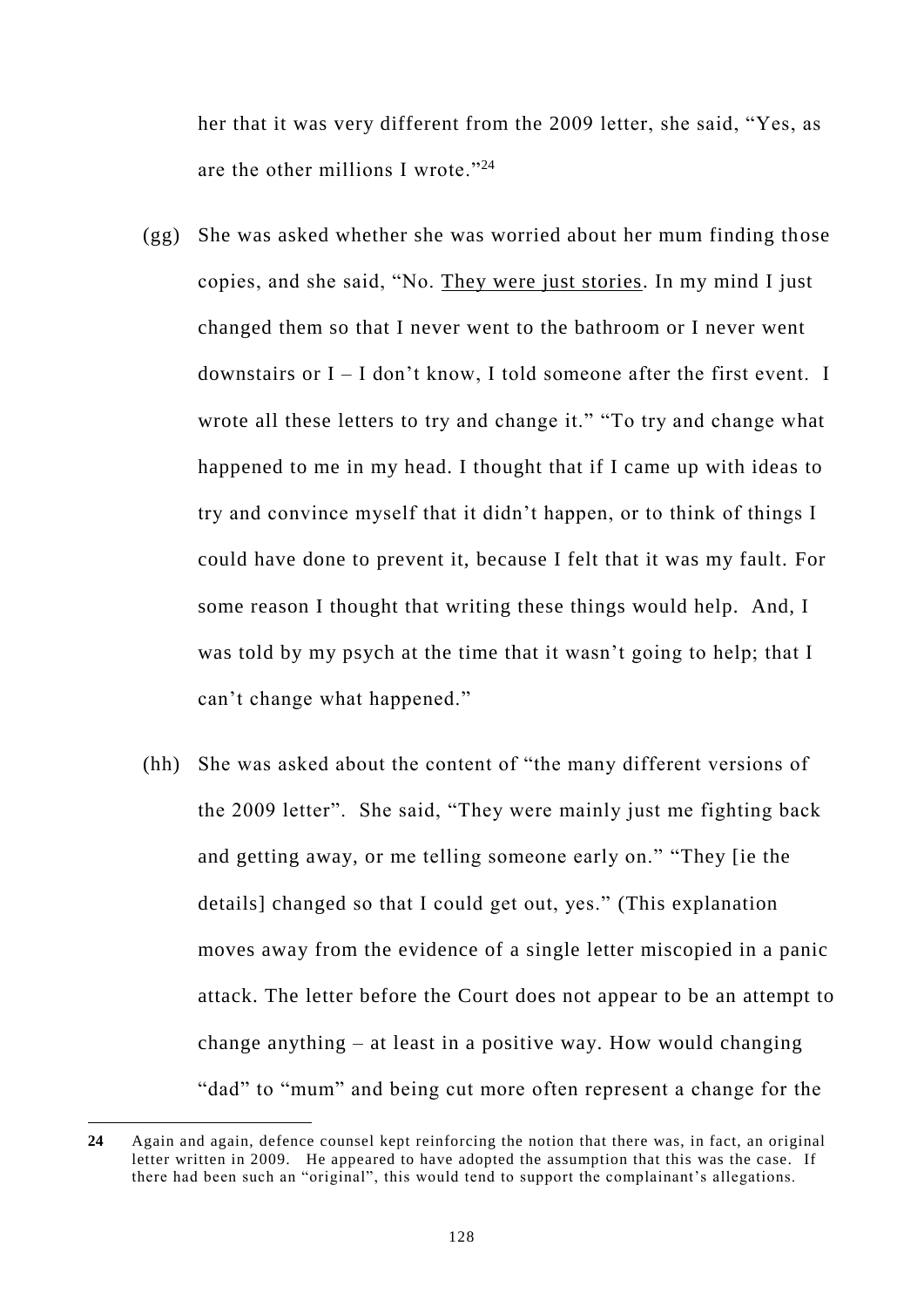better or something she could have done to prevent herself being sexually assaulted? It looks more like a letter written to try to convince someone else that something did happen – and that is the use to which she put it when she showed it to the riding instructor.)

- (ii) Later she said, "I changed them [ie the details] to make me somehow punish myself. I don't understand it. I still don't." (This is almost the opposite of the first explanation for changing the details.)
- (jj) The complainant went on to give evidence about a book, or diary in which she wrote some of these different versions. She called it her "punishment book". She said she got rid on the punishment book before she went to hospital in Perth. She said it was part of her plan, when she decided to do the thing that got her put in hospital in the first place. She said the book also contained photographs. "They weren't related to the case at all. They were just photos of me where I thought I looked bad and I used them as punishment as a reminder. And I just stuck them in there."
- (kk) Later she said she wrote in the book about things that hurt her, things that she thought were her fault. It was a book full of awful things to punish herself and make herself feel low. She wrote all her negative feelings in there. And she wrote alternative endings to things she wished hadn't happened. There were suicide notes in there and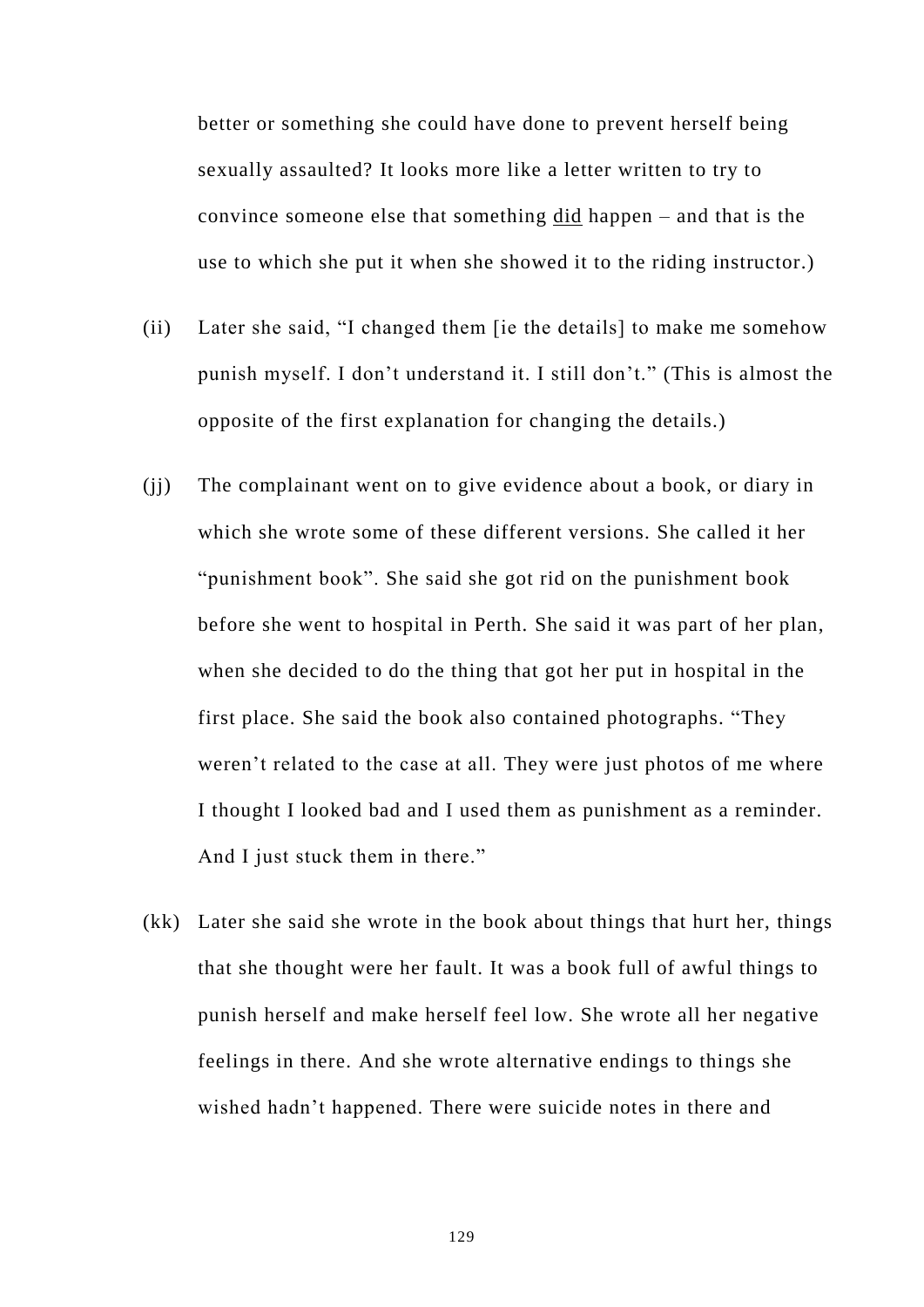photos. She said, "And I still keep one of those books. I always have. It's nothing unusual for me."

- (ll) Later in cross-examination, she said that the letter before the court was the letter she had been carrying around with her at all times because she was worried about it being found. (Initially she said that it was the "original" letter she had carried around.)
- (mm) Later still she said, "The book wasn't proof. It was the same as the letter. It's just me writing my messed up thoughts down." After that, she said the letter before the court was different from the others. "The rest of them were just similar but not – not copies." Later still she said "the 2013 letter" (ie the one before the court) was for her. "It was one of my many."
- (nn) Questioned about the deliberate spelling mistakes and childish writing, she said, "Yes. And this isn't the only one I did that on. I wrote others with spelling mistakes and funny writing."
- [126] These shifting and improbable stories about how the letter before the court came into being cast considerable doubt on the complainant's veracity and the reliability of her evidence. The different versions cannot be reconciled. At least some of them must be untrue. Of particular concern is that, without any rational explanation being given, she tried to write the letter as if it had been written by a 9 year old and represented to the riding instructor that she had written it at the time the events described in it had occurred, and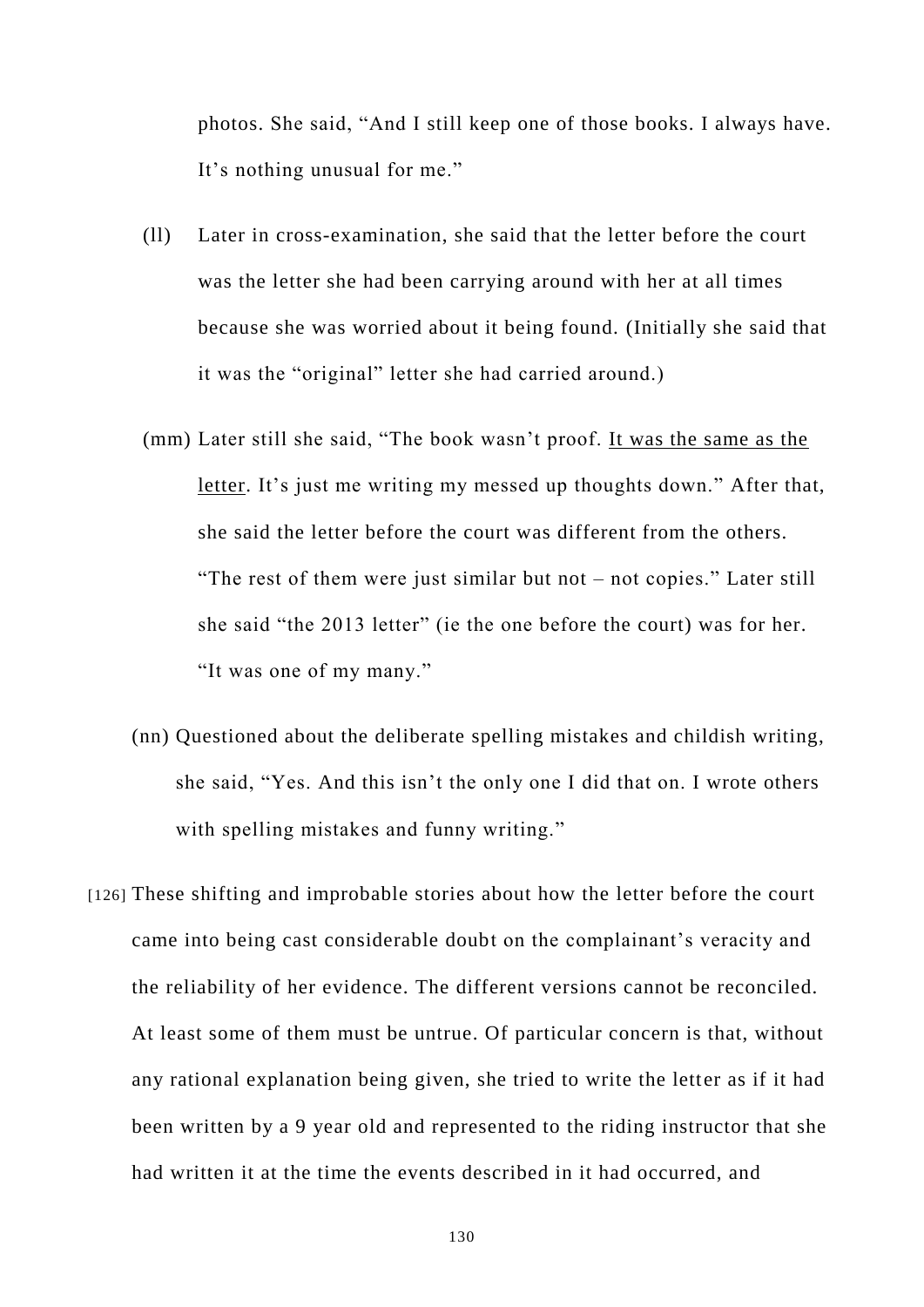initially made the same representation to the police. There must be considerable doubt about the truth of the complainant's evidence that there was an original letter which she wrote when she was nine – either shortly after the alleged rapes or between the third and fourth episodes. This concern about the complainant's credibility and reliability must extend to her evidence about the allegations against the appellant, and these matters cause us to have a reasonable doubt about the truth of those allegations.

[127] Those doubts are reinforced by the complainant's evidence that she wrote "millions" of other letters, all different, in which she changed the details of what she said had happened to her, and that she kept a "punishment book" in which she wrote stories that were not true (as well as unflattering photos of herself) in order to punish herself because she believed she deserved it. It is at least reasonably possible that the letter she showed the riding instructor, and which her mother found in her bag and gave to police, was simply another fantasy story of this nature.

### The Facebook communication

<span id="page-132-0"></span>[128] There is evidence that after the Christmas visit in 2009 (the exact date is unclear), the complainant and the appellant engaged in a friendly Facebook exchange initiated by the complainant. The Facebook messages were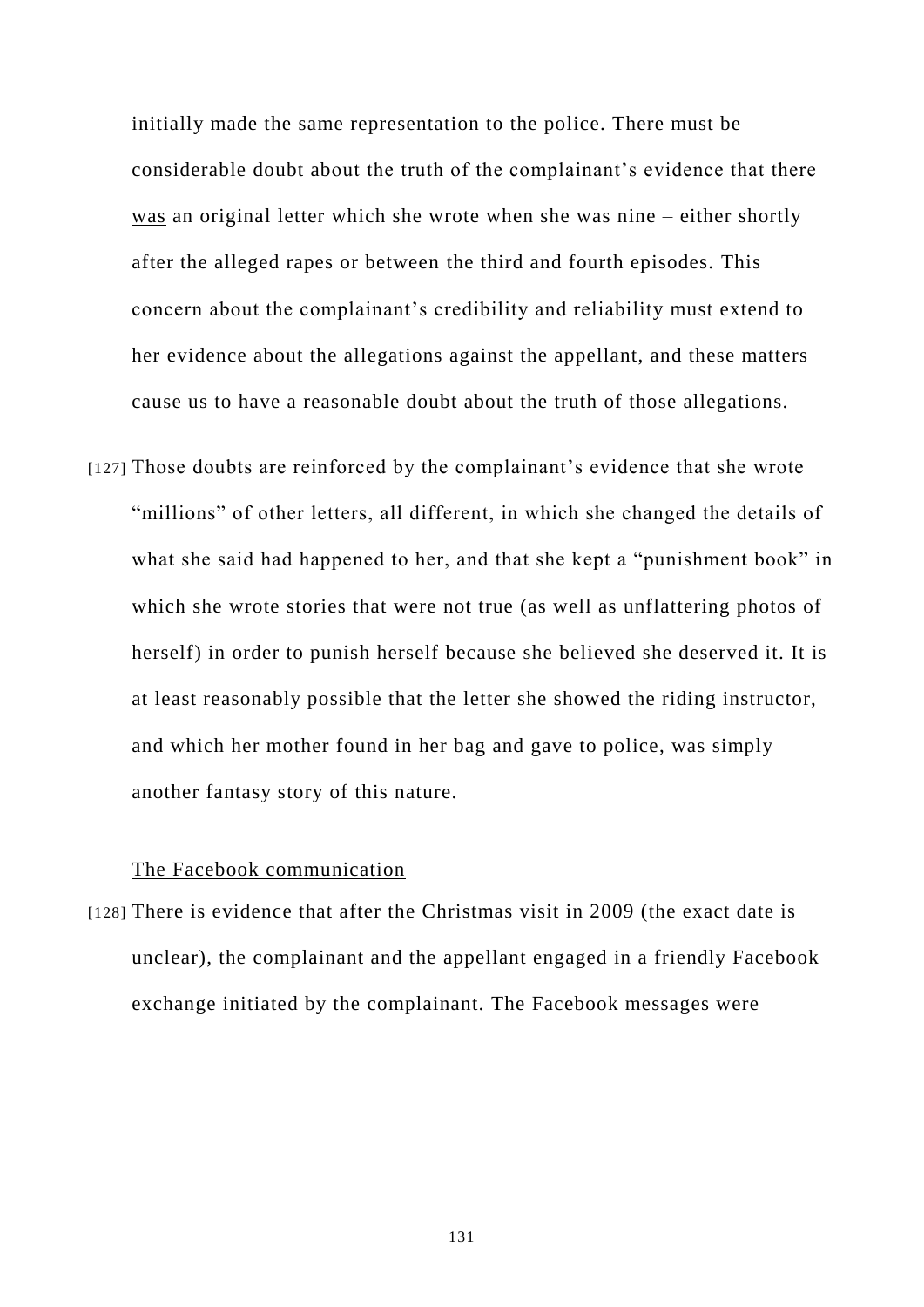discovered by the complainant's mother and were put into evidence at the

trial. What appears to be two separate exchanges<sup>25</sup> read as follows.

| First exchange  |                                                                                                                                                                                                                                       |
|-----------------|---------------------------------------------------------------------------------------------------------------------------------------------------------------------------------------------------------------------------------------|
| Complainant:    | hey uncle phil                                                                                                                                                                                                                        |
| Appellant:      | Hey K, how are you? I'm at rottnest $-$ just helped<br>some friends swim from perth                                                                                                                                                   |
| Complainant:    | cool                                                                                                                                                                                                                                  |
| Appellant:      | They did very well. When are you coming to<br>Perth??                                                                                                                                                                                 |
| Complainant:    | Im not too sure. Hopefully soon I haven't been 2<br>perth 4 ages.                                                                                                                                                                     |
| Appellant:      | B and S want to come to Darwin in the middle of<br>the year when I go to Bali for work, so hope we<br>can arrange it                                                                                                                  |
| Second exchange |                                                                                                                                                                                                                                       |
| Complainant:    | Hi I was at the doctors cause my turtle bit me                                                                                                                                                                                        |
| Appellant:      | That doesn't sound too good. Did he think your<br>finger was food?                                                                                                                                                                    |
|                 | We had to take Trevor to the vet today because he<br>was bitten by a snake. He will be ok but my<br>wallet will be damaged!!                                                                                                          |
|                 | How is Karate going? B just started Tae Kwan Do<br>and he loves it.                                                                                                                                                                   |
| Complainant:    | I still love karate but I can't do it every day as I<br>have so much homework  I hate year 7. I heard<br>about Trevor. We have a bit more of a risk with<br>meter high grass. All our dogs do is lick cane<br>toads. They are morons. |
|                 | Joe licks the bird poo then rolls in it then licks it<br>off himself                                                                                                                                                                  |
|                 | Idiots                                                                                                                                                                                                                                |
| Appellant:      | But I bet you love them though!!                                                                                                                                                                                                      |

**<sup>25</sup>** We formed the view that there were two separate exchanges because the topics are different; what we take to be the second exchange begins with, "Hi," and the icons next to the conversation are indented from the icons in what we take to be the first exchange. It is possible that there was only one exchange. That was not explored in cross-examination. It makes no difference to the outcome of this appeal whether there were one or two exchanges.

-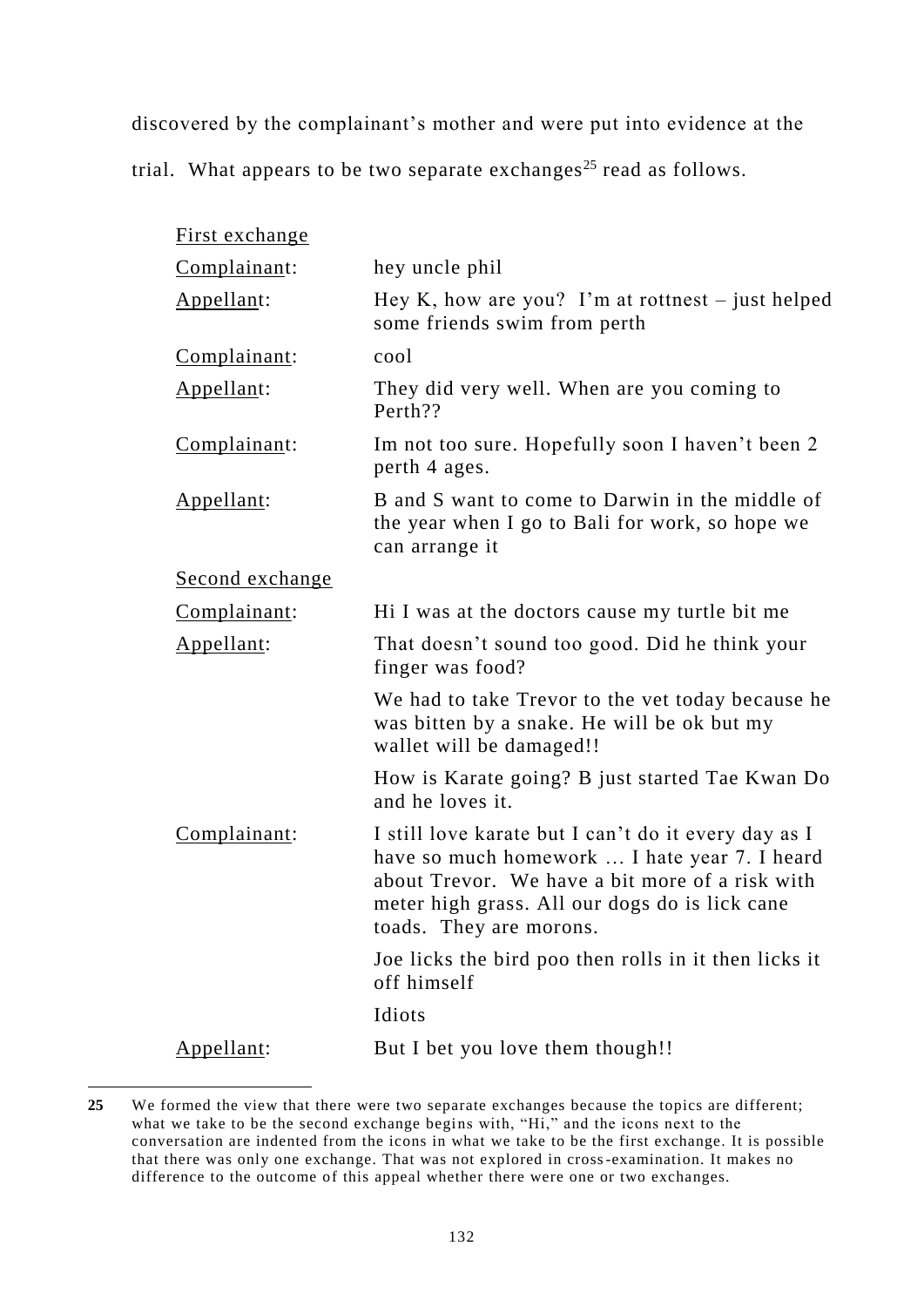- [129] The complainant told the police in the CFI that she had only had one contact with the appellant and that was at the request of her mother or her aunt because the appellant had also experienced mental health issues. The Facebook message/s set out above were discovered and disclosed by her mother. These friendly, private Facebook exchanges with the appellant, which were initiated by the complainant, are quite inconsistent with her claim that she was fearful of him.
- [130] Her explanation in cross-examination for sending these messages was unconvincing, indeed irrational. She said, "I did it so that nothing looked suspicious. I did it because if someone found out, it would have been my fault."
- [131] There was no reason at all for her to take active steps to ensure nothing looked suspicious. On her evidence, all she had to do was to keep quiet. In any event, as was put to her in cross-examination, a Facebook message is private. It would not have been seen by anyone else for the purpose of allaying suspicion. By far the most likely explanation for these messages is that they were normal, friendly, niece to uncle communications.
- [132] This, too, casts serious doubt on the veracity of the complainant's evidence that she had been brutally sexually assaulted by the appellant

# Conclusion on Ground 1

[133] The shifting, incompatible stories of the genesis of the letter that the complainant showed the riding instructor, and that her mother found, along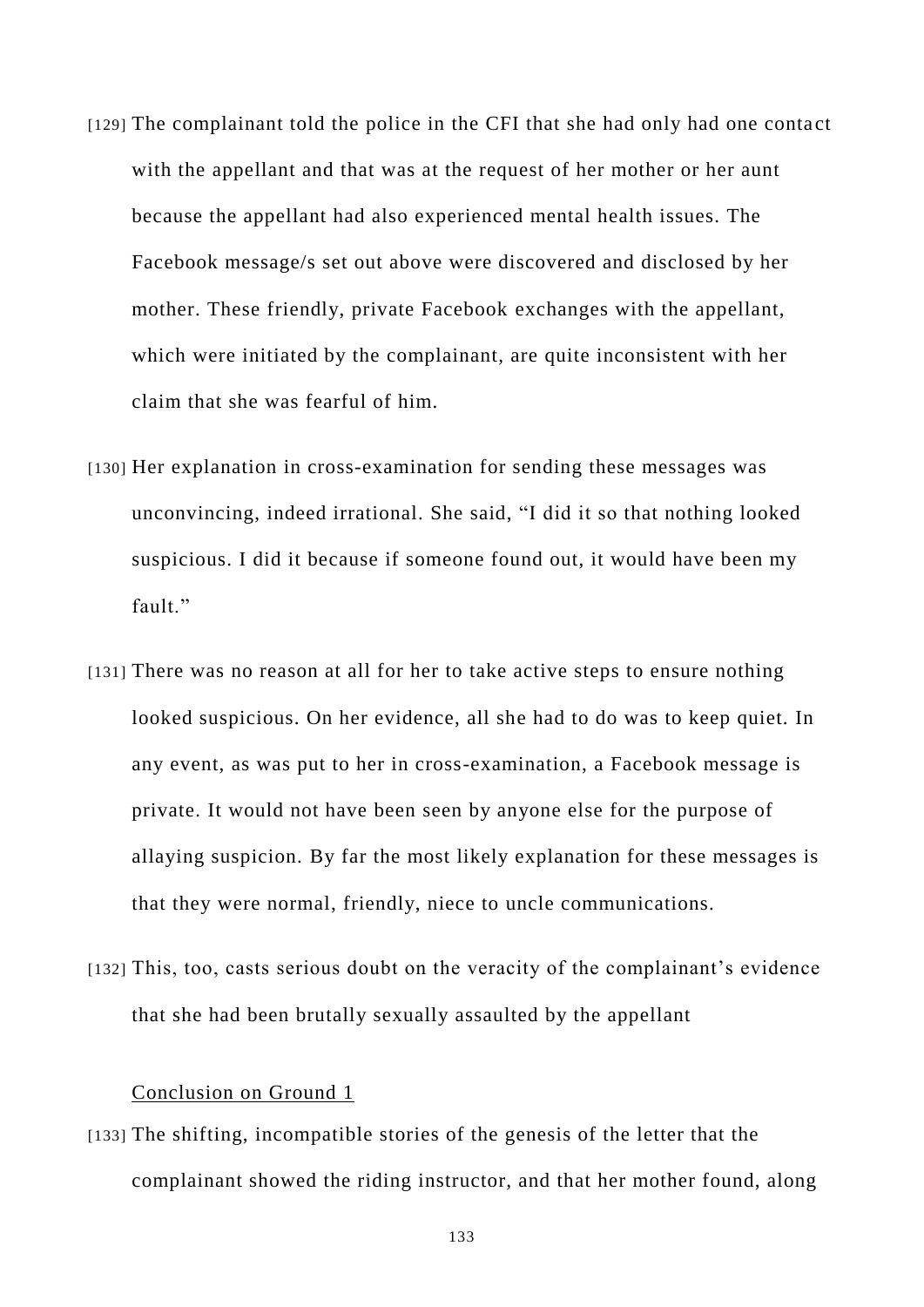with the evidence of the punishment book, cause us to have a reasonable doubt about the guilt of the accused. So does the implausibility of the complainant's account in relation to "the fourth episode", combined with her lack of detailed evidence about the objects she says were inserted into her vagina. (These doubts are reinforced by the other matters referred to in [\[134\].](#page-135-0)

<span id="page-135-0"></span>[134] In our view, these matters, combined with the doubt cast on the complainant's credibility by the Facebook messages, and the general implausibility of the complainant's evidence about the accounts as a whole, ought to have caused the jury to have a reasonable doubt about the guilt of the accused on the charges on the indictment. We agree that the verdict is unreasonable and cannot be supported by the evidence, and that there is a significant risk that an innocent man has been convicted. This ground of appeal must succeed.

Ground 2: Contrary to the Court's ruling, evidence was put before the jury which in the absence of expert evidence led to the significant risk of an impermissible inference that the conduct of the accused caused the deterioration in the complainant's behaviour and mental health over a period of six years which resulted in her involuntary hospitalisation in a psychiatric hospital.

<span id="page-135-1"></span>[135] In summary, the appellant's submission in relation to Ground 2 was this.

(a) The trial judge made a ruling allowing evidence to be called about an observed change of behaviour by the complainant provided it was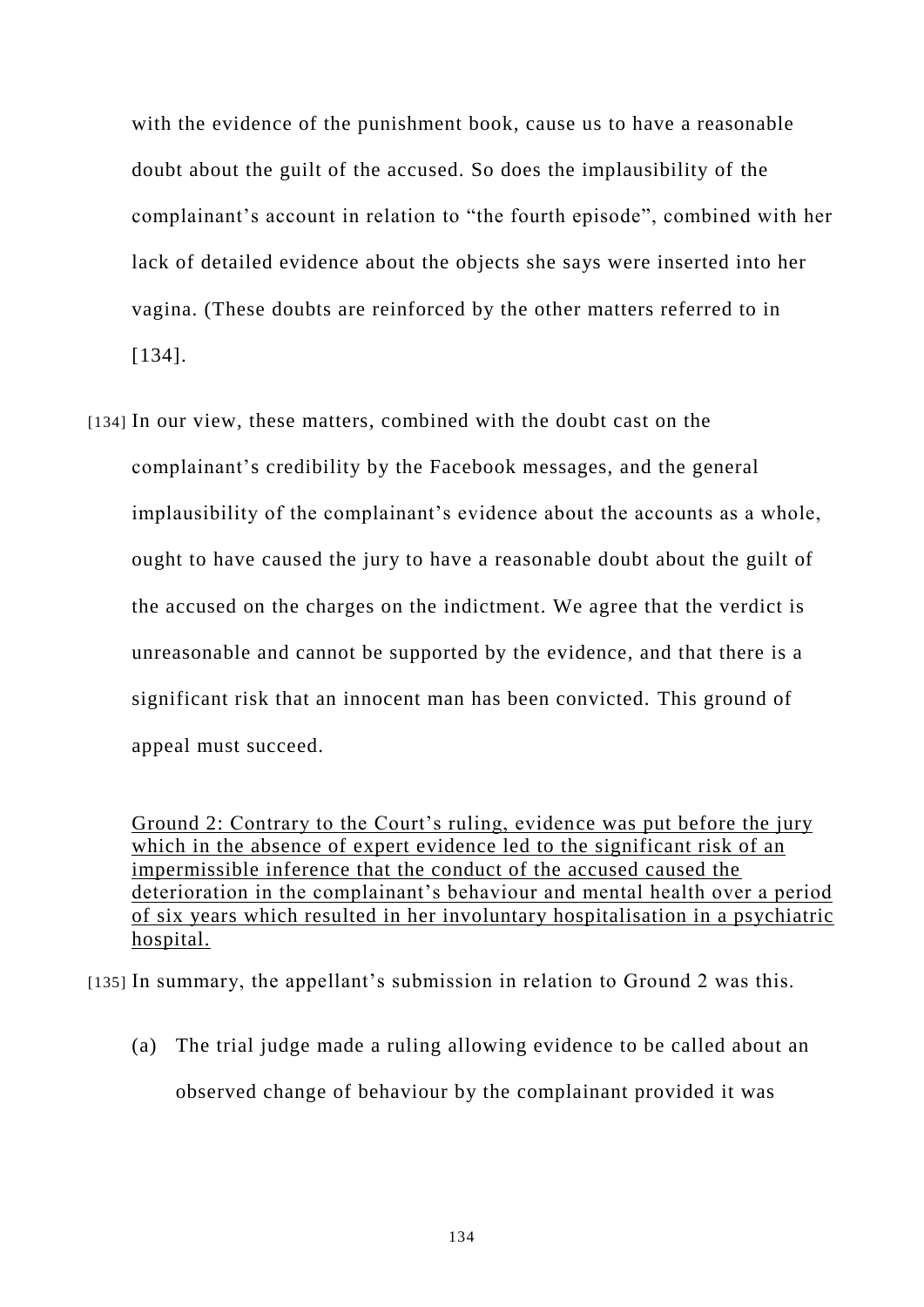limited to evidence of observations made at the time of the alleged offending and it's immediate aftermath.

- (b) There followed unfortunate questions by defence counsel in crossexamination asking why the complainant wasn't scared to go to hospital in Perth knowing the appellant lived in Perth in order, presumably, to show inconsistency with her evidence that she was afraid of the appellant. This led (inevitably) to the complainant disclosing that she had been an involuntary patient in a mental hospital in Perth.
- (c) In order to refute any assertion of inconsistency the prosecution was then given leave to call evidence from the complainant's mother that the decision to send the complainant to Perth as an involuntary patient was the mother's decision and the complainant had no say in the matter. After some argument, the prosecution was also given leave to adduce evidence from the mother that she made this decision because of concerns she had about the complainant's deteriorating mental health. (The purpose of this evidence is not clear.)
- (d) In making the rulings in (c), the trial judge gave a clear indication that there should be no suggestion that there was a causal link between the alleged offending and the complainant's mental illness, as the Crown had elected not to call expert evidence as to whether there was such a link.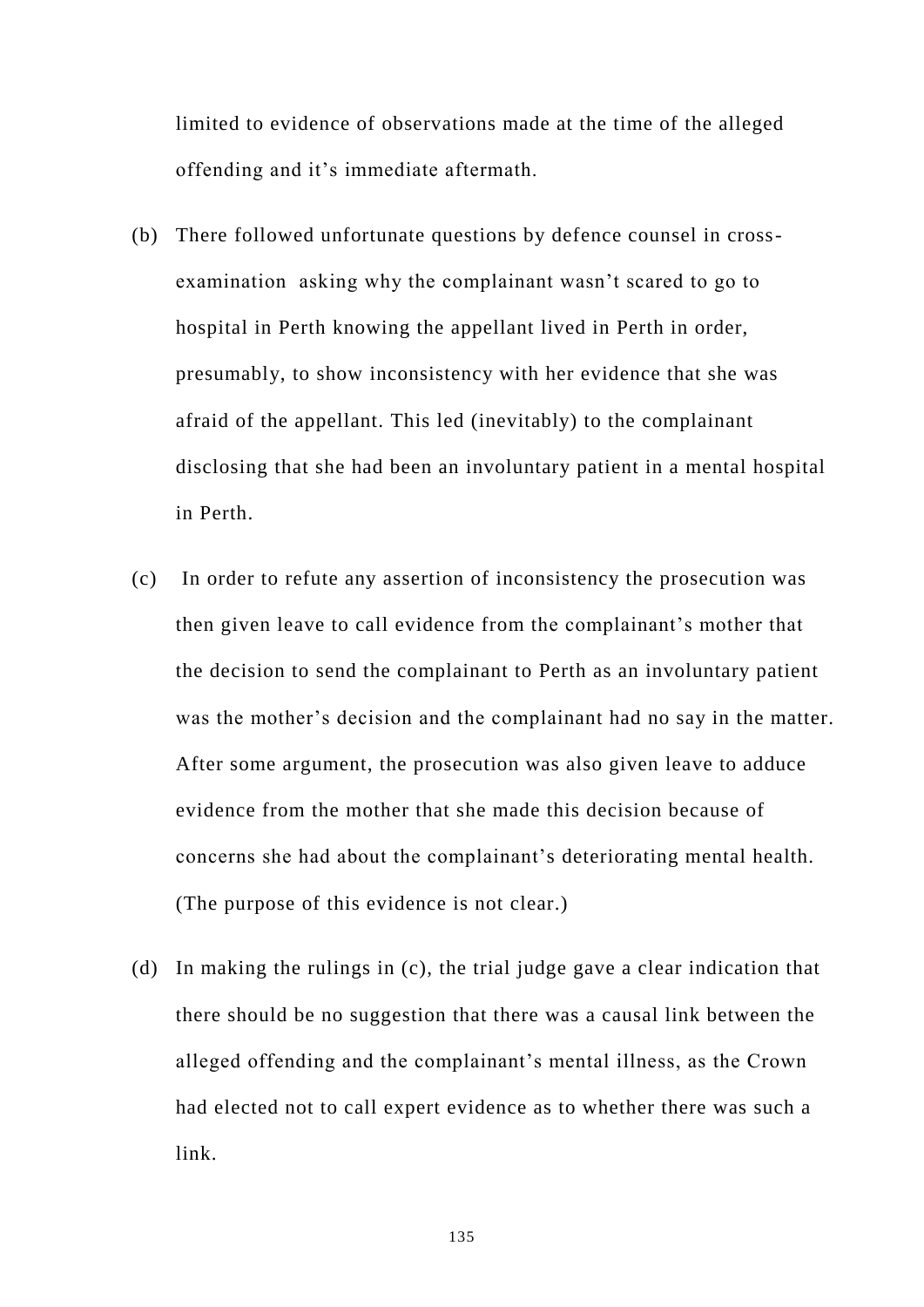- (e) However, in re-examination of the complainant's mother, the prosecutor put to the mother that the deterioration in the complainant's behaviour continued, and then, immediately afterwards, that she had concerns about her deteriorating mental health.
- (f) Finally, in submissions, the prosecutor said to the jury:

"We know – and this is another thing; we know that her own evidence of how much she struggled with what happened to her, that her feelings of self-worth plummeted, that there were issues of self-loathing, that there were issues where she felt that she wanted to punish herself.

We know that in 2015 her mother took her down to Perth to a hospital facility where she was there for three months."

- (g) The appellant submitted that re-examination went further than the leave given by the judge to adduce evidence of observed behavioural changes limited only to the time of the alleged offending and its immediate aftermath (as did evidence from the father in which he made a clear link between observed, minor behavioural changes over the Christmas visit, to later more extreme behavioural changes, to the complainant being hospitalised in Perth).
- (h) The appellant also submitted that the submission to the jury set out in (f), contravened the judge's ruling that there should be no suggestion that there was a causal link between the alleged offending and the complainant's mental illness, the Crown having elected not to call expert evidence to establish any such link.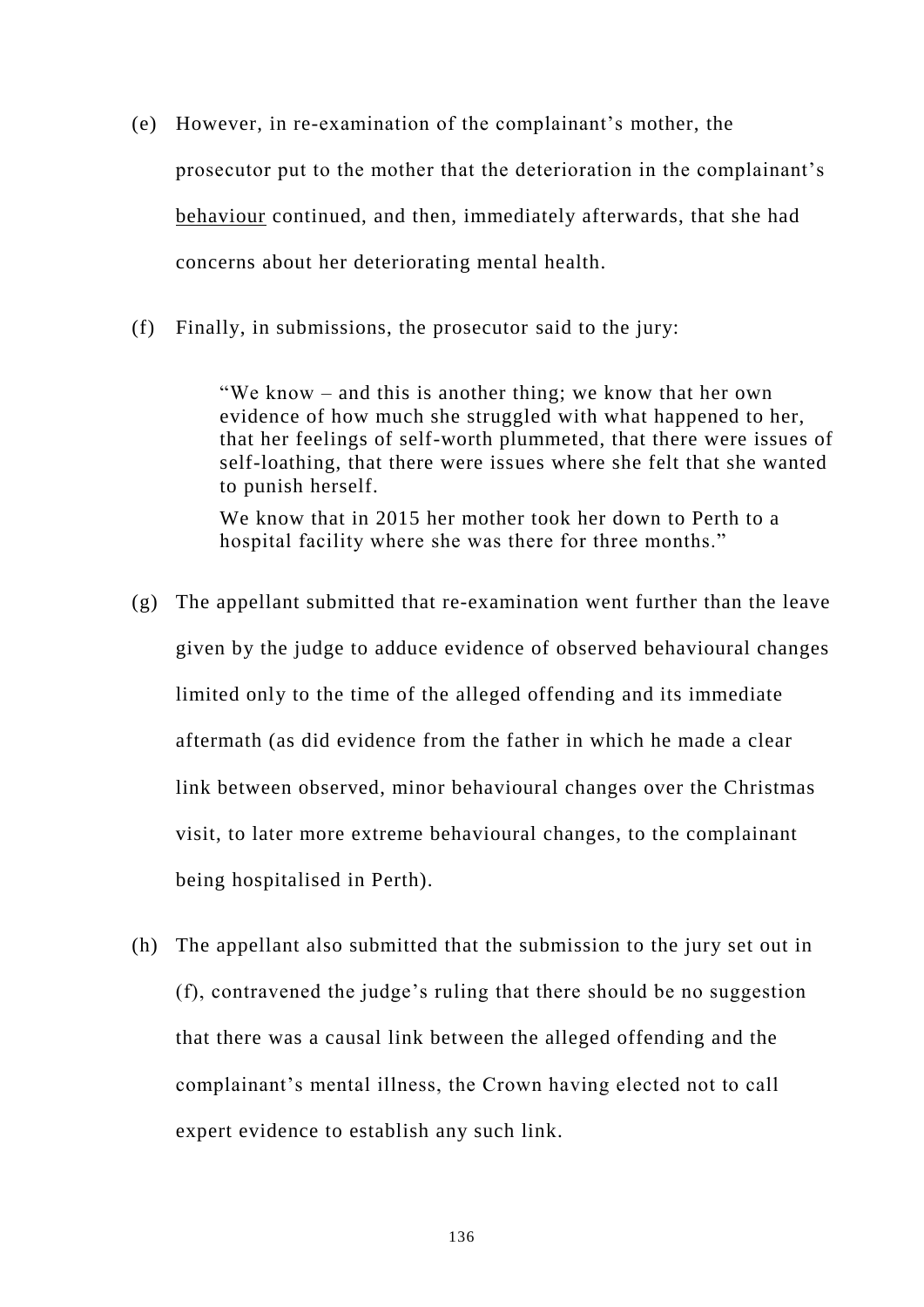- [136] The respondent demonstrated, by reference to the transcript, that a great deal of admissible evidence of the complainant suffering mental health problems was adduced in answer to questions mainly in cross-examination, and contended that once that evidence was before the jury, the Crown was entitled to make submissions about it.
- [137] While that is unarguably correct, we consider that the evidence pointed to by the appellant, which was adduced by the Crown, went beyond the trial judge's rulings and that the final submission by the prosecutor (set out at [\[135\]\(f\)](#page-135-1) above) impermissibly "joined the dots", effectively inviting the jury to conclude that the complainant's mental illness was a result of having been raped by the appellant. This occurred in the absence of any expert evidence to establish such a link and contrary to the spirit of the trial judge's ruling. This ground of appeal should be allowed. However, this is of no real consequence, as the first ground of appeal succeeded leading to the conviction being set aside and an acquittal recorded. (Had the appeal succeeded on ground 2 alone, the most appropriate order would have been for a retrial.)
- [138] We add that, in our view, the evidence in re-examination from the mother (as well as the admission of evidence from the father about later behavioural difficulties), should not have been before the jury, and in combination with the impugned submission of the prosecutor, may well have been a factor in leading the jury to overcome doubts they ought to have entertained on a consideration of the admissible evidence in the case.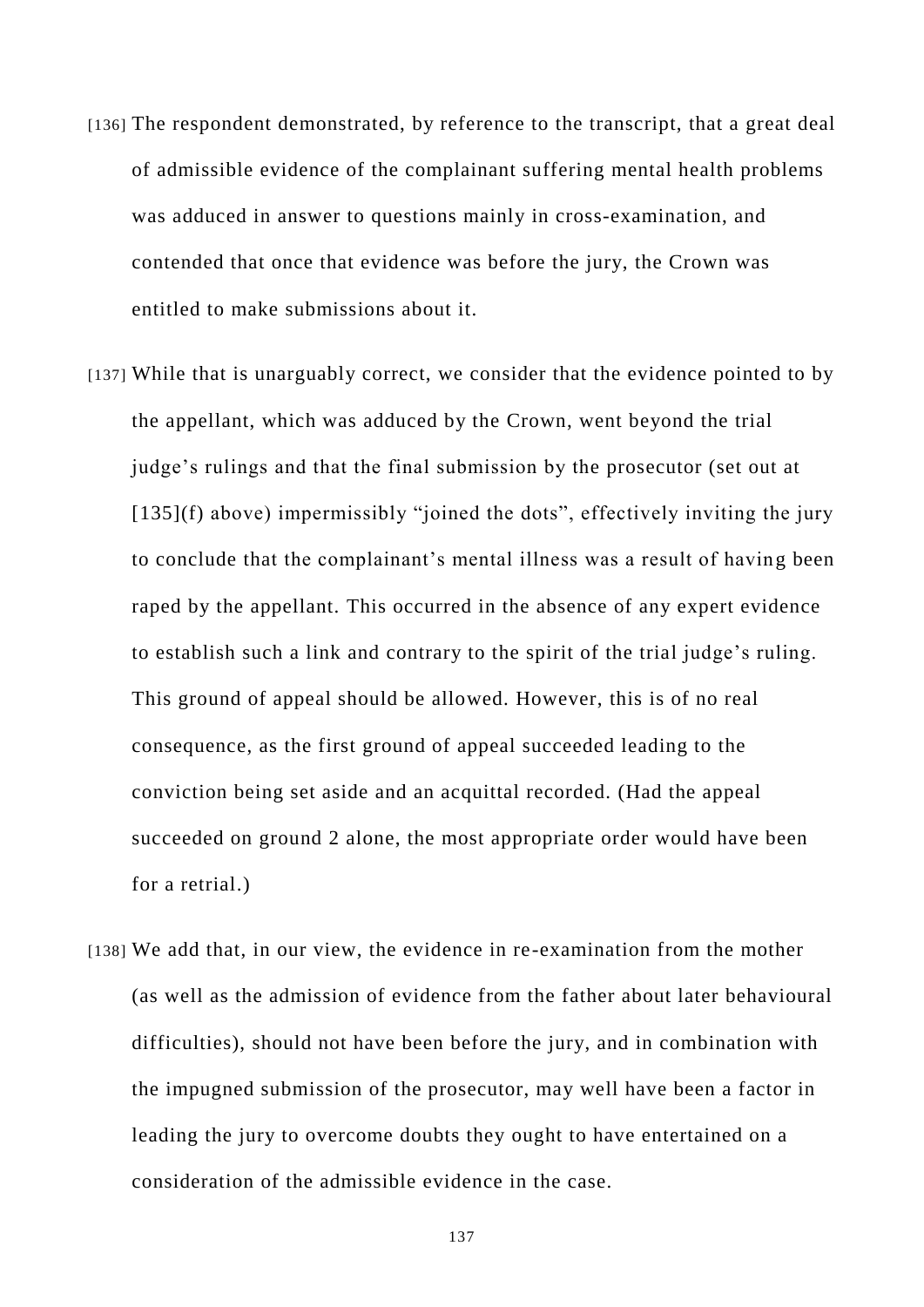Ground 3: The learned trial judge erred in not adequately warning the jury (in the absence of the jury's discharge) that they were not to embark on a course of reasoning that the complainant's deteriorating behaviour and mental health could be attributed to a traumatic experience.

- [139] One of the bases of the fourth ground of appeal is that defence counsel ought to have asked for the jury to be discharged after the evidence referred to in ground 3 was introduced and/or after the submissions referred to in that ground had been made.
- [140] The appellant contends that in the absence of such an application being made and granted, the trial judge ought to have given a stronger warning to the jury that they were not to reason that the complainant's deteriorating behaviour and mental condition were caused by the alleged offending.
- [141] In his summing up to the jury, all the trial judge said about the issue of behavioural changes was:

"The Crown case also depends on change of behaviour, evidence of change of behaviour. Members of the jury, I probably do not [need] to say anything much about that. That is a matter for you, and bear in mind though that a lot of the evidence is retrospective by some eight years or thereabouts and so there is a risk or possible risk of retrospective misattribution of change of behaviour and the like"

- [142] The appellant submits that his Honour ought to have:
	- (a) warned the jury that there was no evidence that the complainant's mental illness was caused or contributed to by any trauma;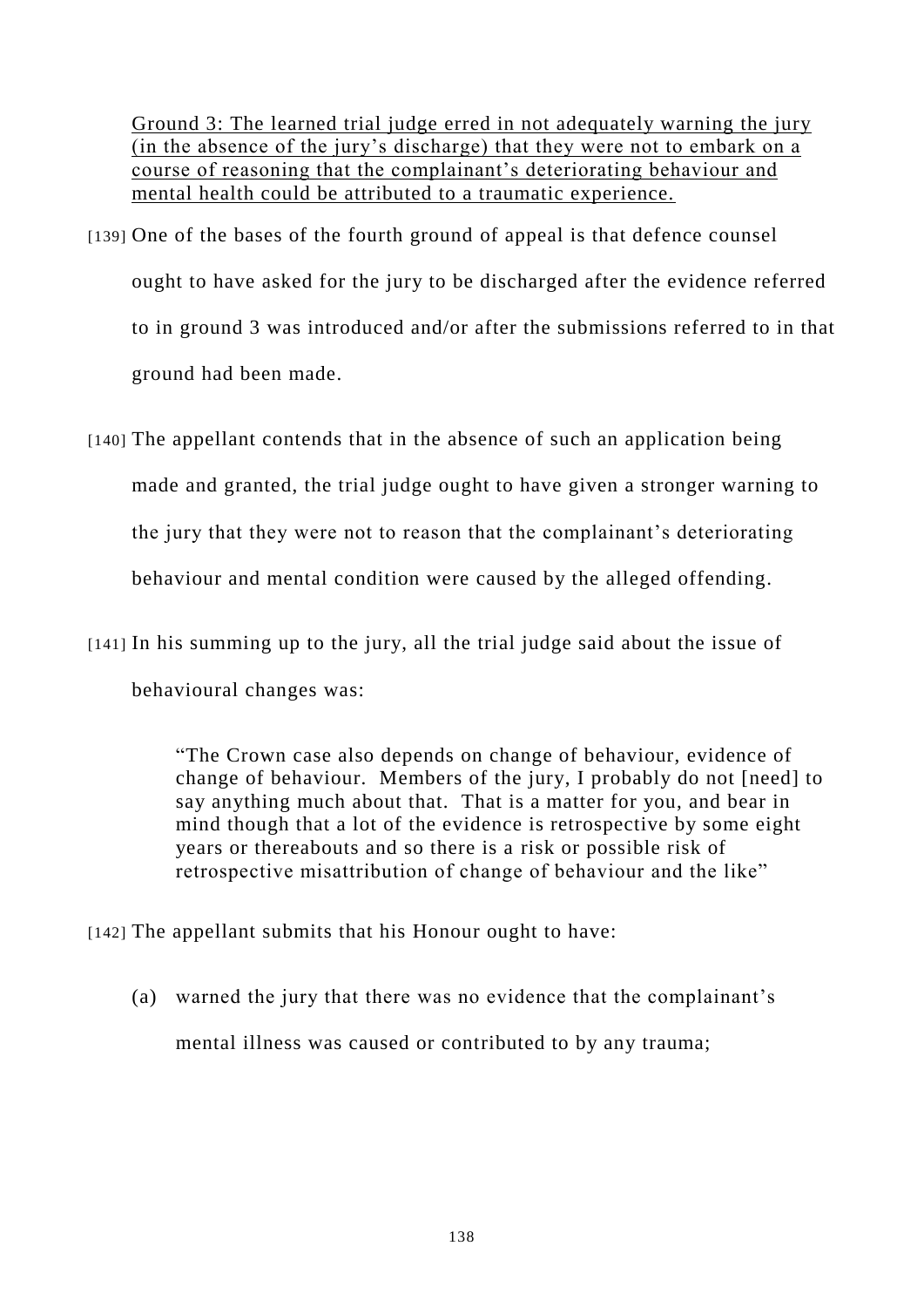- (b) warned them not to reason that the complainant's deteriorating behaviour and mental condition were caused by the alleged offending; and
- (c) directed them, as a matter of law, that they should ignore the prosecutor's submission to this effect, referred to in the discussion of Ground 2.
- [143] The appellant relied for that submission on the case of *Mahmood v Western Australia.*<sup>26</sup>
- [144] In *Mahmood*, the appellant appealed against his conviction for the murder of his wife. He took part in a recorded interview with police on the day of the murder in which he denied that he had killed his wife. He also participated in a two hour video a week or so later in which he had re-enacted the events of the day of the killing and in which he sought to explain why he had not heard the assault on his wife and why he had so much of her blood on his clothing. At the trial the prosecution tendered the record of interview but not the re-enactment. The accused tendered a short excerpt from the reenactment when a police witness could not remember the details. In his address to the jury, the prosecutor referred to the short excerpt and submitted that the demeanour of the accused during the excerpt was "coldblooded and clinical", a submission which it was conceded on appeal was misleading. In the course of summing up, the judge said that "it would seem

**<sup>26</sup>** (2008) 232 CLR 397.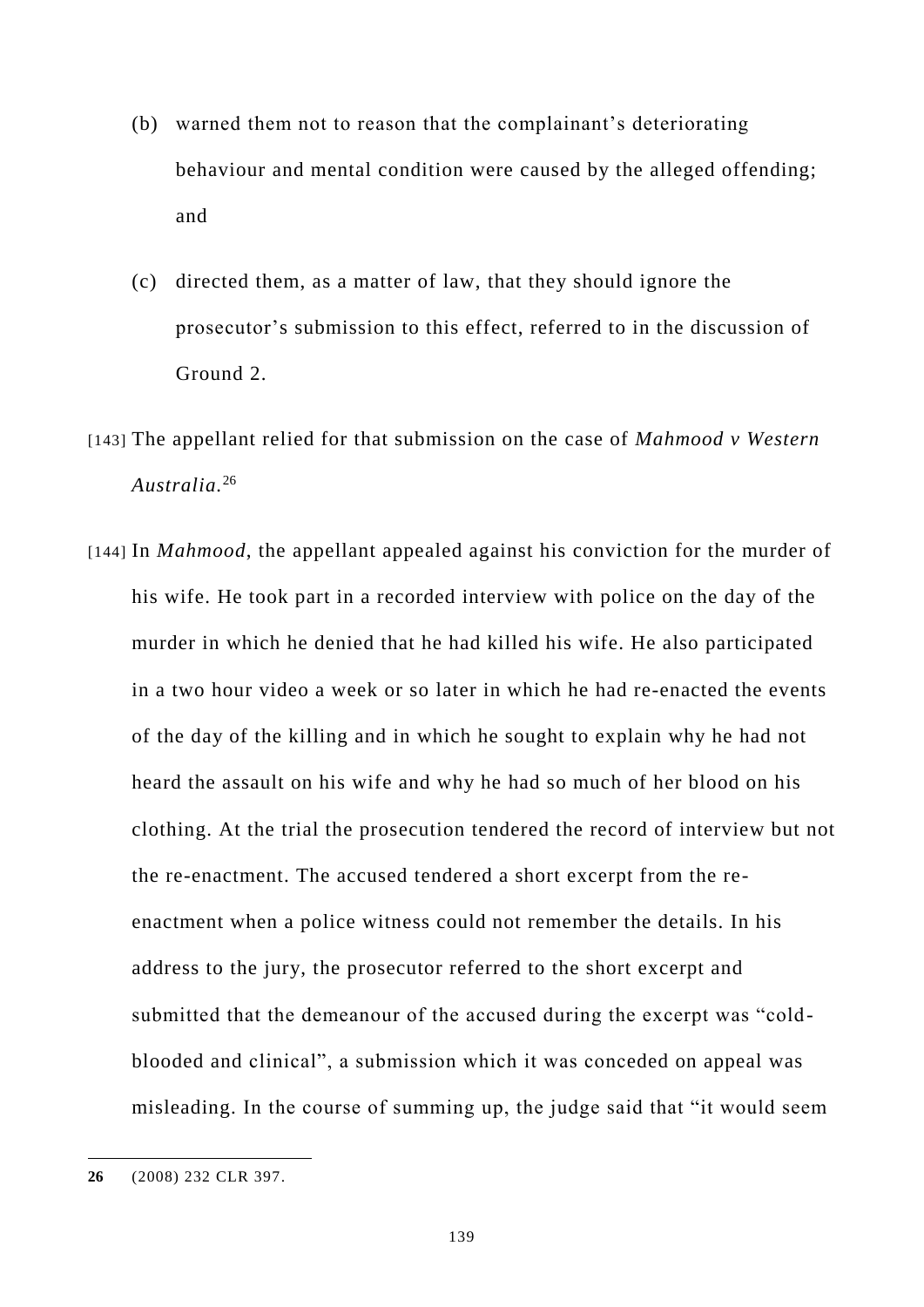to me that it would be unwise for you to draw any adverse view against the accused because of his demeanour" in the video excerpt and that it would be "more relevant" to have regard to the accused's demeanour during the record of interview taken on the day of the murder.

- [145] On appeal to the High Court, the plurality (Gleeson CJ, Gummow, Kirby, and Kiefel JJ) allowed the appeal on the ground that the judge should have given the jury a binding direction in unequivocal terms to ignore the prosecutor's submissions regarding the accused's apparent lack of emotion in the video excerpt, rather than a comment which the jury was free to accept or reject.
- [146] Given that the appeal has been allowed on Grounds 1 and 2, we do not consider it necessary to decide this ground of appeal. We note that no application was made by defence counsel for a direction of this nature after the evidence complained of was led, or after the submission which is complained of was made by the prosecutor, and no application was made for a re-direction after the summing up.

Ground 4: Trial counsel made fundamental errors in the representation of the appellant so as to result in a miscarriage of justice.

(a) Counsel did not seek a ruling at the outset to exclude all evidence of psychological/ psychiatric and /or behavioural deterioration.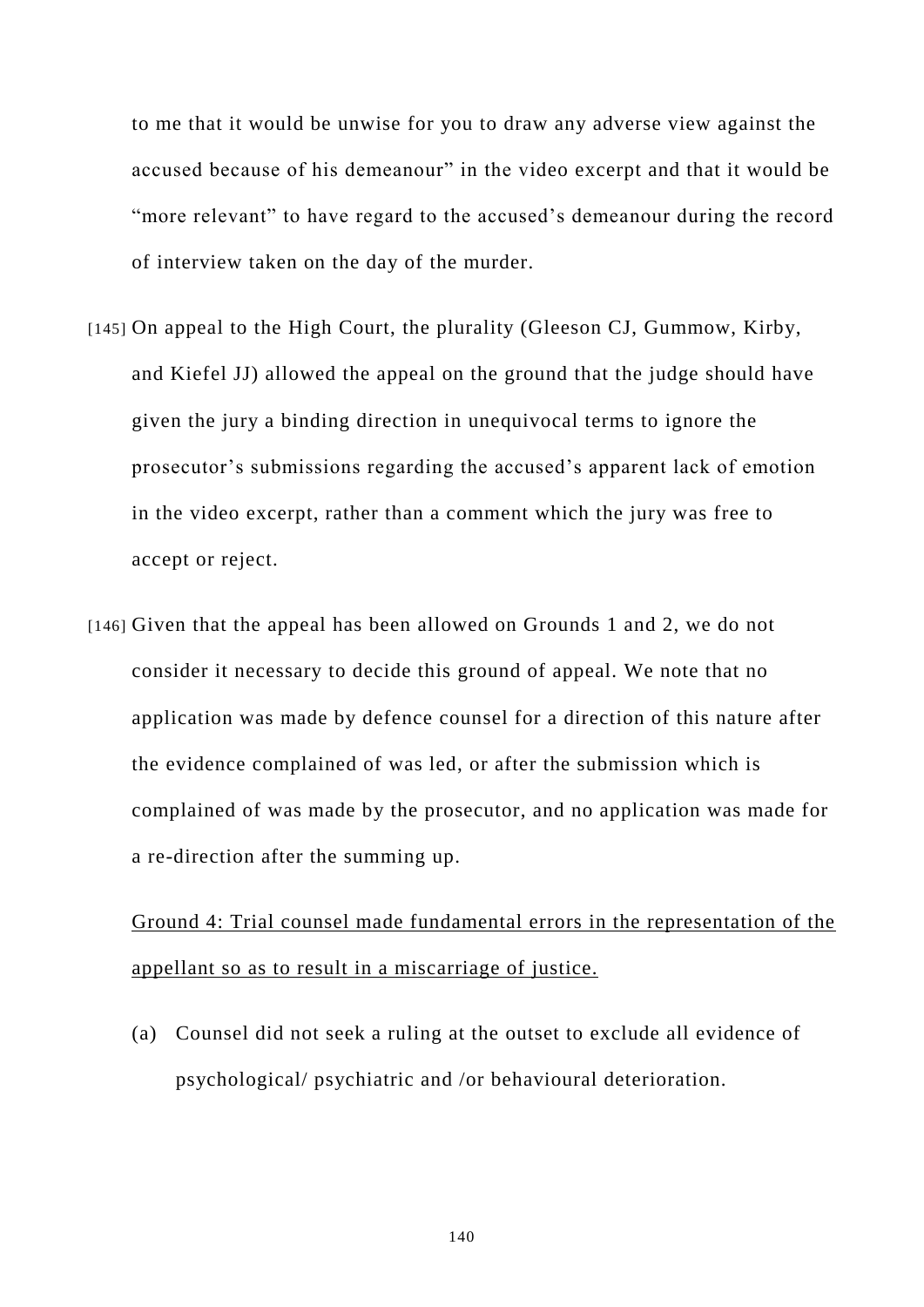- (b) Counsel cross-examined the complainant as to failure to tell her parents that she did not want to go to Perth.
- (c) Failure to adequately confine by way of objection and seeking a ruling as to the precise parameters of behavioural evidence before commencement of the trial.
- (d) After the Court ruled on the limitations of behavioural evidence, counsel failed to make discharge applications warranted at various stages, including after the respondent's final address.
- (e) Counsel did not adequately establish through cross-examination a basis to raise a reasonable possibility that the complainant had created a false document to convince her riding instructor.
- (f) Failure to adduce expert evidence with regard to the likelihood of injury from unlubricated penetration of a nine year old.
- [147] We do not find it necessary to consider this ground of appeal either as the appeal has been allowed on Grounds 1 and 2. As noted above, there were some quite serious deficiencies in the conduct of the trial by defence counsel. Further, when counsel for the respondent attempted to ascertain the response of defence counsel at the trial to the particulars of this ground of appeal, counsel was unco-operative. He provided an affidavit which simply said: "I took every forensic decision that at the time I considered to be in the best interest of [the appellant]," and would not comment further. This is not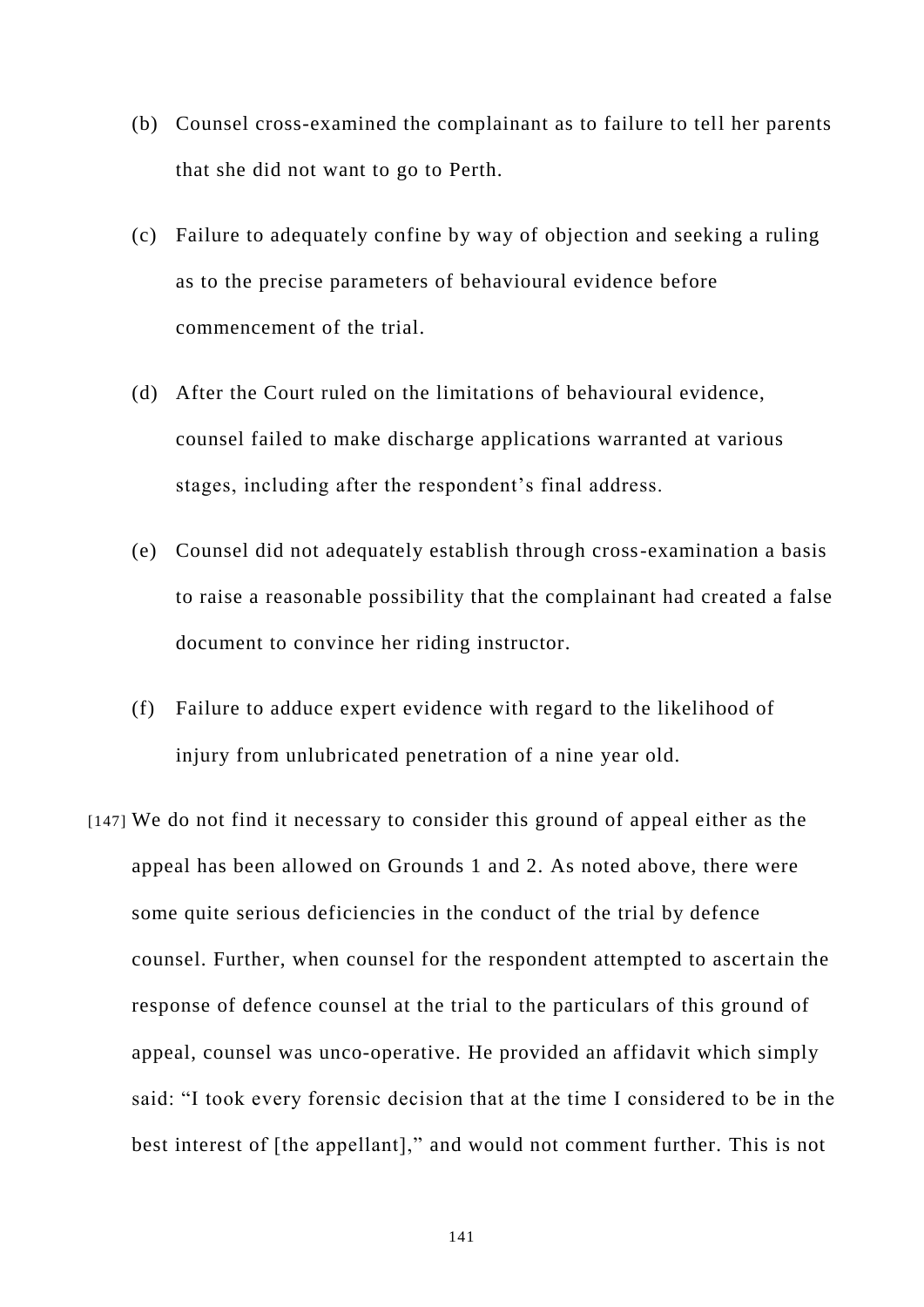what the court would expect of counsel faced with the serious allegations underlying this ground of appeal.

[148] However, the test for whether an appeal should be allowed on the ground of incompetency of counsel was explained by the High Court in *TKWJ v R*<sup>27</sup>:

> The critical issue in an appeal like the present is not whether counsel erred in some way but whether a miscarriage of justice has occurred. However, "whether counsel has been negligent or otherwise remiss ... remains relevant as an intermediate or subsidiary issue". That is because the issue of miscarriage of justice in such cases ordinarily subsumes two issues. First, did counsel's conduct result in a material irregularity in the trial? Second, is there a significant possibility that the irregularity affected the outcome? Whether a material irregularity occurred must be considered in light of the wide discretion that counsel has to conduct the trial as he or she thinks best and the fact that ordinarily the client is bound by the decisions of counsel. Accordingly, "it is not a ground for setting aside a conviction that decisions made by counsel were made without, or contrary to, instructions, or involve errors of judgment or even negligence". The appellant must show that the failing or error of counsel was a material irregularity and that there is a significant possibility that it affected the outcome of the trial. [citations omitted]

[149] There would seem to be little point in going through the exercise of

determining whether all of the errors alleged to have been committed by

defence counsel in the course of the trial were indeed errors and, if so,

whether they meet this stringent test. The appeal has been allowed on other

grounds.

[150] **ORDERS:** 

1. The appeal is allowed on ground 1 of the appeal.

 $\overline{a}$ **27** *TKWJ v R* [2002] HCA 46; 212 CLR 124 at [79].